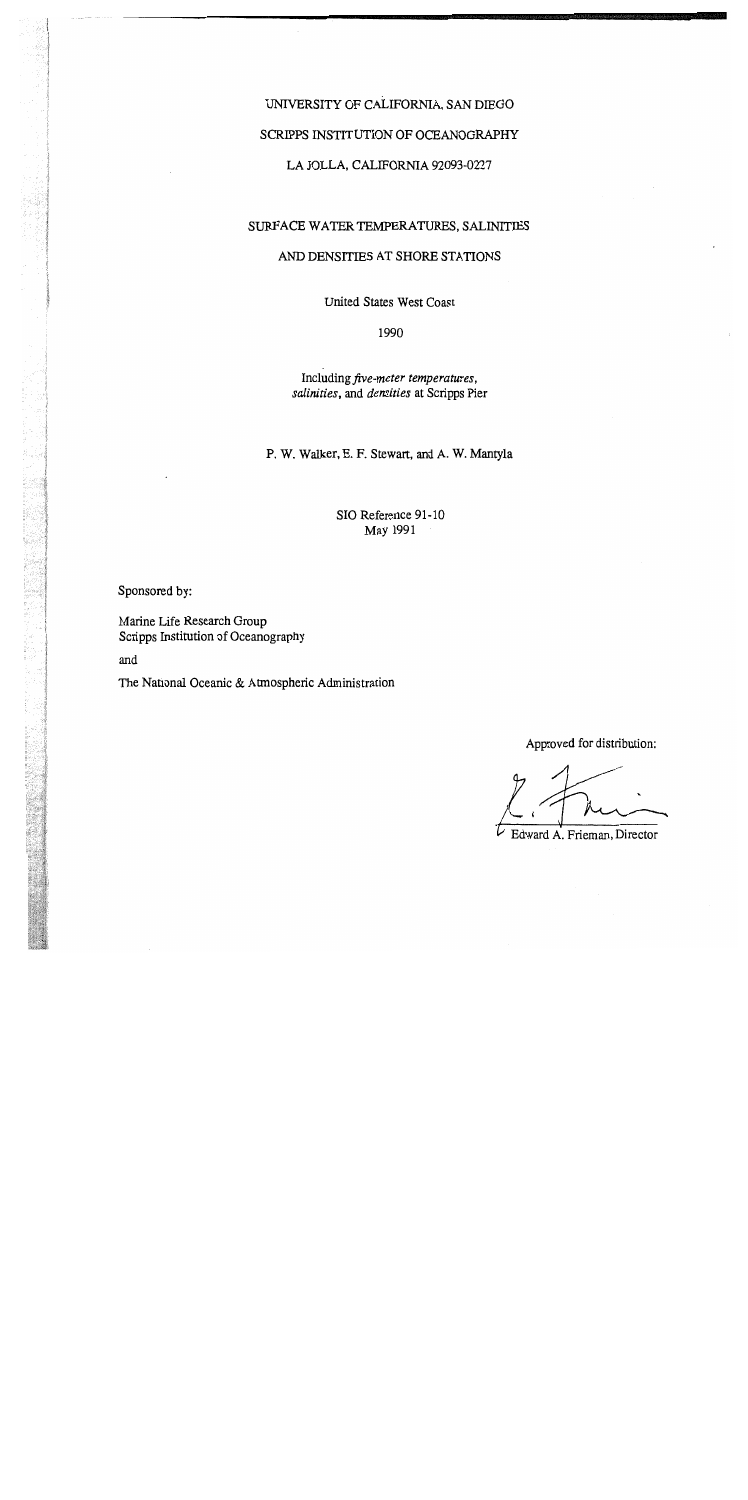### **CONTENTS**

 $\overline{\phantom{a}}$ 

 $\sim$   $\sim$ 

|                                                                                                | 3                                                                                                                                                                                            |
|------------------------------------------------------------------------------------------------|----------------------------------------------------------------------------------------------------------------------------------------------------------------------------------------------|
|                                                                                                | 5                                                                                                                                                                                            |
|                                                                                                | 8                                                                                                                                                                                            |
|                                                                                                | 9                                                                                                                                                                                            |
|                                                                                                | 10                                                                                                                                                                                           |
| 1990 Daily Coastal Surface Water Temperature, Salinity, and Density Data Tabulations and Plots |                                                                                                                                                                                              |
|                                                                                                | 11<br>12<br>13<br>14<br>15<br>16<br>17<br>18<br>19<br>20<br>21<br>22<br>23<br>24<br>25<br>26<br>27<br>28<br>29<br>30<br>31<br>32<br>33<br>34<br>35<br>36<br>37<br>38<br>39<br>40<br>41<br>42 |
|                                                                                                | 43<br>44                                                                                                                                                                                     |
|                                                                                                | 45                                                                                                                                                                                           |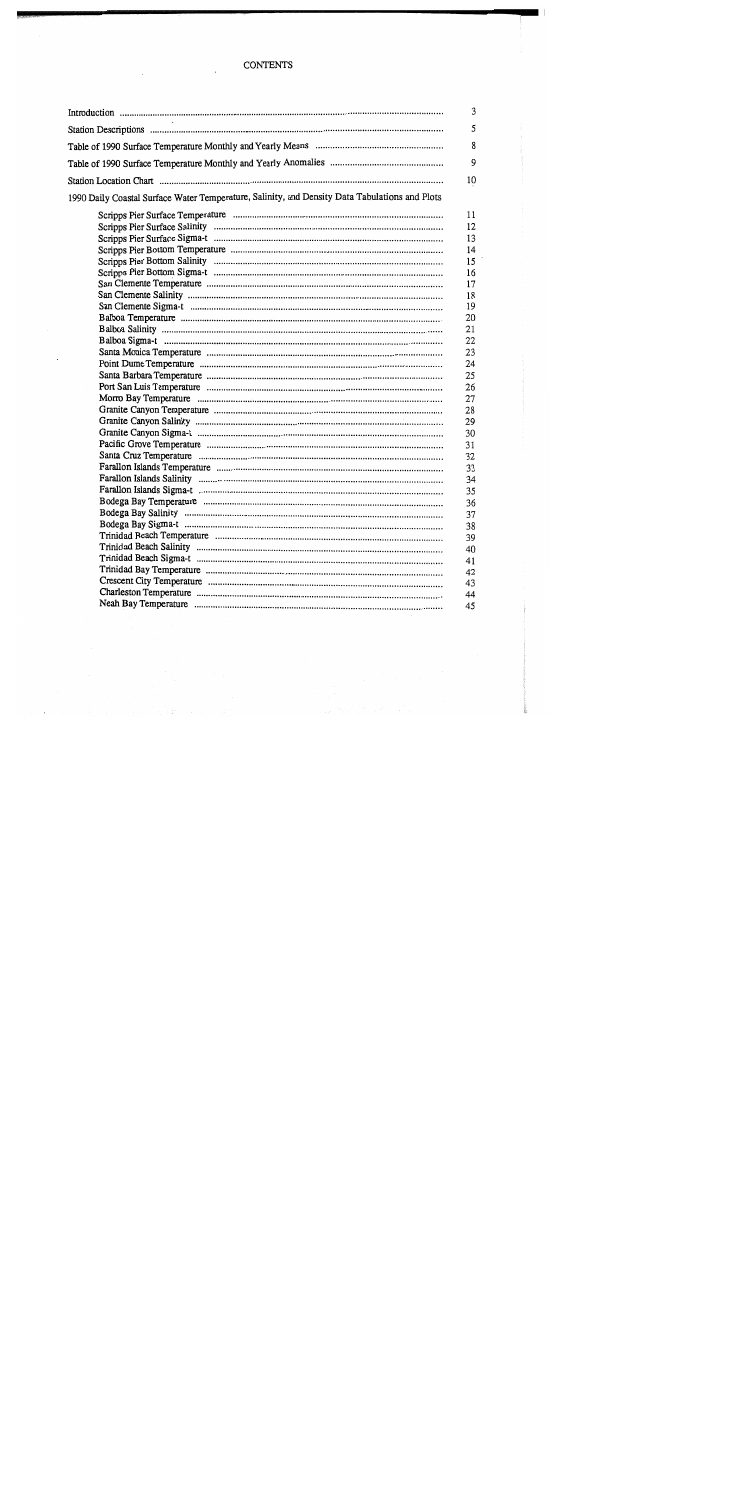### **INTRODUCTION**

This report presents temperature and salinity data observed during 1990 at shoreline stations along the United States West Coast from La Jolla, California to the Strait of Juan de Fuca, Washington. The data consist of daily temperature and salinity values when available, with means, ranges and standard deviations based on these observations. Densities have been calculated from the daily temperature and salinity measurements with the 1980 International Equation of State for seawater algorithms (UNESCO,  $1981$ <sup>1</sup> and are listed in the same format as the temperature and salinity data. The data are also shown in plots, along with a harmonic mean curve calculated from all of the available historical data at each location. Thus, one may quickly visualize how the 1990 data differ from past observations.

Various agencies and individuals volunteer to make daily observations which are sent periodically to the Marine Life Research Group, Scripps Institution of Oceanography (SIO), for the preparation of this data report and to update computer tapes of the historical shore data. The agencies are: National Oceanic and Atmospheric Administration/National Ocean Survey (NOAA/NOS), University of Oregon, University of California, California State University, Stanford University, California Department of Fish and Game, Point Reyes Bird Observatory, Los Angeles County, the cities of Santa Cruz, Santa Barbara, San Clemente, and Newport Beach, California, and the Pacific Gas and Electric Company.

Daily temperature values from four tide gauge stations located at Neah Bay, Washington and Crescent City, Port San Luis and Santa Monica, California are sent to SIO by NOAA/NOS annually. Temperature readings for those localities and Pacific Gas and Electric Company at Morro Bay, California are recorded variously to 0.1°,0.5°, or 1°F. Charleston, Oregon, Bodega Bay, Pacific Grove, Granite Canyon and Santa Barbara record temperature to the nearest  $0.1^{\circ}$ C from calibrated standard or electronic digital thermometers. Trinidad and S.E. Farallon Island generally record temperature to O.I°C from standard immersion thermometers. San Clemente and La Jolla record temperature to 0.1°F from calibrated digital thermometers. Balboa usually reports temperature from a thermistor to the nearest 0.5°F. Santa Cruz records temperature to  $0.1^{\circ}$ C from a thermistor. Fahrenheit readings have been converted and are reported to the nearest  $0.1^{\circ}$ C. With the exception of those values reported to the nearest  $1^{\circ}$ F, the observations are considered accurate to approximately  $\pm 0.2^{\circ}$ C in most instances. The temperatures are usually reported with little attempt to screen or eliminate observer errors. However, occasional suspect extreme values may be noted with a "U" after the temperature to indicate that the value is believed to be uncertain.

Salinities from Trinidad Beach, Bodega Bay, S.E. Farallon Island, Granite Canyon, Balboa, San Clemente, and Scripps Pier are obtained from analyses of sea water samples collected in special salinity bottles supplied by Scripps. Sea water samples are forwarded to Scripps at the end of each month for salinity determination by inductive salinometer. Salinities are listed to hundredths of a part per thousand. Values of maximum salinities may possibly be in error due to evaporation or contamination of the sample in the bottles. Reported salinities exceeding 34% may represent freshly upwelled water, or they may be due to faulty sampling techniques or to loosely sealed sample bottles. Salinities less than 30‰ are due to local precipitation or fresh water runoff. All salinities higher than  $34.5\%$  have been omitted. Visibly contaminated samples or samples known to have been poorly sealed have also been omitted. A few unusual salinities are noted with a "U" after the salinity to indicate that the salinity is believed to be uncertain.

Densities are calculated for each day that has both a temperature and a salinity measurement. To omit repetitive digits, the densities are listed in sigma-t units where sigma-t = (density - 1.0)  $\times$  1000. For example, for a density of 1.02451 g/cm<sup>3</sup>, sigma-t = 24.51. Because of the high sensitivity of salinometer derived salinities, the computed densities are considered to be more accurate than densities derived from field hydrometer measurements. The densities have not been reduced to a standard temperature (such as 15°C); they have been calculated from the observed values so as to rellect the actual coastal conditions.

<sup>&</sup>lt;sup>1</sup> UNESCO, 1981. Background papers and supporting data on the International Equation of State 1980. *UNESCO TtchnicaJ Papers* **in** *Marin, Sci,nCl, No. 37.*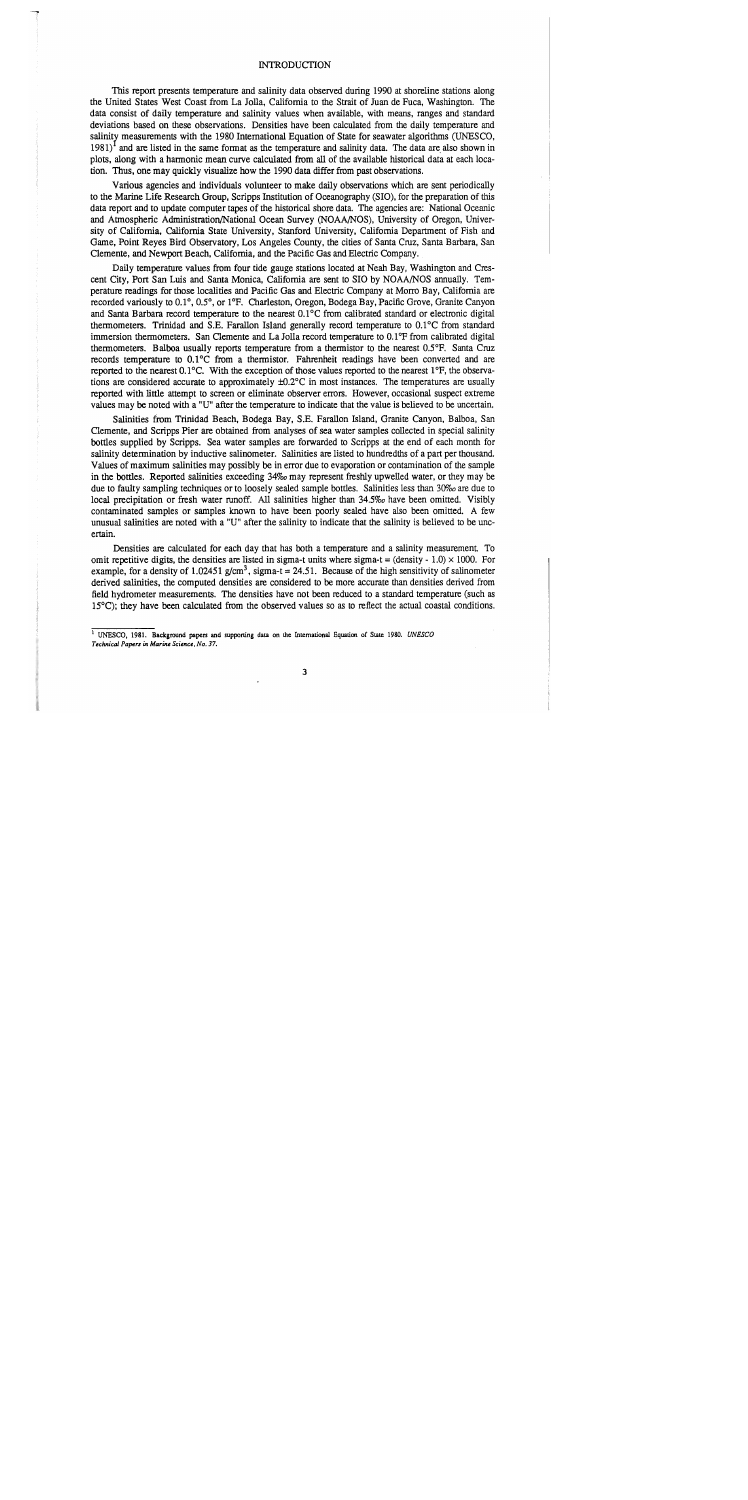Wherever either the temperature or salinity have been flagged as questionable, a "U" will also appear after the sigma-t value.

A few calculations are presented below each month's column of daily observations: one-third month means, monthly means, maximum and minimum values, range, and standard deviation. For those stations with observations for every month of the year, the annual minimum, mean, and maximum are also given. This annual mean has been derived by calculating the mean of the 12 monthly means and differs very slightly from an annual mean calculated by using the individual days of the year. Data flagged with a "V" are not included in any of these computations, nor are they listed as the extremes for the month or year.

The 1990 monthly and annual coastal sea-surface temperature means are summarized on page 8. In order to see how these means differed from "normal," the anomalies from the station's long-term monthly means have been calculated and are shown on the facing page. Listed below each station in this tabulation are the years used in determining the long-term mean for that location. Beginning with this report, the year's daily observations are shown on a parameter-versus-time plot. For convenience, the temperature plot shows a Celsius scale on the left side and a Fahrenheit scale on the right side of the plot. A least squares regression harmonic curve fit to all of the available historical data is also shown on each plot. The curves are composed of annual and semiannual harmonic components following the procedures described by Lynn  $(1967)^2$  in his study of annual cycles in the California Current.

 $\frac{72 \text{ Lynn}}{2}$ , R. J., 1967. Seasonal variation of temperature and salinity at 10 meters in the California Current. *Calif. Coop. OceanIC FISh. Invest. Rep.• XI: 157-186.*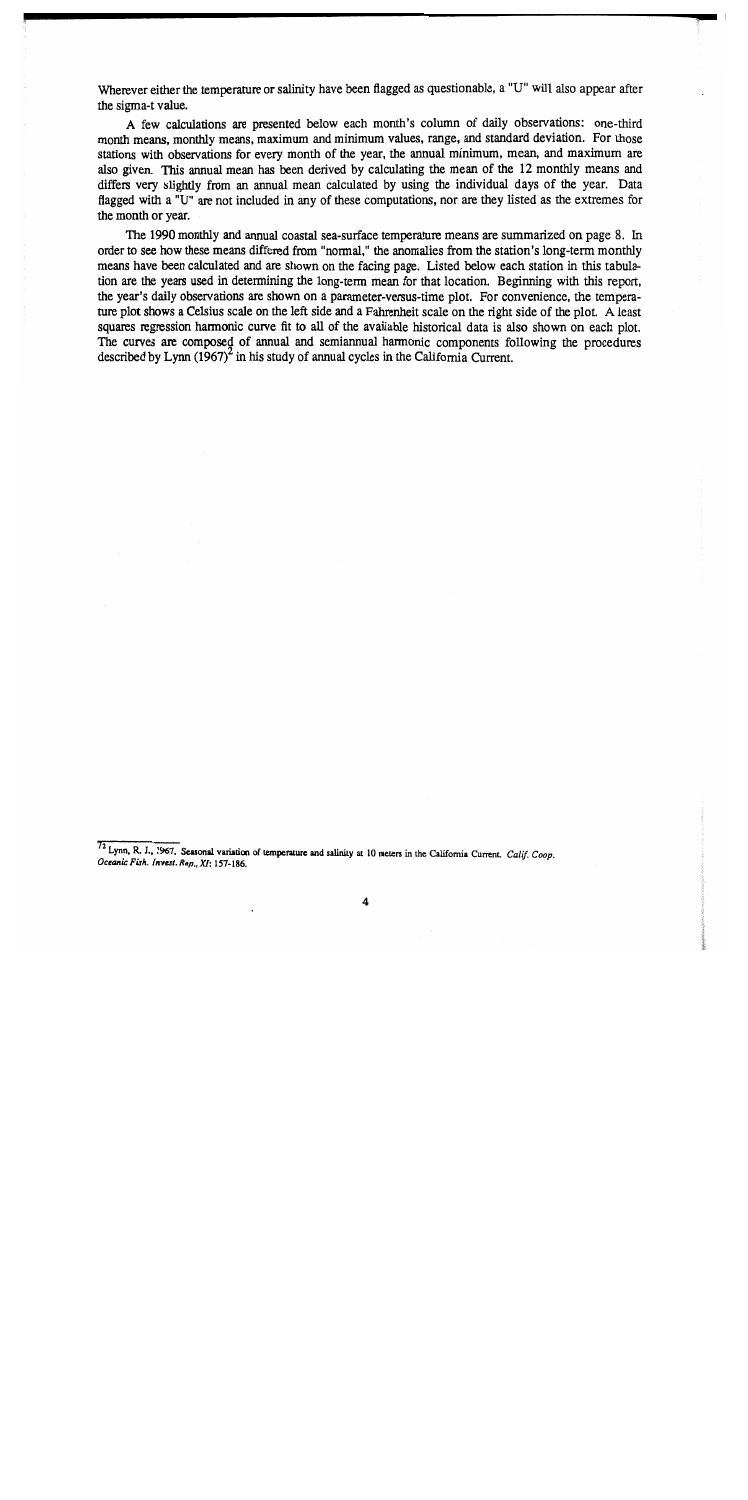### STATION DESCRIPTIONS

The paragraphs that follow provide information for the stations listed in this report. They are described in geographical order as they occur from south to north.

| La Jolla, California | 32°52.0'N, 117°15.5'W | Scripps Institution of Oceanography, |  |  |  |
|----------------------|-----------------------|--------------------------------------|--|--|--|
|                      |                       | University of California. San Diego  |  |  |  |

Personnel from the Scripps Aquarium Museum take daily temperature and salinity samples at the end of the SIO pier each morning. Samples are taken from the surface and from the bottom at a depth of about 5 meters. The SIO pier is quite close to the head of the La Jolla submarine canyon; the proximity of this station to deep water results in data representative of oceanic conditions except during periods of local rain runoff.

#### 33°25'N, 117°37'W City of San Clemente San Clemente, California

Personnel of the Department of Marine Safety take daily temperatures and salinity samples off the pier. This station was established to take over the temperature monitoring on this section of the coast from the old Dana Point and Doheny Beach stations. The new vacht harbor at Dana Point removed the Dana Point station, but the San Clemente pier site is so similar that the long record for this area is still preserved.

#### Balboa, California 33°36'N, 117°54'W City of Newport Beach

The city lifeguards take daily temperature and salinity samples from the Newport Beach pier. Since these samples are taken in deeper water, and not from the surf, they reflect coastal conditions accurately. The salinity is affected during winter storms by runoff from the Santa Ana River mouth located only a mile or so up the beach from the pier.

#### Santa Monica, California 34°00.5'N, 118°30.0'W **NOAA/NOS**

This tide-gauge station is located at the end of the Santa Monica pier near the harbormaster's office. Although located behind the breakwater, there is sufficient water flow to make this station representative of the nearshore waters.

| Point Dume, California | 34°01.1'N, 118°49.5'W | Los Angeles County |
|------------------------|-----------------------|--------------------|
|------------------------|-----------------------|--------------------|

Daily water temperatures are taken in the surf early each moming by the Los Angeles County Lifeguards at Zuma Beach County Park, west of Point Dume.

| Santa Barbara, California | 34°24.2'N, 119°41.6'W | City of Santa Barbara |
|---------------------------|-----------------------|-----------------------|
|---------------------------|-----------------------|-----------------------|

Personnel of the Waterfront Department take daily water temperatures off their boat dock every morning before the sun heats up the beach and so gives a representative temperature of the coastal water. Temperatures were formerly collected from the harbormaster's dock, but the configuration of the harbor changed, so the site was moved to the beach near the breakwater.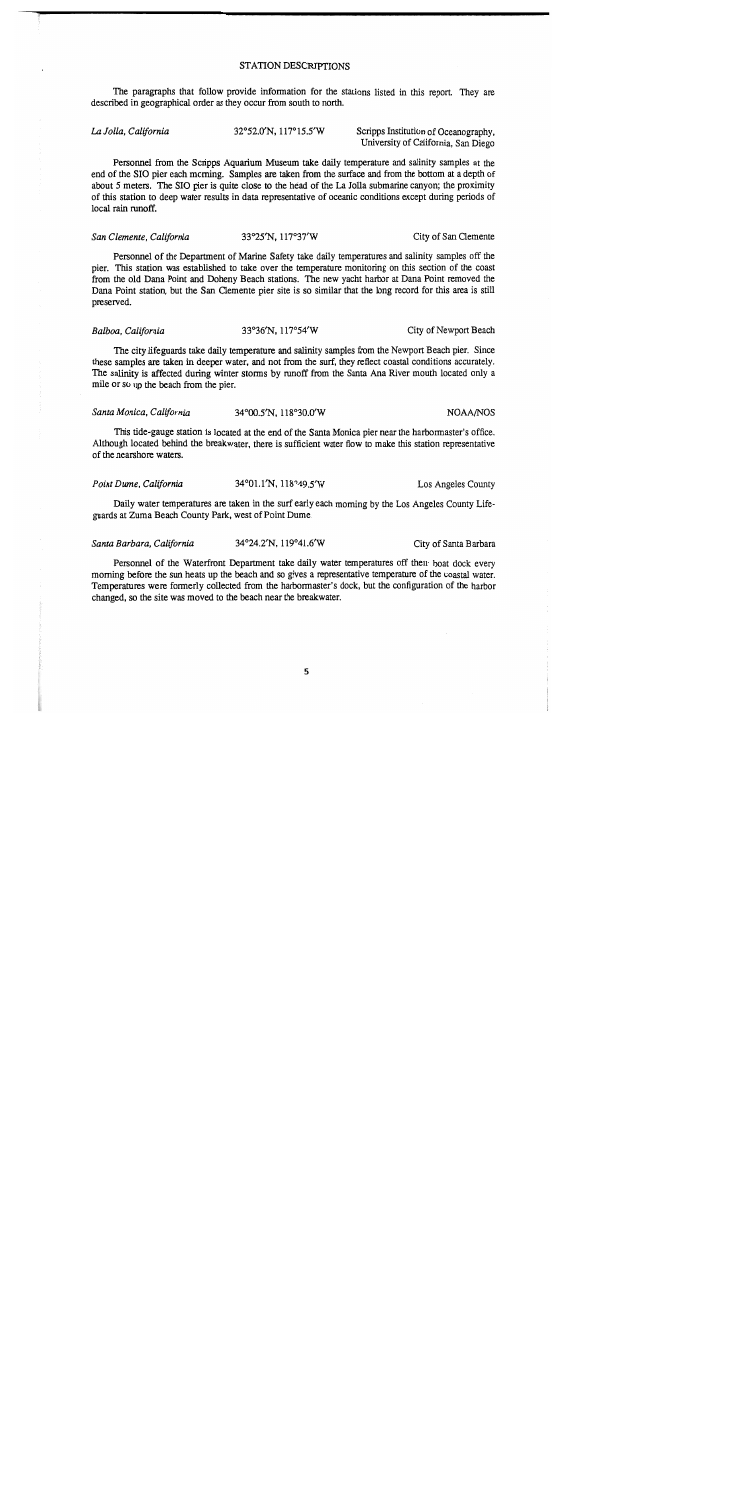Port San Luis, California

35°10.1'N. 120°45.1'W

NOAA/NOS

This tide-gauge station has been located on the old fishing pier in the northwest comer of the harbor since 1972. The previous site was on Avila recreational pier. The present location is less subject to storm damage, particularly from the southeast winter gales. Temperature is also about 0.1°C warmer at the new site.

Pacific Gas and Electric Company 35°22.2'N. 120°51.6'W Morro Bay, California

The Pacific Gas and Electric Company has a power generating plant located at the entrance to Morro Bay's harbor mouth. Temperatures are logged from the thermograph that monitors the cooling intake water for the generators. Temperatures are recorded about 8 A.M. every morning, which reduces the effect of tidal heating from back-bay water. Since the discharge of hot water is outside the bay, the intake temperatures are representative of those found in the southern end of Estero Bav.

Marine Resources Laboratory, 36°25.9'N. 121°55'W Granite Canvon, California California Department of Fish and Game

Personnel of the Marine Resources Laboratory of the California Department of Fish and Game take daily temperature and salinity samples off the rocks near the water intake for the laboratory. The springsummer upwelling that is typical of the central California coast is well represented by this station; it is approximately 5 miles south of the old Point Lobos South location.

| Pacific Grove, California | 36°37.3'N, 121°54.2'W | Hopkins Marine Station, |
|---------------------------|-----------------------|-------------------------|
|                           |                       | Stanford University     |

Hopkins Marine Station takes daily temperatures from a beach on the north side of Point Cabrillo just north of their main laboratory buildings. The location is exposed to the northwest swell as it sweeps past Point Pinos so is very representative of the coastal conditions on the south side of Monterey Bay.

Santa Cruz, California

36°57.5'N, 122°01.0'W

City of Santa Cruz

A buoy-gauge thermistor unit has been installed in the Santa Cruz Municipal Wharf wharfmaster's office with the thermistor located in a protective pipe on a pier piling under the office. Maintenance of this station is carried out by the wharf crew of the City of Santa Cruz.

37°41.8'N, 122°59.9'W Farallon Islands, California Point Reyes Bird Observatory

The islands are part of the Farallon Islands National Wildlife Refuge. Personnel stationed on S.E. Farallon, where the Coast Guard lighthouse is located, take daily temperature and salinity samples. Salinity samples are collected in bottles supplied by Scripps and mailed back when the supply boat comes out to the island. The boat landing on the southeast side of the island is steep and rocky, so the measurements are very representative of the oceanic waters around the islands. Measurements are interrupted from time to time because of weather, personnel and supply problems caused by the islands' location 26 miles west of the Golden Gate Bridge, where they catch the full force of winter storms and the strong summer northwesters.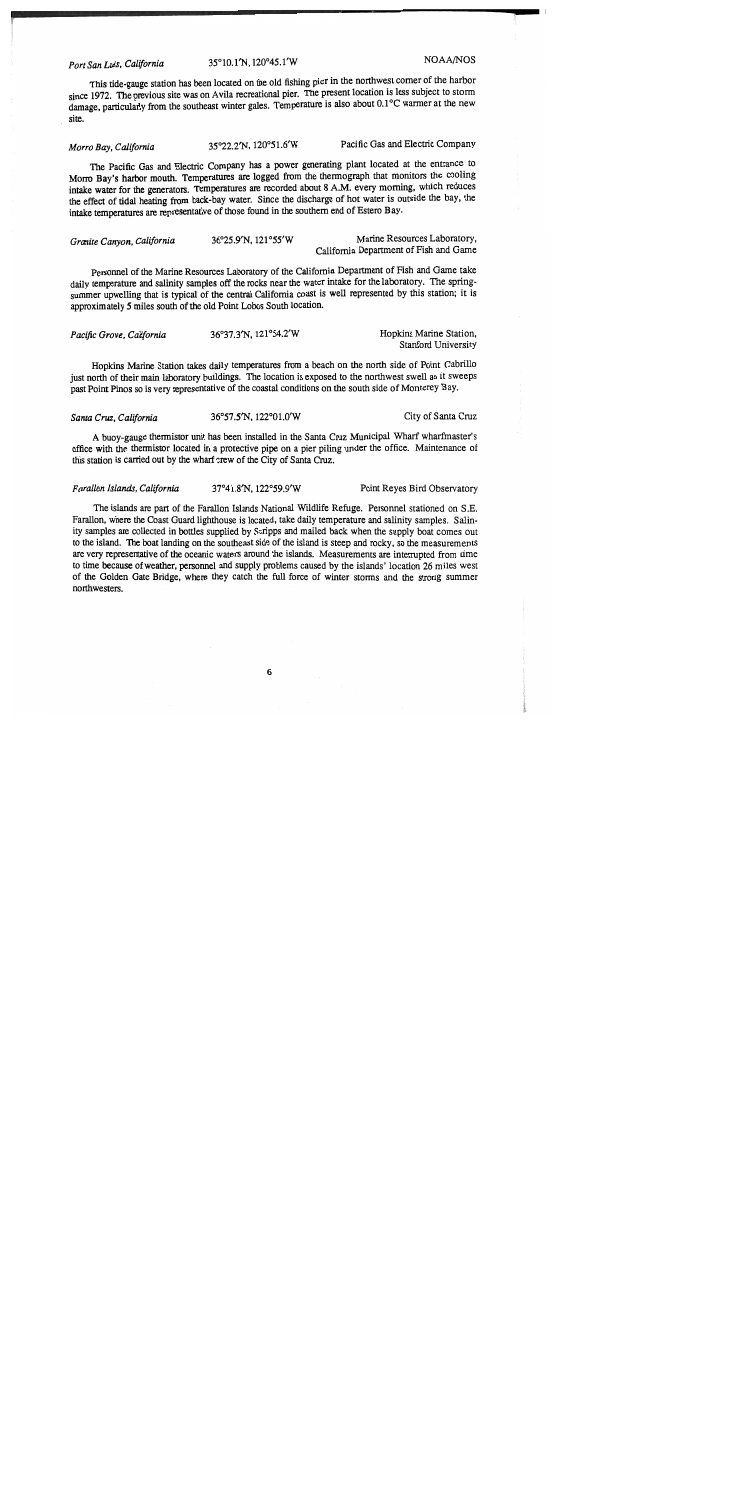Bodega Bay, California

38°19.0'N, 123°04.3'W

Bodega Marine Laboratory, University of California

The Marine Biological Laboratory located at Horseshoe Cove takes daily water temperature and salinity samples at the intake pipe to their aquarium water system located in a deep rocky channel on the northern headland of the cove. Since the water is deep and the headland steep and rocky, the temperatures are quite representative of the coastal water.

| Trinidad Beach, California | 41°03.6'N, 124°08.9'W |                           |
|----------------------------|-----------------------|---------------------------|
| and                        |                       |                           |
| Trinidad Bay, California   | 41°03.3'N, 124°08.8'W | Marine Laboratory,        |
|                            |                       | Humboldt State University |

Humboldt State University operates a marine laboratory on this rocky headland. Temperatures are taken daily off the fishing pier on the lee side or southeast side of the headland and on the beach on the northwest side of the headland. Due to the similarity of the salinities from the coast and the bay, except during periods of large runoff, salinity samples are collected from the beach only.

| Crescent City, California | $41^{\circ}44.7^{\prime}N$ , $124^{\circ}11.8^{\prime}W$ | NOAA/NOS |
|---------------------------|----------------------------------------------------------|----------|
|                           |                                                          |          |

This tide gauge station is located on the end of the Coast Guard Pier inside the harbor at Crescent City. The harbor has a small entrance formed by two breakwaters. Temperatures at the tide gauge site and the water on the beach outside the breakwater are nearly the same.

| Charleston, Oregon | 43°20.7′N, 124°19.3′W | Oregon Institute of Marine Biology, |
|--------------------|-----------------------|-------------------------------------|
|                    |                       | University of Oregon                |

Daily temperatures are collected at high tide from the OIMB pier in Coos Bay. These are also reported to Oregon State University.

| Neah Bay, Washington | 48°22.1'N, 124°37.0'W |
|----------------------|-----------------------|
|----------------------|-----------------------|

NOAA/NOS

This tide gauge station is located near Cape Flattery at the entrance to the Strait of Juan de Fuca.

New state parks and new marine laboratories may be able to extend some of our coverage in the future. Many of the agencies and participants are volunteers, people seriously interested in the sea at their doorstep; it is these people to whom we owe the success of this long-range program, and we thank them for their help.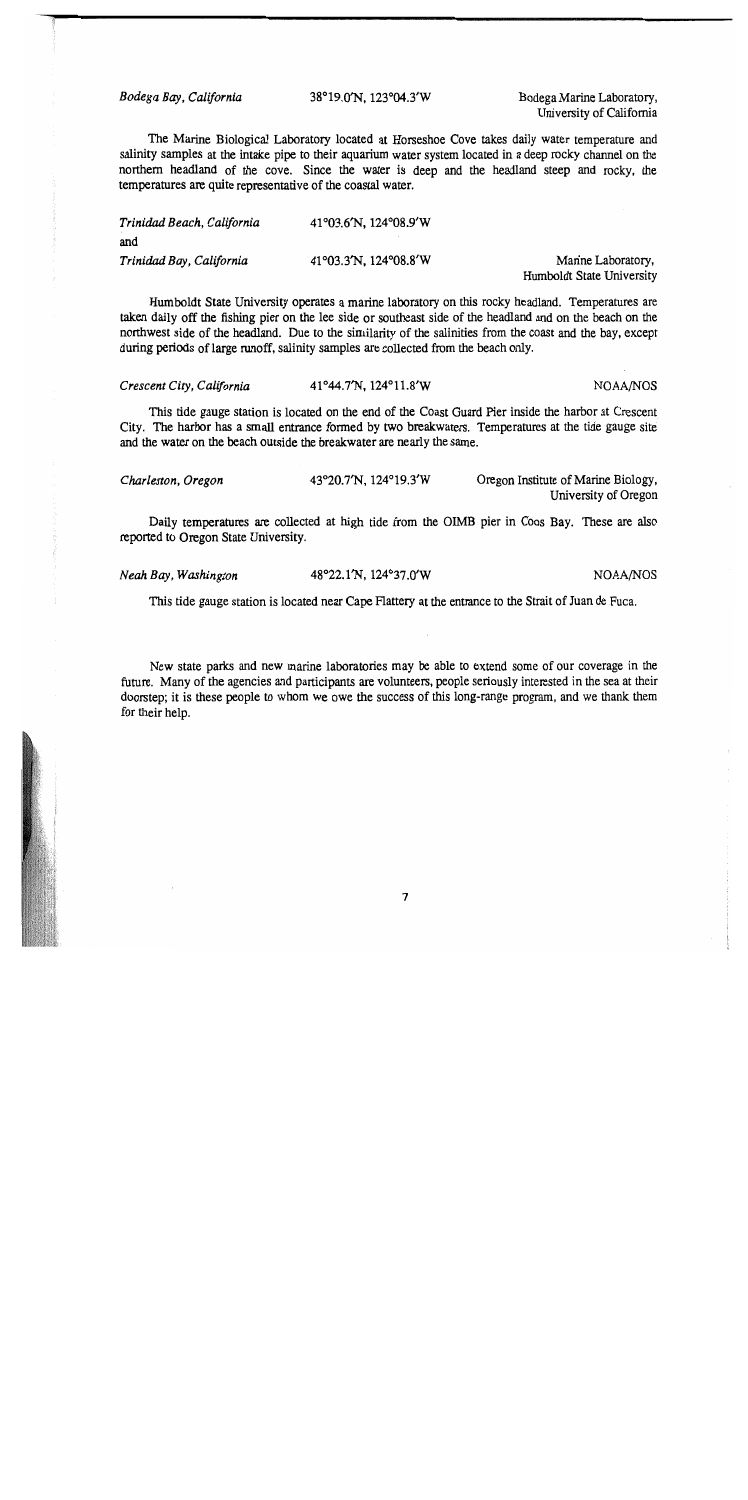### 1990 COASTAL SEA-SURFACE TEMPERATURE

### MONTHLY AND YEARLY MEANS

| Location              | Jan   | Feb   | Mar   | Apr   | May   | Jun   | Jul   | Aug   | Sep   | Oct   | Nov   | Dec   | Year  |
|-----------------------|-------|-------|-------|-------|-------|-------|-------|-------|-------|-------|-------|-------|-------|
| La Jolla              | 14.96 | 13.82 | 14.42 | 16.72 | 18.50 | 18.85 | 21.97 | 22.16 | 20.62 | 19.92 | 17.24 | 15.39 | 17.88 |
| San Clemente          | 15.22 | 13.81 | 14.51 | 17.32 | 18.51 | 19.59 | 22.85 | 21.44 | 20.88 | 19.96 | 17.71 | 15.08 | 18.07 |
| Balboa                | 15.13 | 13.75 | 13.79 | 15.96 | 17.50 | 18.69 | 19.85 | 18.76 | 19.97 | 18.69 | 17.52 | 14.39 | 17.00 |
| Santa Monica          | 15.06 | 13.49 | 14.13 | 16.15 | 18.13 | 19.95 | 22.06 | 21.29 | 21.77 | 20.09 | 17.41 | 14.86 | 17.87 |
| Point Dume            | 14.30 | 12.72 | 12.53 | 13.81 | 14.75 | 17.19 | 19.94 | 18.49 | 20.00 | 19.81 | 17.89 | 15.43 | 16.40 |
| Santa Barbara         | 14.46 | 12.52 | 13.86 | 15.71 | 15.46 | 17.54 | 18.60 | 18.62 | 19.67 | 18.64 | 16.45 | 14.28 | 16.32 |
| Port San Luis         | 12.54 | 10.85 | 11.29 | 12.37 | 11.86 | 12.10 | 14.64 | 15.88 | 15.26 | 15.23 | 13.89 | 12.15 | 13.17 |
| Morro Bay             | 12.26 | 11.29 | 11.55 | 13.02 | 12.68 | 12.82 | 14.90 | 16.58 | 14.66 | 15.32 | 13.45 | 11.10 | 13.30 |
| Granite Canyon        | 12.45 | 10.63 | 10.50 | 11.01 | 10.96 | 10.36 | 12.03 | 13.68 | 12.46 | 12.45 | 12.67 | 12.40 | 11.80 |
| Pacific Grove         | 12.35 | 10.93 | 11.60 | 12.77 | 12.60 | 13.03 | 13.56 | 15.37 | 14.58 | 13.49 | 12.59 | 11.45 | 12.86 |
| Santa Cruz            | 12.65 | 11.24 | 12.08 | 13.13 | 13.37 | 14.15 | 15.07 | 16.17 | 15.94 | 14.76 | 12.91 | 11.92 | 13.62 |
| Farallon Islands      | 12.16 | 10.78 | 10.72 | 10.31 | 10.06 | 10.75 | 12.61 | 14.27 | 14.51 | 12.68 | 11.94 | 10.93 | 11.81 |
| Bodega Bay            | 11.13 | 9.96  | 9.92  | 10.86 | 10.63 | 11.20 | 12.48 | 13.93 | 12.69 | 12.49 | 10.93 | 9.92  | 11.35 |
| <b>Trinidad Beach</b> | 11.01 | 9.76  | 10.88 | 11.32 | 10.90 | 12.88 | 13.79 | 13.45 | 14.50 | 10.86 | 11.22 | 9.62  | 11.68 |
| Crescent City         | 10.85 | 9.86  | 11.53 | 12.59 | 12.01 | 14.95 | 16.78 | 16.53 | 17.43 | 12.29 | 11.48 | 9.75  | 13.00 |
| Charleston            | 9.97  | 9.26  | 10.08 | 11.02 | 11.77 | 13.31 | 13.56 | 12.90 | 13.47 | 11.30 | 11.91 | 9.96  | 11.54 |
| Neah Bay              | 8.38  | 7.34  | 8.65  | 9.98  | 11.29 | 13.44 | 13.31 | 13.40 | 13.65 | 10.55 | 10.93 | 7.83  | 10.73 |

 $\bf{8}$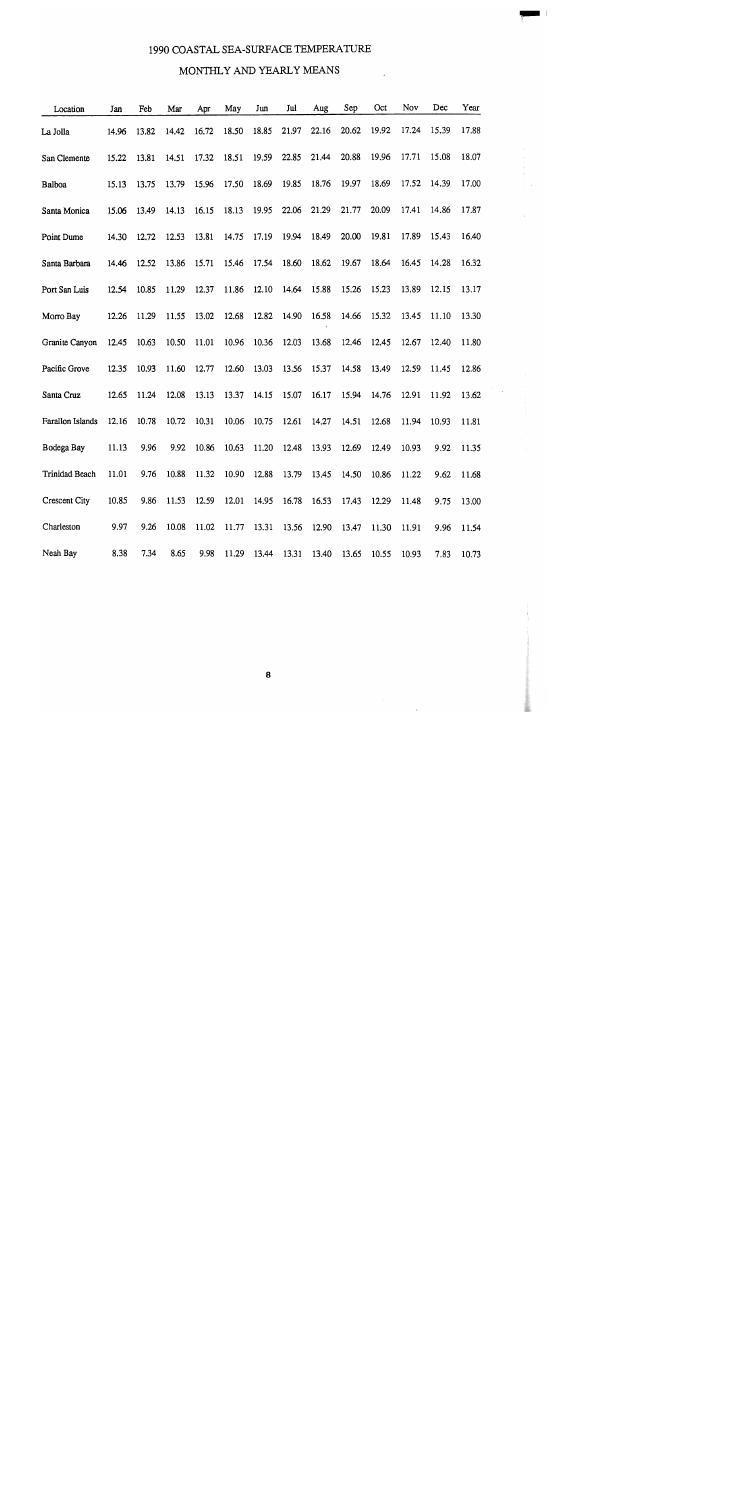### 1990 COASTAL SEA-SURFACE TEMPERATURE

### MONTHLY AND YEARLY ANOMALIES

| Location                           | Jan     | Feb           | Mar     | Apr     | May            | Jun     | Jul     | Aug     | Sep     | Oct     | Nov     | Dec     | Year      |
|------------------------------------|---------|---------------|---------|---------|----------------|---------|---------|---------|---------|---------|---------|---------|-----------|
| La Jolla<br>1916-90                | 0.88    | $-0.20$       | $-0.10$ | 1.24    | 1.52           | 0.43    | 2.03    | 1.40    | 1.17    | 1.86    | 0.94    | 0.50    | 0.96      |
| San Clemente*<br>1955-90           | 1.35    | $-0.29$       | 0.12    | 1.88    | 1.89           | 1.61    | 3.54    | 1.51    | 1.59    | 1.66    | 1.40    | 0.55    | 1.43      |
| Balboa<br>1925-90                  | 1.04    | $-0.29$       | $-0.53$ | 0.92    | 1.31           | 1.09    | 1.20    | $-0.49$ | 1.38    | 0.82    | 1.22    | $-0.58$ | 0.58      |
| Santa Monica<br>1946-90            | 1.32    | $-0.41$       | $-0.10$ | 1.14    | 2.08           | 2.18    | 2.68    | 1.29    | 2.40    | 2.15    | 1.46    | 0.41    | 1.40      |
| Point Dume<br>1957-90              | 0.32    | $-1.03$       | $-1.31$ | $-0.42$ | $-0.01$        | 0.99    | 2.45    | $-0.01$ | 1.84    | 2.34    | 1.80    | 0.76    | 0.63      |
| Santa Barbara<br>1955-90           |         | $0.96 - 1.22$ | $-0.15$ | 1.18    | 0.07           | 0.69    | 1.03    | 0.40    | 1.35    | 1.05    | 0.70    | 0.20    | 0.54      |
| Port San Luis*<br>1945-90          | $-0.09$ | $-1.77$       | $-1.05$ |         | $-0.05 - 0.99$ | $-1.78$ | $-0.65$ | 0.07    | $-0.42$ | 0.16    | 0.03    | $-0.69$ | $-0.60$   |
| Morro Bay<br>1962-90               | $-0.14$ | $-1.15$       | $-0.68$ | 0.76    | $-0.03$        | $-0.80$ | 0.54    | 1.68    | 0.05    | 1.09    | $-0.09$ | $-1.68$ | $(-0.04)$ |
| Granite Canyon<br>1971-90          | 0.06    | $-1.41$       | $-0.72$ | 0.52    | 0.69           | $-0.47$ | 0.47    | 1.05    | $-0.46$ | $-0.57$ | $-0.14$ | $-0.18$ | $(-0.15)$ |
| Pacific Grove<br>1919-90           | 0.45    | $-1.14$       | $-0.68$ | 0.30    | $-0.14$        | $-0.41$ | $-0.34$ | 1.25    | 0.23    | $-0.37$ | $-0.37$ | $-0.91$ | $-0.18$   |
| Santa Cruz<br>1955-71, 80-90       | 0.77    | $-0.89$       | $-0.23$ | 0.69    | 0.39           | 0.28    | 0.23    | 0.77    | 0.64    | 0.26    | $-0.22$ | $-0.29$ | (0.16)    |
| Farallon Islands<br>1925-43, 55-90 | 0.33    | $-1.03$       | $-0.92$ | $-0.96$ | $-1.20$        | $-0.91$ | 0.39    | 1.29    | 0.89    | $-0.84$ | $-0.94$ | $-1.30$ | $-0.38$   |
| Bodega Bay<br>1957-90              | 0.05    | $-1.26$       | $-0.96$ | 0.54    | 0.54           | 0.39    | 1.03    | 1.73    | 0.04    | $-0.17$ | $-1.41$ | $-1.61$ | $-0.05$   |
| Trinidad Beach<br>1975-90          | 0.17    | $-0.95$       | $-0.25$ | 0.50    | $-0.01$        | 1.35    | 1.54    | 0.91    | 1.91    | $-1.45$ | $-0.66$ | -1.57   | (0.24)    |
| Crescent City<br>1933-90           | 0.93    | $-0.31$       | 1.02    | 1.68    | 0.34           | 2.26    | 2.98    | 1.97    | 3.64    | $-0.22$ | $-0.08$ | $-0.60$ | 1.11      |
| Charleston<br>1966-90              | 0.13    | $-0.66$       | $-0.32$ | 0.24    | 0.26           | 1.04    | 1.07    | 0.65    | 1.00    | $-0.27$ | 0.48    | $-0.39$ | (0.34)    |
| Neah Bay<br>1935-90                | 1.04    | $-0.05$       | 0.53    | 0.74    | 0.67           | 1.86    | 1.50    | 1.76    | 2.22    | $-0.07$ | 1.43    | $-0.36$ | 0.96      |

Recent data combined with older nearby records for historical means.  $\ast$ 

Historical mean of less than 30 years.  $\left( \right)$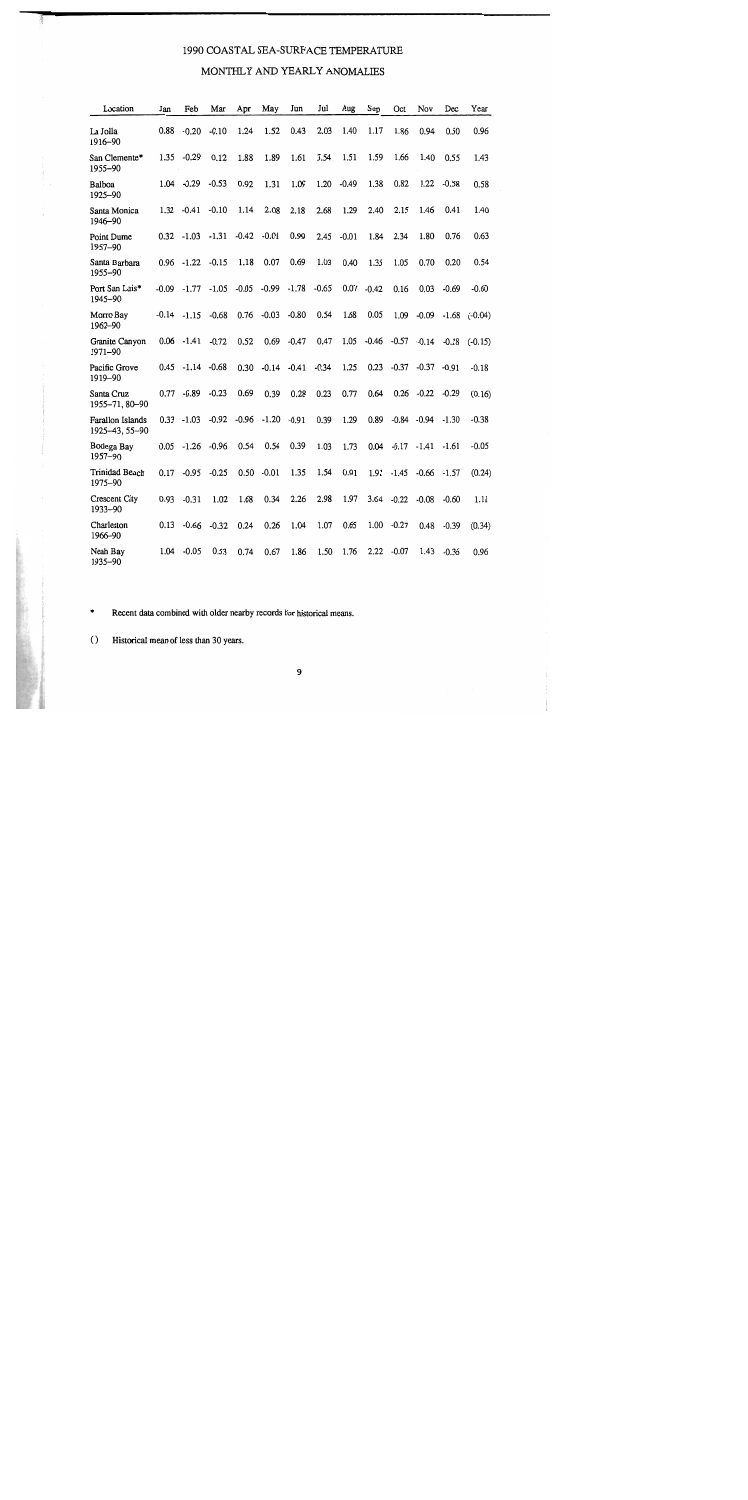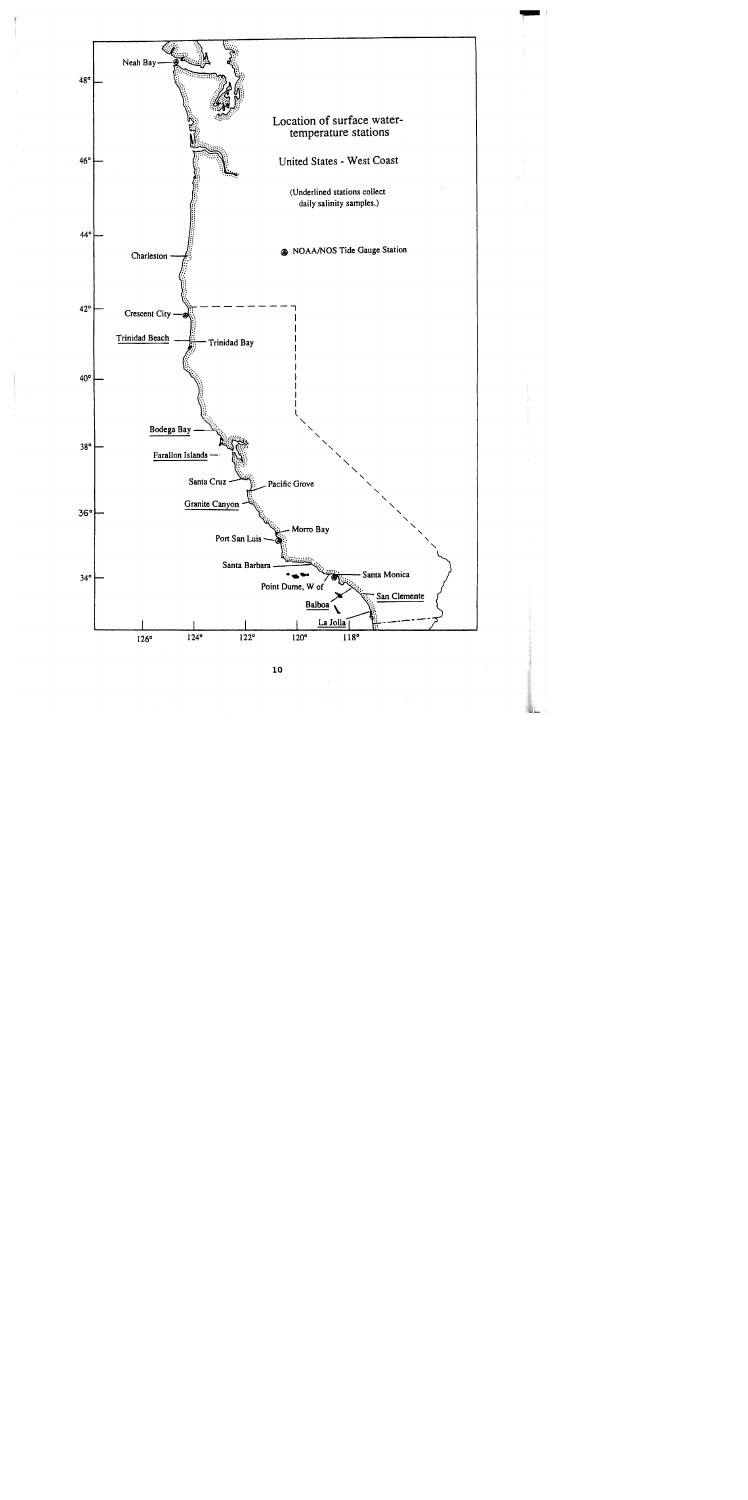SIO (surface), LaJolla, CA.



 ${\bf 11}$ 

**UAL MAX**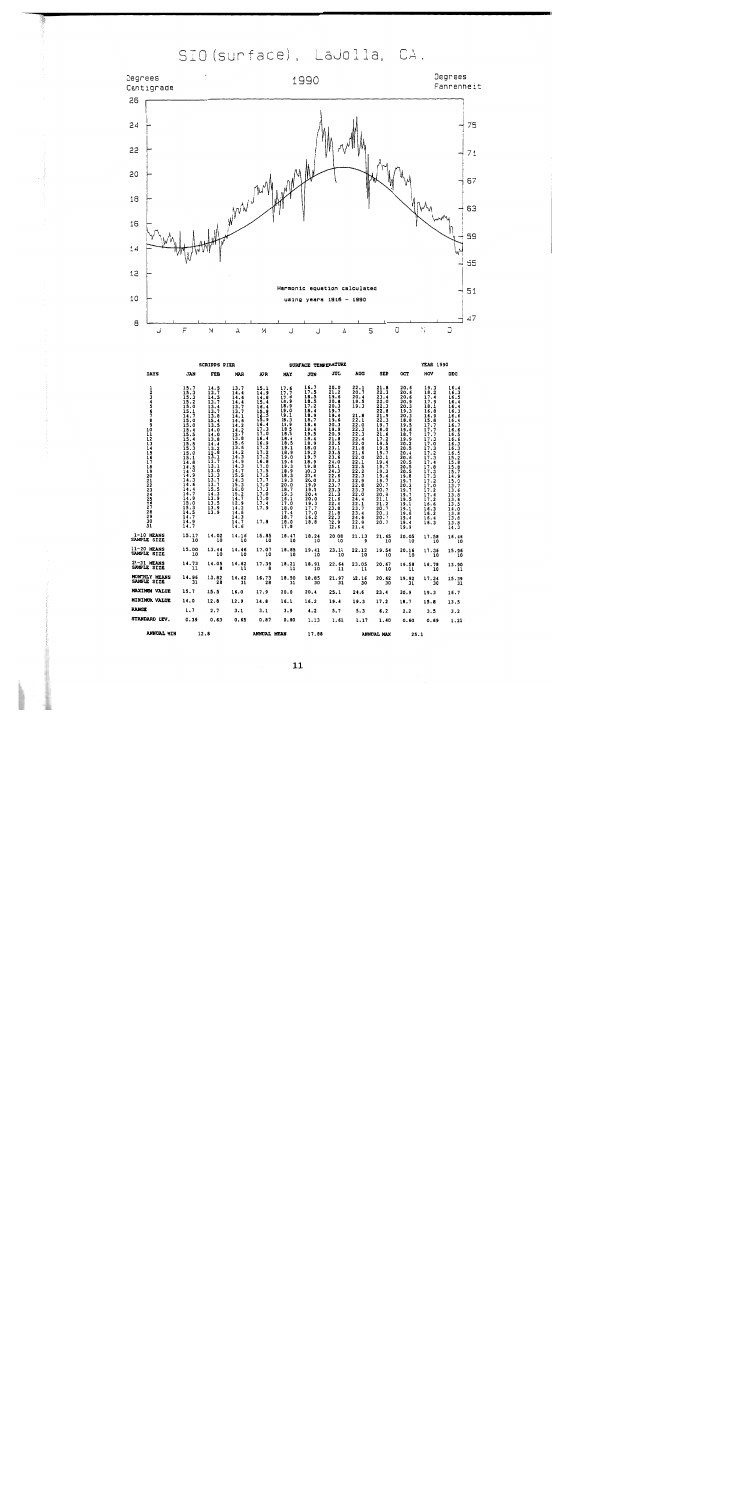SIO (surface), LaJolla, CA.



|                                                                                                                                 |                                                                                                                                                                                                                                      | <b>SCRIPPS PIER</b>                                                                                                                                                                                                                                                                                    |                                                                                                                                                                                                                                                                                         |                                                                                                                                                                    |                                                                                                                                                                                                                                                                                                                 | SURFACE SALINITY                                                                                                                                                                                                                                             |                                                                                                                                                                                                                                                                                                                            |                                                                                                                                                                                                                                                                                                                    |                                                                                                                                                                                                                                                                    |                                                                                                                                                                                                                                                                                                                         | <b>YEAR 1990</b>                                                                                                                                                                                                                                                                                                                |                                                                 |
|---------------------------------------------------------------------------------------------------------------------------------|--------------------------------------------------------------------------------------------------------------------------------------------------------------------------------------------------------------------------------------|--------------------------------------------------------------------------------------------------------------------------------------------------------------------------------------------------------------------------------------------------------------------------------------------------------|-----------------------------------------------------------------------------------------------------------------------------------------------------------------------------------------------------------------------------------------------------------------------------------------|--------------------------------------------------------------------------------------------------------------------------------------------------------------------|-----------------------------------------------------------------------------------------------------------------------------------------------------------------------------------------------------------------------------------------------------------------------------------------------------------------|--------------------------------------------------------------------------------------------------------------------------------------------------------------------------------------------------------------------------------------------------------------|----------------------------------------------------------------------------------------------------------------------------------------------------------------------------------------------------------------------------------------------------------------------------------------------------------------------------|--------------------------------------------------------------------------------------------------------------------------------------------------------------------------------------------------------------------------------------------------------------------------------------------------------------------|--------------------------------------------------------------------------------------------------------------------------------------------------------------------------------------------------------------------------------------------------------------------|-------------------------------------------------------------------------------------------------------------------------------------------------------------------------------------------------------------------------------------------------------------------------------------------------------------------------|---------------------------------------------------------------------------------------------------------------------------------------------------------------------------------------------------------------------------------------------------------------------------------------------------------------------------------|-----------------------------------------------------------------|
| <b>DAYS</b>                                                                                                                     | <b>JAN</b>                                                                                                                                                                                                                           | FEB                                                                                                                                                                                                                                                                                                    | <b>MAR</b>                                                                                                                                                                                                                                                                              | <b>APR</b>                                                                                                                                                         | MAY                                                                                                                                                                                                                                                                                                             | JUN                                                                                                                                                                                                                                                          | JUL                                                                                                                                                                                                                                                                                                                        | <b>AUG</b>                                                                                                                                                                                                                                                                                                         | <b>SEP</b>                                                                                                                                                                                                                                                         | OCT                                                                                                                                                                                                                                                                                                                     | NOV                                                                                                                                                                                                                                                                                                                             | DEC                                                             |
| $\frac{1}{2}$<br>$\frac{6}{7}$<br>8<br>9<br>10<br>11<br>11<br>14<br>15<br>15<br>17<br>18<br>19012234567<br>28<br>29<br>30<br>31 | 001 - 1988 - 1989 - 1989 - 1989 - 1989 - 1989 - 1989 - 1989 - 1989 - 1989 - 1989 - 1989 - 1989 - 198<br>1980 - 1980 - 1980 - 1980 - 1980 - 1980 - 1980 - 1980 - 1980 - 1980 - 1980 - 1980 - 1980 - 1980 - 1980 - 1980<br>1980 - 1980 | $\frac{33.51}{33.51}$<br>33.45<br>33.48<br>33.45<br>33.46<br>33.47<br>33.47<br>33.49<br>33.49<br>33.51<br>33.49<br>33.48<br>$33.54$<br>$33.54$<br>$33.52$<br>$33.52$<br>$\frac{33}{33}$ ; $\frac{47}{34}$<br>33.45<br>$33.48$<br>$33.48$<br>33.49<br>33.46<br>$33.47$<br>$33.49$<br>$33.45$<br>$33.46$ | 33.50<br>33.46<br>33.46<br>33.46<br>33.47<br>33.47<br>$\frac{33.46}{33.47}$<br>$33.45$<br>$33.45$<br>$33.47$<br>33.49<br>33.51<br>33.51<br>33.51<br>33.51<br>33.53<br>33.53<br>33.53<br>33.53<br>13.56<br>13.56<br>13.56<br>13.56<br>13.59<br>13.58<br>13.55<br>13.55<br>13.55<br>13.55 | 33.60<br>33.61<br>33.58<br>33.45<br>33.54<br>33.56<br>$\frac{13}{33}$ $\frac{53}{55}$<br>33.61<br>$\frac{33.57}{33.56}$<br>$\frac{13.58}{13.57}$<br>33.63<br>33.65 | 33.63<br>33.63<br>33.64<br>33.65<br>33.65<br>33.67<br>33.66<br>33.66<br>33.66<br>33.71<br>33.72<br>$\frac{33}{33}$ . 72<br>33.73<br>$33.72$<br>$33.72$<br>$33.73$<br>$33.75$<br>$33.74$<br>$33.76$<br>$33.75$<br>$33.75$<br>$33.75$<br>33.68<br>33.64<br>33.62<br>33.71<br>33.58<br>33.61<br>$33.62$<br>$33.61$ | 33.61<br>33.66<br>33.63<br>33.64<br>33.66<br>33.62<br>33.65<br>33.64<br>33.65<br>32.67<br>33.44<br>33.52<br>33.62<br>33.61<br>33.65<br>33.66<br>33.69<br>$33.68$<br>$33.71$<br>33.73<br>33:43<br>13.66<br>33.66<br>33.64<br>33.62<br>33.59<br>33.57<br>33.63 | 33.63<br>33.65<br>$33.62$<br>$33.65$<br>33.65<br>33.67<br>33.65<br>33.67<br>33.69<br>33.66<br>33.65<br>33.65<br>33.69<br>33.77<br>$\frac{33}{33}$ : 72<br>33.79<br>$\frac{33}{33}$ . 77<br>$\frac{77}{33}$ . 77<br>$\frac{33.76}{33.78}$<br>$\frac{15}{33}$ . $\frac{69}{72}$<br>33.73<br>33.74<br>33.71<br>33.70<br>33.78 | $33.68$<br>$33.72$<br>$33.66$<br>$33.62$<br>$33.61$<br>$33.66$<br>$33.70$<br>$33.67$<br>$33.66$<br>$33.66$<br>$33.64$<br>$33.66$<br>$33.66$<br>33.66<br>33.67<br>33.69<br>33.70<br>33.76<br>33.76<br>33.76<br>33.76<br>$\frac{33}{33}$ , $\frac{76}{7}$<br>$\frac{33.83}{33.77}$<br>33.74<br>$\frac{33.74}{33.69}$ | 33.66<br>33.75<br>$33.66$<br>$33.68$<br>$33.65$<br>$33.60$<br>$33.60$<br>33.53<br>33.45<br>33.48<br>33.46<br>33.48<br>33.49<br>33.48<br>33.52<br>33.52<br>33.52<br>33.52<br>33.52<br>33.58<br>33.58<br>33.58<br>33.58<br>33.55<br>33.55<br>33.54<br>33.54<br>33.56 | 33.54<br>33.55<br>33.57<br>33.54<br>33.52<br>33.48<br>$\frac{33.55}{33.50}$<br>$33.47$<br>$33.51$<br>$33.50$<br>33.52<br>33.55<br>33.55<br>$\frac{33.56}{33.55}$<br>33.56<br>$33.57$<br>$33.57$<br>$33.58$<br>33.62<br>33.64<br>33.63<br>33.63<br>33.60<br>$33.56$<br>$33.55$<br>$33.58$<br>33.56<br>$33.54$<br>$33.57$ | 33.56<br>33.54<br>33.54<br>33.56<br>33.54<br>33.45<br>$\frac{33.53}{33.46}$<br>$\frac{33.50}{33.51}$<br>$\frac{33.51}{33.51}$<br>33.47<br>33.48<br>33.48<br>33.48<br>33.48<br>$33.49$<br>$33.50$<br>$33.49$<br>33.50<br>$\frac{11}{33}$ , $\frac{51}{31}$<br>33.51<br>33.49<br>$\frac{33.52}{33.53}$<br>33.52<br>33.52<br>33.53 | $33.52$<br>$33.53$<br>33.49<br>33.51<br>33.50<br>33.52<br>33.55 |
| $1 - 10$ HEANS<br>SAMPLE SIZE                                                                                                   | 33.56                                                                                                                                                                                                                                | 33.48                                                                                                                                                                                                                                                                                                  | 33.47<br>$-10$                                                                                                                                                                                                                                                                          | 33.56                                                                                                                                                              | 33.66<br>10                                                                                                                                                                                                                                                                                                     | 33.54                                                                                                                                                                                                                                                        | 33.65<br>$\overline{10}$                                                                                                                                                                                                                                                                                                   | 33.67                                                                                                                                                                                                                                                                                                              | 33.63                                                                                                                                                                                                                                                              | 33.52                                                                                                                                                                                                                                                                                                                   | 33.52                                                                                                                                                                                                                                                                                                                           | 33.55<br>$\overline{\text{io}}$                                 |
| 11-20 HEANS<br>SAMPLE SIZE                                                                                                      | $33.50$<br>$10$                                                                                                                                                                                                                      | $33.49$<br>$10$                                                                                                                                                                                                                                                                                        | 33,51                                                                                                                                                                                                                                                                                   | 33.58<br>10                                                                                                                                                        | J3.73<br>10                                                                                                                                                                                                                                                                                                     | 33.62<br>9                                                                                                                                                                                                                                                   | 33.73<br>10                                                                                                                                                                                                                                                                                                                | 33.68                                                                                                                                                                                                                                                                                                              | 33.49                                                                                                                                                                                                                                                              | 33.55<br>10                                                                                                                                                                                                                                                                                                             | 33.49<br>$\overline{10}$                                                                                                                                                                                                                                                                                                        | 33.61                                                           |
| 21-31 HEANS<br>SAMPLE SIZE                                                                                                      | $33.52$<br>11                                                                                                                                                                                                                        | 33.47<br>×                                                                                                                                                                                                                                                                                             | $33.57$<br>$11$                                                                                                                                                                                                                                                                         | 33.61                                                                                                                                                              | $33.66$<br>11                                                                                                                                                                                                                                                                                                   | 33.65                                                                                                                                                                                                                                                        | 33.74<br>$\overline{11}$                                                                                                                                                                                                                                                                                                   | $33.76$<br>$11$                                                                                                                                                                                                                                                                                                    | 33.56                                                                                                                                                                                                                                                              | 33.59                                                                                                                                                                                                                                                                                                                   | 33.51                                                                                                                                                                                                                                                                                                                           | 33.55<br>11                                                     |
| <b>MONTHLY MEANS</b><br>SAMPLE SIZE                                                                                             | $33.53$<br>$31$                                                                                                                                                                                                                      | 33.48<br>28                                                                                                                                                                                                                                                                                            | 33.52                                                                                                                                                                                                                                                                                   | 33.58<br>30                                                                                                                                                        | 33.68<br>31                                                                                                                                                                                                                                                                                                     | 33.60<br>29                                                                                                                                                                                                                                                  | 33.71<br>31                                                                                                                                                                                                                                                                                                                | 33.71                                                                                                                                                                                                                                                                                                              | 33.56<br>30                                                                                                                                                                                                                                                        | $33.56$<br>$31$                                                                                                                                                                                                                                                                                                         | $33.51$<br>$30$                                                                                                                                                                                                                                                                                                                 | 33.57<br>3i                                                     |
| <b>MAXIMUM VALUE</b>                                                                                                            | 33.64                                                                                                                                                                                                                                | 33.54                                                                                                                                                                                                                                                                                                  | 33.63                                                                                                                                                                                                                                                                                   | 33.65                                                                                                                                                              | 33.78                                                                                                                                                                                                                                                                                                           | 33.73                                                                                                                                                                                                                                                        | 33.79                                                                                                                                                                                                                                                                                                                      | 33.83                                                                                                                                                                                                                                                                                                              | 33.75                                                                                                                                                                                                                                                              | 33.64                                                                                                                                                                                                                                                                                                                   | 33.56                                                                                                                                                                                                                                                                                                                           | 33.68                                                           |
| <b>MINIMUM VALUE</b>                                                                                                            | 33.38                                                                                                                                                                                                                                | 33.34                                                                                                                                                                                                                                                                                                  | 33.45                                                                                                                                                                                                                                                                                   | 33.45                                                                                                                                                              | 33.58                                                                                                                                                                                                                                                                                                           | 32.67                                                                                                                                                                                                                                                        | 33.62                                                                                                                                                                                                                                                                                                                      | 33.61                                                                                                                                                                                                                                                                                                              | 33.45                                                                                                                                                                                                                                                              | 33.47                                                                                                                                                                                                                                                                                                                   | 33.45                                                                                                                                                                                                                                                                                                                           | 33.49                                                           |
| <b>RANGE</b>                                                                                                                    | 0.26                                                                                                                                                                                                                                 | 0.20                                                                                                                                                                                                                                                                                                   | 0.18                                                                                                                                                                                                                                                                                    | 0.20                                                                                                                                                               | 0.20                                                                                                                                                                                                                                                                                                            | 1.06                                                                                                                                                                                                                                                         | 0.17                                                                                                                                                                                                                                                                                                                       | 0.22                                                                                                                                                                                                                                                                                                               | 0.30                                                                                                                                                                                                                                                               | 0.17                                                                                                                                                                                                                                                                                                                    | 0.11                                                                                                                                                                                                                                                                                                                            | 0.19                                                            |
| STANDARD DEV.                                                                                                                   | 0.05                                                                                                                                                                                                                                 | 0.04                                                                                                                                                                                                                                                                                                   | 0.05                                                                                                                                                                                                                                                                                    | 0.04                                                                                                                                                               | 0.05                                                                                                                                                                                                                                                                                                            | 0.19                                                                                                                                                                                                                                                         | 0.05                                                                                                                                                                                                                                                                                                                       | 0.05                                                                                                                                                                                                                                                                                                               | 0.07                                                                                                                                                                                                                                                               | 0.04                                                                                                                                                                                                                                                                                                                    | 0.02                                                                                                                                                                                                                                                                                                                            | 0.05                                                            |
| <b>AMORAY MYM</b>                                                                                                               |                                                                                                                                                                                                                                      | $\frac{1}{2}$                                                                                                                                                                                                                                                                                          |                                                                                                                                                                                                                                                                                         | <b>AMMAY MOAM</b>                                                                                                                                                  |                                                                                                                                                                                                                                                                                                                 | 226                                                                                                                                                                                                                                                          |                                                                                                                                                                                                                                                                                                                            |                                                                                                                                                                                                                                                                                                                    | <b>AMMERY MEM</b>                                                                                                                                                                                                                                                  |                                                                                                                                                                                                                                                                                                                         | 33.83                                                                                                                                                                                                                                                                                                                           |                                                                 |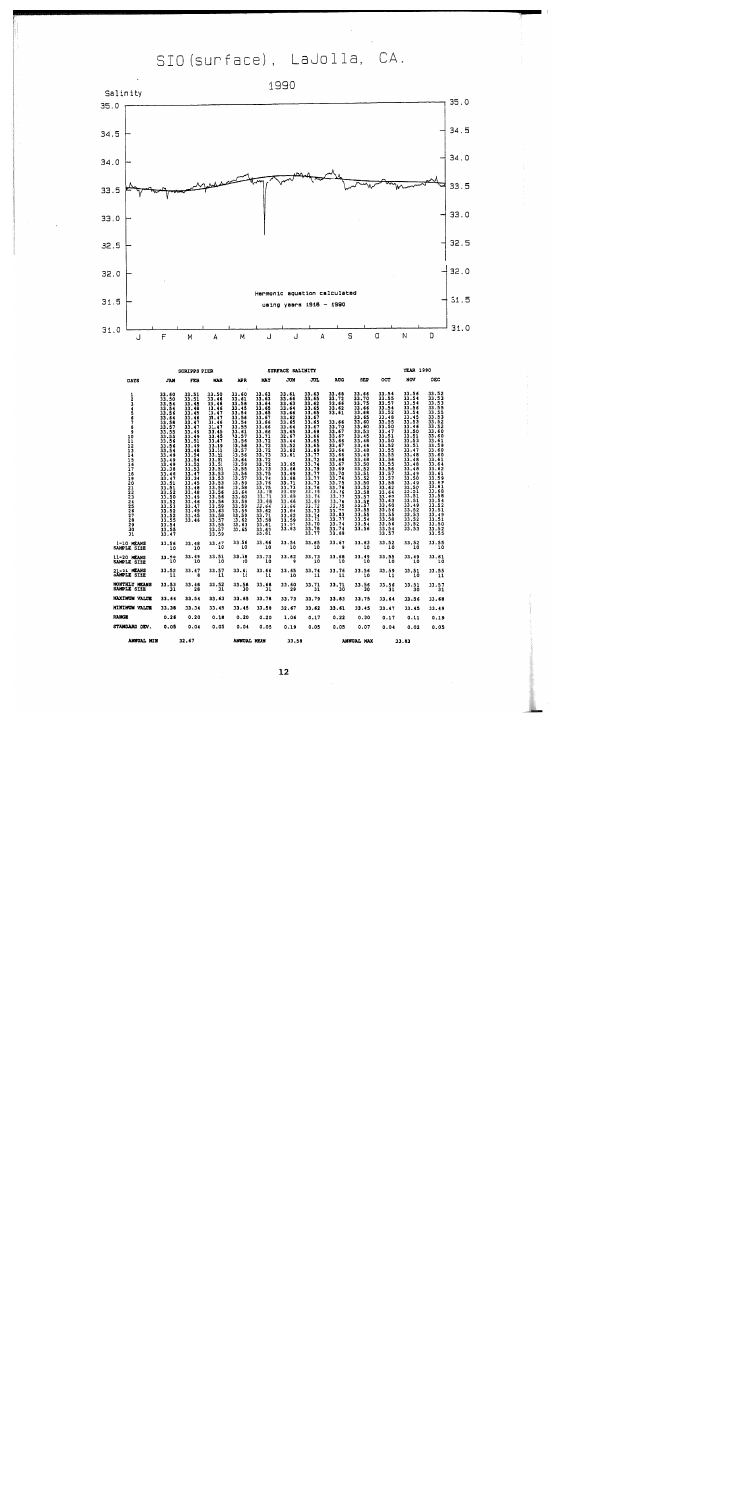SIO (surface), LaJolla, CA.



| ANNUAL NTN                                                                                                                                                                                                                |                                                                                                                                                                                                                                                                                                               | 22.38                                                                                                                                                                                                                                                     |                                                                                                                                                                                                                                                                                     | AMMINAT, MEAN                                                                                                                                                                                                                                            |                                                                                                                                                                                                                                                                                     | 24 19                                                                                                                                                                                                                                             |                                                                                                                                                                                                                                                                                       | AMMINT MAY                                                                                                                                                                                                                                                                       |                                                                                                                                                                                                                                                                                |                                                                                                                                                                                                                                                                                     | 28.25                                                                                                                                                                                                                                                                      |                                                                                                                                                                                                                                                                                           |
|---------------------------------------------------------------------------------------------------------------------------------------------------------------------------------------------------------------------------|---------------------------------------------------------------------------------------------------------------------------------------------------------------------------------------------------------------------------------------------------------------------------------------------------------------|-----------------------------------------------------------------------------------------------------------------------------------------------------------------------------------------------------------------------------------------------------------|-------------------------------------------------------------------------------------------------------------------------------------------------------------------------------------------------------------------------------------------------------------------------------------|----------------------------------------------------------------------------------------------------------------------------------------------------------------------------------------------------------------------------------------------------------|-------------------------------------------------------------------------------------------------------------------------------------------------------------------------------------------------------------------------------------------------------------------------------------|---------------------------------------------------------------------------------------------------------------------------------------------------------------------------------------------------------------------------------------------------|---------------------------------------------------------------------------------------------------------------------------------------------------------------------------------------------------------------------------------------------------------------------------------------|----------------------------------------------------------------------------------------------------------------------------------------------------------------------------------------------------------------------------------------------------------------------------------|--------------------------------------------------------------------------------------------------------------------------------------------------------------------------------------------------------------------------------------------------------------------------------|-------------------------------------------------------------------------------------------------------------------------------------------------------------------------------------------------------------------------------------------------------------------------------------|----------------------------------------------------------------------------------------------------------------------------------------------------------------------------------------------------------------------------------------------------------------------------|-------------------------------------------------------------------------------------------------------------------------------------------------------------------------------------------------------------------------------------------------------------------------------------------|
| STANDARD DEV.                                                                                                                                                                                                             | 0.08                                                                                                                                                                                                                                                                                                          | 0.14                                                                                                                                                                                                                                                      | 0.14                                                                                                                                                                                                                                                                                | 0.19                                                                                                                                                                                                                                                     | 0.17                                                                                                                                                                                                                                                                                | 0.32                                                                                                                                                                                                                                              | 0.41                                                                                                                                                                                                                                                                                  | 0.30                                                                                                                                                                                                                                                                             | 0.32                                                                                                                                                                                                                                                                           | 0.15                                                                                                                                                                                                                                                                                | 0.16                                                                                                                                                                                                                                                                       | 0.26                                                                                                                                                                                                                                                                                      |
| <b>RANGE</b>                                                                                                                                                                                                              | 0.27                                                                                                                                                                                                                                                                                                          | 0.60                                                                                                                                                                                                                                                      | 0.71                                                                                                                                                                                                                                                                                | 0.70                                                                                                                                                                                                                                                     | 0.85                                                                                                                                                                                                                                                                                | 1.46                                                                                                                                                                                                                                              | 1.51                                                                                                                                                                                                                                                                                  | 1.37                                                                                                                                                                                                                                                                             | 1.41                                                                                                                                                                                                                                                                           | 0.54                                                                                                                                                                                                                                                                                | 0.76                                                                                                                                                                                                                                                                       | 0.76                                                                                                                                                                                                                                                                                      |
| <b>MINIMUM VALUE</b>                                                                                                                                                                                                      | 24.74                                                                                                                                                                                                                                                                                                         | 24.70                                                                                                                                                                                                                                                     | 24.64                                                                                                                                                                                                                                                                               | 24.22                                                                                                                                                                                                                                                    | 23.83                                                                                                                                                                                                                                                                               | 23.14                                                                                                                                                                                                                                             | 22.30                                                                                                                                                                                                                                                                                 | 22.51                                                                                                                                                                                                                                                                            | 22.87                                                                                                                                                                                                                                                                          | 23.41                                                                                                                                                                                                                                                                               | 23.85                                                                                                                                                                                                                                                                      | 24.47                                                                                                                                                                                                                                                                                     |
| <b>MAXIMUM VALUE</b>                                                                                                                                                                                                      | 25.01                                                                                                                                                                                                                                                                                                         | 25.30                                                                                                                                                                                                                                                     | 25.35                                                                                                                                                                                                                                                                               | 24.92                                                                                                                                                                                                                                                    | 24.68                                                                                                                                                                                                                                                                               | 24.60                                                                                                                                                                                                                                             | 23.89                                                                                                                                                                                                                                                                                 | 23.88                                                                                                                                                                                                                                                                            | 24.29                                                                                                                                                                                                                                                                          | 23.95                                                                                                                                                                                                                                                                               | 24.61                                                                                                                                                                                                                                                                      | 25.23                                                                                                                                                                                                                                                                                     |
| <b>HONTHLY HEANS</b><br>SAMPLE SIZE                                                                                                                                                                                       | 24.84<br>31                                                                                                                                                                                                                                                                                                   | 25.05<br>28                                                                                                                                                                                                                                               | 24.95<br>31                                                                                                                                                                                                                                                                         | 24.49<br>28                                                                                                                                                                                                                                              | 24.14<br>31                                                                                                                                                                                                                                                                         | 23.99<br>29                                                                                                                                                                                                                                       | 23.23<br>31                                                                                                                                                                                                                                                                           | 23.19<br>30                                                                                                                                                                                                                                                                      | 23.49<br>30                                                                                                                                                                                                                                                                    | 23.68<br>31                                                                                                                                                                                                                                                                         | 24.31<br>30                                                                                                                                                                                                                                                                | 24.77<br>$\overline{\mathbf{31}}$                                                                                                                                                                                                                                                         |
| 21-31 MEANS<br>SAMPLE SIZE                                                                                                                                                                                                | 24.89<br>$^{\circ}$ 11                                                                                                                                                                                                                                                                                        | 25.00<br>8                                                                                                                                                                                                                                                | 24.95<br>$\overline{11}$                                                                                                                                                                                                                                                            | 24.35<br>ā                                                                                                                                                                                                                                               | $24.19$<br>$11$                                                                                                                                                                                                                                                                     | 24.00<br>10                                                                                                                                                                                                                                       | 23.08<br>11                                                                                                                                                                                                                                                                           | 22.98<br>11                                                                                                                                                                                                                                                                      | 23.48<br>10                                                                                                                                                                                                                                                                    | 23.80<br>-11                                                                                                                                                                                                                                                                        | 24.43<br>10                                                                                                                                                                                                                                                                | 25.08<br>11                                                                                                                                                                                                                                                                               |
| 11-20 MEANS<br>SAMPLE SIZE                                                                                                                                                                                                | 24.81<br>$\cdot \cdot$ 10                                                                                                                                                                                                                                                                                     | 25.13<br>10                                                                                                                                                                                                                                               | 24.94<br>10                                                                                                                                                                                                                                                                         | 24.41<br>10                                                                                                                                                                                                                                              | 24.09<br>10                                                                                                                                                                                                                                                                         | 23.86<br>9                                                                                                                                                                                                                                        | 22.92<br>10                                                                                                                                                                                                                                                                           | 23.19<br>10                                                                                                                                                                                                                                                                      | 23.73<br>10                                                                                                                                                                                                                                                                    | 23.61<br>10                                                                                                                                                                                                                                                                         | 24.27<br>10                                                                                                                                                                                                                                                                | 24.68<br>10                                                                                                                                                                                                                                                                               |
| $1-10$ MEANS<br>SAMPLE SIZE                                                                                                                                                                                               | 24.83<br>10                                                                                                                                                                                                                                                                                                   | 25.01<br>10                                                                                                                                                                                                                                               | 24.97<br>10                                                                                                                                                                                                                                                                         | 24.67<br>10                                                                                                                                                                                                                                              | 24.13<br>10                                                                                                                                                                                                                                                                         | 24.10<br>10                                                                                                                                                                                                                                       | 23.71<br>10                                                                                                                                                                                                                                                                           | 23.44<br>ؘ٥                                                                                                                                                                                                                                                                      | 23.26<br>10                                                                                                                                                                                                                                                                    | 23.62<br>10                                                                                                                                                                                                                                                                         | 24.24<br>10                                                                                                                                                                                                                                                                | 24.52<br>10                                                                                                                                                                                                                                                                               |
| ı<br>2<br>3<br>Ś<br>7<br>8<br>9<br>$^{10}_{11}$<br>$\frac{1}{1}$<br>$\frac{15}{16}$<br>17<br>$\frac{18}{19}$<br>$\sim$<br>žō<br>$\frac{21}{22}$<br>24<br>25<br>$\overline{26}$<br>27<br>$\overline{28}$<br>29<br>30<br>3ī | 24.74<br>24.75<br>24.78<br>24.80<br>24.86<br>24.90<br>24.94<br>24.87<br>24.85<br>24.77<br>$\frac{24.75}{24.78}$<br>$\frac{24.74}{24.81}$<br>24.79<br>$\frac{24.77}{24.89}$<br>$\frac{25.01}{24.85}$<br>24.97<br>24.92<br>24.94<br>24.90<br>$\frac{21.86}{24.83}$<br>24.77<br>24.96<br>24.91<br>24.88<br>24.86 | 24.93<br>25.10<br>24.89<br>25.08<br>25.11<br>25.06<br>25.05<br>25.12<br>25.02<br>25.04<br>25.06<br>24.93<br>25.22<br>25.30<br>25.23<br>$\frac{25}{25}$ .11<br>$\frac{25}{25}$ .11<br>25.08<br>25.08<br>24.70<br>24.94<br>25.03<br>25.12<br>25.01<br>25.02 | 25.09<br>24.91<br>24.87<br>24.91<br>25.07<br>25.07<br>24.98<br>24.88<br>24.95<br>24.95<br>25.07<br>25.06<br>24.69<br>25.12<br>24.99<br>24.97<br>24.85<br>24.99<br>24.90<br>24.73<br>25.01<br>24.80<br>24.64<br>24.82<br>24.95<br>25.35<br>25.05<br>24.96<br>25.00<br>24.94<br>24.97 | 24.87<br>24.92<br>24.92<br>24.69<br>24.53<br>24.69<br>24.51<br>24.66<br>24.59<br>24.35<br>24.41<br>24.57<br>24.44<br>24.36<br>24.42<br>24.39<br>24.45<br>24.41<br>24.30<br>24.31<br>24.26<br>24.47<br>24.37<br>24.43<br>24.43<br>24.34<br>24.22<br>24.29 | 24.32<br>24.30<br>24.28<br>24.02<br>24.02<br>24.01<br>23.97<br>24.17<br>24.02<br>24.16<br>24.17<br>24.14<br>24.17<br>24.03<br>24.07<br>24.04<br>23.95<br>23.99<br>24.08<br>24.25<br>23.99<br>23.83<br>24.11<br>23.94<br>24.68<br>24.46<br>24.29<br>24.33<br>24.04<br>24.22<br>24.26 | 24.52<br>24.10<br>24.11<br>24.44<br>24.12<br>24.02<br>24.06<br>24.09<br>23.14<br>23.79<br>23.99<br>24.21<br>23.81<br>24.02<br>23.82<br>23.68<br>23.67<br>23.79<br>23.79<br>23.82<br>$23.54$<br>23.74<br>23.91<br>24.29<br>24.43<br>24.60<br>24.03 | $23.72$<br>23.41<br>23.81<br>23.52<br>23.65<br>23.83<br>23.89<br>23.85<br>23.69<br>23.77<br>23.49<br>23.25<br>23.08<br>22.97<br>22.82<br>22.81<br>22.73<br>22.38<br>22.62<br>23.09<br>22.91<br>22.81<br>22.91<br>23.42<br>23.36<br>23.14<br>22.75<br>23.29<br>23.15<br>23.04<br>23.12 | $23.19$<br>$23.60$<br>23.64<br>23.84<br>23.88<br>$23.26$<br>23.20<br>23.21<br>23.13<br>23.12<br>23.10<br>23.19<br>23.26<br>23.31<br>23.21<br>23.20<br>23.09<br>23.21<br>23.19<br>23.02<br>23.05<br>22.92<br>23.28<br>22.58<br>23.26<br>22.85<br>22.89<br>22.51<br>23.01<br>23.39 | $23.26$<br>$23.15$<br>22.87<br>23.20<br>23.13<br>22.97<br>23.18<br>23.07<br>23.72<br>24.09<br>23.18<br>24.29<br>23.73<br>23.74<br>23.68<br>23.59<br>23.79<br>23.70<br>23.82<br>23.77<br>23.71<br>23.50<br>23.49<br>23.44<br>23.38<br>23.34<br>23.47<br>23.57<br>23,46<br>23.48 | 23.49<br>23.50<br>23.51<br>23.41<br>23.56<br>23.78<br>23.58<br>23.93<br>23.73<br>23.73<br>23.95<br>23.66<br>23.60<br>23.53<br>23.56<br>23.50<br>23.53<br>23.54<br>23.54<br>23.73<br>23.79<br>23.65<br>23.80<br>23.80<br>23.83<br>23.90<br>23.89<br>23.78<br>23.82<br>23.80<br>23.70 | 23.85<br>24.11<br>24.30<br>24.19<br>24.13<br>24.37<br>24.41<br>24.61<br>24.20<br>24.21<br>24.22<br>24.30<br>24.34<br>24.28<br>24.30<br>24.28<br>24.25<br>24.17<br>24.29<br>24.29<br>24.32<br>24.37<br>24.32<br>24.28<br>24.31<br>24.47<br>24.SS<br>24.56<br>24.52<br>24.55 | 24.52<br>24.55<br>24.50<br>24.54<br>24.54<br>24.55<br>24.47<br>24.52<br>$24.51$<br>24.53<br>24.57<br>24.53<br>24.60<br>24.60<br>24.57<br>24.88<br>24.73<br>24.72<br>24.73<br>24.91<br>24.90<br>25.23<br>25.17<br>$25.19$<br>$25.13$<br>25.14<br>25.02<br>25.08<br>25.07<br>25.09<br>25.00 |
|                                                                                                                                                                                                                           |                                                                                                                                                                                                                                                                                                               |                                                                                                                                                                                                                                                           |                                                                                                                                                                                                                                                                                     |                                                                                                                                                                                                                                                          |                                                                                                                                                                                                                                                                                     |                                                                                                                                                                                                                                                   |                                                                                                                                                                                                                                                                                       |                                                                                                                                                                                                                                                                                  |                                                                                                                                                                                                                                                                                |                                                                                                                                                                                                                                                                                     |                                                                                                                                                                                                                                                                            |                                                                                                                                                                                                                                                                                           |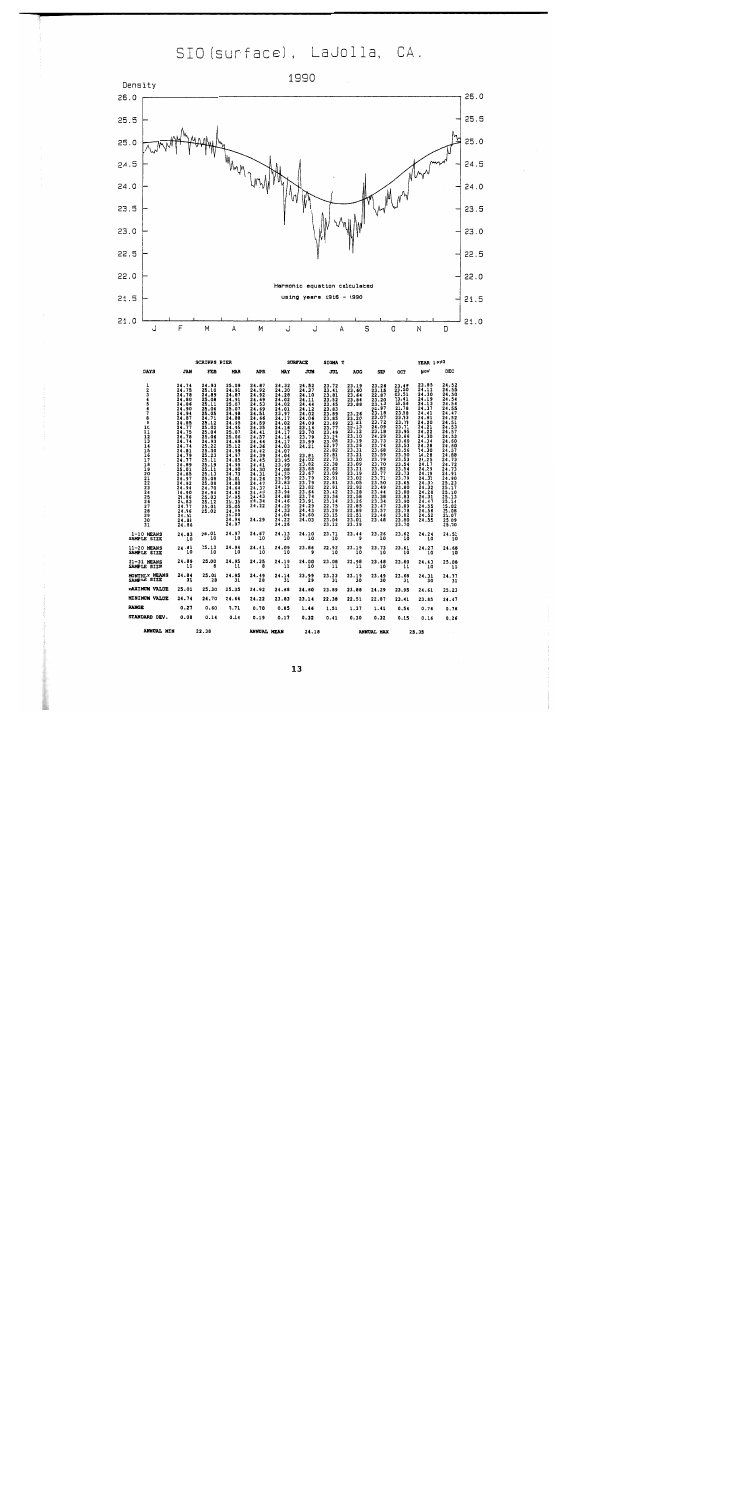SIO (bottom), LaJolla, CA.



|                                                                                                                     |                                                                                                                                                                                                                                                                                                | <b>SCRIPPS PIER</b>                                                                                                                                                                                                                                            |                                                                                                                                                                                                                                                                |                                                                                                                                                                                                                                                            |                                                                                                                                                                                                                                                     | <b>BOTTOM TEMPERATURE</b>                                                                                                                                                                                                                                  |                                                                                                                                                                                                                                                                                   |                                                                                                                                                                                                                                                                                                                     |                                                                                                                                                                                                                                                            |                                                                                                                                                                                                                                                                                                               | YEAR 1990                                                                                                                                                                                                                                                                                      |                                                                                                                                                                                                                                                                                                                                      |
|---------------------------------------------------------------------------------------------------------------------|------------------------------------------------------------------------------------------------------------------------------------------------------------------------------------------------------------------------------------------------------------------------------------------------|----------------------------------------------------------------------------------------------------------------------------------------------------------------------------------------------------------------------------------------------------------------|----------------------------------------------------------------------------------------------------------------------------------------------------------------------------------------------------------------------------------------------------------------|------------------------------------------------------------------------------------------------------------------------------------------------------------------------------------------------------------------------------------------------------------|-----------------------------------------------------------------------------------------------------------------------------------------------------------------------------------------------------------------------------------------------------|------------------------------------------------------------------------------------------------------------------------------------------------------------------------------------------------------------------------------------------------------------|-----------------------------------------------------------------------------------------------------------------------------------------------------------------------------------------------------------------------------------------------------------------------------------|---------------------------------------------------------------------------------------------------------------------------------------------------------------------------------------------------------------------------------------------------------------------------------------------------------------------|------------------------------------------------------------------------------------------------------------------------------------------------------------------------------------------------------------------------------------------------------------|---------------------------------------------------------------------------------------------------------------------------------------------------------------------------------------------------------------------------------------------------------------------------------------------------------------|------------------------------------------------------------------------------------------------------------------------------------------------------------------------------------------------------------------------------------------------------------------------------------------------|--------------------------------------------------------------------------------------------------------------------------------------------------------------------------------------------------------------------------------------------------------------------------------------------------------------------------------------|
| DAYS                                                                                                                | JAN                                                                                                                                                                                                                                                                                            | FEB                                                                                                                                                                                                                                                            | <b>MAR</b>                                                                                                                                                                                                                                                     | <b>APR</b>                                                                                                                                                                                                                                                 | MAY                                                                                                                                                                                                                                                 | JUN                                                                                                                                                                                                                                                        | JUL                                                                                                                                                                                                                                                                               | <b>AUG</b>                                                                                                                                                                                                                                                                                                          | <b>SEP</b>                                                                                                                                                                                                                                                 | OCT                                                                                                                                                                                                                                                                                                           | NOV                                                                                                                                                                                                                                                                                            | DEC                                                                                                                                                                                                                                                                                                                                  |
| $\frac{1}{2}$<br>6<br>7<br>8<br>9<br>10<br>īī<br>12<br>13<br>14<br>15<br>16<br>17<br>18<br>122223456783<br>30<br>31 | $\frac{15.5}{15.4}$<br>$\frac{15.2}{16.2}$<br>14.9<br>$\frac{14.9}{14.7}$<br>$\frac{15.2}{15.5}$<br>$\frac{15.4}{15.4}$<br>15.3<br>15.1<br>$14.9$<br>$14.8$<br>$14.5$<br>$14.2$<br>$14.7$<br>$14.5$<br>$14.6$<br>$14.7$<br>$14.7$<br>$15.1$<br>$15.1$<br>$\frac{15.2}{14.8}$<br>$14.9$<br>15.0 | 14.5<br>15.0<br>14.4<br>13.7<br>13.3<br>13.7<br>14.4<br>13.7<br>$\frac{13.4}{13.9}$<br>14.0<br>$\frac{14.0}{14.9}$<br>13.2<br>12.7<br>$\frac{13.8}{12.7}$<br>$\frac{13.2}{13.0}$<br>13.6<br>13.2<br>$\frac{14.2}{13.5}$<br>13.8<br>12.8<br>$\frac{13.3}{13.8}$ | 13.8<br>14.4<br>14.4<br>14.3<br>13.7<br>13.7<br>14.1<br>14.4<br>14.2<br>14.0<br>14.0<br>$\frac{13.8}{13.7}$<br>14.0<br>$\frac{1}{14.7}$<br>$\frac{14.2}{16.3}$<br>14.4<br>14.3<br>15,0<br>15.0<br>15.2<br>14.0<br>12.3<br>13.9<br>14.6<br>13,7<br>14.3<br>14.0 | 15.3<br>15.0<br>14.7<br>$\frac{15.2}{16.2}$<br>16.3<br>16.4<br>14.6<br>$16.2$<br>15.7<br>15.4<br>15.7<br>$\frac{16.9}{17.1}$<br>$\frac{16.7}{17.2}$<br>16.7<br>17.0<br>17.5<br>17.4<br>17.7<br>16.5<br>17.0<br>16.9<br>16.8<br>$\frac{15.2}{17.7}$<br>17.5 | 17.6<br>17.5<br>17.8<br>18.8<br>18.7<br>18.5<br>17.3<br>18.2<br>18.8<br>18.5<br>18.5<br>18.4<br>18.9<br>$\frac{18.8}{18.9}$<br>19.4<br>19.3<br>18.7<br>18.4<br>19.1<br>19.9<br>19.3<br>19.3<br>14.4<br>17.3<br>17.8<br>17.5<br>18.5<br>17.8<br>17.8 | 16.8<br>17.3<br>16.3<br>15.5<br>16.9<br>18.4<br>19.0<br>19.0<br>$\frac{18.6}{19.5}$<br>18.9<br>18.9<br>18.7<br>18.2<br>17.2<br>19.8<br>19.6<br>19.6<br>$\frac{20.3}{19.2}$<br>17.9<br>19.1<br>17.5<br>20,3<br>17.4<br>17.2<br>16.8<br>16.1<br>14.9<br>18.9 | 19.8<br>16.6<br>18.9<br>19.1<br>19.1<br>17.6<br>$16.9$<br>17.2<br>18.6<br>17.3<br>20.7<br>21.6<br>$\frac{21.4}{22.8}$<br>$\frac{22.3}{22.3}$<br>$\frac{22.6}{22.6}$<br>18.9<br>$\frac{23.1}{21.5}$<br>17.8<br>19.1<br>21.1<br>20.6<br>$\frac{22.1}{18.5}$<br>18.6<br>17.9<br>18.3 | 18.0<br>19.7<br>18.5<br>16.9<br>17.0<br>20.7<br>21.2<br>21.5<br>$\frac{20.8}{19.5}$<br>$\frac{18.2}{20.5}$<br>21.6<br>$\frac{21.1}{21.9}$<br>21.4<br>$\frac{21.4}{22.0}$<br>$\frac{22.4}{21.8}$<br>22.1<br>22.6<br>$\frac{22.0}{23.8}$<br>$\frac{23.8}{18.3}$<br>19.3<br>$\frac{18.0}{23.5}$<br>$\frac{21.6}{21.4}$ | 21.2<br>22.2<br>$\frac{22.3}{18.0}$<br>16.8<br>20.6<br>18.2<br>21.3<br>17.3<br>$\frac{15.4}{18.1}$<br>17.5<br>19.2<br>18.8<br>19.1<br>18.3<br>16.9<br>19.3<br>18.9<br>19.2<br>19.9<br>20.4<br>19.4<br>19.7<br>19.5<br>20.6<br>20.2<br>19.6<br>20.3<br>20.5 | 20.6<br>20.5<br>20.4<br>20.7<br>20.1<br>19.5<br>$\frac{20.3}{15.5}$<br>15.5<br>$\frac{19.1}{17.7}$<br>$\frac{20.1}{20.3}$<br>19.8<br>$\frac{20.2}{20.2}$<br>$\frac{20.5}{20.5}$<br>20.5<br>$\frac{20.5}{20.5}$<br>$\frac{19.7}{19.7}$<br>19.8<br>19.2<br>19.4<br>19.3<br>19.1<br>19.3<br>18.7<br>19.2<br>20.0 | $19.2$<br>17.9<br>$17.3$<br>$17.8$<br>$17.2$<br>$16.2$<br>$16.4$<br>$14.9$<br>$17.7$<br>$17.4$<br>17.3<br>$\frac{17.2}{16.9}$<br>17.6<br>$\frac{17.1}{17.1}$<br>17.4<br>$\frac{17.4}{17.2}$<br>17.4<br>$16.5$<br>$17.0$<br>17.3<br>$\frac{17.2}{17.0}$<br>15.8<br>16.2<br>16.2<br>16.3<br>16.2 | 16.4<br>16.2<br>16.5<br>16.1<br>16.4<br>$\frac{16.2}{16.5}$<br>16.5<br>$\frac{16.5}{16.4}$<br>$\frac{16.2}{16.5}$<br>16.3<br>16.3<br>$\frac{15.8}{15.1}$<br>$\frac{15.4}{15.6}$<br>14.4<br>$14.1$<br>$14.1$<br>$13.3$<br>$13.1$<br>$13.3$<br>$13.3$<br>$13.9$<br>$\begin{array}{c} 13.7 \\ 13.4 \\ 13.7 \\ 13.7 \\ 13.9 \end{array}$ |
| $1-10$ MEANS<br>SAMPLE SIZE                                                                                         | $15.27$<br>10                                                                                                                                                                                                                                                                                  | 14.00<br>ĩō                                                                                                                                                                                                                                                    | 14.10<br>10                                                                                                                                                                                                                                                    | 15.56<br>10                                                                                                                                                                                                                                                | 18.13                                                                                                                                                                                                                                               | 17.73<br>10                                                                                                                                                                                                                                                | 18.11<br>10                                                                                                                                                                                                                                                                       | 19.37<br>ۏ                                                                                                                                                                                                                                                                                                          | $19.33$<br>$10$                                                                                                                                                                                                                                            | $19.22$<br>10                                                                                                                                                                                                                                                                                                 | 17.20<br>10                                                                                                                                                                                                                                                                                    | 16.37                                                                                                                                                                                                                                                                                                                                |
| 11-20 MEANS<br>SAMPLE SIZE                                                                                          | $14.97$<br>10                                                                                                                                                                                                                                                                                  | $13.45$<br>$10$                                                                                                                                                                                                                                                | 14.28<br>10                                                                                                                                                                                                                                                    | 16.76<br>10                                                                                                                                                                                                                                                | 18.78<br>10                                                                                                                                                                                                                                         | $19.04$<br>10                                                                                                                                                                                                                                              | 21.69<br>10                                                                                                                                                                                                                                                                       | $21.00$<br>$10$                                                                                                                                                                                                                                                                                                     | 18,53<br>10                                                                                                                                                                                                                                                | 20.03<br>10                                                                                                                                                                                                                                                                                                   | 17.26<br>10                                                                                                                                                                                                                                                                                    | 15.75<br>10                                                                                                                                                                                                                                                                                                                          |
| 21-31 MEANS<br>SAMPLE SIZE                                                                                          | $14.85$<br>$11$                                                                                                                                                                                                                                                                                | 13.53                                                                                                                                                                                                                                                          | $14.21$<br>$11$                                                                                                                                                                                                                                                | 16.91<br>$\mathbf{a}$                                                                                                                                                                                                                                      | $18.06$<br>$11$                                                                                                                                                                                                                                     | 17.61<br>10                                                                                                                                                                                                                                                | 19.87<br>11                                                                                                                                                                                                                                                                       | 21.31                                                                                                                                                                                                                                                                                                               | 20.01<br>10                                                                                                                                                                                                                                                | 19.40<br>$\overline{11}$                                                                                                                                                                                                                                                                                      | 16.57<br>10                                                                                                                                                                                                                                                                                    | $13.62$<br>$11$                                                                                                                                                                                                                                                                                                                      |
| <b>HONTHLY HEANS</b><br>SAMPLE SIZE                                                                                 | $15.03$<br>$31$                                                                                                                                                                                                                                                                                | 13.67<br>28                                                                                                                                                                                                                                                    | $14.20$<br>$31$                                                                                                                                                                                                                                                | $16.38$<br>$28$                                                                                                                                                                                                                                            | $18.32$<br>$30$                                                                                                                                                                                                                                     | 18.13                                                                                                                                                                                                                                                      | $19.89$<br>31                                                                                                                                                                                                                                                                     | $20.62$<br>$30$                                                                                                                                                                                                                                                                                                     | $19.29$<br>$30$                                                                                                                                                                                                                                            | $19.55$<br>31                                                                                                                                                                                                                                                                                                 | 17.01<br>30                                                                                                                                                                                                                                                                                    | $15.19$<br>$31$                                                                                                                                                                                                                                                                                                                      |
| <b>MAXIMUM VALUE</b>                                                                                                | 16.2                                                                                                                                                                                                                                                                                           | 15.0                                                                                                                                                                                                                                                           | 16.3                                                                                                                                                                                                                                                           | 17.7                                                                                                                                                                                                                                                       | 19.9                                                                                                                                                                                                                                                | 20.3                                                                                                                                                                                                                                                       | 23.1                                                                                                                                                                                                                                                                              | 23.8                                                                                                                                                                                                                                                                                                                | 22.3                                                                                                                                                                                                                                                       | 20.7                                                                                                                                                                                                                                                                                                          | 19.2                                                                                                                                                                                                                                                                                           | 16.5                                                                                                                                                                                                                                                                                                                                 |
| <b>MININUM VALUE</b>                                                                                                | 14.2                                                                                                                                                                                                                                                                                           | 12.7                                                                                                                                                                                                                                                           | 12.3                                                                                                                                                                                                                                                           | 14.6                                                                                                                                                                                                                                                       | 14.4                                                                                                                                                                                                                                                | 14.9                                                                                                                                                                                                                                                       | 16.6                                                                                                                                                                                                                                                                              | 16.9                                                                                                                                                                                                                                                                                                                | 15.4                                                                                                                                                                                                                                                       | 15.5                                                                                                                                                                                                                                                                                                          | 14.9                                                                                                                                                                                                                                                                                           | 13.1                                                                                                                                                                                                                                                                                                                                 |
| range                                                                                                               | 2.0                                                                                                                                                                                                                                                                                            | 2,3                                                                                                                                                                                                                                                            | 4.0                                                                                                                                                                                                                                                            | 3,1                                                                                                                                                                                                                                                        | 5.5                                                                                                                                                                                                                                                 | 5.4                                                                                                                                                                                                                                                        | 6.5                                                                                                                                                                                                                                                                               | 6.9                                                                                                                                                                                                                                                                                                                 | 6,9                                                                                                                                                                                                                                                        | 5.2                                                                                                                                                                                                                                                                                                           | 4.3                                                                                                                                                                                                                                                                                            | 3.4                                                                                                                                                                                                                                                                                                                                  |
| STANDARD DEV.                                                                                                       | 0.40                                                                                                                                                                                                                                                                                           | 0.62                                                                                                                                                                                                                                                           | 0.67                                                                                                                                                                                                                                                           | 0.94                                                                                                                                                                                                                                                       | 1.01                                                                                                                                                                                                                                                | 1.41                                                                                                                                                                                                                                                       | 2.02                                                                                                                                                                                                                                                                              | 1.86                                                                                                                                                                                                                                                                                                                | 1.60                                                                                                                                                                                                                                                       | 1.27                                                                                                                                                                                                                                                                                                          | 0.78                                                                                                                                                                                                                                                                                           | 1.28                                                                                                                                                                                                                                                                                                                                 |
| <b>AMMERY MEM</b>                                                                                                   |                                                                                                                                                                                                                                                                                                | $\cdots$                                                                                                                                                                                                                                                       |                                                                                                                                                                                                                                                                | SAMPLEY LOCKER                                                                                                                                                                                                                                             |                                                                                                                                                                                                                                                     | 17.27                                                                                                                                                                                                                                                      |                                                                                                                                                                                                                                                                                   |                                                                                                                                                                                                                                                                                                                     | AMMINT MAY                                                                                                                                                                                                                                                 |                                                                                                                                                                                                                                                                                                               | 22.8                                                                                                                                                                                                                                                                                           |                                                                                                                                                                                                                                                                                                                                      |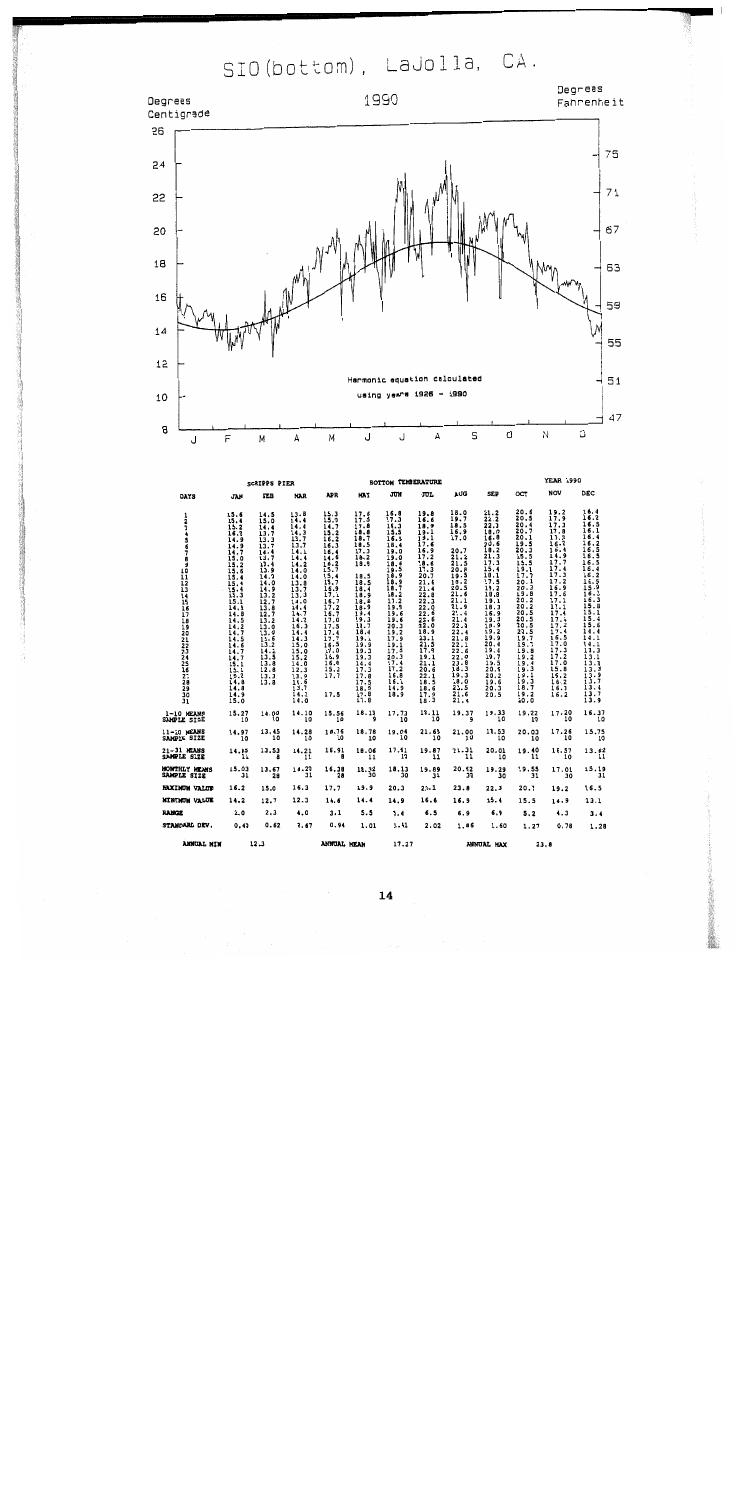SIO (bottom), LaJolla, CA.



|                                                       |                                                                                                                                                                                                                                                     | <b>SCRIPPS PIER</b>                                                                                                                                                                                                                                                                                        |                                                                                                                                                                                                                                                                                                                               |                                                                                          |                                                                                                                                                                                                                                                                               | <b>BOTTOM SALINITY</b>                                                                                                                                                                                                                                                                                   |                                                                                                                                                                                                                                                                                               |                                                                                                                                                                                                                                                                                                               |                                                                                                                                                                                                                                                                                                                                          |                                                                                                                                                                                                                                                                                                                  | <b>YEAR 1990</b>                                                                                                                                                                                                                                                                                   |                                                                                                                                                                                                                                                                                                                            |
|-------------------------------------------------------|-----------------------------------------------------------------------------------------------------------------------------------------------------------------------------------------------------------------------------------------------------|------------------------------------------------------------------------------------------------------------------------------------------------------------------------------------------------------------------------------------------------------------------------------------------------------------|-------------------------------------------------------------------------------------------------------------------------------------------------------------------------------------------------------------------------------------------------------------------------------------------------------------------------------|------------------------------------------------------------------------------------------|-------------------------------------------------------------------------------------------------------------------------------------------------------------------------------------------------------------------------------------------------------------------------------|----------------------------------------------------------------------------------------------------------------------------------------------------------------------------------------------------------------------------------------------------------------------------------------------------------|-----------------------------------------------------------------------------------------------------------------------------------------------------------------------------------------------------------------------------------------------------------------------------------------------|---------------------------------------------------------------------------------------------------------------------------------------------------------------------------------------------------------------------------------------------------------------------------------------------------------------|------------------------------------------------------------------------------------------------------------------------------------------------------------------------------------------------------------------------------------------------------------------------------------------------------------------------------------------|------------------------------------------------------------------------------------------------------------------------------------------------------------------------------------------------------------------------------------------------------------------------------------------------------------------|----------------------------------------------------------------------------------------------------------------------------------------------------------------------------------------------------------------------------------------------------------------------------------------------------|----------------------------------------------------------------------------------------------------------------------------------------------------------------------------------------------------------------------------------------------------------------------------------------------------------------------------|
| <b>DAYS</b>                                           | JAN                                                                                                                                                                                                                                                 | <b>FEB</b>                                                                                                                                                                                                                                                                                                 | <b>HAR</b>                                                                                                                                                                                                                                                                                                                    | <b>APR</b>                                                                               | MAY                                                                                                                                                                                                                                                                           | <b>JUN</b>                                                                                                                                                                                                                                                                                               | JUL                                                                                                                                                                                                                                                                                           | <b>AUG</b>                                                                                                                                                                                                                                                                                                    | <b>SEP</b>                                                                                                                                                                                                                                                                                                                               | oc <sub>T</sub>                                                                                                                                                                                                                                                                                                  | NOV                                                                                                                                                                                                                                                                                                | <b>DEC</b>                                                                                                                                                                                                                                                                                                                 |
| $\frac{1}{2}$<br>$\overline{ }$<br>8<br>9<br>30<br>3ĭ | 33.57<br>33.54<br>33.54<br>33.54<br>33.55 55.55<br>33.55 55.55 55.55<br>33.55 55.56<br>33.55 55.56<br>33.55 55.56<br>33.44<br>47.94<br>33.54<br>33.52<br>33.52<br>33.50<br>33.50<br>33.52<br>33.52<br>33.52<br>33.52<br>33.52<br>$33.43$<br>$33.45$ | 33.50<br>33.43<br>33.46<br>33.45<br>33.43<br>33.46<br>33.46<br>33.48<br>33.49<br>$\frac{33.50}{33.49}$<br>$\frac{33.52}{33.48}$<br>$\frac{33.51}{33.52}$<br>$\frac{33.53}{33.53}$<br>$\frac{33.47}{33.34}$<br>33.43<br>$\frac{33.47}{33.51}$<br>33.48<br>33.48<br>$33.47$<br>$33.57$<br>$33.50$<br>$33.46$ | $33.47$<br>$33.45$<br>$\frac{33.16}{33.44}$<br>33.48<br>33.46<br>33.44<br>33.47<br>33.45<br>33.49<br>33.45<br>33.47<br>33.49<br>33.50<br>33.50<br>$\frac{33}{33}$ . 51<br>$\frac{33}{33}$ . 52<br>$\frac{33}{33}$ . 53<br>$33.55$<br>$33.54$<br>33.56<br>33.56<br>33.60<br>33.67<br>33.61<br>33.55<br>33.60<br>33.57<br>33.58 | 33.59<br>33.60<br>33.57<br>33.52<br>$\frac{33.52}{33.53}$<br>$33.61$<br>$33.62$<br>33.65 | $33.63$<br>$33.63$<br>33.63<br>33.65<br>33.65<br>33.63<br>33.61<br>$33 - 64$<br>33.65<br>33.75<br>33.69<br>33.70<br>33.71<br>33.72<br>33.72<br>33.72<br>33.73<br>33.74<br>33.74<br>33.75<br>33.59<br>33.59<br>33.58<br>33.58<br>33.62<br>33.57<br>33.57<br>$33.59$<br>$33.59$ | $33.61$<br>$33.63$<br>33.63<br>33.65<br>33.64<br>33.62<br>$33.62$<br>33.65<br>33.61<br>33.55<br>33.52<br>33.49<br>33.57<br>33.59<br>33.61<br>$33.69$<br>$33.64$<br>33.65<br>$33.66$<br>33.63<br>$33.60$<br>$33.65$<br>33.59<br>33.63<br>$\frac{33.63}{33.59}$<br>$\frac{33.59}{33.57}$<br>33.54<br>33.59 | 33,60<br>33.57<br>33.60<br>33.58<br>33.59<br>33.57<br>33.58<br>33.59<br>33.60<br>33.56<br>33.60<br>33.62<br>33.62<br>33.65<br>33.68<br>33.65<br>33.68<br>33.67<br>$33.69$<br>$33.59$<br>33.78<br>33.66<br>33.43<br>$33.59$<br>$33.67$<br>$33.65$<br>33.73<br>33.56<br>33.55<br>33.55<br>33.55 | 33.54<br>33.63<br>33.58<br>33.53<br>33.51<br>33.64<br>33.62<br>33.62<br>33.61<br>33.56<br>$33.52$<br>$33.58$<br>33.63<br>$\frac{33.62}{33.68}$<br>33.63<br>33.66<br>33.69<br>33.72<br>$\frac{33.73}{33.71}$<br>33.74<br>$\frac{33}{33}.72$<br>$\frac{33}{33}.52$<br>33.54<br>33.53<br>33.63<br>33.68<br>33.66 | 33.60<br>33.69<br>33.69<br>33.50<br>33.46<br>33.58<br>$\frac{33.53}{33.56}$<br>33.45<br>33.42<br>33.44<br>33.44<br>33.46<br>33.48<br>33.45<br>33.45<br>33.42<br>$33.48$<br>$33.46$<br>33.50<br>$33.49$<br>$33.55$<br>33.49<br>33.53<br>$\frac{33}{33}$ . $\frac{49}{32}$<br>$\frac{33}{33}$ . $\frac{52}{32}$<br>33.50<br>33.49<br>33.52 | 33.52<br>33.56<br>33.55<br>33.53<br>33.49<br>33.46<br>$33.51$<br>$33.38$<br>33.32<br>$33.46$<br>$33.41$<br>33.50<br>33.52<br>33.53<br>33.55<br>33.54<br>33.54<br>33.54<br>33.56<br>33.55<br>33.59<br>33.59<br>33,60<br>$\frac{13.56}{33.52}$<br>$\frac{33.52}{33.54}$<br>33.56<br>33.48<br>$\frac{33.51}{33.54}$ | 33.54<br>33.50<br>33.51<br>33.53<br>$\frac{13}{3}.47$<br>$\frac{13.50}{13.35}$<br>$\frac{13.47}{13.49}$<br>$\frac{13.49}{13.48}$<br>$\frac{33}{33}$ , 46<br>33.44<br>$\frac{33.16}{33.51}$<br>33.46<br>$\frac{33.48}{33.48}$<br>33.49<br>$\frac{33.49}{33.50}$<br>33.52<br>33.50<br>33.49<br>33.48 | 33.51<br>33.51<br>33.52<br>$\frac{33.51}{33.52}$<br>$\frac{33.51}{33.51}$<br>33.50<br>33.49<br>33.56<br>$\frac{33.57}{33.58}$<br>33.56<br>33.58<br>33.57<br>33.59<br>33.60<br>33.59<br>$\frac{33.59}{33.57}$<br>33.56<br>33.60<br>$\frac{33.55}{33.52}$<br>33.52<br>33.49<br>33.45<br>33.50<br>33.46<br>$33.49$<br>$33.54$ |
| $1 - 10$ MEANS<br>SAMPLE SIZE                         | $33.55$<br>10                                                                                                                                                                                                                                       | $33,47$<br>10                                                                                                                                                                                                                                                                                              | $33.46$<br>10                                                                                                                                                                                                                                                                                                                 | 33.56                                                                                    | 33.64<br>- 9                                                                                                                                                                                                                                                                  | $33 - 62$<br>10                                                                                                                                                                                                                                                                                          | 33.58<br>10                                                                                                                                                                                                                                                                                   | 33.59<br>$\overline{9}$                                                                                                                                                                                                                                                                                       | 33.55                                                                                                                                                                                                                                                                                                                                    | 33.48<br>10                                                                                                                                                                                                                                                                                                      | 33.48<br>10                                                                                                                                                                                                                                                                                        | 33.52<br>10                                                                                                                                                                                                                                                                                                                |
| 11-20 MEANS<br>SAMPLE STZE                            | 33.49                                                                                                                                                                                                                                               | 33.48<br>$-10$                                                                                                                                                                                                                                                                                             | 33.50                                                                                                                                                                                                                                                                                                                         | $33.57$<br>10                                                                            | 33.72                                                                                                                                                                                                                                                                         | $33.61$<br>10                                                                                                                                                                                                                                                                                            | 33.65<br>10                                                                                                                                                                                                                                                                                   | 33.63<br>آ10                                                                                                                                                                                                                                                                                                  | 33.46<br>10                                                                                                                                                                                                                                                                                                                              | $33.52$<br>$10$                                                                                                                                                                                                                                                                                                  | 33.47<br>10                                                                                                                                                                                                                                                                                        | 33.58                                                                                                                                                                                                                                                                                                                      |
| 21-31 HEANS<br>SAMPLE SIZE                            | $33.50$<br>$11$                                                                                                                                                                                                                                     | 33.49                                                                                                                                                                                                                                                                                                      | 33,58                                                                                                                                                                                                                                                                                                                         | $33.60$<br>10                                                                            | $33.62$<br>$11$                                                                                                                                                                                                                                                               | $33.60$<br>$10$                                                                                                                                                                                                                                                                                          | $33.61$<br>$11$                                                                                                                                                                                                                                                                               | 33.65<br>11                                                                                                                                                                                                                                                                                                   | 33.51                                                                                                                                                                                                                                                                                                                                    | $33.54$<br>$11$                                                                                                                                                                                                                                                                                                  | 33.49<br>10                                                                                                                                                                                                                                                                                        | $33.51$<br>$11$                                                                                                                                                                                                                                                                                                            |
| MONTRLY NEANS<br>SAMPLE SIZE                          | $33.51$<br>$31$                                                                                                                                                                                                                                     | $33.48$<br>$28$                                                                                                                                                                                                                                                                                            | $33.52$<br>$31$                                                                                                                                                                                                                                                                                                               | 33.58                                                                                    | 33.66<br>30                                                                                                                                                                                                                                                                   | $33.61$<br>$30$                                                                                                                                                                                                                                                                                          | $33.61$<br>$31$                                                                                                                                                                                                                                                                               | 33.63<br>30                                                                                                                                                                                                                                                                                                   | 33.51                                                                                                                                                                                                                                                                                                                                    | $33.52$<br>$31$                                                                                                                                                                                                                                                                                                  | 33.48<br>30                                                                                                                                                                                                                                                                                        | 33.54                                                                                                                                                                                                                                                                                                                      |
| HAXIMUM VALUE                                         | 33.57                                                                                                                                                                                                                                               | 33.57                                                                                                                                                                                                                                                                                                      | 33.67                                                                                                                                                                                                                                                                                                                         | 33.65                                                                                    | 33.75                                                                                                                                                                                                                                                                         | 33.69                                                                                                                                                                                                                                                                                                    | 33.78                                                                                                                                                                                                                                                                                         | 33.74                                                                                                                                                                                                                                                                                                         | 33.69                                                                                                                                                                                                                                                                                                                                    | 33.60                                                                                                                                                                                                                                                                                                            | 33.54                                                                                                                                                                                                                                                                                              | 33,60                                                                                                                                                                                                                                                                                                                      |
| <b>MINIMUM VALUE</b>                                  | 33.36                                                                                                                                                                                                                                               | 33.34                                                                                                                                                                                                                                                                                                      | 33.44                                                                                                                                                                                                                                                                                                                         | 33.52                                                                                    | 33.57                                                                                                                                                                                                                                                                         | 33.49                                                                                                                                                                                                                                                                                                    | 33.43                                                                                                                                                                                                                                                                                         | 33.51                                                                                                                                                                                                                                                                                                         | 33.42                                                                                                                                                                                                                                                                                                                                    | 33.32                                                                                                                                                                                                                                                                                                            | 33.35                                                                                                                                                                                                                                                                                              | 33.45                                                                                                                                                                                                                                                                                                                      |
| <b>RANGE</b>                                          | 0.21                                                                                                                                                                                                                                                | 0.23                                                                                                                                                                                                                                                                                                       | 0.23                                                                                                                                                                                                                                                                                                                          | 0.13                                                                                     | 0.18                                                                                                                                                                                                                                                                          | 0.20                                                                                                                                                                                                                                                                                                     | 0.35                                                                                                                                                                                                                                                                                          | 0.23                                                                                                                                                                                                                                                                                                          | 0.27                                                                                                                                                                                                                                                                                                                                     | 0.28                                                                                                                                                                                                                                                                                                             | 0.19                                                                                                                                                                                                                                                                                               | 0.15                                                                                                                                                                                                                                                                                                                       |
| STANDARD DEV.                                         | 0.05                                                                                                                                                                                                                                                | 0.04                                                                                                                                                                                                                                                                                                       | 0.05                                                                                                                                                                                                                                                                                                                          | 0.03                                                                                     | 0.06                                                                                                                                                                                                                                                                          | 0.04                                                                                                                                                                                                                                                                                                     | 0.06                                                                                                                                                                                                                                                                                          | 0.07                                                                                                                                                                                                                                                                                                          | 0.07                                                                                                                                                                                                                                                                                                                                     | 0.06                                                                                                                                                                                                                                                                                                             | 0.03                                                                                                                                                                                                                                                                                               | 0.04                                                                                                                                                                                                                                                                                                                       |
| <b>SAMPLE LITAL</b>                                   |                                                                                                                                                                                                                                                     | 33.32                                                                                                                                                                                                                                                                                                      |                                                                                                                                                                                                                                                                                                                               | SANDREY LOOKA                                                                            |                                                                                                                                                                                                                                                                               | <b>33.66</b>                                                                                                                                                                                                                                                                                             |                                                                                                                                                                                                                                                                                               |                                                                                                                                                                                                                                                                                                               | <b>SUSPIST HAM</b>                                                                                                                                                                                                                                                                                                                       | $\sim$                                                                                                                                                                                                                                                                                                           |                                                                                                                                                                                                                                                                                                    |                                                                                                                                                                                                                                                                                                                            |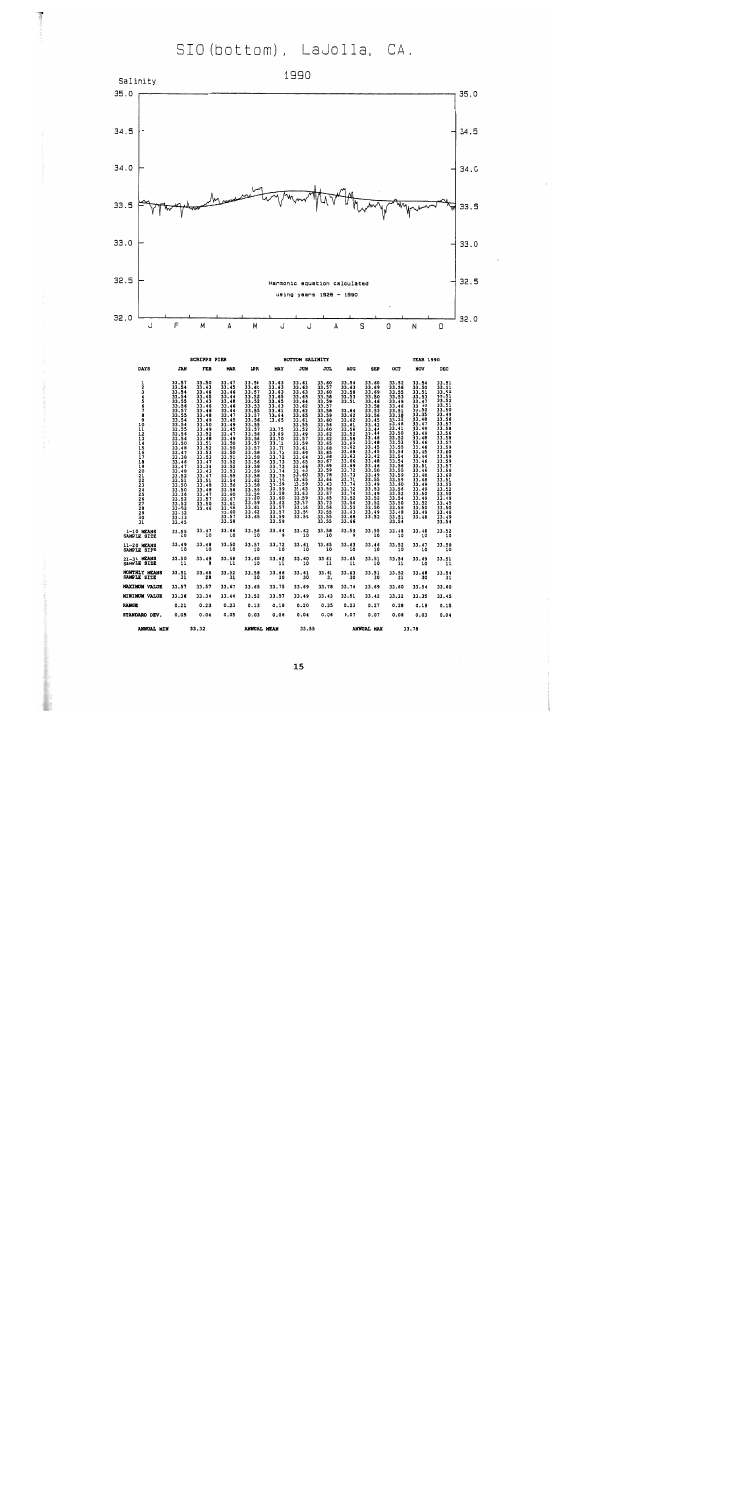SIO (bottom), LaJolla, CA.



|                                |                                                                                                                                                                                                                                                             | <b>SCRIPPS PIER</b>                                                                                                                                                                                                                                                           |                                                                                                                                                                                                                                                                                                                     |                                                                                                                                                                                                                                                                                                             |                                                                                                                                                                                                                                                                                                                                          | <b>BOTTOM</b>                                                                                                                                                                                                                                                                                                   | SIGNA T                                                                                                                                                                                                                                                                                                                                |                                                                                                                                                                                                                                                                                                                                                                                                                                                                                                 |                                                                                                                                                                                                                                                                                                                                                                                        |                                                                                                                                                                                                                                                                                                                                | <b>YEAR 1990</b>                                                                                                                                                                                                                                                                                                                                                                               |                                                                                                                   |
|--------------------------------|-------------------------------------------------------------------------------------------------------------------------------------------------------------------------------------------------------------------------------------------------------------|-------------------------------------------------------------------------------------------------------------------------------------------------------------------------------------------------------------------------------------------------------------------------------|---------------------------------------------------------------------------------------------------------------------------------------------------------------------------------------------------------------------------------------------------------------------------------------------------------------------|-------------------------------------------------------------------------------------------------------------------------------------------------------------------------------------------------------------------------------------------------------------------------------------------------------------|------------------------------------------------------------------------------------------------------------------------------------------------------------------------------------------------------------------------------------------------------------------------------------------------------------------------------------------|-----------------------------------------------------------------------------------------------------------------------------------------------------------------------------------------------------------------------------------------------------------------------------------------------------------------|----------------------------------------------------------------------------------------------------------------------------------------------------------------------------------------------------------------------------------------------------------------------------------------------------------------------------------------|-------------------------------------------------------------------------------------------------------------------------------------------------------------------------------------------------------------------------------------------------------------------------------------------------------------------------------------------------------------------------------------------------------------------------------------------------------------------------------------------------|----------------------------------------------------------------------------------------------------------------------------------------------------------------------------------------------------------------------------------------------------------------------------------------------------------------------------------------------------------------------------------------|--------------------------------------------------------------------------------------------------------------------------------------------------------------------------------------------------------------------------------------------------------------------------------------------------------------------------------|------------------------------------------------------------------------------------------------------------------------------------------------------------------------------------------------------------------------------------------------------------------------------------------------------------------------------------------------------------------------------------------------|-------------------------------------------------------------------------------------------------------------------|
| DAYS                           | JAN                                                                                                                                                                                                                                                         | FEB                                                                                                                                                                                                                                                                           | <b>MAR</b>                                                                                                                                                                                                                                                                                                          | <b>APR</b>                                                                                                                                                                                                                                                                                                  | MAY                                                                                                                                                                                                                                                                                                                                      | JUN                                                                                                                                                                                                                                                                                                             | JUL                                                                                                                                                                                                                                                                                                                                    | <b>AUG</b>                                                                                                                                                                                                                                                                                                                                                                                                                                                                                      | SEP                                                                                                                                                                                                                                                                                                                                                                                    | OCT                                                                                                                                                                                                                                                                                                                            | NOV                                                                                                                                                                                                                                                                                                                                                                                            | DEC                                                                                                               |
| $\frac{1}{2}$<br>ē<br>30<br>3ī | 24.76<br>24.76<br>24.80<br>24.58<br>24.88<br>24.24.85224.24.778.277.24.7778.7578.7778.7578.27778.4.7778.27778.27778.27778.27778.27778.27778.27778<br>24.94<br>24.91<br>24.88<br>24.88<br>24.89<br>24.79<br>24.88<br>24.88<br>24.88<br>$\frac{24.86}{24.78}$ | $24.92$<br>24.76<br>24.91<br>25.05<br>25.12<br>25.06<br>$\frac{24.91}{25.08}$<br>25.14<br>25.05<br>25.02<br>25.04<br>24.82<br>25.20<br>25.31<br>25.91<br>$\frac{25.17}{25.11}$<br>$\frac{25.11}{25.18}$<br>25.09<br>24.97<br>25.12<br>25.05<br>25.33<br>$\frac{25.17}{25.04}$ | 25.05<br>24.91<br>24.91<br>24.92<br>25.08<br>25.06<br>24.96<br>24.92<br>24.95<br>$\frac{25.02}{24.99}$<br>25.05<br>$\frac{25.08}{25.17}$<br>25.03<br>$\frac{24.94}{24.89}$<br>25.00<br>24.54<br>24.97<br>25.00<br>24.85<br>24.86<br>24.82<br>$\frac{25.11}{25.50}$<br>25.13<br>24.94<br>25.17<br>$25.02$<br>$25.09$ | 24.82<br>$\frac{24.94}{24.79}$<br>24.56<br>$24.55$<br>$24.54$<br>24.60<br>$24.70$<br>$24.71$<br>$24.43$<br>$24.43$<br>$24.39$<br>$24.38$<br>$24.38$<br>$24.50$<br>$24.50$<br>24.41<br>24.31<br>24.34<br>$\frac{24.26}{24.57}$<br>24.43<br>$\frac{24.46}{24.47}$<br>$\frac{24}{24}$ $\frac{85}{27}$<br>24.36 | 24.32<br>24.27<br>24.04<br>24.07<br>$\frac{24.10}{24.38}$<br>24.18<br>24.04<br>24.19<br>$\frac{24.15}{24.18}$<br>24.06<br>24.09<br>$\frac{24.07}{23.94}$<br>23.98<br>$\frac{24.12}{24.21}$<br>24.04<br>23.84<br>23.87<br>$\frac{23.87}{25.01}$<br>24.37<br>$\frac{24}{24}$ , $\frac{27}{30}$<br>24.05<br>$\frac{24}{24}$ $\frac{24}{24}$ | $24:39$<br>24.39<br>24.63<br>$\frac{24.82}{24.49}$<br>24.12<br>23.97<br>23.99<br>24.06<br>$23.79$<br>$23.92$<br>23.89<br>$\frac{24.01}{24.14}$<br>24.40<br>23.82<br>23.83<br>23.84<br>23.66<br>23.92<br>$\frac{24}{23}$ : $\frac{25}{97}$<br>24.31<br>$\frac{23.64}{24.37}$<br>24.46<br>24.62<br>24.87<br>23.97 | $23.75$<br>24.51<br>$\frac{23.98}{23.91}$<br>23.92<br>$\frac{24.28}{24.45}$<br>24.39<br>$24.34$<br>$23.51$<br>$23.28$<br>$22.34$<br>$22.97$<br>$23.13$<br>$23.13$<br>23.05<br>$\frac{23.01}{23.22}$<br>23.97<br>$22.98$<br>$23.34$<br>$24.12$<br>$23.92$<br>$23.46$<br>$23.58$<br>$23.23$<br>$24.05$<br>24.01<br>$\frac{24.19}{24.09}$ | $\frac{24.16}{23.80}$<br>24.06<br>$\frac{24.11}{24.37}$<br>$23.54$<br>23.39<br>$\frac{23}{23} \cdot \frac{31}{49}$<br>$\frac{23}{23} \cdot \frac{79}{79}$<br>24.09<br>23.555<br>23.42<br>23.42<br>23.43<br>23.32<br>23.55<br>23.55<br>23.55<br>23.55<br>23.55<br>23.55<br>23.55<br>23.55<br>23.55<br>23.55<br>23.55<br>23.55<br>23.55<br>23.55<br>23.54<br>23.55<br>23.55<br>23.55<br>23.55<br>23.55<br>23.55<br>23.55<br>23.55<br>23.55<br>23.55<br>23.55<br>$\frac{23}{23}$ : $\frac{33}{37}$ | $23.38$<br>$23.17$<br>23.14<br>$\frac{24.12}{24.38}$<br>23.52<br>24.10<br>23.32<br>$\frac{24}{24}$ : $\frac{25}{67}$<br>24.05<br>$24.20$<br>$23.79$<br>$\frac{23.91}{23.81}$<br>$\frac{24.01}{24.33}$<br>$\frac{23}{23}$ , $\frac{78}{87}$<br>$\frac{23}{23}$ , $\frac{87}{83}$<br>$\frac{23.64}{23.55}$<br>$23.72$<br>$23.74$<br>$23.48$<br>$23.58$<br>$\frac{23.72}{23.53}$<br>23.50 | $23.48$<br>23.53<br>23.55<br>23.46<br>23.59<br>$\frac{23.72}{23.55}$<br>24.61<br>$\frac{24.57}{23.82}$<br>23.59<br>$\frac{23.56}{23.69}$<br>23.60<br>$23.60$<br>$23.52$<br>$23.52$<br>$23.53$<br>$23.77$<br>$23.77$<br>$23.77$<br>$23.75$<br>$\frac{23.87}{23.79}$<br>23.83<br>23.85<br>$\frac{23}{23}$ : 85<br>23.83<br>23.65 | $23.86$<br>24.15<br>$\frac{21.30}{24.20}$<br>$\frac{24.29}{24.47}$<br>$\frac{24.50}{24.72}$<br>$\frac{24}{24}$ : $\frac{18}{25}$<br>$\frac{24}{24}$ : $\frac{25}{29}$<br>$\frac{24.31}{24.37}$<br>$\frac{24}{24}$ : $\frac{31}{30}$<br>$24.22$<br>$24.24$<br>$24.32$<br>$24.47$<br>$24.47$<br>$24.35$<br>$24.35$<br>$24.31$<br>$24.31$<br>$24.36$<br>24.63<br>24.56<br>24.55<br>24.52<br>24.53 | 24.80<br>24.74<br>24.99<br>25.02<br>25.21<br>25.21<br>25.17<br>25.16<br>25.01<br>25.09<br>25.12<br>25.08<br>25.08 |
| $1-10$ MEANS<br>SAMPLE SIZE    | 24.80                                                                                                                                                                                                                                                       | 25.00                                                                                                                                                                                                                                                                         | 24.98                                                                                                                                                                                                                                                                                                               | 24.73                                                                                                                                                                                                                                                                                                       | 24.19                                                                                                                                                                                                                                                                                                                                    | $24.28$<br>10                                                                                                                                                                                                                                                                                                   | 24.16                                                                                                                                                                                                                                                                                                                                  | 23.84                                                                                                                                                                                                                                                                                                                                                                                                                                                                                           | 23.81                                                                                                                                                                                                                                                                                                                                                                                  | $23.79$<br>10                                                                                                                                                                                                                                                                                                                  | 24.29<br>10                                                                                                                                                                                                                                                                                                                                                                                    | 24.53                                                                                                             |
| 11-20 MEANS<br>SAMPLE SIZE     | 24.81                                                                                                                                                                                                                                                       | 25.13                                                                                                                                                                                                                                                                         | 24.97                                                                                                                                                                                                                                                                                                               | $24.47$ <sub>10</sub>                                                                                                                                                                                                                                                                                       | 24.10                                                                                                                                                                                                                                                                                                                                    | 23.94                                                                                                                                                                                                                                                                                                           | $23.27$<br>10                                                                                                                                                                                                                                                                                                                          | $23.45$<br>$10$                                                                                                                                                                                                                                                                                                                                                                                                                                                                                 | 23.96                                                                                                                                                                                                                                                                                                                                                                                  | $23, 63$<br>$10$                                                                                                                                                                                                                                                                                                               | 24.28<br>10                                                                                                                                                                                                                                                                                                                                                                                    | 24.71                                                                                                             |
| 21-31 MEANS<br>SAMPLE SIZE     | 24.84                                                                                                                                                                                                                                                       | 25.12                                                                                                                                                                                                                                                                         | 25.04                                                                                                                                                                                                                                                                                                               | 24.46                                                                                                                                                                                                                                                                                                       | 24.19                                                                                                                                                                                                                                                                                                                                    | $24.28$<br>10                                                                                                                                                                                                                                                                                                   | 23.72                                                                                                                                                                                                                                                                                                                                  | $23.37$<br>$11$                                                                                                                                                                                                                                                                                                                                                                                                                                                                                 | $23.62$<br>10                                                                                                                                                                                                                                                                                                                                                                          | 23.81                                                                                                                                                                                                                                                                                                                          | 24.46                                                                                                                                                                                                                                                                                                                                                                                          | 25.11                                                                                                             |
| MONTHLY KEANS<br>SAMPLE SIZE   | $24.82$<br>$31$                                                                                                                                                                                                                                             | $25.08$<br>$28$                                                                                                                                                                                                                                                               | $25.00$<br>$31$                                                                                                                                                                                                                                                                                                     | $24.56$<br>$28$                                                                                                                                                                                                                                                                                             | 24.16                                                                                                                                                                                                                                                                                                                                    | 24.17                                                                                                                                                                                                                                                                                                           | $23.72$<br>$31$                                                                                                                                                                                                                                                                                                                        | $23.54$<br>$30$                                                                                                                                                                                                                                                                                                                                                                                                                                                                                 | $23.80$<br>$30$                                                                                                                                                                                                                                                                                                                                                                        | $23.74$<br>$31$                                                                                                                                                                                                                                                                                                                | 24.34                                                                                                                                                                                                                                                                                                                                                                                          | $24.79$<br>$31$                                                                                                   |
| <b>MAXIMUM VALUE</b>           | 24.96                                                                                                                                                                                                                                                       | 25.33                                                                                                                                                                                                                                                                         | 25.50                                                                                                                                                                                                                                                                                                               | 24.96                                                                                                                                                                                                                                                                                                       | 25.01                                                                                                                                                                                                                                                                                                                                    | 24.87                                                                                                                                                                                                                                                                                                           | 24.51                                                                                                                                                                                                                                                                                                                                  | 24.41                                                                                                                                                                                                                                                                                                                                                                                                                                                                                           | 24.67                                                                                                                                                                                                                                                                                                                                                                                  | 24.61                                                                                                                                                                                                                                                                                                                          | 24.72                                                                                                                                                                                                                                                                                                                                                                                          | 25.23                                                                                                             |
| <b>KININGH VALUE</b>           | 24.58                                                                                                                                                                                                                                                       | 24.76                                                                                                                                                                                                                                                                         | 24.54                                                                                                                                                                                                                                                                                                               | 24.26                                                                                                                                                                                                                                                                                                       | 23.84                                                                                                                                                                                                                                                                                                                                    | 23.64                                                                                                                                                                                                                                                                                                           | 22.97                                                                                                                                                                                                                                                                                                                                  | 22.75                                                                                                                                                                                                                                                                                                                                                                                                                                                                                           | 23.14                                                                                                                                                                                                                                                                                                                                                                                  | 23.46                                                                                                                                                                                                                                                                                                                          | 23.86                                                                                                                                                                                                                                                                                                                                                                                          | 24.47                                                                                                             |
| <b>RANGE</b>                   | 0.38                                                                                                                                                                                                                                                        | 0.56                                                                                                                                                                                                                                                                          | 0.96                                                                                                                                                                                                                                                                                                                | 0.70                                                                                                                                                                                                                                                                                                        | 1.17                                                                                                                                                                                                                                                                                                                                     | 1.23                                                                                                                                                                                                                                                                                                            | 1.54                                                                                                                                                                                                                                                                                                                                   | 1.66                                                                                                                                                                                                                                                                                                                                                                                                                                                                                            | 1.53                                                                                                                                                                                                                                                                                                                                                                                   | 1.16                                                                                                                                                                                                                                                                                                                           | 0.87                                                                                                                                                                                                                                                                                                                                                                                           | 0.75                                                                                                              |
| STANDARD DEV.                  | 0.08                                                                                                                                                                                                                                                        | 0.14                                                                                                                                                                                                                                                                          | 0.15                                                                                                                                                                                                                                                                                                                | 0.21                                                                                                                                                                                                                                                                                                        | 0.22                                                                                                                                                                                                                                                                                                                                     | 0.34                                                                                                                                                                                                                                                                                                            | 0.49                                                                                                                                                                                                                                                                                                                                   | 0.44                                                                                                                                                                                                                                                                                                                                                                                                                                                                                            | 0.36                                                                                                                                                                                                                                                                                                                                                                                   | 0.28                                                                                                                                                                                                                                                                                                                           | 0.17                                                                                                                                                                                                                                                                                                                                                                                           | 0.27                                                                                                              |
| <b>ANNUAL MIN</b>              |                                                                                                                                                                                                                                                             | 22.75                                                                                                                                                                                                                                                                         |                                                                                                                                                                                                                                                                                                                     | ANNUAL MEAN                                                                                                                                                                                                                                                                                                 |                                                                                                                                                                                                                                                                                                                                          | 24.31                                                                                                                                                                                                                                                                                                           |                                                                                                                                                                                                                                                                                                                                        | ANNUAL MAY                                                                                                                                                                                                                                                                                                                                                                                                                                                                                      |                                                                                                                                                                                                                                                                                                                                                                                        |                                                                                                                                                                                                                                                                                                                                | 25.50                                                                                                                                                                                                                                                                                                                                                                                          |                                                                                                                   |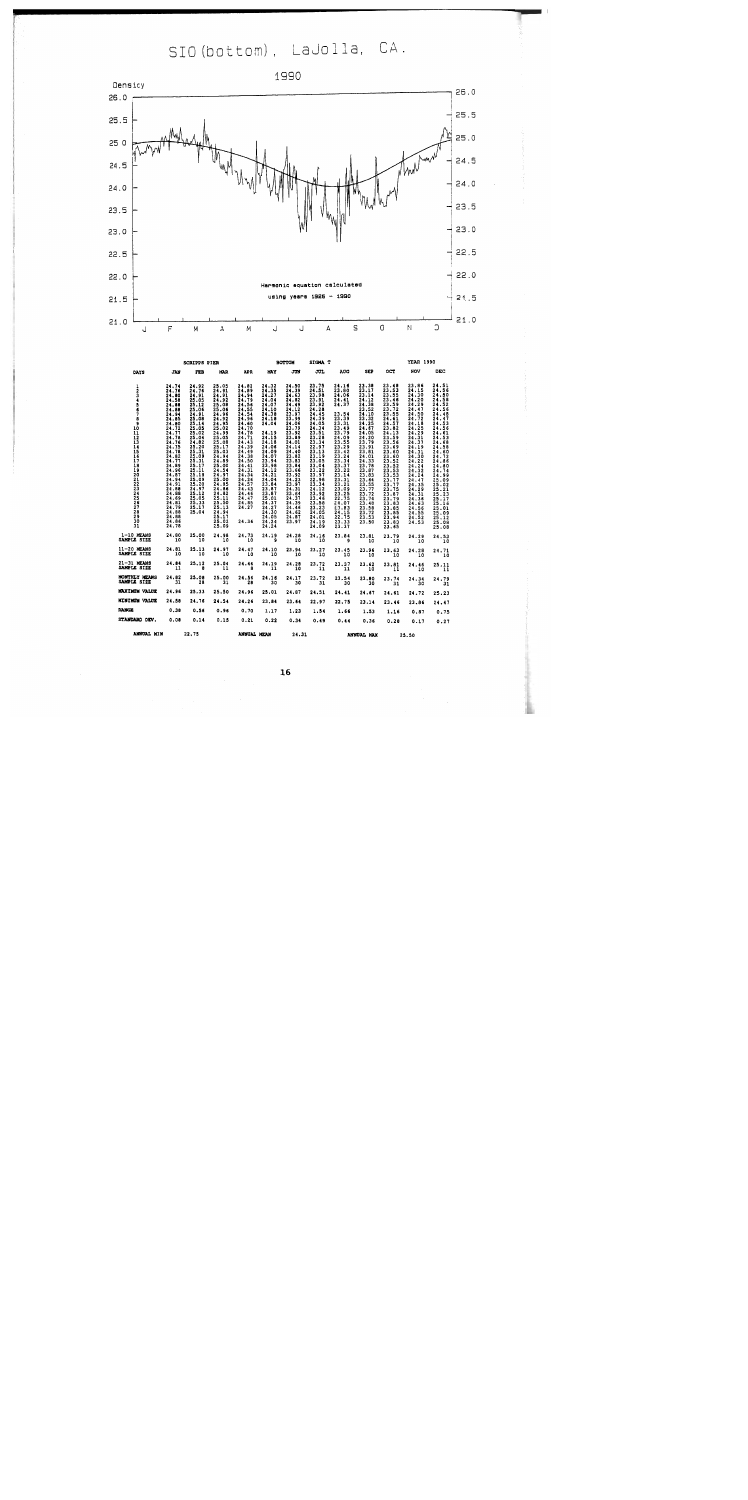San Clemente Pier, CA.



|                                                |                                                                                                                                                                                                                                                           | SAN CLEMENTE                                                                                                                                                                                                                                                   |                                                                                                                                                                                                                                                                                                                            |                                                                                                                                                                                                                                                                             |                                                                                                                                                                                                                                                                                                                  |                                                                                                                                                                                                                                                                                                  | <b>TEMPERATURE</b>                                                                                                                                                                                                                                                                                      |                                                                                                                                                                                                                                                              |                                                                                                                                                                                                                                                                                                                 |                                                                                                                                                                                                                                                            | <b>YEAR 1990</b>                                                                                                                                                                                                                                                        |                                                                                                                                                                                                                                                                                                                    |
|------------------------------------------------|-----------------------------------------------------------------------------------------------------------------------------------------------------------------------------------------------------------------------------------------------------------|----------------------------------------------------------------------------------------------------------------------------------------------------------------------------------------------------------------------------------------------------------------|----------------------------------------------------------------------------------------------------------------------------------------------------------------------------------------------------------------------------------------------------------------------------------------------------------------------------|-----------------------------------------------------------------------------------------------------------------------------------------------------------------------------------------------------------------------------------------------------------------------------|------------------------------------------------------------------------------------------------------------------------------------------------------------------------------------------------------------------------------------------------------------------------------------------------------------------|--------------------------------------------------------------------------------------------------------------------------------------------------------------------------------------------------------------------------------------------------------------------------------------------------|---------------------------------------------------------------------------------------------------------------------------------------------------------------------------------------------------------------------------------------------------------------------------------------------------------|--------------------------------------------------------------------------------------------------------------------------------------------------------------------------------------------------------------------------------------------------------------|-----------------------------------------------------------------------------------------------------------------------------------------------------------------------------------------------------------------------------------------------------------------------------------------------------------------|------------------------------------------------------------------------------------------------------------------------------------------------------------------------------------------------------------------------------------------------------------|-------------------------------------------------------------------------------------------------------------------------------------------------------------------------------------------------------------------------------------------------------------------------|--------------------------------------------------------------------------------------------------------------------------------------------------------------------------------------------------------------------------------------------------------------------------------------------------------------------|
| <b>DAYS</b>                                    | <b>JAN</b>                                                                                                                                                                                                                                                | FEB                                                                                                                                                                                                                                                            | <b>HAR</b>                                                                                                                                                                                                                                                                                                                 | <b>APR</b>                                                                                                                                                                                                                                                                  | MAY                                                                                                                                                                                                                                                                                                              | <b>JUM</b>                                                                                                                                                                                                                                                                                       | JUL                                                                                                                                                                                                                                                                                                     | <b>AUG</b>                                                                                                                                                                                                                                                   | <b>SEP</b>                                                                                                                                                                                                                                                                                                      | $_{\text{OCT}}$                                                                                                                                                                                                                                            | NOV                                                                                                                                                                                                                                                                     | <b>DEC</b>                                                                                                                                                                                                                                                                                                         |
| ا<br>3<br>4<br>8901123456789021223456789<br>30 | 15.8<br>15.6<br>$15.4$<br>15.3<br>$\frac{1}{16}$ : 7<br>$\frac{15.7}{15.5}$<br>$\frac{15.9}{16.0}$<br>$15.2$<br>$15.0$<br>$14.9$<br>$15.1$<br>$15.7$<br>$14.8$<br>$\frac{11}{14}$<br>$\frac{14.8}{14.8}$<br>$15.2$<br>15.1<br>14.9<br>$\frac{14.9}{15.3}$ | 14.6<br>$\frac{13.8}{13.4}$<br>13.0<br>13.3<br>$\frac{13.8}{14.0}$<br>$\frac{1}{13}$ . $\frac{7}{9}$<br>14.4<br>$\frac{11.5}{13.5}$<br>$\frac{12.0}{12.5}$<br>$\frac{13.3}{13.7}$<br>14.0<br>$\frac{14.5}{13.6}$<br>$\frac{14.7}{14.6}$<br>$\frac{13.8}{13.9}$ | $\frac{14.0}{15.2}$<br>$\frac{15.2}{15.6}$<br>14.8<br>13.3<br>$\begin{array}{c} 13.5 \\ 14.1 \\ 13.9 \\ 15.1 \\ 14.8 \end{array}$<br>$\frac{13.8}{12.1}$<br>$\frac{1}{13}$ .<br>$\frac{11}{13.7}$<br>$\frac{14.0}{15.6}$<br>15.1<br>$\frac{14.7}{16.0}$<br>$\frac{15.1}{15.1}$<br>15.4<br>14.8<br>14.8<br>$15.8$<br>$15.7$ | $\frac{15.1}{15.1}$<br>$\frac{16.9}{15.8}$<br>$\frac{16.3}{16.4}$<br>$\frac{17.5}{16.8}$<br>$\frac{16.8}{17.2}$<br>16.3<br>18.6<br>$\frac{17.5}{17.1}$<br>17.5<br>$\frac{18.1}{18.3}$<br>18.3<br>$\frac{18.3}{17.8}$<br>$\frac{17.7}{18.5}$<br>16.4<br>18.8<br>18.9<br>18.3 | 18.4<br>18.9<br>19.1<br>20.6<br>$20.4$<br>$19.1$<br>$18.5$<br>$19.2$<br>$\frac{19.5}{18.3}$<br>19.7<br>19.3<br>18.5<br>$\frac{19.0}{20.3}$<br>20.3<br>$\frac{10.8}{19.8}$<br>19.8<br>$\frac{19.3}{18.7}$<br>16.8<br>$\frac{14}{15}$ $\frac{7}{15}$<br>15.8<br>16.8<br>$\frac{16.9}{17.3}$<br>$\frac{17.3}{18.8}$ | 16.9<br>$17.8$<br>18.6<br>18.6<br>19.2<br>$\frac{19.5}{20.9}$<br>$\frac{21.1}{21.5}$<br>19.8<br>19.3<br>20.3<br>19.4<br>20.7<br>20.4<br>21.1<br>$\frac{20.0}{20.6}$<br>21.1<br>$\frac{21.6}{21.5}$<br>19.1<br>$\frac{18.3}{17.8}$<br>$\begin{array}{c} 18.0 \\ 17.4 \\ 17.7 \\ 19.1 \end{array}$ | $20.8$<br>21.4<br>$\frac{21.2}{22.1}$<br>20.9<br>20.3<br>$\frac{21.5}{21.5}$<br>$\frac{22.3}{22.5}$<br>$\frac{23.5}{23.7}$<br>24.5<br>$23.8$<br>$24.2$<br>$23.6$<br>$23.9$<br>24.7<br>23.1<br>23.4<br>24.4<br>24.8<br>24.2<br>24.0<br>$\frac{24.4}{23.8}$<br>$\frac{22.5}{22.5}$<br>$\frac{22.5}{20.7}$ | 19.8<br>20.7<br>20.8<br>20.7<br>21.2<br>21.0<br>$\frac{22.3}{20.4}$<br>21.3<br>19.9<br>19.4<br>19.4<br>19.8<br>20.1<br>$\frac{22}{21}$<br>21.8<br>22.9<br>23.0<br>23.1<br>23.0<br>23,3<br>22.6<br>$\frac{25.8}{22.9}$<br>20.2<br>21.6<br>$\frac{21.3}{21.6}$ | $\frac{21.5}{20.7}$<br>$\frac{20.8}{20.7}$<br>22.1<br>$\frac{21}{20}$ ; $\frac{1}{7}$<br>18.4<br>19.9<br>20.4<br>$\frac{18.2}{18.7}$<br>20.7<br>20.6<br>$\frac{20.4}{21.2}$<br>$\frac{22.0}{22.1}$<br>21.5<br>$\frac{22.6}{22.7}$<br>$\frac{22.8}{21.7}$<br>$\frac{20.4}{20.4}$<br>20.4<br>20.1<br>20.7<br>21.7 | 20.7<br>20.7<br>21.1<br>21.2<br>20.3<br>19.8<br>19.3<br>19.0<br>18.3<br>18.8<br>18.4<br>18.7<br>18.5<br>19.1<br>19.4<br>20.7<br>20.7<br>20,5<br>$\frac{20.7}{21.2}$<br>$\frac{21.7}{21.6}$<br>20.5<br>19.7<br>19.4<br>19.4<br>19.2<br>19.1<br>19.3<br>20.6 | 19.8<br>19.1<br>18.7<br>18.2<br>18.2<br>17.9<br>16.8<br>16.8<br>17.0<br>17.2<br>18.2<br>$\frac{18.6}{18.3}$<br>18.3<br>$\frac{18.1}{17.7}$<br>18.0<br>$\frac{17.2}{17.4}$<br>$\frac{17.2}{17.2}$<br>17.7<br>19.5<br>$\frac{18.5}{16.7}$<br>16.1<br>16.8<br>16.3<br>16.2 | $\frac{16.5}{16.3}$<br>16.6<br>16.6<br>16.9<br>$\frac{16.6}{16.1}$<br>16.4<br>16.8<br>$\frac{16.3}{16.3}$<br>$16.3$<br>$16.2$<br>$16.2$<br>$16.3$<br>$16.3$<br>$15.1$<br>15.1<br>14.3<br>$\frac{13.5}{11.7}$<br>īī.8<br>$\begin{array}{c} 12.2 \\ 13.8 \\ 13.7 \\ 13.2 \end{array}$<br>$\frac{13.6}{13.2}$<br>13.2 |
| 31<br>$1 - 10$ MEANS                           |                                                                                                                                                                                                                                                           |                                                                                                                                                                                                                                                                |                                                                                                                                                                                                                                                                                                                            |                                                                                                                                                                                                                                                                             |                                                                                                                                                                                                                                                                                                                  |                                                                                                                                                                                                                                                                                                  |                                                                                                                                                                                                                                                                                                         |                                                                                                                                                                                                                                                              |                                                                                                                                                                                                                                                                                                                 | 21.1<br>19.92                                                                                                                                                                                                                                              |                                                                                                                                                                                                                                                                         |                                                                                                                                                                                                                                                                                                                    |
| AMPLE SIZE                                     | 15.51                                                                                                                                                                                                                                                     | 13.84                                                                                                                                                                                                                                                          | $14.47$<br>$10$                                                                                                                                                                                                                                                                                                            | $16.24_{8}$                                                                                                                                                                                                                                                                 | 19.24                                                                                                                                                                                                                                                                                                            | 19.36                                                                                                                                                                                                                                                                                            | 21.32                                                                                                                                                                                                                                                                                                   | 20.81                                                                                                                                                                                                                                                        | 20.63                                                                                                                                                                                                                                                                                                           | -- 10                                                                                                                                                                                                                                                      | 17.97                                                                                                                                                                                                                                                                   | 16.51                                                                                                                                                                                                                                                                                                              |
| 1-20 MEANS<br><b>SAMPLE SIZE</b>               |                                                                                                                                                                                                                                                           | $15.34$ $13.53$<br>9                                                                                                                                                                                                                                           | $13.86$<br>10                                                                                                                                                                                                                                                                                                              | $17.47$ <sub>10</sub>                                                                                                                                                                                                                                                       | $19.38$<br>$10$                                                                                                                                                                                                                                                                                                  | 20.27                                                                                                                                                                                                                                                                                            | $23.75$<br>$10$                                                                                                                                                                                                                                                                                         | 21.13                                                                                                                                                                                                                                                        | 20.67                                                                                                                                                                                                                                                                                                           | 19,79<br>10                                                                                                                                                                                                                                                | 17.94<br>10                                                                                                                                                                                                                                                             | 15.79                                                                                                                                                                                                                                                                                                              |
| 1-31 MEANS<br><b>SAMPLE SIZE</b>               | $14.91$<br>$10$                                                                                                                                                                                                                                           | 14.09                                                                                                                                                                                                                                                          | 15.27                                                                                                                                                                                                                                                                                                                      | 18.11                                                                                                                                                                                                                                                                       | $17.11$<br>$11$                                                                                                                                                                                                                                                                                                  | 19.11                                                                                                                                                                                                                                                                                            | 23.47                                                                                                                                                                                                                                                                                                   | $22.34$<br>$10$                                                                                                                                                                                                                                              | 21,35                                                                                                                                                                                                                                                                                                           | 20.15                                                                                                                                                                                                                                                      | $17.22$<br>$10$                                                                                                                                                                                                                                                         | 12.95                                                                                                                                                                                                                                                                                                              |
| <b>JONTHLY MEANS</b><br><b>AMPLE SIZE</b>      | $15.22$<br>$26$                                                                                                                                                                                                                                           | $13.81$<br>$26$                                                                                                                                                                                                                                                | 14.51                                                                                                                                                                                                                                                                                                                      | 17.32                                                                                                                                                                                                                                                                       | $18.51$<br>$30$                                                                                                                                                                                                                                                                                                  | $19.59$<br>$29$                                                                                                                                                                                                                                                                                  | 22.85<br>30                                                                                                                                                                                                                                                                                             | $21.44$<br>$29$                                                                                                                                                                                                                                              | 20.88<br>30                                                                                                                                                                                                                                                                                                     | $19.96$<br>$31$                                                                                                                                                                                                                                            | 17.71<br>30                                                                                                                                                                                                                                                             | 15.08                                                                                                                                                                                                                                                                                                              |
| <b>GAXIMUM VALUE</b>                           | 16.1                                                                                                                                                                                                                                                      | 14.7                                                                                                                                                                                                                                                           | 16.0                                                                                                                                                                                                                                                                                                                       | 18.9                                                                                                                                                                                                                                                                        | 20.6                                                                                                                                                                                                                                                                                                             | 21.6                                                                                                                                                                                                                                                                                             | 24.8                                                                                                                                                                                                                                                                                                    | 23.8                                                                                                                                                                                                                                                         | 22.8                                                                                                                                                                                                                                                                                                            | 21.7                                                                                                                                                                                                                                                       | 19.8                                                                                                                                                                                                                                                                    | 16.9                                                                                                                                                                                                                                                                                                               |
| <b>ININUM VALUE</b>                            | 14.7                                                                                                                                                                                                                                                      | 12.0                                                                                                                                                                                                                                                           | 12.1                                                                                                                                                                                                                                                                                                                       | 15.1                                                                                                                                                                                                                                                                        | 14.7                                                                                                                                                                                                                                                                                                             | 16.9                                                                                                                                                                                                                                                                                             | 20.3                                                                                                                                                                                                                                                                                                    | 19.4                                                                                                                                                                                                                                                         | 18.2                                                                                                                                                                                                                                                                                                            | 18.3                                                                                                                                                                                                                                                       | 16.1                                                                                                                                                                                                                                                                    | 11.7                                                                                                                                                                                                                                                                                                               |
| WICE                                           | 1.4                                                                                                                                                                                                                                                       | 2.7                                                                                                                                                                                                                                                            | 3.9                                                                                                                                                                                                                                                                                                                        | 3.8                                                                                                                                                                                                                                                                         | 5.9                                                                                                                                                                                                                                                                                                              | 4.7                                                                                                                                                                                                                                                                                              | 4.5                                                                                                                                                                                                                                                                                                     | 4.4                                                                                                                                                                                                                                                          | 4.6                                                                                                                                                                                                                                                                                                             | 3.4                                                                                                                                                                                                                                                        | 3.7                                                                                                                                                                                                                                                                     | 5.2                                                                                                                                                                                                                                                                                                                |
| TANDARD DEV.                                   | 0.44                                                                                                                                                                                                                                                      | 0.65                                                                                                                                                                                                                                                           | 1.02                                                                                                                                                                                                                                                                                                                       | 1.06                                                                                                                                                                                                                                                                        | 1.50                                                                                                                                                                                                                                                                                                             | 1.39                                                                                                                                                                                                                                                                                             | 1.39                                                                                                                                                                                                                                                                                                    | 1.28                                                                                                                                                                                                                                                         | 1.14                                                                                                                                                                                                                                                                                                            | 1.01                                                                                                                                                                                                                                                       | 0.94                                                                                                                                                                                                                                                                    | 1.67                                                                                                                                                                                                                                                                                                               |
| AMMITAT, NTM                                   |                                                                                                                                                                                                                                                           | $11.7$ annual annual sea                                                                                                                                                                                                                                       |                                                                                                                                                                                                                                                                                                                            |                                                                                                                                                                                                                                                                             |                                                                                                                                                                                                                                                                                                                  |                                                                                                                                                                                                                                                                                                  | 18.07 ANNUAL MAY                                                                                                                                                                                                                                                                                        |                                                                                                                                                                                                                                                              |                                                                                                                                                                                                                                                                                                                 | 24.8                                                                                                                                                                                                                                                       |                                                                                                                                                                                                                                                                         |                                                                                                                                                                                                                                                                                                                    |

×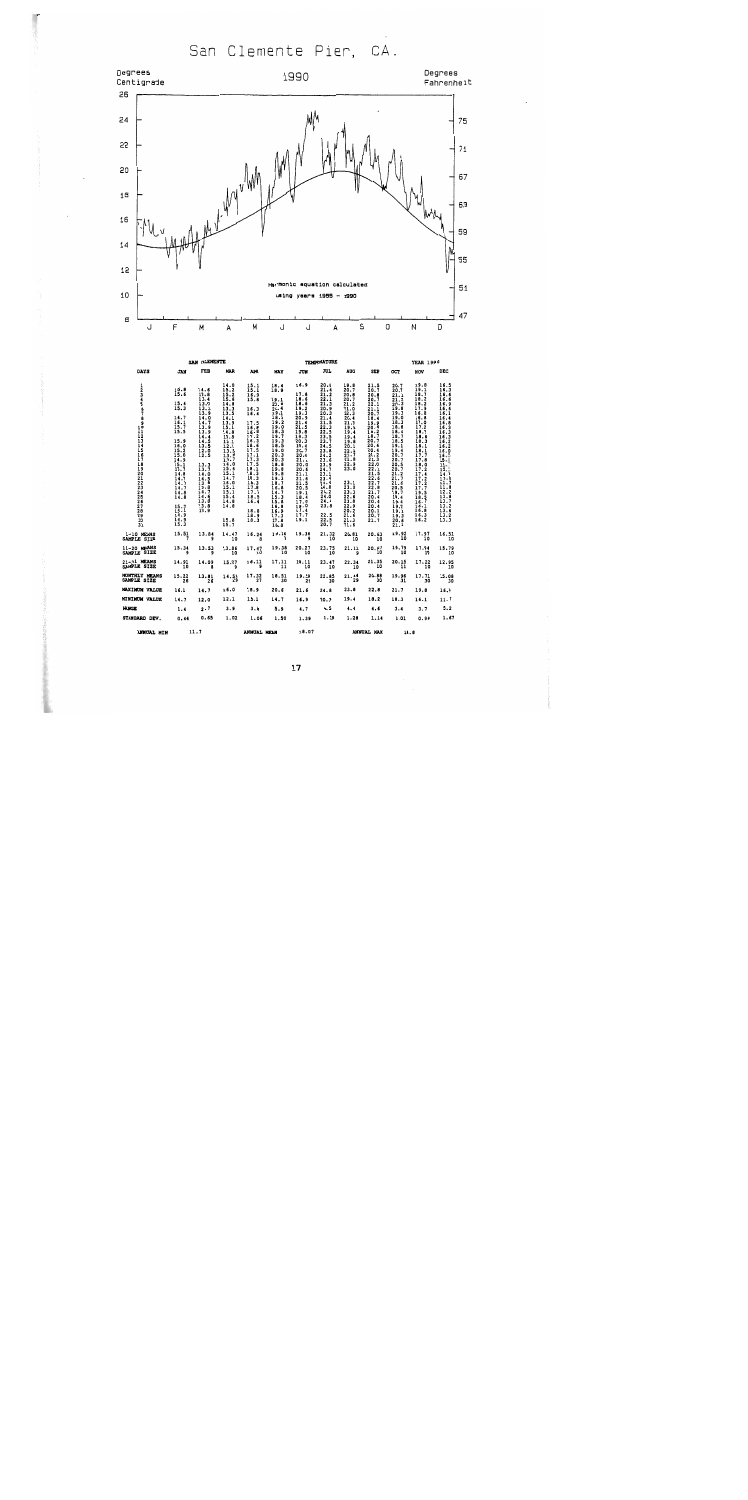San Clemente Pier, CA.



|                                                           |                                                                                                                                                                                                                                                                                                  |                                                                                                                                                                                                                                        |                                                                                                                                                                                                                                                                              | SALINITY                                                                                                                                                                                                                                                        |                                                                                                                                                                                                                                                              |                                                                                                                                                                                                                                                                                      |                                                                                                                                                                                                                                                                                                                         | <b>YEAR 1990</b>                                                                                                                                                                                                                                                                                                           |                                                                                                                                                                                                                                                                          |                                                                                                                                                                                                                                                                                                 |                                                                                                                                                                                                                                                                                                      |                                                                                                                                                                                                                                                                                                 |
|-----------------------------------------------------------|--------------------------------------------------------------------------------------------------------------------------------------------------------------------------------------------------------------------------------------------------------------------------------------------------|----------------------------------------------------------------------------------------------------------------------------------------------------------------------------------------------------------------------------------------|------------------------------------------------------------------------------------------------------------------------------------------------------------------------------------------------------------------------------------------------------------------------------|-----------------------------------------------------------------------------------------------------------------------------------------------------------------------------------------------------------------------------------------------------------------|--------------------------------------------------------------------------------------------------------------------------------------------------------------------------------------------------------------------------------------------------------------|--------------------------------------------------------------------------------------------------------------------------------------------------------------------------------------------------------------------------------------------------------------------------------------|-------------------------------------------------------------------------------------------------------------------------------------------------------------------------------------------------------------------------------------------------------------------------------------------------------------------------|----------------------------------------------------------------------------------------------------------------------------------------------------------------------------------------------------------------------------------------------------------------------------------------------------------------------------|--------------------------------------------------------------------------------------------------------------------------------------------------------------------------------------------------------------------------------------------------------------------------|-------------------------------------------------------------------------------------------------------------------------------------------------------------------------------------------------------------------------------------------------------------------------------------------------|------------------------------------------------------------------------------------------------------------------------------------------------------------------------------------------------------------------------------------------------------------------------------------------------------|-------------------------------------------------------------------------------------------------------------------------------------------------------------------------------------------------------------------------------------------------------------------------------------------------|
| DAYS                                                      | JAN                                                                                                                                                                                                                                                                                              | rza                                                                                                                                                                                                                                    | <b>IAR</b>                                                                                                                                                                                                                                                                   | <b>APR</b>                                                                                                                                                                                                                                                      | <b>IOY</b>                                                                                                                                                                                                                                                   | JUN                                                                                                                                                                                                                                                                                  | JUL                                                                                                                                                                                                                                                                                                                     | <b>AUG</b>                                                                                                                                                                                                                                                                                                                 | <b>SEP</b>                                                                                                                                                                                                                                                               | OCT                                                                                                                                                                                                                                                                                             | NOV                                                                                                                                                                                                                                                                                                  | <b>DEC</b>                                                                                                                                                                                                                                                                                      |
| $\frac{1}{2}$<br>5678901112345678922223456789<br>30<br>31 | 33.47<br>33.56<br>33.58<br>33.60<br>33.58<br>33.72<br>33.70<br>$\frac{33.54}{33.26}$<br>33.42<br>33.40<br>33,21<br>33.30<br>33.44<br>33.43<br>33.50<br>33.48<br>$\frac{11}{13}$ , $\frac{66}{54}$<br>13.51<br>$\frac{55}{33}, \frac{56}{77}$<br>$\frac{33.54}{33.54}$<br>33.57<br>33.56<br>33.39 | 33.32<br>33.60<br>33.48<br>33.05<br>33.50<br>33.44<br>33.43<br>33.44<br>33.49<br>33.51<br>33.51<br>33.53<br>33.53<br>33.51<br>33.70<br>33.20<br>33.12<br>33.29<br>33.32<br>33.39<br>33.41<br>33.44<br>33.44<br>33.40<br>33.44<br>33.41 | 33.41<br>33.44<br>33.43<br>33.35<br>33.49<br>33.60<br>33.48<br>33.49<br>33.48<br>33.31<br>33.49<br>33.54<br>33.54<br>33.73<br>33.58<br>33.56<br>33.62<br>$\frac{33.57}{33.56}$<br>33.57<br>33.58<br>$\frac{33.59}{33.70}$<br>33,59<br>33.59<br>33.59<br>$\frac{33}{33}$ , 61 | 33.62<br>33.62<br>33.65<br>33.54<br>33.55<br>33.57<br>33.58<br>33.60<br>33.69<br>33.70<br>33.58<br>$\frac{33}{33}, \frac{57}{57}$<br>33,57<br>33.59<br>33.52<br>33.52<br>33.61<br>33.58<br>33.55<br>33.54<br>33.47<br>33.56<br>33.57<br>33.59<br>33.61<br>33.58 | $33.66$<br>$33.72$<br>33.65<br>55.64<br>33.64<br>33.64<br>33.67<br>33.67<br>33.72<br>33.82<br>33.68<br>33.68<br>33.97<br>33.96<br>33.73<br>33.73<br>33.70<br>33.81<br>33.73<br>33.57<br>33.56<br>33.61<br>33.59<br>33.59<br>33.65<br>33.21<br>33.48<br>33.43 | 33.44<br>33.51<br>$33.81$<br>$33.76$<br>$\frac{33.47}{33.33}$<br>$\frac{13.56}{13.55}$<br>33.61<br>13.58<br>33.60<br>33.62<br>33.80<br>33.63<br>33.68<br>33.65<br>33.66<br>11.60<br>14.110<br>33.70<br>33.73<br>33.68<br>33.65<br>33.61<br>33.61<br>33.64<br>33.65<br>33,63<br>33.59 | 33.63<br>33.59<br>33.69<br>33.63<br>33.63<br>33.70<br>33.64<br>33.68<br>33.76<br>33.79<br>33.65<br>33,68<br>33.68<br>33.70<br>33.76<br>33.71<br>33.84<br>$\frac{1}{33}$ , $\frac{7}{74}$<br>$\frac{33.72}{33.73}$<br>$\frac{33.74}{33.74}$<br>$\frac{33.74}{33.75}$<br>$\frac{33.75}{33.74}$<br>33.99<br>33.63<br>33.74 | 33.59<br>33.76<br>33.74<br>33.65<br>33.62<br>33.60<br>33.66<br>33.59<br>33.71<br>33.58<br>$\frac{33.54}{33.52}$<br>33.71<br>33.59<br>33.50<br>33,61<br>33.59<br>33.64<br>33.67<br>33.68<br>33.70<br>33.72<br>$\frac{33}{33}, \frac{92}{76}$<br>$\frac{33}{33}, \frac{76}{75}$<br>33.71<br>33.62<br>33.57<br>33.61<br>33.56 | 33.56<br>33.58<br>33.54<br>33.56<br>33.51<br>33.64<br>33.59<br>33.46<br>33.48<br>33.51<br>33.43<br>33.50<br>33.53<br>33.60<br>33.48<br>33.60<br>33.70<br>33.56<br>33.60<br>33.60<br>33.62<br>33.62<br>33.59<br>33.51<br>33.59<br>33.52<br>33.63<br>$\frac{33.72}{33.65}$ | 33.61<br>33.79<br>33.60<br>33.58<br>33.55<br>33,68<br>33.47<br>33.49<br>33.44<br>33.68<br>33.43<br>33.46<br>33.43<br>33.44<br>33.48<br>33.58<br>33.48<br>$\frac{33.54}{33.52}$<br>33.55<br>$\frac{33.56}{33.53}$<br>33.54<br>33.49<br>33.55<br>33.48<br>33.51<br>33.61<br>$\frac{33.52}{33.53}$ | 33.54<br>33.54<br>33.60<br>33.62<br>33.61<br>33.55<br>33.56<br>33.60<br>33.49<br>33.54<br>33.65<br>$\frac{11.59}{33.72}$<br>33.56<br>33.56<br>33.54<br>33.55<br>$33.64$<br>$33.54$<br>$33.38$<br>33.36<br>$\frac{33}{33}.45$<br>33.46<br>33.53<br>33.56<br>33.25<br>33.49<br>33.58<br>33.54<br>33.54 | 33.59<br>33.61<br>$\frac{33.53}{33.56}$<br>33.57<br>33.65<br>33.56<br>33.56<br>33.55<br>33.56<br>33.55<br>33.71<br>$\frac{33.60}{33.59}$<br>33.66<br>33.64<br>33.76<br>33.36<br>33.53<br>$\frac{33}{33}$ . 51<br>$\frac{51}{33}$ . 53<br>33.87<br>33.58<br>33.70<br>$\frac{33}{33}.55$<br>33.58 |
| 1-10 MEANS<br>SAMPLE SIZE                                 | 33.60                                                                                                                                                                                                                                                                                            | 33.42                                                                                                                                                                                                                                  | 33.46                                                                                                                                                                                                                                                                        | $33.60$ $33.69$                                                                                                                                                                                                                                                 |                                                                                                                                                                                                                                                              | 33.58<br>10                                                                                                                                                                                                                                                                          | $33.67$<br>10                                                                                                                                                                                                                                                                                                           | $33.65$<br>10                                                                                                                                                                                                                                                                                                              | 33.55                                                                                                                                                                                                                                                                    | 33.59<br>-- 10                                                                                                                                                                                                                                                                                  | 33.56<br>10                                                                                                                                                                                                                                                                                          | 33.59<br>10                                                                                                                                                                                                                                                                                     |
| <b>11-20 NEAMS</b><br>SAMPLE SIZE                         |                                                                                                                                                                                                                                                                                                  | $\begin{array}{cccc} 33.39 & & 33.43 & & 33.55 \\ 9 & & 9 & & 10 \end{array}$                                                                                                                                                          |                                                                                                                                                                                                                                                                              | $33.58$<br>$10$                                                                                                                                                                                                                                                 | 33.79<br>9                                                                                                                                                                                                                                                   | 33.67                                                                                                                                                                                                                                                                                | 33.72<br>$\bullet$                                                                                                                                                                                                                                                                                                      |                                                                                                                                                                                                                                                                                                                            | $33.60$ $33.55$<br>9 10                                                                                                                                                                                                                                                  | 33.49<br>$\overline{10}$                                                                                                                                                                                                                                                                        | 33.57<br>10                                                                                                                                                                                                                                                                                          | 33.60<br>ΪŌ                                                                                                                                                                                                                                                                                     |
| 21-31 NEANS<br>SAMPLE SIZE                                | $33.56$<br>$11$                                                                                                                                                                                                                                                                                  | 33.41                                                                                                                                                                                                                                  | 33.60                                                                                                                                                                                                                                                                        | 33.56                                                                                                                                                                                                                                                           | $33.54$<br>$10$                                                                                                                                                                                                                                              | $33.65$<br>$10$                                                                                                                                                                                                                                                                      | 33.75<br>11                                                                                                                                                                                                                                                                                                             | $33.69$<br>$11$                                                                                                                                                                                                                                                                                                            | $33.60$<br>$10$                                                                                                                                                                                                                                                          | $33.53$<br>$11$                                                                                                                                                                                                                                                                                 | 33.48<br>10                                                                                                                                                                                                                                                                                          | $33.61$<br>$10$                                                                                                                                                                                                                                                                                 |
| MONTHLY MEANS<br><b>SAMPLE SIZE</b>                       | 33.51                                                                                                                                                                                                                                                                                            | $33.42$<br>$26$                                                                                                                                                                                                                        | $33.54$<br>$28$                                                                                                                                                                                                                                                              | $33.58$<br>$27$                                                                                                                                                                                                                                                 | $33.67$<br>$20$                                                                                                                                                                                                                                              | $33.63$<br>$28$                                                                                                                                                                                                                                                                      | 33.72<br>30                                                                                                                                                                                                                                                                                                             | $33.65$<br>$30$                                                                                                                                                                                                                                                                                                            | $33.57$<br>29                                                                                                                                                                                                                                                            | $33.54$<br>$31$                                                                                                                                                                                                                                                                                 | 33.54<br>30                                                                                                                                                                                                                                                                                          | $33.60$<br>$30$                                                                                                                                                                                                                                                                                 |
| KAXINUN VALUE                                             | 33.77                                                                                                                                                                                                                                                                                            | 33.70                                                                                                                                                                                                                                  | 33.73                                                                                                                                                                                                                                                                        | 33.70                                                                                                                                                                                                                                                           | 33.97                                                                                                                                                                                                                                                        | 33.61                                                                                                                                                                                                                                                                                | 33.99                                                                                                                                                                                                                                                                                                                   | 33.92                                                                                                                                                                                                                                                                                                                      | 33,72                                                                                                                                                                                                                                                                    | 33.79                                                                                                                                                                                                                                                                                           | 33.72                                                                                                                                                                                                                                                                                                | 33.67                                                                                                                                                                                                                                                                                           |
| <b>MINIMUM VALUE</b>                                      | 33.21                                                                                                                                                                                                                                                                                            | 33.05                                                                                                                                                                                                                                  | 33.31                                                                                                                                                                                                                                                                        | 33.47                                                                                                                                                                                                                                                           | 33.21                                                                                                                                                                                                                                                        | 33.44                                                                                                                                                                                                                                                                                | 33.59                                                                                                                                                                                                                                                                                                                   | 33.50                                                                                                                                                                                                                                                                                                                      | 33.43                                                                                                                                                                                                                                                                    | 33.43                                                                                                                                                                                                                                                                                           | 33.25                                                                                                                                                                                                                                                                                                | 33.36                                                                                                                                                                                                                                                                                           |
| RANGE                                                     | 0.56                                                                                                                                                                                                                                                                                             | 0.65                                                                                                                                                                                                                                   | 0.42                                                                                                                                                                                                                                                                         | 0.23                                                                                                                                                                                                                                                            | 0.76                                                                                                                                                                                                                                                         | 0.37                                                                                                                                                                                                                                                                                 | 0.40                                                                                                                                                                                                                                                                                                                    | 0.42                                                                                                                                                                                                                                                                                                                       | 0.29                                                                                                                                                                                                                                                                     | 0.36                                                                                                                                                                                                                                                                                            | 0.47                                                                                                                                                                                                                                                                                                 | 0.51                                                                                                                                                                                                                                                                                            |
| <b>STANDARD DEV.</b>                                      | 0.13                                                                                                                                                                                                                                                                                             | 0.14                                                                                                                                                                                                                                   | 0.10                                                                                                                                                                                                                                                                         | 0.05                                                                                                                                                                                                                                                            | 0.15                                                                                                                                                                                                                                                         | 0.09                                                                                                                                                                                                                                                                                 | 0.08                                                                                                                                                                                                                                                                                                                    | 0.09                                                                                                                                                                                                                                                                                                                       | 0.07                                                                                                                                                                                                                                                                     | 0.08                                                                                                                                                                                                                                                                                            | 0.09                                                                                                                                                                                                                                                                                                 | 0.09                                                                                                                                                                                                                                                                                            |
| <b>ANNUAL NIN</b>                                         | 33.05                                                                                                                                                                                                                                                                                            |                                                                                                                                                                                                                                        |                                                                                                                                                                                                                                                                              | ANNUAL MEAN                                                                                                                                                                                                                                                     |                                                                                                                                                                                                                                                              | 33.58                                                                                                                                                                                                                                                                                |                                                                                                                                                                                                                                                                                                                         | AMMITAT. MAY                                                                                                                                                                                                                                                                                                               |                                                                                                                                                                                                                                                                          | $\overline{11}$ $\overline{00}$                                                                                                                                                                                                                                                                 |                                                                                                                                                                                                                                                                                                      |                                                                                                                                                                                                                                                                                                 |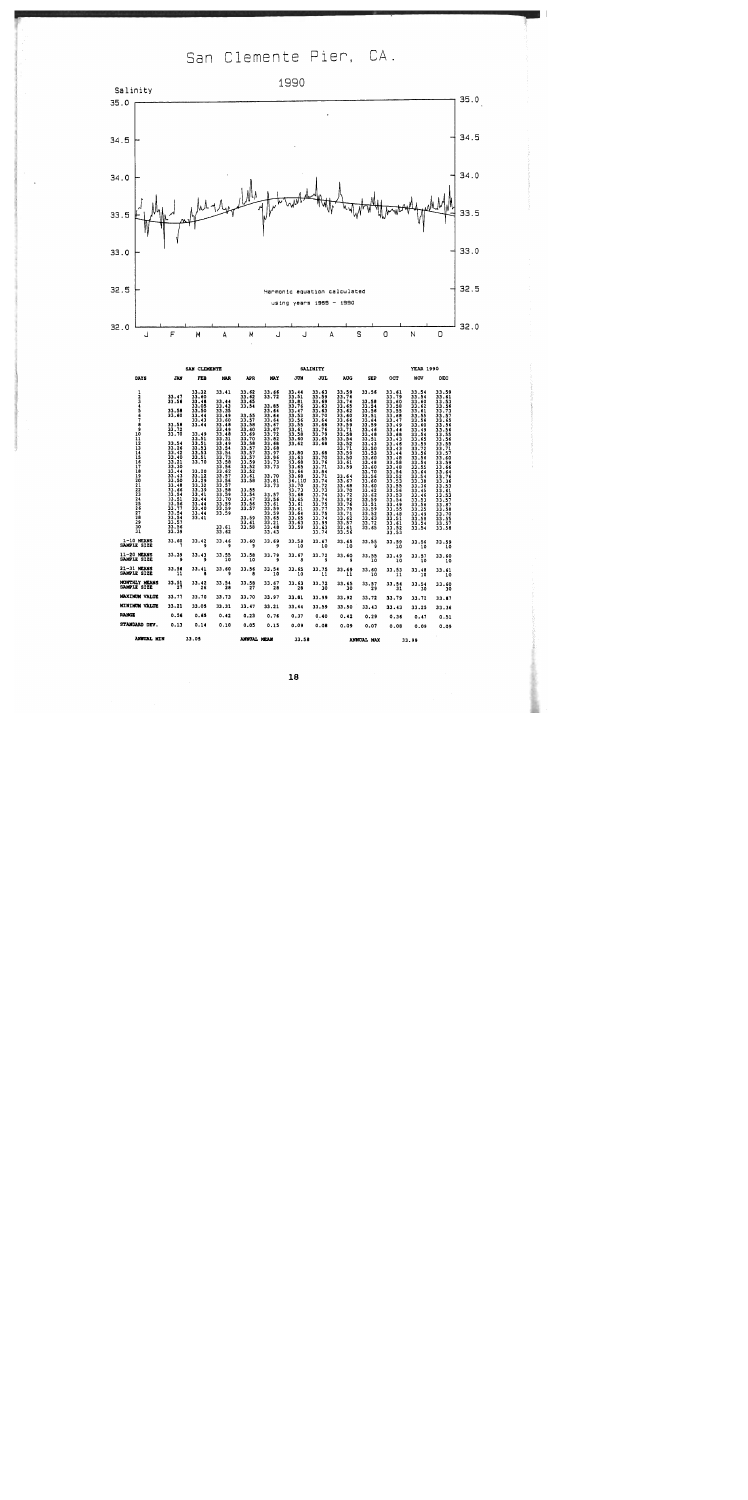San Clemente Pier, CA.



|                                     |                                                                                                                                                                                                                                 |                                                                                                                                                                                                                               |                                                                                                                                                                                                                                                                             | SIGM T                                                                                                                                                                                                                                                    |                                                                                                                                                                                                                                                                                           |                                                                                                                                                                                                                                                                  |                                                                                                                                                                                                                                                                          | <b>YEAR 1990</b>                                                                                                                                                                                                                                                          |                                                                                                                                                                                                                                                                                    |                                                                                                                                                                                                                                                                                     |                                                                                                                                                                                                                                                                                               |                                                                                                                                                                                                                                                                                                                          |
|-------------------------------------|---------------------------------------------------------------------------------------------------------------------------------------------------------------------------------------------------------------------------------|-------------------------------------------------------------------------------------------------------------------------------------------------------------------------------------------------------------------------------|-----------------------------------------------------------------------------------------------------------------------------------------------------------------------------------------------------------------------------------------------------------------------------|-----------------------------------------------------------------------------------------------------------------------------------------------------------------------------------------------------------------------------------------------------------|-------------------------------------------------------------------------------------------------------------------------------------------------------------------------------------------------------------------------------------------------------------------------------------------|------------------------------------------------------------------------------------------------------------------------------------------------------------------------------------------------------------------------------------------------------------------|--------------------------------------------------------------------------------------------------------------------------------------------------------------------------------------------------------------------------------------------------------------------------|---------------------------------------------------------------------------------------------------------------------------------------------------------------------------------------------------------------------------------------------------------------------------|------------------------------------------------------------------------------------------------------------------------------------------------------------------------------------------------------------------------------------------------------------------------------------|-------------------------------------------------------------------------------------------------------------------------------------------------------------------------------------------------------------------------------------------------------------------------------------|-----------------------------------------------------------------------------------------------------------------------------------------------------------------------------------------------------------------------------------------------------------------------------------------------|--------------------------------------------------------------------------------------------------------------------------------------------------------------------------------------------------------------------------------------------------------------------------------------------------------------------------|
| <b>DAYS</b>                         | JAN                                                                                                                                                                                                                             | FEB                                                                                                                                                                                                                           | <b>MAR</b>                                                                                                                                                                                                                                                                  | <b>APR</b>                                                                                                                                                                                                                                                | MAY                                                                                                                                                                                                                                                                                       | JUN                                                                                                                                                                                                                                                              | JUL                                                                                                                                                                                                                                                                      | <b>AUG</b>                                                                                                                                                                                                                                                                | <b>SEP</b>                                                                                                                                                                                                                                                                         | <b>OCT</b>                                                                                                                                                                                                                                                                          | NOV                                                                                                                                                                                                                                                                                           | DEC                                                                                                                                                                                                                                                                                                                      |
| $\frac{1}{2}$<br>567<br>8<br>9      | 24.62<br>24.73<br>24.79<br>24.83<br>24.94<br>24.74<br>24.82<br>24.43<br>24.53<br>24.70<br>24.59<br>24.68<br>24.75<br>24.61<br>24.86<br>24.87<br>25.00<br>24.91<br>24.87<br>24.91<br>24.80<br>24.83<br>24.89<br>$24.88$<br>24.67 | 24.98<br>25.05<br>24,80<br>25.23<br>25.13<br>25.00<br>24.98<br>25.04<br>25.06<br>24.95<br>24.95<br>25.15<br>25.43<br>25.48<br>24.94<br>24.80<br>24.87<br>24.78<br>25.03<br>25.00<br>24.83<br>24.86<br>24.99<br>25.02<br>24.98 | 24.96<br>24.73<br>24.63<br>24.74<br>25.16<br>25.21<br>24.99<br>25.04<br>24.78<br>24.71<br>25.06<br>25.44<br>25.44<br>25.31<br>25.11<br>25.14<br>$\frac{25}{24}$ , $\frac{12}{74}$<br>24.84<br>24.94<br>24.66<br>24,86<br>24.95<br>24.80<br>24.93<br>24.93<br>24.72<br>24.75 | 24.89<br>24.89<br>24.50<br>24.67<br>24.57<br>24.56<br>24,32<br>24.56<br>24.56<br>24.38<br>24.58<br>24.03<br>24.30<br>24.41<br>24.31<br>24.26<br>$\frac{24}{24}$ , $\frac{18}{11}$<br>24.09<br>24.20<br>24.17<br>24.05<br>24.56<br>24.00<br>23.99<br>24.11 | 24.15<br>24.07<br>24.12<br>23.57<br>23.62<br>$\frac{23.96}{24.13}$<br>23.96<br>$\frac{24.04}{24.30}$<br>23.83<br>23.94<br>24.36<br>$\frac{24}{23}$ ; $\frac{23}{72}$<br>23.72<br>23.82<br>23.91<br>23.98<br>24.46<br>24.93<br>24.84<br>24.71<br>24.48<br>24.50<br>24.07<br>24.16<br>23.87 | 24.34<br>24.41<br>24.18<br>23.95<br>23.85<br>23.85<br>23.42<br>23.33<br>23.28<br>23.75<br>23.89<br>24.00<br>23.53<br>23.65<br>23.44<br>23.74<br>23.60<br>23.790<br>23.34<br>$\frac{23.39}{23.62}$<br>23.97<br>24.11<br>24.26<br>24.23<br>24.38<br>24.30<br>23.92 | 23.51<br>23.31<br>23.44<br>23.15<br>23.37<br>23.53<br>23.65<br>23.38<br>23.42<br>23.22<br>23.05<br>22.79<br>22.50<br>22.72<br>22.65<br>22.78<br>22.79<br>$\frac{22.46}{22.95}$<br>22.85<br>22.56<br>22.45<br>22.63<br>22.70<br>22.59<br>22.76<br>23.31<br>23.04<br>23.62 | 23.74<br>23.63<br>23.59<br>23.55<br>23.39<br>23.43<br>$\frac{23.12}{23.58}$<br>23.43<br>$\frac{23}{23}$ . $\frac{71}{80}$<br>23.79<br>23.83<br>23.66<br>23.05<br>23.25<br>23.20<br>22.90<br>22.92<br>22.96<br>23.03<br>22.76<br>22.99<br>23.66<br>23.24<br>23.36<br>23.24 | 23.26<br>23.47<br>23.46<br>23.10<br>23.33<br>23.54<br>24.10<br>23.61<br>23.50<br>24.08<br>23.90<br>23.43<br>23.48<br>23,59<br>23.28<br>23.35<br>23.23<br>$\frac{23.10}{23.29}$<br>$22.99$<br>$22.97$<br>$22.95$<br>$23.23$<br>$23.52$<br>23.58<br>23.53<br>23.69<br>23.60<br>23.28 | 23.52<br>23.66<br>23.40<br>23.36<br>23.58<br>23.81<br>23.78<br>23.87<br>24.01<br>24.06<br>23.97<br>23.92<br>23.95<br>23.81<br>23.76<br>23.50<br>23.42<br>23.52<br>23.45<br>23.32<br>23.20<br>23.24<br>23.51<br>23.73<br>23.77<br>23.81<br>23.81<br>23.86<br>23.88<br>23.48<br>23.35 | 23.70<br>23.88<br>$24.03$<br>24.17<br>24.16<br>24.19<br>24.46<br>24.49<br>24,36<br>24.35<br>24.19<br>24.05<br>24.22<br>24.15<br>24.15<br>24.23<br>24.21<br>24.23<br>24.35<br>24.18<br>24.21<br>24.28<br>$\frac{24}{23}$ $\frac{17}{77}$<br>24.05<br>24.24<br>24.56<br>24.47<br>24.56<br>24.58 | 24.55<br>24.61<br>24.48<br>24.50<br>24.56<br>$\frac{24.51}{24.69}$<br>24.55<br>$\frac{24.16}{24.57}$<br>$\frac{24.57}{24.71}$<br>24.60<br>24.67<br>24.55<br>$\frac{24.92}{24.77}$<br>$24.95$<br>$24.86$<br>$25.25$<br>$25.57$<br>25.49<br>$\frac{25}{25}$ , $\frac{14}{36}$<br>25.15<br>25.35<br>25.15<br>25.25<br>25.23 |
| 1-10 HEANS<br><b>SAMPLE SIZE</b>    | 24.78                                                                                                                                                                                                                           | 25.03                                                                                                                                                                                                                         | 24.92                                                                                                                                                                                                                                                                       | 24.62                                                                                                                                                                                                                                                     | 23.96                                                                                                                                                                                                                                                                                     | 23.84                                                                                                                                                                                                                                                            | $23.40$<br>$10$                                                                                                                                                                                                                                                          | 23.52                                                                                                                                                                                                                                                                     | 23.49<br>$\overline{9}$                                                                                                                                                                                                                                                            | 23.70<br>10                                                                                                                                                                                                                                                                         | 24.18<br>10                                                                                                                                                                                                                                                                                   | 24.55<br>-10                                                                                                                                                                                                                                                                                                             |
| 11-20 HEANS<br><b>SAMPLE SIZE</b>   |                                                                                                                                                                                                                                 | $24.64$ $25.07$                                                                                                                                                                                                               | 25.09                                                                                                                                                                                                                                                                       | 24.31<br>10                                                                                                                                                                                                                                               | 23.98                                                                                                                                                                                                                                                                                     | 23.70                                                                                                                                                                                                                                                            | 22.74<br>$\bullet$                                                                                                                                                                                                                                                       | 23.44                                                                                                                                                                                                                                                                     | 23.47<br>-10                                                                                                                                                                                                                                                                       | 23.66<br>10                                                                                                                                                                                                                                                                         | 24.19<br>10                                                                                                                                                                                                                                                                                   | 24.72<br>10                                                                                                                                                                                                                                                                                                              |
| 21-31 MEANS<br><b>SAMPLE SIZE</b>   | $24.86$<br>10                                                                                                                                                                                                                   | 24.94                                                                                                                                                                                                                         | 24.84                                                                                                                                                                                                                                                                       | 24.15                                                                                                                                                                                                                                                     | $24.40$<br>$10$                                                                                                                                                                                                                                                                           | 23.95                                                                                                                                                                                                                                                            | 22.85                                                                                                                                                                                                                                                                    | 23.13<br>10                                                                                                                                                                                                                                                               | 23,33<br>10                                                                                                                                                                                                                                                                        | 23.60<br>- 11                                                                                                                                                                                                                                                                       | 24.29<br>10                                                                                                                                                                                                                                                                                   | $25.32$<br>$10$                                                                                                                                                                                                                                                                                                          |
| <b>JOHTHLY HEANS</b><br>SAMPLE SIZE | $24.77$<br>$25$                                                                                                                                                                                                                 | 25.01<br>25                                                                                                                                                                                                                   | $24.95$<br>$28$                                                                                                                                                                                                                                                             | 24.36<br>26                                                                                                                                                                                                                                               | 24.12<br>28                                                                                                                                                                                                                                                                               | 23.84<br>27                                                                                                                                                                                                                                                      | 23.01<br>29                                                                                                                                                                                                                                                              | 23.35<br>28                                                                                                                                                                                                                                                               | 23.43<br>29                                                                                                                                                                                                                                                                        | 23,65<br>- 31                                                                                                                                                                                                                                                                       | 24.22<br>30                                                                                                                                                                                                                                                                                   | 24.86<br>30                                                                                                                                                                                                                                                                                                              |
| KAXIMUM VALUE                       | 25.00                                                                                                                                                                                                                           | 25.48                                                                                                                                                                                                                         | 25.44                                                                                                                                                                                                                                                                       | 24.89                                                                                                                                                                                                                                                     | 24.93                                                                                                                                                                                                                                                                                     | 24.41                                                                                                                                                                                                                                                            | 23.65                                                                                                                                                                                                                                                                    | 23.83                                                                                                                                                                                                                                                                     | 24.10                                                                                                                                                                                                                                                                              | 24.06                                                                                                                                                                                                                                                                               | 24.58                                                                                                                                                                                                                                                                                         | 25.57                                                                                                                                                                                                                                                                                                                    |
| <b>MINIMUM VALUE</b>                | 24.43                                                                                                                                                                                                                           | 24.78                                                                                                                                                                                                                         | 24.63                                                                                                                                                                                                                                                                       | 23.99                                                                                                                                                                                                                                                     | 23.57                                                                                                                                                                                                                                                                                     | 23.28                                                                                                                                                                                                                                                            | 22.45                                                                                                                                                                                                                                                                    | 22.76                                                                                                                                                                                                                                                                     | 22.95                                                                                                                                                                                                                                                                              | 23.20                                                                                                                                                                                                                                                                               | 23.70                                                                                                                                                                                                                                                                                         | 24,46                                                                                                                                                                                                                                                                                                                    |
| <b>AMGE</b>                         | 0.57                                                                                                                                                                                                                            | 0,70                                                                                                                                                                                                                          | 0.81                                                                                                                                                                                                                                                                        | 0.90                                                                                                                                                                                                                                                      | 1.36                                                                                                                                                                                                                                                                                      | 1.13                                                                                                                                                                                                                                                             | 1.20                                                                                                                                                                                                                                                                     | 1.08                                                                                                                                                                                                                                                                      | 1.15                                                                                                                                                                                                                                                                               | 0.86                                                                                                                                                                                                                                                                                | 0.88                                                                                                                                                                                                                                                                                          | 1.11                                                                                                                                                                                                                                                                                                                     |
| <b>STANDARD DEV.</b>                | 0.14                                                                                                                                                                                                                            | 0.17                                                                                                                                                                                                                          | 0.23                                                                                                                                                                                                                                                                        | 0.26                                                                                                                                                                                                                                                      | 0.35                                                                                                                                                                                                                                                                                      | 0.35                                                                                                                                                                                                                                                             | 0.38                                                                                                                                                                                                                                                                     | 0.32                                                                                                                                                                                                                                                                      | 0.29                                                                                                                                                                                                                                                                               | 0.24                                                                                                                                                                                                                                                                                | 0.21                                                                                                                                                                                                                                                                                          | 0.36                                                                                                                                                                                                                                                                                                                     |
| <b>ANNUAL WIN</b>                   |                                                                                                                                                                                                                                 | 22.45                                                                                                                                                                                                                         |                                                                                                                                                                                                                                                                             | ANNUAL MEAN                                                                                                                                                                                                                                               |                                                                                                                                                                                                                                                                                           | 24.13                                                                                                                                                                                                                                                            |                                                                                                                                                                                                                                                                          |                                                                                                                                                                                                                                                                           | ANNUAL HAX                                                                                                                                                                                                                                                                         |                                                                                                                                                                                                                                                                                     | 25.57                                                                                                                                                                                                                                                                                         |                                                                                                                                                                                                                                                                                                                          |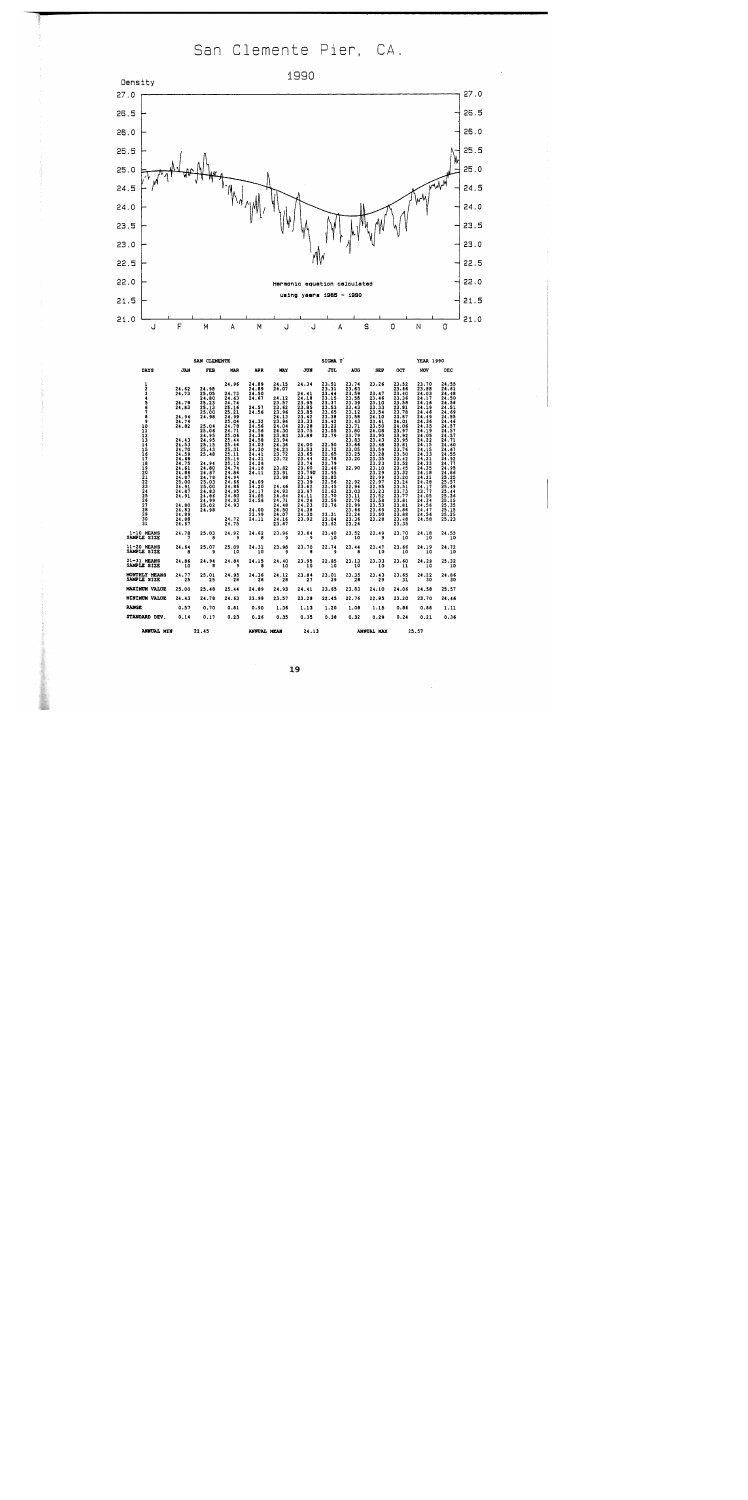Balboa, CA.

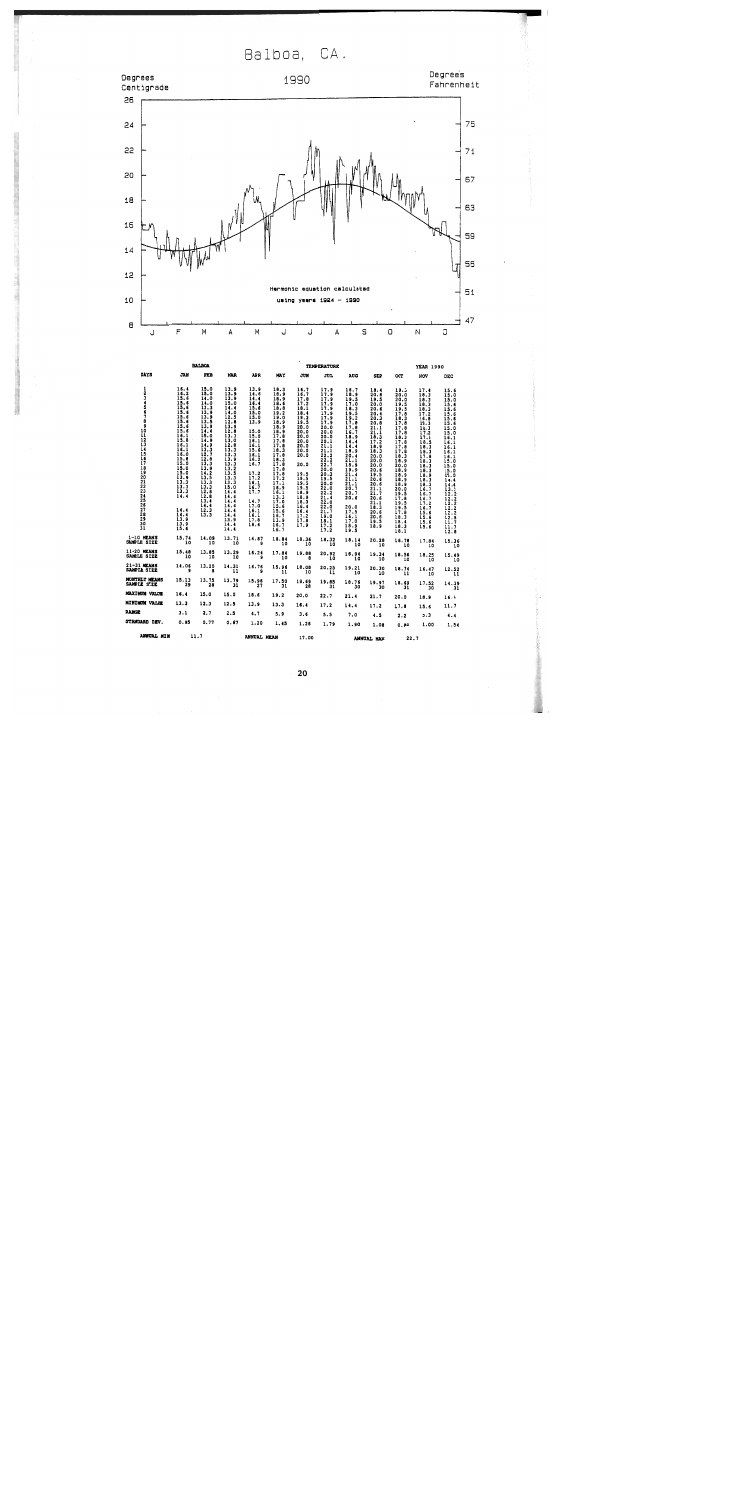Balboa, CA.



ANNOAL MEAN

33.54

ANNUAL HAX

34.08

 $31.40$ 

ANNUAL MIN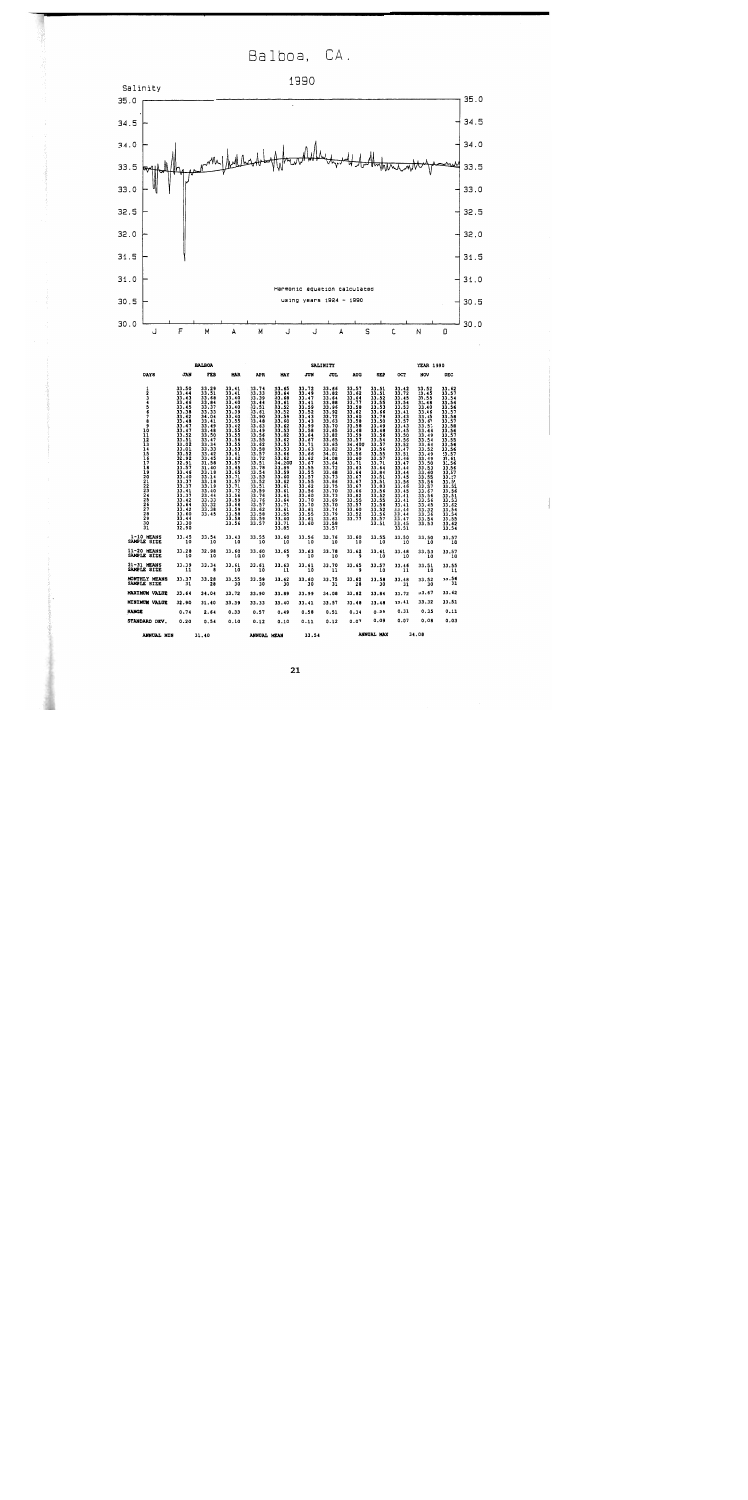Balboa, CA.



|                              | <b>BALBOA</b>                                                                                                                                                                                                                                                                                      |                                                                                                                                                                                                                                                                                                               |                                                                                                                                                                                                                                                                                                                               |                                                                                                                                                                                                                                                  |                                                                                                                                                                                                                                                                                                           | SIGMA T                                                                                                                                                                                                                                                                                      |                                                                                                                                                                                                                                                                                                                                                                                                      |                                                                                                                                                                                                                                                                     |                                                                                                                                                                                                                                                                                          | <b>YEAR 1990</b>                                                                                                                                                                                                                                                                                       |                                                                                                                                                                                                                                                                                                      |                                                                                                                                                                                                                                                                                                          |
|------------------------------|----------------------------------------------------------------------------------------------------------------------------------------------------------------------------------------------------------------------------------------------------------------------------------------------------|---------------------------------------------------------------------------------------------------------------------------------------------------------------------------------------------------------------------------------------------------------------------------------------------------------------|-------------------------------------------------------------------------------------------------------------------------------------------------------------------------------------------------------------------------------------------------------------------------------------------------------------------------------|--------------------------------------------------------------------------------------------------------------------------------------------------------------------------------------------------------------------------------------------------|-----------------------------------------------------------------------------------------------------------------------------------------------------------------------------------------------------------------------------------------------------------------------------------------------------------|----------------------------------------------------------------------------------------------------------------------------------------------------------------------------------------------------------------------------------------------------------------------------------------------|------------------------------------------------------------------------------------------------------------------------------------------------------------------------------------------------------------------------------------------------------------------------------------------------------------------------------------------------------------------------------------------------------|---------------------------------------------------------------------------------------------------------------------------------------------------------------------------------------------------------------------------------------------------------------------|------------------------------------------------------------------------------------------------------------------------------------------------------------------------------------------------------------------------------------------------------------------------------------------|--------------------------------------------------------------------------------------------------------------------------------------------------------------------------------------------------------------------------------------------------------------------------------------------------------|------------------------------------------------------------------------------------------------------------------------------------------------------------------------------------------------------------------------------------------------------------------------------------------------------|----------------------------------------------------------------------------------------------------------------------------------------------------------------------------------------------------------------------------------------------------------------------------------------------------------|
| DAYS                         | <b>JAN</b>                                                                                                                                                                                                                                                                                         | <b>FEB</b>                                                                                                                                                                                                                                                                                                    | <b>HAR</b>                                                                                                                                                                                                                                                                                                                    | <b>APR</b>                                                                                                                                                                                                                                       | MAY                                                                                                                                                                                                                                                                                                       | JUN                                                                                                                                                                                                                                                                                          | JUL                                                                                                                                                                                                                                                                                                                                                                                                  | <b>AUG</b>                                                                                                                                                                                                                                                          | <b>SEP</b>                                                                                                                                                                                                                                                                               | OCT                                                                                                                                                                                                                                                                                                    | NOV                                                                                                                                                                                                                                                                                                  | <b>DEC</b>                                                                                                                                                                                                                                                                                               |
| 1234567<br>ė                 | 24.30<br>$24.63$<br>$24.65$<br>$24.55$<br>$24.59$<br>$24.67$<br>$24.66$<br>$24.66$<br>$24.59$<br>$\frac{24.65}{24.20}$<br>$\frac{24.20}{24.61}$<br>$\frac{24.19}{24.36}$<br>24.87<br>24.79<br>24.97<br>25.07<br>25.10<br>25.10<br>24.84<br>24.88<br>$\frac{25.02}{25.00}$<br>$\frac{24.90}{24.22}$ | 24.65<br>24.82<br>25.17<br>25.29<br>25.07<br>24.92<br>25.47<br>25.06<br>25.04<br>24.93<br>24.82<br>24.82<br>24.71<br>25.04<br>25.23<br>$\frac{25.23}{23.69}$<br>$\frac{23}{24}$ : $\frac{13}{74}$<br>24.85<br>24.92<br>24.93<br>25.19<br>$\frac{25}{25}$ $\cdot \frac{22}{92}$<br>24.81<br>$25.27$<br>$25.13$ | 24.98<br>24.98<br>24.97<br>24.74<br>24.87<br>$24.94$<br>$25.25$<br>25.31<br>$24.99$<br>$25.31$<br>$25.21$<br>$25.28$<br>$25.31$<br>$25.19$<br>$25.26$<br>25.14<br>25.23<br>$\frac{25.31}{25.25}$<br>$\frac{25}{25}$ . $\frac{31}{23}$<br>24.98<br>25.11<br>24.99<br>25.01<br>25.07<br>$\frac{25.01}{25.01}$<br>25.11<br>24.99 | 25.23<br>24.77<br>24.86<br>24.46<br>24.69<br>24.90<br>25, 12<br>25.03<br>24.81<br>24.86<br>24.61<br>24.66<br>24.75<br>24.63<br>24.72<br>24.44<br>24.35<br>24.34<br>24.59<br>24.44<br>24.27<br>25.08<br>24.42<br>24.66<br>24.63<br>24.24<br>24.03 | 24.17<br>24.01<br>24.04<br>24.06<br>23.94<br>23.84<br>$\frac{23.94}{23.98}$<br>23.99<br>23.92<br>24.42<br>24.27<br>24.2D<br>24.07<br>24.30<br>24.14<br>24.710<br>24.47<br>$\frac{24.24}{24.39}$<br>24.43<br>24.47<br>24.66<br>25.26<br>24.47<br>24.85<br>24.77<br>24.47<br>24.97<br>$\frac{24.60}{24.70}$ | 24.60<br>24.43<br>$\frac{24 \cdot 15}{24 \cdot 25}$<br>$\frac{24.04}{23.77}$<br>$\frac{23.99}{23.68}$<br>$\frac{23.68}{23.73}$<br>$\frac{23.75}{23.78}$<br>23.74<br>23.75<br>23.79<br>23.80<br>23.79<br>23.84<br>23.95<br>23.98<br>$\frac{24.20}{24.66}$<br>24.59<br>24.36<br>24.26<br>24.23 | $24.27$<br>24.39<br>24.26<br>24.44<br>24.50<br>$\frac{24.47}{24.32}$<br>24.25<br>$\frac{23.77}{23.73}$<br>$\frac{23.73}{23.86}$<br>23.71<br>$\frac{23}{23}$ : 44<br>$\frac{23.41}{23.46}$<br>$\frac{22.99}{23.79}$<br>$\frac{23.68}{23.92}$<br>$\frac{23.89}{23.27}$<br>23.18<br>23.42<br>$\frac{23}{23}$ , $\frac{22}{23}$<br>$\frac{23}{23}$ , $\frac{23}{25}$<br>24.10<br>24.20<br>24.38<br>24.37 | 24.49<br>23.99<br>23.86<br>24.57<br>24.11<br>23.84<br>23.90<br>24.23<br>24.23<br>24.42<br>23.97<br>25.00<br>25.640<br>23.97<br>$23.56$<br>$23.40$<br>24.06<br>23.74<br>23.35<br>23.46<br>$23.46$<br>$23.56$<br>$23.56$<br>23.70<br>23.67<br>24.32<br>24.59<br>24.57 | 24.03<br>23.47<br>23.76<br>23.66<br>23.48<br>$\frac{23.64}{23.76}$<br>23.41<br>23.32<br>$\frac{23.31}{24.10}$<br>24.35<br>23.95<br>24.10<br>23.66<br>23.67<br>23.78<br>23.57<br>24.01<br>23.47<br>23.47<br>23.58<br>23.21<br>23.48<br>23.36<br>24.10<br>23.48<br>23.51<br>23.80<br>23.91 | 23.71<br>$\frac{23.58}{23.78}$<br>24.10<br>$\frac{24.00}{24.23}$<br>24.12<br>24.13<br>24.05<br>24.22<br>$\frac{24.19}{24.15}$<br>$24.06$<br>23.87<br>23.60<br>23.86<br>23.86<br>23.86<br>$\frac{23.95}{23.59}$<br>23.71<br>24.10<br>$\frac{23.68}{23.68}$<br>24.13<br>24.01<br>24.00<br>24.01<br>24.11 | $24:28$<br>24:01<br>24.09<br>24.04<br>23.97<br>$\frac{24.29}{24.37}$<br>24.18<br>24.10<br>24.27<br>24.24<br>24.03<br>24.16<br>24.07<br>$\frac{24.17}{24.04}$<br>24.05<br>$24.07$<br>$23.98$<br>$24.09$<br>24.10<br>24.49<br>24.56<br>$24.48$<br>$24.36$<br>$24.40$<br>$\frac{24.55}{24.58}$<br>24.71 | 24.78<br>24.87<br>$\frac{24.85}{24.72}$<br>24.73<br>24.74<br>$\frac{24.75}{24.74}$<br>$24.88$<br>24.86<br>24.63<br>24.61<br>24.62<br>24.62<br>24.63<br>24.90<br>24.86<br>24.86<br>24.87<br>25.00<br>$\frac{24.95}{25.19}$<br>$\frac{25.39}{25.41}$<br>25.41<br>25.42<br>25.30<br>25.52<br>25.57<br>25.30 |
| 1-10 MEANS<br>SAMPLE SIZE    | 24.61                                                                                                                                                                                                                                                                                              | 25.04                                                                                                                                                                                                                                                                                                         | 25.03                                                                                                                                                                                                                                                                                                                         | 24.88<br>$\bullet$                                                                                                                                                                                                                               | $23.99$<br>$10$                                                                                                                                                                                                                                                                                           | 24.08                                                                                                                                                                                                                                                                                        | 24.24                                                                                                                                                                                                                                                                                                                                                                                                | 24.17<br>10                                                                                                                                                                                                                                                         | $23,58$<br>10                                                                                                                                                                                                                                                                            | 23.92<br>10                                                                                                                                                                                                                                                                                            | 24.16<br>10                                                                                                                                                                                                                                                                                          | 24.79                                                                                                                                                                                                                                                                                                    |
| 11-20 HEANS<br>SAMPLE SIZE   | $24.54$<br>10                                                                                                                                                                                                                                                                                      | 24.66                                                                                                                                                                                                                                                                                                         | 25.25                                                                                                                                                                                                                                                                                                                         | 24.60                                                                                                                                                                                                                                            | 24.28                                                                                                                                                                                                                                                                                                     | 23.76                                                                                                                                                                                                                                                                                        | $23.58$<br>$10$                                                                                                                                                                                                                                                                                                                                                                                      | 23.84<br>9                                                                                                                                                                                                                                                          | $23.87$<br>10                                                                                                                                                                                                                                                                            | $23.97$<br>10                                                                                                                                                                                                                                                                                          | 24.09<br>$\overline{10}$                                                                                                                                                                                                                                                                             | 24.76<br>10                                                                                                                                                                                                                                                                                              |
| 21-31 HEANS<br>SAMPLE SIZE   | 24.90<br>9                                                                                                                                                                                                                                                                                         | 25.06                                                                                                                                                                                                                                                                                                         | 25.05<br>10                                                                                                                                                                                                                                                                                                                   | 24.49<br>9                                                                                                                                                                                                                                       | 24.70                                                                                                                                                                                                                                                                                                     | $24.18$<br>$10$                                                                                                                                                                                                                                                                              | $23.69$<br>11                                                                                                                                                                                                                                                                                                                                                                                        | 23.93                                                                                                                                                                                                                                                               | 23.59<br>10                                                                                                                                                                                                                                                                              | $23.91$<br>$11$                                                                                                                                                                                                                                                                                        | 24.49<br>10                                                                                                                                                                                                                                                                                          | $25.36$<br>$11$                                                                                                                                                                                                                                                                                          |
| HONTHLY HEANS<br>SAMPLE SIZE | $24.68$<br>$29$                                                                                                                                                                                                                                                                                    | $24.91$<br>$28$                                                                                                                                                                                                                                                                                               | $25.11$<br>$30$                                                                                                                                                                                                                                                                                                               | 24.65                                                                                                                                                                                                                                            | 24.33                                                                                                                                                                                                                                                                                                     | 24.02<br>28                                                                                                                                                                                                                                                                                  | $23.83$<br>$31$                                                                                                                                                                                                                                                                                                                                                                                      | 23.99<br>27                                                                                                                                                                                                                                                         | 23.68<br>30                                                                                                                                                                                                                                                                              | $23.93$<br>$31$                                                                                                                                                                                                                                                                                        | $24.25$<br>30                                                                                                                                                                                                                                                                                        | $24.98$<br>$31$                                                                                                                                                                                                                                                                                          |
| <b>NAXIMUM VALUE</b>         | 25.10                                                                                                                                                                                                                                                                                              | 25.47                                                                                                                                                                                                                                                                                                         | 25.33                                                                                                                                                                                                                                                                                                                         | 25.23                                                                                                                                                                                                                                            | 25.26                                                                                                                                                                                                                                                                                                     | 24.66                                                                                                                                                                                                                                                                                        | 24.50                                                                                                                                                                                                                                                                                                                                                                                                | 25.00                                                                                                                                                                                                                                                               | 24.35                                                                                                                                                                                                                                                                                    | 24.23                                                                                                                                                                                                                                                                                                  | 24.72                                                                                                                                                                                                                                                                                                | 25.57                                                                                                                                                                                                                                                                                                    |
| <b>MINIMUM VALUE</b>         | 24.19                                                                                                                                                                                                                                                                                              | 23.43                                                                                                                                                                                                                                                                                                         | 24.74                                                                                                                                                                                                                                                                                                                         | 24.03                                                                                                                                                                                                                                            | 23.84                                                                                                                                                                                                                                                                                                     | 23.68                                                                                                                                                                                                                                                                                        | 22.99                                                                                                                                                                                                                                                                                                                                                                                                | 23.35                                                                                                                                                                                                                                                               | 23.21                                                                                                                                                                                                                                                                                    | 23.58                                                                                                                                                                                                                                                                                                  | 23.97                                                                                                                                                                                                                                                                                                | 24.61                                                                                                                                                                                                                                                                                                    |
| <b>RANGE</b>                 | 0.91                                                                                                                                                                                                                                                                                               | 2.04                                                                                                                                                                                                                                                                                                          | 0.59                                                                                                                                                                                                                                                                                                                          | 1.20                                                                                                                                                                                                                                             | 1.42                                                                                                                                                                                                                                                                                                      | 0.98                                                                                                                                                                                                                                                                                         | 1.51                                                                                                                                                                                                                                                                                                                                                                                                 | 1.65                                                                                                                                                                                                                                                                | 1.14                                                                                                                                                                                                                                                                                     | 0.65                                                                                                                                                                                                                                                                                                   | 0.74                                                                                                                                                                                                                                                                                                 | 0.96                                                                                                                                                                                                                                                                                                     |
| STANDARD DEV.                | 0.27                                                                                                                                                                                                                                                                                               | 0.43                                                                                                                                                                                                                                                                                                          | 0.16                                                                                                                                                                                                                                                                                                                          | 0.29                                                                                                                                                                                                                                             | 0.35                                                                                                                                                                                                                                                                                                      | 0.30                                                                                                                                                                                                                                                                                         | 0.46                                                                                                                                                                                                                                                                                                                                                                                                 | 0.43                                                                                                                                                                                                                                                                | 0.28                                                                                                                                                                                                                                                                                     | 0.20                                                                                                                                                                                                                                                                                                   | 0.22                                                                                                                                                                                                                                                                                                 | 0.32                                                                                                                                                                                                                                                                                                     |
| AMMUAL MIN                   | 22.99                                                                                                                                                                                                                                                                                              |                                                                                                                                                                                                                                                                                                               |                                                                                                                                                                                                                                                                                                                               | ANNUAL HEAN                                                                                                                                                                                                                                      |                                                                                                                                                                                                                                                                                                           | 24.36                                                                                                                                                                                                                                                                                        |                                                                                                                                                                                                                                                                                                                                                                                                      |                                                                                                                                                                                                                                                                     | ANNUAL MAX                                                                                                                                                                                                                                                                               |                                                                                                                                                                                                                                                                                                        | 25.57                                                                                                                                                                                                                                                                                                |                                                                                                                                                                                                                                                                                                          |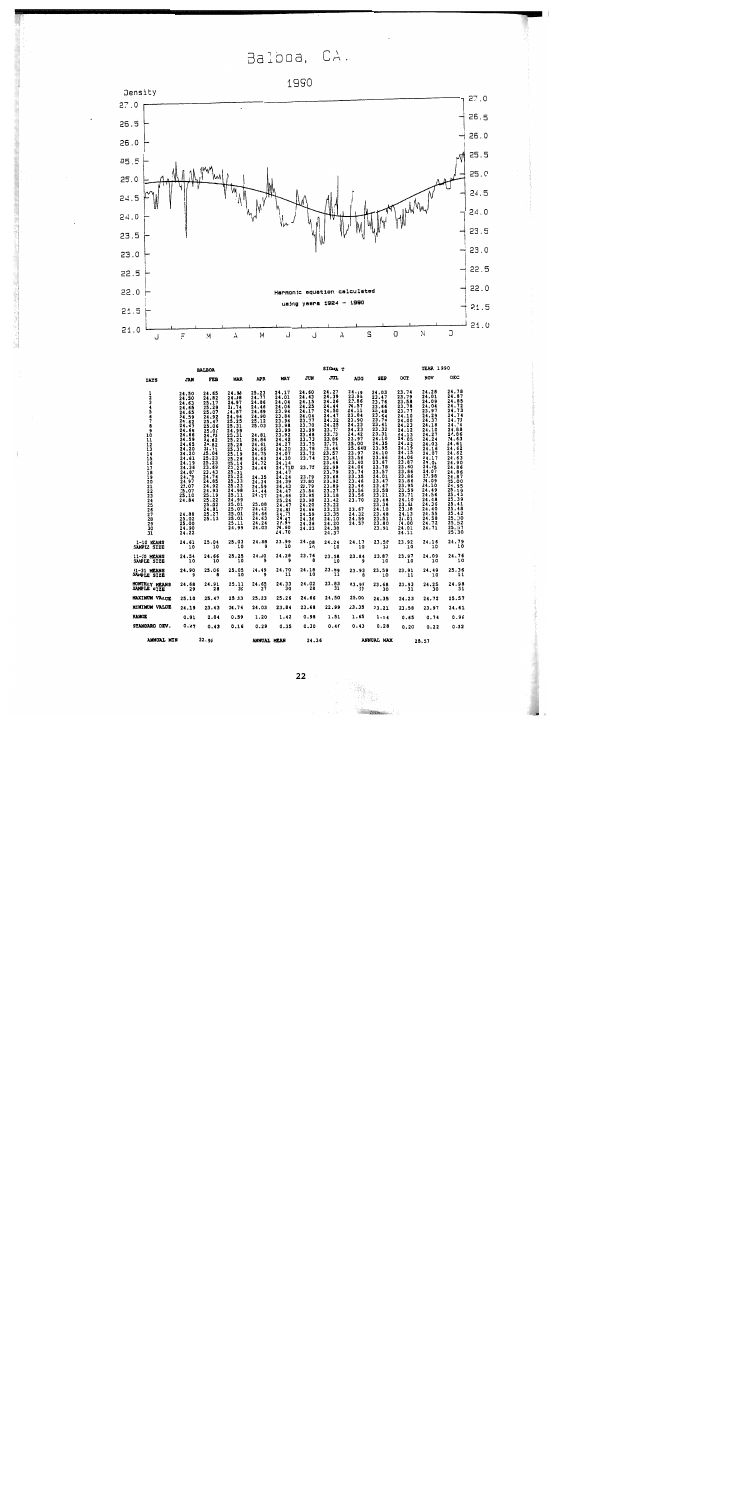Santa Monica, CA.



|                                     |                                     | SANTA HONICA                 |                                |                              |                          |                                     | <b><i>TEMPERATURE</i></b> |                              |                              |                             | <b>YEAR 1990</b>     |                                                   |
|-------------------------------------|-------------------------------------|------------------------------|--------------------------------|------------------------------|--------------------------|-------------------------------------|---------------------------|------------------------------|------------------------------|-----------------------------|----------------------|---------------------------------------------------|
| DAYS                                | JAN                                 | FEB                          | <b>MAR</b>                     | <b>APR</b>                   | <b>MAY</b>               | <b>JUN</b>                          | JUL                       | <b>ADG</b>                   | <b>SEP</b>                   | $_{\text{OCT}}$             | NOV                  | DEC                                               |
| $\frac{1}{2}$<br>з                  | 15.6<br>15.6<br>14.4                |                              | 14.4<br>14.4<br>$15.0$<br>15.0 | 15.0<br>15.0<br>15.0         | 19.1                     | 17.8<br>17.8                        | 21.1<br>20.6<br>20.6      | 22.2<br>21.7                 | 23.3<br>23.3                 | 21.7<br>22.2                | 19.4<br>18.3         | $\frac{16.1}{16.7}$                               |
| ŝ<br>$\frac{6}{7}$                  | 14.4                                | 14.4<br>13.3<br>13.3<br>13.3 | 14.4<br>13.3                   | 15.0<br>15.0<br>15.0         | 18.1<br>18.3<br>18.6     | 17.8<br>17.8<br>18.9                | 20.6<br>22.2              | 22.2<br>23.9<br>22.2<br>21.1 | 21.7<br>25.0<br>21.7         | 20.6                        | 17.8<br>16.7<br>16.7 | 16.1<br>$\frac{16}{16}$                           |
| 8<br>9                              | 15.0                                | $12.8$<br>14.4               | 13.3<br>13.3<br>13.9           | 15.0<br>14.4<br>16.1         | 19.4<br>18.9             | 19.4<br>20.6                        | 21.1<br>21.1<br>21.1      | 21.1                         | 20.3<br>21.1                 | 19.4<br>18.9<br>18.3        | 15.6<br>17.8         | $15.6$<br>$15.6$                                  |
|                                     | 15.0                                | 13.9<br>13.9<br>12.8         | 13.9<br>12.2<br>12.2           | 16.1<br>16.1<br>16.1<br>16.1 | 18.9<br>18.3             | 20.3<br>20.3                        | 21.1<br>22.8              | 20.6<br>20.3<br>20.3         | 21.1<br>21.1                 | 20.3                        | 17.8<br>18.3<br>18.3 | $\frac{16}{16}$                                   |
|                                     | 15.0<br><b>15.0</b><br>15.0<br>15.6 | 12.8                         | 12.2<br>14.4<br>14.4           | 16.1<br>16.1<br>16.7         | $\frac{17.2}{17.2}$      | $\frac{20.3}{20.6}$<br>21.1<br>20.6 | 23.9<br>23.3<br>23.3      | 20.3                         | 22.8<br>21.1                 | 19.4<br>20.3<br>20.6        | 18.3                 | $15.6$<br>$15.0$<br>$15.6$<br>$15.6$              |
|                                     | $15.6$<br>$15.8$                    | 12.2<br>12.8<br>12.8         | 13.9<br>14.4<br>14.4           | 16.7<br>16.7<br>16.7<br>16.7 | 17.8<br>17.8<br>17.8     | 20.6<br>20.6                        | 23.3                      | 21.1                         | 20.6<br>21.7<br>21.7         | 20.3<br>20.3                | 17.8<br>17.2<br>16.7 |                                                   |
|                                     | $15.0$<br>15.0                      | 14.4                         | 15.0<br>14.4<br>14.4<br>14.4   | 17.2<br>16.7<br>17.2<br>17.2 | 17.8                     | 20.6<br>21.1                        | 23.3<br>21.7<br>22.5      |                              | 22.2<br>21.1<br>21.1<br>21.1 | 19.4<br>$\frac{20.3}{20.3}$ | 17.8<br>16.7         | $^{12.6}_{11.9}$<br>$\frac{12}{13}$ $\frac{3}{3}$ |
| 101123456789021222222222222223      | 15.6<br>15.0<br>14.4                | 14.4<br>14.4                 | 14.4<br>15.0<br>15.0<br>15.0   | 17.2<br>17.2<br>16.1<br>17.8 | 17.8<br>17.8<br>17.8     | $\frac{21}{21}$                     | 23.3                      | 20.3<br>20.3<br>20.3<br>22.8 |                              | 20.3<br>19.4<br>20.3        | 16.1<br>16.1         | 13.3                                              |
| 31                                  | 14.4                                |                              | 15.0                           |                              | 17.8                     |                                     | 22.2                      |                              | $22.2$<br>21.1               | 19.4                        |                      | 12.8                                              |
| $1-10$ MEANS<br>SAMPLE SIZE         | 15.00<br>6                          | 13.58                        | 14.11<br>9                     | 15.06<br>9                   | 18.64                    | 18.59                               | 21.05<br>8                | 22.05                        | 22.34                        | 20.18                       | 17.42                | 16.04                                             |
| 11-20 MEANS<br>SAMPLE SIZE          | 15.10                               | 13.07                        | 13.45<br>å                     | 16.30                        | 17.88                    | 20.54                               | 22.95<br>6                | 20.52                        | 21.40                        | 20.15                       | 17.93                | 15.67                                             |
| 21-31 MEANS<br>SAMPLE SIZE          | 15.08                               | 14.00                        | 14.70                          | 17.90                        | 17.89                    | 21.02                               | 22.53                     | 20.92                        | 21.59                        | 20.00                       | 16.68                | 12.68                                             |
| <b>MONTHLY MEANS</b><br>SAMPLE SIZE | 15.96                               | 13.49<br>16                  | 14.13<br>27                    | 16.15                        | 18.13<br>$\overline{19}$ | 19.95<br>قآ                         | 22.07<br>20               | 21.29<br>$\overline{16}$     | 21.77                        | 20.09<br>19                 | 17.41<br>18          | 14.86<br>19                                       |
| HAXIMUM VALUE                       | 15.6                                | 14.4                         | 15.0                           | 17.8                         | 19.4                     | 21.7                                | 23.9                      | 23.9                         | 25.0                         | 22.2                        | 19.4                 | 16.7                                              |
| <b>NININUM VALUE</b>                | 14.4                                | 12.2                         | 12.2                           | 14.4                         | 17.2                     | 17.8                                | 20.6                      | 20.3                         | 20.3                         | 18.3                        | 15.6                 | 11.7                                              |
| <b>RANGE</b>                        | 1.2                                 | 2.2                          | 2.8                            | 3.4                          | 2.2                      | 3.9                                 | 3.3                       | 3.6                          | 4.7                          | 3.9                         | 3.8                  | 5.0                                               |
| STANDARD DEV.                       | 0.43                                | 0.76                         | 0.87                           | 0.91                         | 0.64                     | 1.29                                | 1.10                      | 1.10                         | 1,12                         | 0.91                        | 0.99                 | 1.59                                              |
| ANNUAL MIN                          |                                     | 11.7                         |                                | ANNUAL HEAN                  |                          | 17.87                               |                           |                              | ANNUAL KAX                   | 25.0                        |                      |                                                   |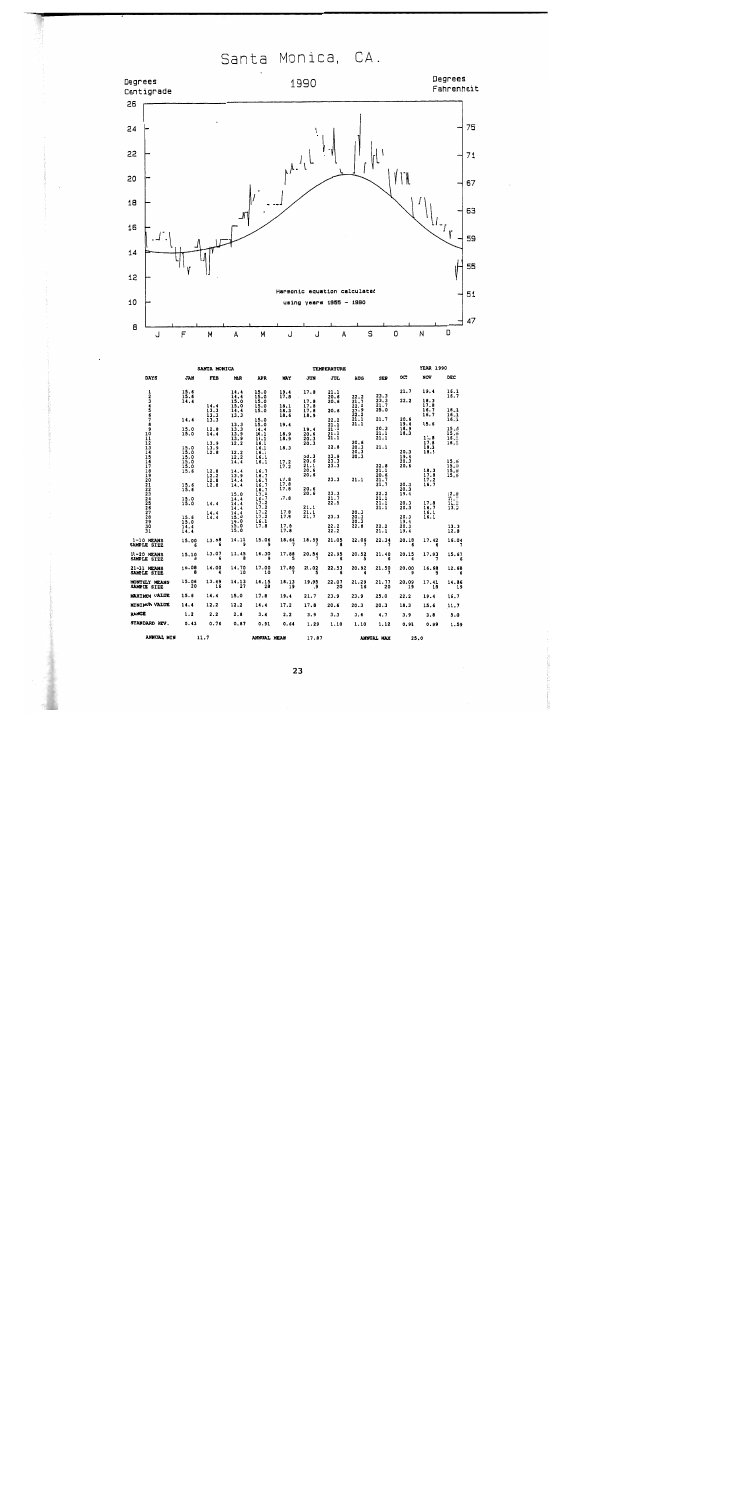Point Dume, CA.

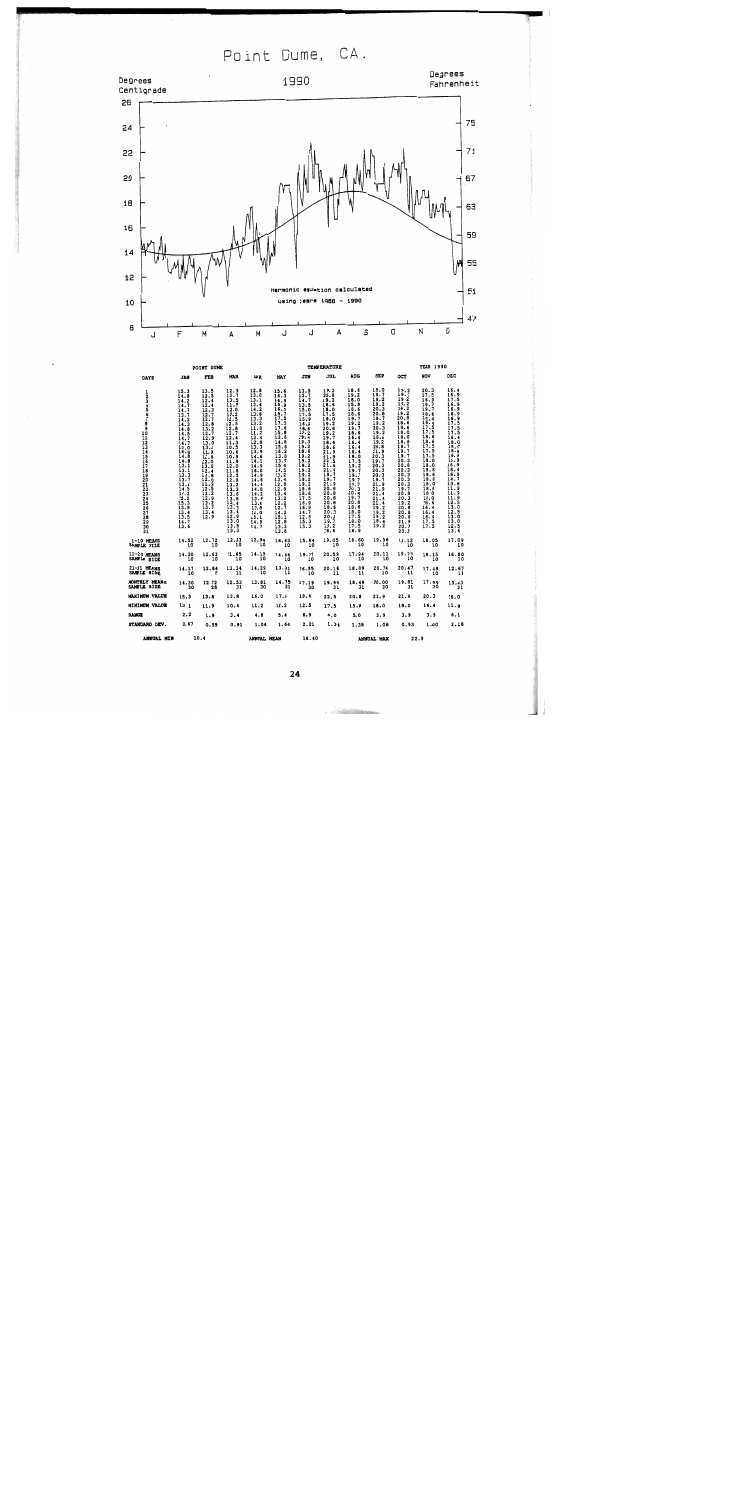Santa Barbara, CA.



|                                                 |                                             | SANTA BARBARA        |                              |                                      |                              |                                      | <b>TEMPERATURE</b>                   |                                       |                                      |                                      | <b>IEAR 1990</b>             |                                     |
|-------------------------------------------------|---------------------------------------------|----------------------|------------------------------|--------------------------------------|------------------------------|--------------------------------------|--------------------------------------|---------------------------------------|--------------------------------------|--------------------------------------|------------------------------|-------------------------------------|
| DAYS                                            | <b>JAN</b>                                  | FEB                  | <b>MAR</b>                   | <b>APR</b>                           | MAY                          | JUN                                  | JUL                                  | <b>AUG</b>                            | SEP                                  | OCT                                  | NOV                          | <b>DEC</b>                          |
| ı<br>234507                                     | 14.8<br>14.4<br>$\frac{14.2}{14.2}$         | 12.8                 | 13.6<br>13.7<br>13.7         | 14.4<br>14.4<br>14.6<br>15.0         | 15,7<br>15.7<br>15.8         | 13.2<br>$16.2$<br>14.7<br>16.2       | 16.1<br>16.4<br>17.8<br>17.4<br>18.2 | 17.8<br>17.8<br>$\frac{1}{1}$<br>17.7 | 20.1<br>20.5<br>19.8<br>20.6         | 20.2<br>19.6<br>19.2<br>19.1<br>17.6 | 18.8                         | 15.5<br>15.0<br>14.7                |
|                                                 | 14.4<br>14.6<br>14.8<br>$\frac{15.1}{14.9}$ | 12.6<br>12.7<br>11.6 | 13.5<br>13.5<br>13.6         | 15.0<br>15.0<br>15.0<br>15.5<br>15.5 | 16.4<br>T6.6<br>16.4<br>14.4 | 17.8<br>17.8<br>17.6                 | 18.2<br>19.8<br>18.9<br>17.6<br>17.2 | 18.2<br>18.4<br>18.1<br>18.2<br>18.2  | 20.6<br>20.4<br>20.6<br>20.4<br>18.5 | 18.6<br>17.7                         | 16.5<br>16.3<br>16.1<br>16.1 | 14.8<br>14.8                        |
|                                                 | 14.9                                        | 11.4                 | 13.1<br>11.6<br>12.2         | $\frac{15.5}{16.4}$                  | 13.8<br>15.6                 | 18.0<br>18.5<br>18.0<br>18.8<br>18.2 | 17.4<br>18.0<br>18.3                 | 18.4<br>18.1<br>18.2                  | 18.7<br>19.1<br>19.8                 | 17.5<br>18.0<br>10.3                 | 16.4<br>16.8<br>16.8         | 15.4<br>$\frac{15.8}{15.8}$<br>15.8 |
|                                                 | $\frac{1}{11.8}$                            | 11.8                 | 13.0<br>13.5                 | 17.4<br>17.4<br>16.8                 | 15.6<br>16.0                 | 18.0<br>18.2                         | 18.7<br>$\frac{19.2}{19.5}$          | 17.6<br>18.6<br>19.9<br>20.1          | 18.9<br>$\frac{18.5}{18.7}$          | 18.5<br>18.9<br>18.8                 | 15.2                         | 14.7<br>14.8                        |
|                                                 | 14.1                                        | 12.3<br>12.6<br>12.6 | 14.5<br>15.0<br>15.2<br>15.2 | 16.8<br>16.8<br>16.8<br>16.8         | 16.6<br>16.8<br>16.6         | 18.2<br>18.4<br>18.0                 | 21.0<br>20.9<br>19.6<br>10.8<br>19.0 | $20.1$<br>19.7                        | 18.9<br>19.7                         | 18.6<br>18.4                         | 17.0<br>16.6<br>16.3         |                                     |
|                                                 | 14.2<br>14.0                                | 13.6<br>13.7         | 15.0<br>14.7<br>14.2<br>14.2 | 16.0<br>15.8<br>14.6                 |                              | 17.8<br>17.8<br>18.0<br>18.2         | 19.0<br>18.8<br>19.1<br>19.0         | 19.2<br>18,7<br>18.5<br>18.8          | 19.4<br>20.3                         | 18.4<br>18.8                         | 15.8<br>15.5                 | 11.9<br>$\frac{12.1}{12.3}$<br>12.3 |
| 30<br>31                                        | 14.0<br>14.1<br>14.0                        |                      | 14.2                         |                                      | 13.5<br>13.7<br>13.7         | 18.2                                 | 18.8<br>18.6<br>18.4                 | 19.0<br>19.7<br>20.5                  | 20.0                                 | $\frac{19.1}{18.9}$                  | 15.4<br>15.1                 | 12.9                                |
| $1-10$ MEANS<br>SAMPLE SIZE                     | 14.56                                       | 12.43                | 13.60                        | 14.93                                | 15.86                        | 16.21                                | 17.76<br>10                          | 17.91<br>10                           | 20.17<br>۹                           | 18.86                                | 16.76                        | 14.96<br>5                          |
| 11-20 MEANS<br>SAMPLE SIZE                      | 14.68                                       | 11.60                | 12.98                        | 16.72                                | 15.52                        | 18.24                                | 18,98<br>a                           | 18.70                                 | 18.95                                | 18.33                                | 16.85                        | 15.35<br>6                          |
| 21-31 MEANS<br>SAMPLE SIZE                      | 14.06                                       | 12.96                | 14.71                        | 15.86                                | 14.86                        | 18.06                                | 19.09<br>11                          | 19.36<br>ğ                            | 19.66<br>5                           | 18,70                                | 15.78                        | 12.30<br>5                          |
| MONTHLY MEANS<br>SAMPLE SIZE                    | 14.46<br>18                                 | 12.52<br>11          | 13.86<br>20                  | 15.71<br>22                          | 15.46<br>17                  | 17.54<br>22                          | 18.60<br>29                          | 18.62<br>26                           | 19.68<br>20                          | 18.64<br>19                          | 16.45<br>17                  | $14.28$<br>16                       |
| <b>HAXIMUM VALUE</b>                            | 15.1                                        | 13.7                 | 15.2                         | 17.4                                 | 16.8                         | 18.8                                 | 21.0                                 | 20.5                                  | 20.6                                 | 20.2                                 | 18.8                         | 15.8                                |
| <b>NINIMUM VALUE</b>                            | 14.0                                        | 11.4                 | 11.6                         | 14.2                                 | 13.5                         | 13.2                                 | 16.1                                 | 17.3                                  | 18.5                                 | 17.5                                 | 15.1                         | 11,9                                |
| <b>RANGE</b>                                    | 1.1                                         | 2.3                  | 3.6                          | 3.2                                  | 3.3                          | 5.6                                  | 4.9                                  | 3.2                                   | 2.1                                  | 2.7                                  | 3.7                          | 3.9                                 |
| STANDARD DEV.<br><b><i>AMARTA T. LITTER</i></b> | 0.37                                        | 0.73<br>$\cdots$     | 0.96                         | 1.04<br><b><i>AMMERST MORNI</i></b>  | 1.17                         | 1.33<br>16.33                        | 1.12                                 | 0.90                                  | 0.77<br><b><i>SHOPPET MEV</i></b>    | 0.68<br>$\mathbf{a}$                 | 0.84                         | 1.44                                |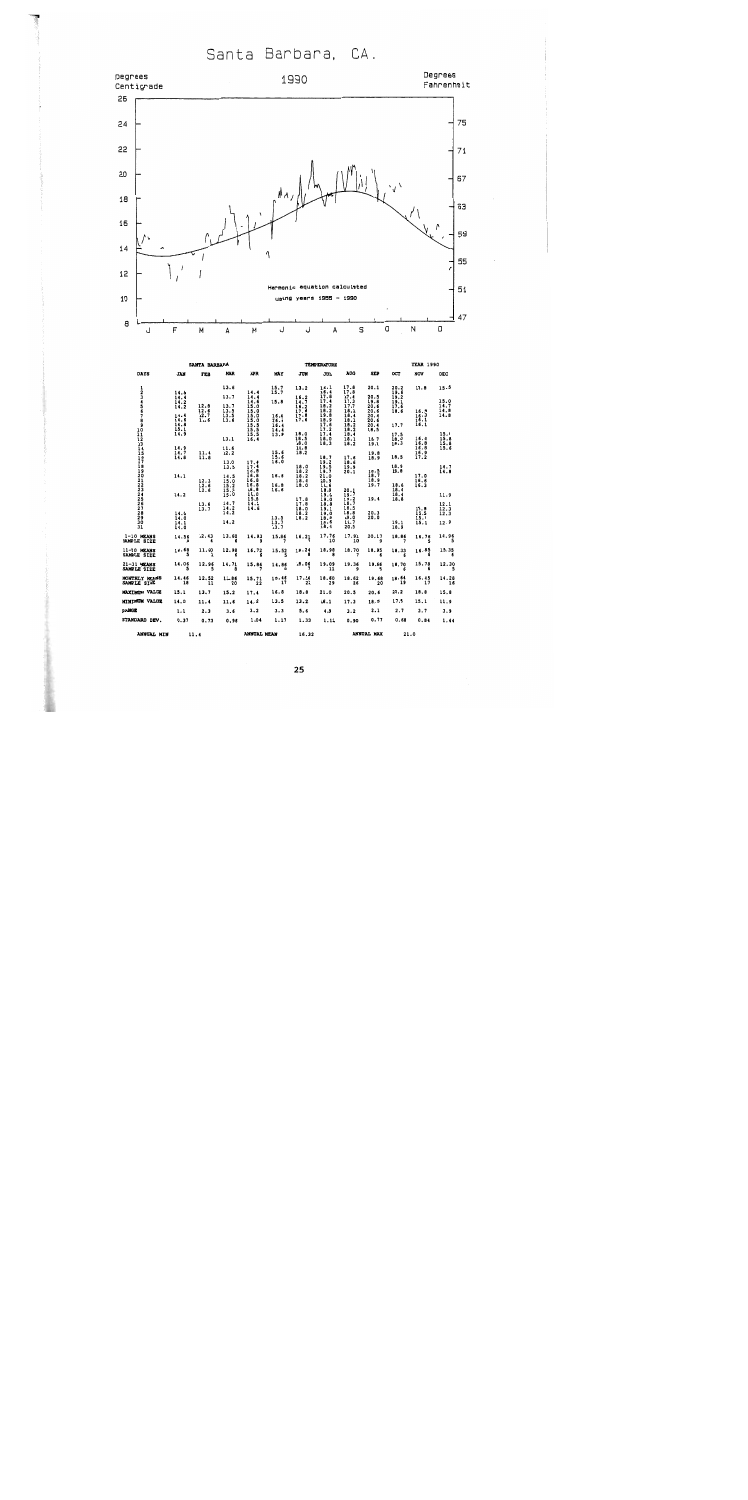Avila & Port San Luis, CA.



|                                           |                               | PORT SAM LUIS       |                     |                     |                     |                             | <b>TEMPERATURE</b>  |                           |                     |                | <b>YEAR 1990</b>    |                                                                                          |
|-------------------------------------------|-------------------------------|---------------------|---------------------|---------------------|---------------------|-----------------------------|---------------------|---------------------------|---------------------|----------------|---------------------|------------------------------------------------------------------------------------------|
| <b>DAYS</b>                               | <b>JAN</b>                    | <b>FEB</b>          | <b>MAR</b>          | <b>APR</b>          | <b>HAY</b>          | JUM                         | JUL                 | <b>AUG</b>                | <b>SEP</b>          | OCT            | NOV                 | <b>DEC</b>                                                                               |
|                                           |                               |                     | 11.1                |                     |                     | 10.6                        | 11.7                | 13.9<br>15.0              | 14.4                | 16.1<br>15.6   | $\frac{15.0}{15.0}$ | 12.2                                                                                     |
| 12345678901123456789012222222222345678901 | 12.8                          | 12.2                | HH                  | $\frac{11}{11}$ ;   | $\frac{12.2}{12.2}$ | 12.2                        | 12.2                | 15.0                      |                     |                | 14.4                |                                                                                          |
|                                           | $\frac{12.8}{12.8}$           |                     |                     |                     |                     |                             |                     |                           | 15.6<br>15.6        | 15.0<br>15.0   | 14.4                | $\begin{array}{c} 12\cdot 2\\ 12\cdot 2\\ 12\cdot 2\\ 12\cdot 2\\ 12\cdot 8 \end{array}$ |
|                                           |                               | 12.2                | 11.1                | 11.7<br>11.7        |                     | 11.1<br>11.1                | 12.8<br>13.3        | 16.7                      | 16.1                |                | 13.9                |                                                                                          |
|                                           |                               | $\frac{12.2}{11.7}$ | $\frac{11.7}{11.7}$ |                     | 13.9                | $\frac{1}{2}$ $\frac{1}{2}$ |                     | 16.7                      | 16.1                |                | 13.9                |                                                                                          |
|                                           | 12.8                          |                     | 11.7<br>11.1        | 12.2                |                     |                             |                     | 16.7<br>16.7              |                     |                | 13.9<br>13.3        |                                                                                          |
|                                           | $\frac{12.8}{12.8}$           | 11.7                |                     |                     | $\frac{13.9}{13.3}$ |                             | 15.6                | 16.7                      | 15.0                | $15.0$<br>15.6 |                     |                                                                                          |
|                                           |                               |                     |                     | 12.2                |                     |                             | 15.0                |                           | 15.6                |                |                     | $\frac{12.2}{12.2}$                                                                      |
|                                           | 12.8                          | 10.6                | 11.1                | 11.1                |                     | 12.2                        | 15.0                | 17.8                      | 16.1                | 15.6<br>16.1   | 13.9                |                                                                                          |
|                                           |                               | 10.6                | 11.1                |                     | 11.7                | $\frac{11}{11}$ ; 7<br>12.2 |                     | 11.2                      | 15.0                |                | 13.9                | 12.2                                                                                     |
|                                           |                               | 10.0                | 11.1                |                     | ⊞                   |                             | 15.0                | 17.2<br>$\overline{16.1}$ |                     | 16.1           | 13.9<br>13.9        |                                                                                          |
|                                           | $\frac{12.8}{12.8}$           | 10.0                |                     | $\frac{13.3}{13.3}$ | 11.1                |                             | 15.0                | 15.6                      | 15.0                |                |                     | 12.2                                                                                     |
|                                           | $\frac{1}{2}$ : $\frac{8}{2}$ |                     |                     |                     |                     |                             | 16.1                |                           | $\frac{15.0}{15.0}$ |                | 13.9                |                                                                                          |
|                                           |                               | 10.0<br>10.0        | $\frac{11}{11}$ ;   | 13.3                |                     | $\frac{12.8}{12.8}$         | $\frac{17.2}{17.2}$ |                           |                     | 14.4<br>15.0   | 13.9                | $\frac{12.2}{12.2}$                                                                      |
|                                           |                               | 10.0                | 11.7                |                     | ₩;                  | $\frac{12.8}{12.2}$         |                     | 15.0                      | 15.0                |                | 13.9                |                                                                                          |
|                                           | $\frac{12}{12}$ . 2           | 10.6<br>10.6        | 11.1                | $\frac{12.2}{12.2}$ |                     |                             | 15.6                | 15.0<br>15.6              |                     | 15.0<br>14.4   |                     | 11.7                                                                                     |
|                                           |                               |                     |                     | 11.7                | $\frac{11}{11}$ :   |                             | 15.0                | 15.6                      |                     | 14.4           | 13.9                |                                                                                          |
|                                           | $\frac{12.2}{12.2}$           | 10.6                |                     | 11.7<br>11.7        |                     | $\frac{12.2}{13.9}$         | 13.9<br>14.4        | 13.9                      | 15.0<br>15.0        |                | 13.9                |                                                                                          |
|                                           |                               |                     | 11.1<br>11.1        | 12.2                |                     |                             | 14.4                | 15.6                      | 15.0                | $15.0$<br>15.0 |                     |                                                                                          |
|                                           |                               | 10.6                | 11.1                |                     |                     | $\frac{12.2}{12.2}$         |                     | 16.1                      | 15.0                |                | 13.3<br>12.8        | $\begin{array}{c} 12.2 \\ 12.2 \\ 11.7 \\ 11.7 \\ 11.7 \end{array}$                      |
|                                           | $\frac{12.2}{12.2}$           |                     | 11.1                | 12.2                | 11.1<br>11.1        |                             | 14.4                | 16.1<br>15.0              |                     |                | 12.8                |                                                                                          |
|                                           |                               |                     | 11.1                |                     | 10.6                |                             | 14.4                | 16.1                      |                     | 15.6           |                     |                                                                                          |
| $1 - 10$ <b>HEANS</b><br>SAMPLE SIZE      | 12.80                         | 12.00<br>5          | 11.36               | 11.80               | 12.95               | 11.48                       | 13.12               | 15.93<br>8                | 15.47<br>6          | 15.38          | 14.23               | 12.29                                                                                    |
|                                           |                               |                     |                     |                     |                     |                             |                     | 16.78                     |                     |                | 13.90               | 12.20                                                                                    |
| 11-20 HEANS<br>SAMPLE SIZE                | 12.70                         | 10.20               | 11.39               | 13.30               | 11.25               | 12.23                       | 15.79               |                           | 15.28               | 15.44          |                     |                                                                                          |
| 21-31 MEANS<br>SAMPLE SIZE                | 12.20                         | 10.48<br>5          | 11.19               | 11,99               | 11.29               | 12.58                       | 14.59               | 15.40<br>10               | 15.00               | 14.90          | 13.43<br>6          | 11.90<br>Ŝ                                                                               |
| <b>HONTHLY HEANS</b><br>SAMPLE SIZE       | 12.54<br>21                   | 10.85<br>16         | 11.29<br>19         | 12.37<br>18         | 11.86<br>17         | 12.10<br>18                 | 14.64<br>19         | 15.88<br>23               | 15.26<br>17         | 15.23          | 13.89<br>20         | 12.15                                                                                    |
| <b>MAXIMUM VALUE</b>                      | 12.8                          | 12.2                | 11.7                | 14.4                | 13.9                | 13.9                        | 17.2                | 17.8                      | 16.1                | 16.1           | 15.0                | 12.8                                                                                     |
| MINIMUM VALUE                             | 12.2                          | 10.0                | 11.1                | 11.7                | 10.6                | 10.6                        | 11.7                | 13.9                      | 14.4                | 14.4           | 12.8                | 11.7                                                                                     |
| <b>RANGE</b>                              | 0.6                           | 2.2                 | 0.6                 | 2.7                 | 3.3                 | 3.3                         | 5.5                 | 3.9                       | 1.7                 | 1.7            | 2.2                 | 1.1                                                                                      |
| STANDARD DEV.                             | 0.30                          | 0.85                | 0.29                | 0.80                | 1.00                | 0.80                        | 1.46                | 1.02                      | 0.49                | 0.57           | 0.56                | 0.25                                                                                     |
| <b>ANNUAL NIN</b>                         |                               | 10.0                |                     | ANNUAL KEAN         |                     | 13.17                       |                     |                           | ANNUAL HAX          | 17.8           |                     |                                                                                          |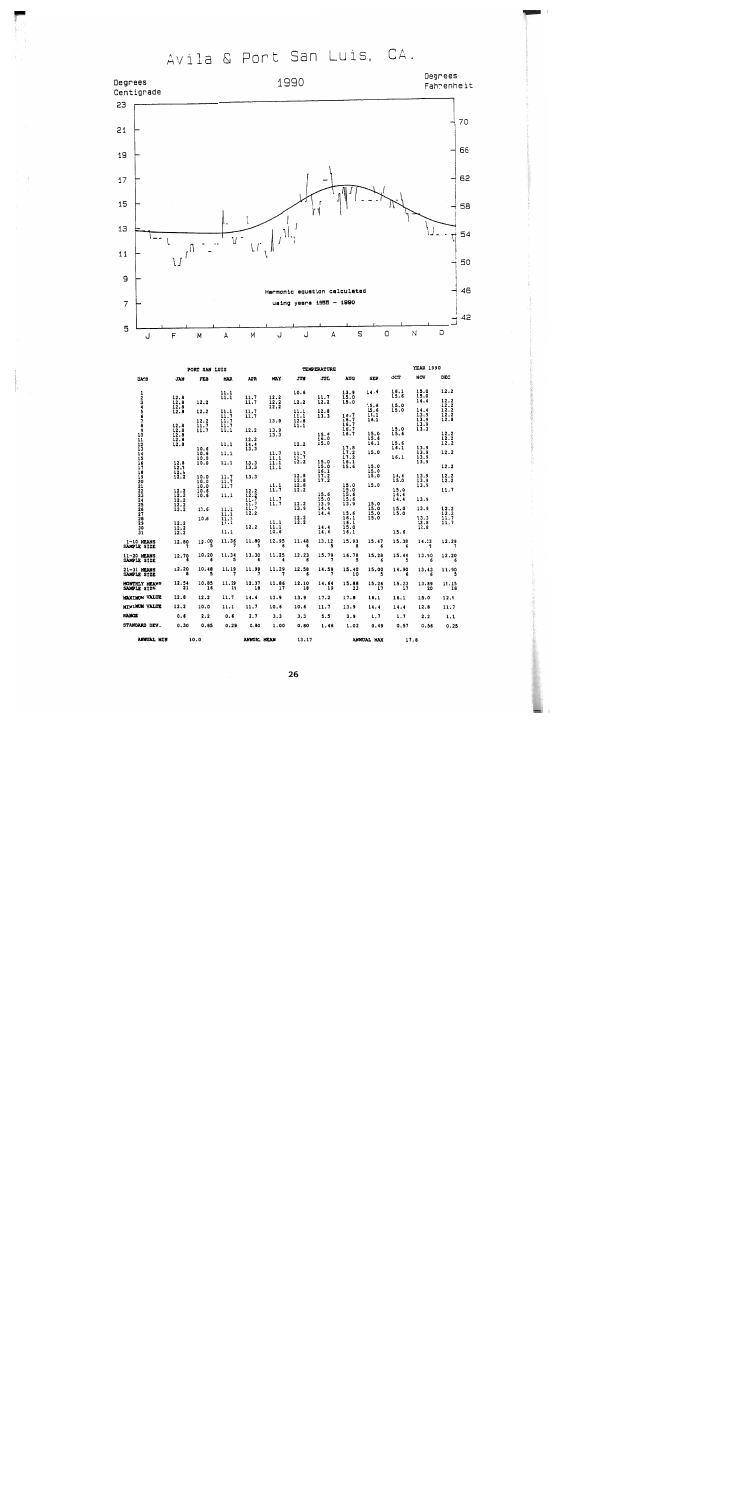Morro Bay, CA.

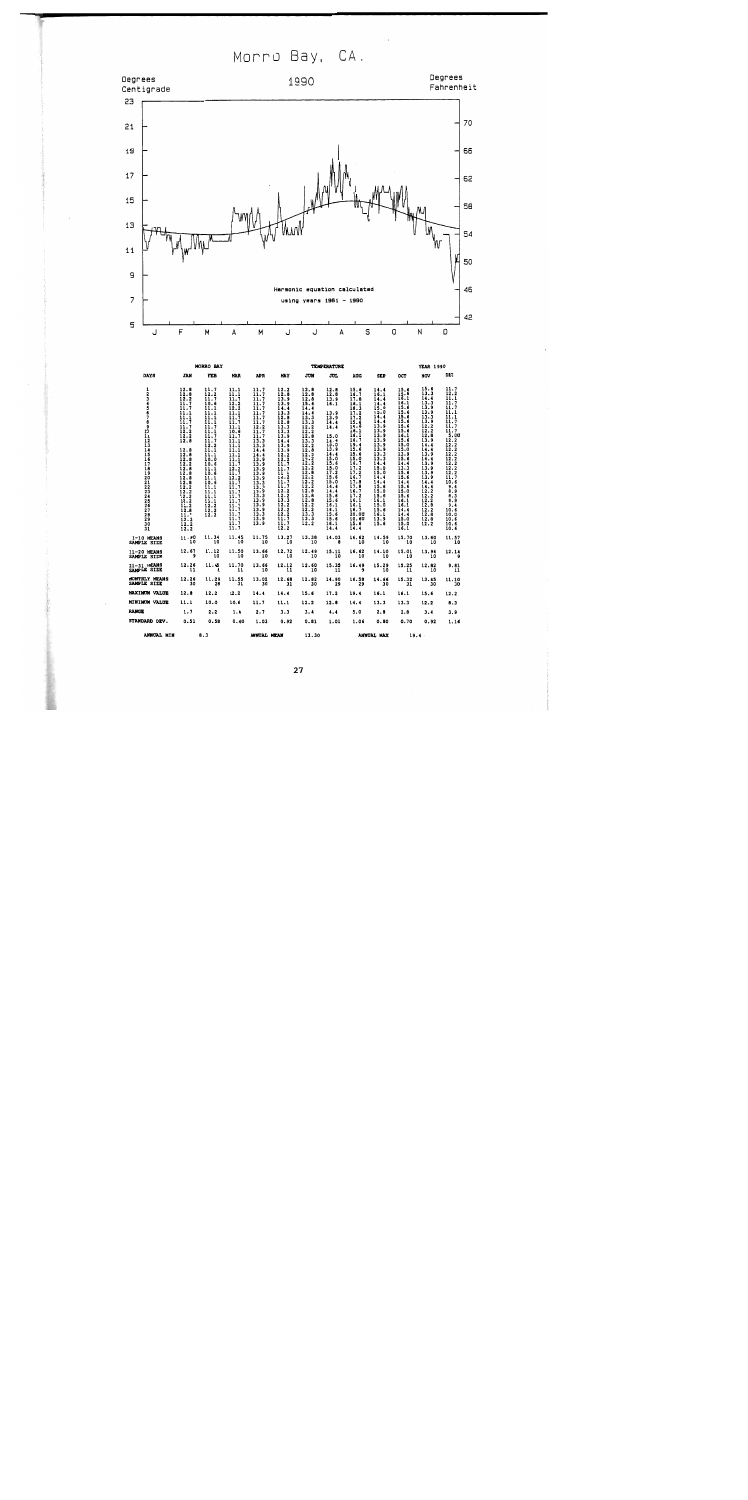Granite Canyon, CA.



| $\frac{1}{2}$<br><b>Separa</b><br>ğ<br>30<br>31 | 13.5<br>12.5<br>12.2<br>11.6<br>12.0<br>12.3<br>12.4<br>12.8<br>12.1<br>12.2<br>12.4<br>13.1<br>13.2<br>13.6<br>13.1<br>13.0<br>12.3<br>12.2<br>12.2<br>12.9<br>$\frac{12.9}{12.8}$<br>12.7<br>12.7<br>12.8<br>12.8<br>11.5<br>$\frac{11.5}{11.7}$<br>11.5<br>11.4 | 11.3<br>10.7<br>10.9<br>11.0<br>10.7<br>10.5<br>10.2<br>10.1<br>10.2<br>10.8<br>11.0<br>11.0<br>10.4<br>9.8<br>9.3<br>9.8<br>10.2<br>10.3<br>10.5<br>10.7<br>10.7<br>10.8<br>11.1<br>11.2<br>$\frac{11.2}{11.1}$<br>11.1<br>11.1 | 11.4<br>11.5<br>11.7<br>11.4<br>11.5<br>10.8<br>10.6<br>10.6<br>10.2<br>10.2<br>10.1<br>10.0<br>10.0<br>10.0<br>10.8<br>10.8<br>10.9<br>10.8<br>10.6<br>10.8<br>10.4<br>9.8<br>9.8<br>9.6<br>9.6<br>9.8<br>9.8<br>10.3<br>10.5<br>10.5<br>10.7 | 10.5<br>10.8<br>10.8<br>11.4<br>11.7<br>12.1<br>12.0<br>12.0<br>$\frac{11}{11}$ .<br>10.8<br>10.5<br>10.4<br>11.2<br>11.3<br>12.0<br>12.6<br>12.1<br>11.7<br>11.4<br>11.2<br>10.8<br>11.0<br>10.6<br>10.0<br>10.0<br>9.9<br>9.8<br>9.6<br>9.6 | 9.5<br>10.1<br>10.6<br>11.0<br>11.2<br>11.0<br>10.6<br>10.2<br>11.6<br>11.6<br>11.8<br>11.7<br>10.6<br>10.6<br>10.5<br>10.6<br>10.6<br>10.5<br>10.6<br>11.2<br>11.6<br>11.0<br>11.4<br>11.0<br>10.6<br>10.3<br>11.7<br>12.0<br>11.4<br>11.3<br>11.5 | 11.4<br>10.6<br>10.3<br>10.0<br>9.5<br>9.3<br>9.3<br>9.0<br>9.7<br>10.1<br>9.5<br>9.5<br>9.1<br>9.5<br>10.4<br>10.9<br>10.9<br>10.9<br>11.0<br>11.2<br>11.5<br>11.9<br>12.1<br>11.8<br>11.0<br>10.3<br>10.4<br>10.0<br>9.8<br>10.0 | 10.3<br>10.5<br>10.1<br>10.5<br>10.7<br>11.4<br>10.6<br>11.1<br>11.8<br>11.5<br>11.9<br>12.0<br>11.6<br>11.8<br>11.6<br>12.4<br>13.4<br>13.8<br>12.8<br>12.5<br>12.4<br>12.1<br>11.9<br>12.1<br>12.1<br>12.7<br>12.6<br>12.7<br>13.6<br>13.8<br>14.7 | 13.8<br>14.7<br>15.2<br>15.5<br>15.2<br>13.8<br>13.2<br>13.4<br>14.3<br>15.6<br>15.2<br>14.4<br>12.9<br>12.3<br>12.0<br>12.4<br>12.5<br>12.3<br>12.6<br>12.5<br>13.3<br>13.1<br>13.5<br>$\frac{12.8}{13.1}$<br>14.7<br>15.2<br>14.5<br>13.8<br>12.8 | 12.6<br>12.6<br>12.5<br>12.2<br>12.1<br>12.4<br>12.2<br>11.8<br>11.5<br>11.5<br>11.6<br>11.5<br>11.4<br>11.8<br>11.8<br>11.3<br>11.4<br>11.5<br>11.0<br>11.6<br>12.3<br>$\frac{1}{1}$<br>14.2<br>14.5<br>14.0<br>13.8<br>13.0<br>13.1<br>13.8 | 13.5<br>12.8<br>12.5<br>12.7<br>13.7<br>13.1<br>12.7<br>12.6<br>13.1<br>13.8<br>13.5<br>13.1<br>13.0<br>12.1<br>12.0<br>11.6<br>11.5<br>12.0<br>$\frac{17.5}{11.7}$<br>11.8<br>12.1<br>12.0<br>12.0<br>12.2<br>11.9<br>11.6<br>11.7<br>12.3<br>12.1<br>12.8 | $\frac{12.5}{12.1}$<br>11.9<br>12.0<br>12.3<br>12.2<br>11.5<br>11.9<br>12.3<br>12.1<br>12.9<br>14.4<br>13.9<br>13.6<br>$\frac{13.2}{13.3}$<br>14.1<br>13.5<br>13.4<br>12.7<br>13.0<br>12.7<br>13.1<br>13.3<br>13.6<br>12.5<br>11.7<br>11.5<br>11.6<br>11.3 | 11.5<br>11.6<br>11.7<br>13.0<br>12.8<br>12.7<br>13.4<br>13.6<br>13.5<br>13.3<br>13.6<br>13.3<br>12.8<br>12.7<br>$\frac{12.6}{13.3}$<br>13.1<br>13.0<br>$\frac{12.9}{12.3}$<br>11.3<br>$\frac{11.7}{11.5}$<br>11.4<br>īī.š<br>$\frac{12.2}{12.3}$<br>12.0<br>11.5<br>$\frac{11.2}{11.3}$ |
|-------------------------------------------------|--------------------------------------------------------------------------------------------------------------------------------------------------------------------------------------------------------------------------------------------------------------------|----------------------------------------------------------------------------------------------------------------------------------------------------------------------------------------------------------------------------------|------------------------------------------------------------------------------------------------------------------------------------------------------------------------------------------------------------------------------------------------|-----------------------------------------------------------------------------------------------------------------------------------------------------------------------------------------------------------------------------------------------|-----------------------------------------------------------------------------------------------------------------------------------------------------------------------------------------------------------------------------------------------------|------------------------------------------------------------------------------------------------------------------------------------------------------------------------------------------------------------------------------------|------------------------------------------------------------------------------------------------------------------------------------------------------------------------------------------------------------------------------------------------------|-----------------------------------------------------------------------------------------------------------------------------------------------------------------------------------------------------------------------------------------------------|-----------------------------------------------------------------------------------------------------------------------------------------------------------------------------------------------------------------------------------------------|-------------------------------------------------------------------------------------------------------------------------------------------------------------------------------------------------------------------------------------------------------------|------------------------------------------------------------------------------------------------------------------------------------------------------------------------------------------------------------------------------------------------------------|-----------------------------------------------------------------------------------------------------------------------------------------------------------------------------------------------------------------------------------------------------------------------------------------|
| $1 - 10$ HEANS<br>SAMPLE SIZE                   | 12.36<br>10                                                                                                                                                                                                                                                        | 10.64<br>$\overline{10}$                                                                                                                                                                                                         | 10.99<br>ĩō                                                                                                                                                                                                                                    | 11.37<br>ïó                                                                                                                                                                                                                                   | 10.74<br>10                                                                                                                                                                                                                                         | 9.92<br>10                                                                                                                                                                                                                         | 10.85<br>10                                                                                                                                                                                                                                          | 14.47<br>10                                                                                                                                                                                                                                         | 12.14<br>īő                                                                                                                                                                                                                                   | 13.05<br>10                                                                                                                                                                                                                                                 | 12.08<br>10                                                                                                                                                                                                                                                | 12.71<br>10                                                                                                                                                                                                                                                                             |
| 11-20 HEAMS<br>SAMPLE SIZE                      | 12.80<br>10                                                                                                                                                                                                                                                        | 10.30<br>10                                                                                                                                                                                                                      | 10.48<br>10                                                                                                                                                                                                                                    | 11.40<br>10                                                                                                                                                                                                                                   | 10.87<br>10                                                                                                                                                                                                                                         | 10.29<br>$\overline{10}$                                                                                                                                                                                                           | 12.38<br>10                                                                                                                                                                                                                                          | 12.91<br>10                                                                                                                                                                                                                                         | 11.49<br>10                                                                                                                                                                                                                                   | 12.30<br>10                                                                                                                                                                                                                                                 | 13.50<br>10                                                                                                                                                                                                                                                | 12.96<br>10                                                                                                                                                                                                                                                                             |
| 21-31 HEAMS<br>SAMPLE SIZE                      | 12.21<br>$\overline{11}$                                                                                                                                                                                                                                           | 11.04<br>A                                                                                                                                                                                                                       | 10.07<br>11                                                                                                                                                                                                                                    | 10.25<br>10                                                                                                                                                                                                                                   | 11.25<br>īī                                                                                                                                                                                                                                         | 10.88<br>10                                                                                                                                                                                                                        | 12.79<br>11                                                                                                                                                                                                                                          | 13.66<br>11                                                                                                                                                                                                                                         | 13.76<br>10                                                                                                                                                                                                                                   | 12.05<br>11                                                                                                                                                                                                                                                 | 12.43<br>10                                                                                                                                                                                                                                                | 11.60<br>11                                                                                                                                                                                                                                                                             |
| HONTHLY NEAMS<br>SAMPLE SIZE                    | 12.45<br>31                                                                                                                                                                                                                                                        | 10.63<br>28                                                                                                                                                                                                                      | 10.50<br>31                                                                                                                                                                                                                                    | 11.01<br>30                                                                                                                                                                                                                                   | $10.96$<br>$31$                                                                                                                                                                                                                                     | 10.36<br>30                                                                                                                                                                                                                        | $12.03$<br>$31$                                                                                                                                                                                                                                      | 13.68<br>31                                                                                                                                                                                                                                         | 12.46<br>30                                                                                                                                                                                                                                   | 12.45<br>31                                                                                                                                                                                                                                                 | 12.67<br>30                                                                                                                                                                                                                                                | 12.40<br>Зī                                                                                                                                                                                                                                                                             |
| <b>MAXIMUM VALUE</b>                            | 13.6                                                                                                                                                                                                                                                               | 11.3                                                                                                                                                                                                                             | 11.7                                                                                                                                                                                                                                           | 12.6                                                                                                                                                                                                                                          | 12.0                                                                                                                                                                                                                                                | 12.1                                                                                                                                                                                                                               | 14.7                                                                                                                                                                                                                                                 | 15.6                                                                                                                                                                                                                                                | 14.7                                                                                                                                                                                                                                          | 13.8                                                                                                                                                                                                                                                        | 14.4                                                                                                                                                                                                                                                       | 13.6                                                                                                                                                                                                                                                                                    |
| <b>NINIMON VALUE</b>                            | 11.4                                                                                                                                                                                                                                                               | 9.3                                                                                                                                                                                                                              | 9.6                                                                                                                                                                                                                                            | 9.6                                                                                                                                                                                                                                           | 9.5                                                                                                                                                                                                                                                 | 9.0                                                                                                                                                                                                                                | 10.1                                                                                                                                                                                                                                                 | 12.0                                                                                                                                                                                                                                                | 11.0                                                                                                                                                                                                                                          | 11.5                                                                                                                                                                                                                                                        | 11.3                                                                                                                                                                                                                                                       | 11.2                                                                                                                                                                                                                                                                                    |
| <b>RANGE</b>                                    | 2.2                                                                                                                                                                                                                                                                | 2.0                                                                                                                                                                                                                              | 2.1                                                                                                                                                                                                                                            | 3.0                                                                                                                                                                                                                                           | 2.5                                                                                                                                                                                                                                                 | 3.1                                                                                                                                                                                                                                | 4.6                                                                                                                                                                                                                                                  | 3.6                                                                                                                                                                                                                                                 | 3.7                                                                                                                                                                                                                                           | 2.3                                                                                                                                                                                                                                                         | 3.1                                                                                                                                                                                                                                                        | 2.4                                                                                                                                                                                                                                                                                     |
| STANDARD DEV.                                   | 0.60                                                                                                                                                                                                                                                               | 0.50                                                                                                                                                                                                                             | 0.59                                                                                                                                                                                                                                           | 0.82                                                                                                                                                                                                                                          | 0.59                                                                                                                                                                                                                                                | 0.87                                                                                                                                                                                                                               | 1.12                                                                                                                                                                                                                                                 | 1.09                                                                                                                                                                                                                                                | 1.09                                                                                                                                                                                                                                          | 0.66                                                                                                                                                                                                                                                        | 0.84                                                                                                                                                                                                                                                       | 0.82                                                                                                                                                                                                                                                                                    |
| <b>ANNUAL NIN</b>                               |                                                                                                                                                                                                                                                                    | 9.0                                                                                                                                                                                                                              |                                                                                                                                                                                                                                                | ANNUAL MEAN                                                                                                                                                                                                                                   |                                                                                                                                                                                                                                                     | 11.80                                                                                                                                                                                                                              |                                                                                                                                                                                                                                                      |                                                                                                                                                                                                                                                     | AMMITAT, MAY                                                                                                                                                                                                                                  | 15 <sub>6</sub>                                                                                                                                                                                                                                             |                                                                                                                                                                                                                                                            |                                                                                                                                                                                                                                                                                         |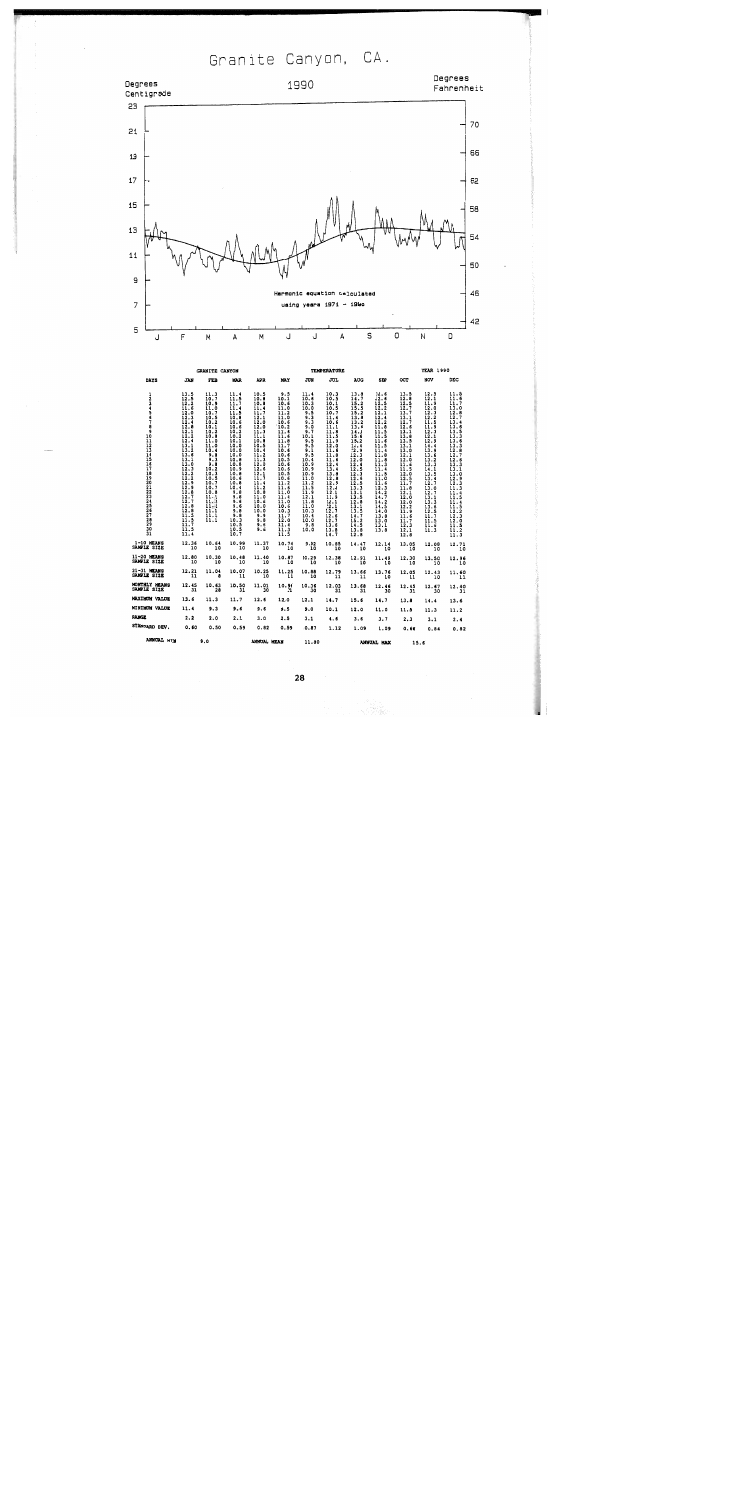# Granite Canyon, CA.



|                                                             |                                                                                                                                                                                                                                                                                                                            | GRANITE CANYON                                                                                                                                                                                                                                                         |                                                                                                                                                                                                                                                                                          |                                                                                                                                                                                                                                                                                     |                                                                                                                                                                                                                                                                                                                              |                                                                                                                                                                                                                                                                                                           | SALINITY                                                                                                                                                                                                                                                                                                          |                                                                                                                                                                                                                                                                                  |                                                                                                                                                                                                                                                                                                           |                                                                                                                                                                                                                                                                                                                                                                                                                                                                                                                                           | <b>YEAR 1990</b>                                                                                                                                                                                                                                                      |                                                                                                                                                                                                                                                                                                            |
|-------------------------------------------------------------|----------------------------------------------------------------------------------------------------------------------------------------------------------------------------------------------------------------------------------------------------------------------------------------------------------------------------|------------------------------------------------------------------------------------------------------------------------------------------------------------------------------------------------------------------------------------------------------------------------|------------------------------------------------------------------------------------------------------------------------------------------------------------------------------------------------------------------------------------------------------------------------------------------|-------------------------------------------------------------------------------------------------------------------------------------------------------------------------------------------------------------------------------------------------------------------------------------|------------------------------------------------------------------------------------------------------------------------------------------------------------------------------------------------------------------------------------------------------------------------------------------------------------------------------|-----------------------------------------------------------------------------------------------------------------------------------------------------------------------------------------------------------------------------------------------------------------------------------------------------------|-------------------------------------------------------------------------------------------------------------------------------------------------------------------------------------------------------------------------------------------------------------------------------------------------------------------|----------------------------------------------------------------------------------------------------------------------------------------------------------------------------------------------------------------------------------------------------------------------------------|-----------------------------------------------------------------------------------------------------------------------------------------------------------------------------------------------------------------------------------------------------------------------------------------------------------|-------------------------------------------------------------------------------------------------------------------------------------------------------------------------------------------------------------------------------------------------------------------------------------------------------------------------------------------------------------------------------------------------------------------------------------------------------------------------------------------------------------------------------------------|-----------------------------------------------------------------------------------------------------------------------------------------------------------------------------------------------------------------------------------------------------------------------|------------------------------------------------------------------------------------------------------------------------------------------------------------------------------------------------------------------------------------------------------------------------------------------------------------|
| DAYS                                                        | JAN                                                                                                                                                                                                                                                                                                                        | <b>FEB</b>                                                                                                                                                                                                                                                             | <b>HAR</b>                                                                                                                                                                                                                                                                               | <b>APR</b>                                                                                                                                                                                                                                                                          | MAY                                                                                                                                                                                                                                                                                                                          | <b>JUN</b>                                                                                                                                                                                                                                                                                                | JUL.                                                                                                                                                                                                                                                                                                              | <b>AUG</b>                                                                                                                                                                                                                                                                       | <b>SEP</b>                                                                                                                                                                                                                                                                                                | OCT                                                                                                                                                                                                                                                                                                                                                                                                                                                                                                                                       | NOV                                                                                                                                                                                                                                                                   | <b>DEC</b>                                                                                                                                                                                                                                                                                                 |
| ı<br>2<br>3<br>456789011234567<br>1201223456789<br>30<br>31 | 33.61<br>33.61<br>$33.65$<br>$34.16$<br>$33.50$<br>$33.49$<br>$33.42$<br>$33.46$<br>$33.45$<br>$33.57$<br>$33.66$<br>$33.46$<br>$33.46$<br>$33.49$<br>$33.51$<br>$33.55$<br>$33.52$<br>$\frac{33}{33}. \frac{49}{50}$<br>$\frac{33}{33}. \frac{49}{51}$<br>33.57<br>33.56<br>33.53<br>33.54<br>33.54<br>$33.56$<br>$33.56$ | 33.61<br>33.92<br>33.70<br>$\frac{33.56}{33.78}$<br>33.69<br>33.88<br>33.79<br>33.75<br>33.73<br>33.59<br>33.49<br>33.60<br>33.78<br>34.07<br>33.86<br>33.55<br>$\frac{33.61}{33.79}$<br>33.56<br>33.88<br>33.56<br>33.47<br>33.44<br>33.44<br>33.48<br>33.53<br>33.58 | $\begin{array}{c} 13.53 \\ 13.39 \\ 13.46 \\ 13.45 \end{array}$<br>33.70<br>33.57<br>$33.59$<br>$33.72$<br>33.74<br>33.92<br>33.73<br>33.96<br>33.96<br>33.72<br>33.73<br>33.65<br>$\frac{33.67}{33.93}$<br>13.75<br>14.08<br>13.93<br>4:03<br>33.95<br>34.02<br>34.00<br>33.85<br>33.70 | 33.70<br>33.76<br>33.61<br>33.56<br>33.58<br>33.44<br>33.51<br>33.62<br>33.62<br>$\frac{33.93}{33.71}$<br>$\frac{33.78}{33.77}$<br>33.57<br>33.51<br>33.65<br>33.58<br>33.53<br>33.66<br>33.69<br>33.68<br>33.78<br>33.66<br>$33.76$<br>$33.83$<br>34.31<br>33.95<br>34.24<br>34.10 | 34.20<br>34.04<br>33.92<br>$\frac{33.63}{33.79}$<br>33.81<br>33.96<br>$\frac{33.83}{33.75}$<br>33.75<br>33.71<br>$\frac{33}{33}, \frac{69}{88}$<br>33.92<br>34.16<br>33.96<br>33.96<br>34.09<br>34.07<br>$\frac{33.99}{33.76}$<br>33.75<br>33.67<br>$33.76$<br>$33.84$<br>33.90<br>33.70<br>33.46<br>33.76<br>33.71<br>33.73 | 33.87<br>34.01<br>34.03<br>34,10<br>34.02<br>34.05<br>34.21<br>34.08<br>34.00<br>$33.98$<br>$34.15$<br>33.98<br>33.94<br>33.88<br>$\frac{33.88}{33.79}$<br>$33.86$<br>$33.73$<br>$\frac{1}{3}$ $\frac{1}{3}$ $\frac{7}{3}$<br>34.10<br>33.71<br>$\frac{33.98}{33.79}$<br>34.03<br>33.93<br>34.09<br>34.08 | 34.05<br>34.07<br>$\frac{33.95}{33.97}$<br>34.12<br>33.87<br>33.97<br>33.80<br>33.88<br>33.78<br>33.87<br>33.88<br>33.93<br>33.89<br>$\frac{33.89}{33.74}$<br>$\frac{33.74}{33.75}$<br>33.74<br>33.79<br>33.93<br>33.79<br>33.83<br>33.86<br>33.87<br>33.94<br>33.86<br>33.83<br>33.83<br>33.79<br>33.72<br>33.74 | 33.75<br>33.67<br>33.78<br>33.68<br>33.67<br>33.66<br>33.65<br>33.64<br>33.53<br>33.42<br>33,40<br>33.78<br>33.59<br>33.68<br>33.76<br>33.67<br>$3.66$<br>$3.64$<br>$3.67$<br>3.66<br>33.66<br>33.66<br>33.71<br>33.70<br>33.68<br>$\frac{12}{11.66}$<br>11.61<br>33.73<br>33.45 | 33.82<br>33.89<br>33.83<br>$\frac{13.99}{33.81}$<br>33.58<br>33.65<br>33.78<br>34.18<br>33.80<br>$33.76$<br>$33.81$<br>$33.72$<br>$\frac{33.69}{33.69}$<br>$33.66$<br>$33.74$<br>$33.71$<br>$33.50$<br>$33.61$<br>33.59<br>33.50<br>33.54<br>33.52<br>$\frac{13}{22}$ . $\frac{15}{54}$<br>13.46<br>13.62 | $\frac{33.56}{33.70}$<br>33.48<br>33.38<br>$\frac{33}{33}$ , $\frac{33}{31}$<br>$\frac{33}{33}$ , $\frac{33}{33}$<br>$33.27$<br>$33.26$<br>$33.36$<br>$\frac{33}{33}$ . $\frac{43}{37}$<br>$\frac{33}{33}$ . $\frac{47}{32}$<br>$\frac{33}{33}$ . $\frac{51}{47}$<br>$\frac{33}{33}$ . $\frac{47}{70}$<br>$\frac{33.47}{33.34}$<br>$\frac{33.34}{33.35}$<br>$\frac{33.33}{33.34}$<br>$\frac{33.33}{33.32}$<br>$\frac{33}{33}. \frac{45}{35}$<br>$\frac{33}{33}. \frac{45}{45}$<br>$\frac{23}{23}$ . $\frac{13}{27}$<br>$33.47$<br>$33.40$ | 33.48<br>33.46<br>33.51<br>33.47<br>33.45<br>33.46<br>33.55<br>33.59<br>33.46<br>33.44<br>33.43<br>33.42<br>33.58<br>33.47<br>33.42<br>$\frac{33}{33}.43$<br>33.48<br>33.71<br>33.57<br>33.44<br>33.45<br>33.48<br>33.51<br>33.43<br>33.43<br>33.47<br>33.52<br>33.49 | 33.57<br>33.55<br>33.54<br>$\frac{33.47}{33.51}$<br>$\frac{33.51}{33.72}$<br>33.49<br>33.46<br>33.52<br>33.47<br>33.46<br>33.58<br>$\frac{33}{33}$ , 48<br>33.41<br>13. si<br>13. 45<br>13.81<br>3.48<br>3.51<br>3.57<br>3.54<br>3.47<br>13.47<br>13.56<br>3.46<br>J3.50<br>$\frac{11.49}{33.53}$<br>33.53 |
| $1-10$ MEANS<br>SAMPLE SIZE                                 | $33.60$<br>10                                                                                                                                                                                                                                                                                                              | 33.74<br>10                                                                                                                                                                                                                                                            | 33.57<br>۰                                                                                                                                                                                                                                                                               | $33.63$<br>$10$                                                                                                                                                                                                                                                                     | 33.89<br>10                                                                                                                                                                                                                                                                                                                  | 34.05<br><b>B</b>                                                                                                                                                                                                                                                                                         | $33.95$<br>$10$                                                                                                                                                                                                                                                                                                   | 33.65<br>10                                                                                                                                                                                                                                                                      | $33.84$ $33.41$<br>9 10                                                                                                                                                                                                                                                                                   |                                                                                                                                                                                                                                                                                                                                                                                                                                                                                                                                           | 33.49<br>10                                                                                                                                                                                                                                                           | 33.53<br>Ίŏ                                                                                                                                                                                                                                                                                                |
| $11-20$ <b>KEANS</b><br>SAMPLE SIZE                         |                                                                                                                                                                                                                                                                                                                            | $33.52$ $33.69$<br>8 10                                                                                                                                                                                                                                                | 33.78                                                                                                                                                                                                                                                                                    | $33.65$<br>10                                                                                                                                                                                                                                                                       | 33.94                                                                                                                                                                                                                                                                                                                        | $33.92$<br>$10$                                                                                                                                                                                                                                                                                           | 33.84                                                                                                                                                                                                                                                                                                             | $33.66$<br>10                                                                                                                                                                                                                                                                    | 33.73                                                                                                                                                                                                                                                                                                     | 33.44                                                                                                                                                                                                                                                                                                                                                                                                                                                                                                                                     | 33.50                                                                                                                                                                                                                                                                 | 33.52                                                                                                                                                                                                                                                                                                      |
| 21-31 MEANS<br>SAMPLE SIZE                                  | 33.54                                                                                                                                                                                                                                                                                                                      | $33.55$ $33.92$<br>8 $10$                                                                                                                                                                                                                                              |                                                                                                                                                                                                                                                                                          | 33.92                                                                                                                                                                                                                                                                               | $33.73$<br>$11$                                                                                                                                                                                                                                                                                                              | $33.91$<br>$10$                                                                                                                                                                                                                                                                                           | $33.82$<br>11                                                                                                                                                                                                                                                                                                     | 33.67<br>- 11                                                                                                                                                                                                                                                                    | 33.53                                                                                                                                                                                                                                                                                                     | $33.40$<br>$11$                                                                                                                                                                                                                                                                                                                                                                                                                                                                                                                           | 33,47                                                                                                                                                                                                                                                                 | 33.52<br>10                                                                                                                                                                                                                                                                                                |
| HONTHLY MEANS<br>SAMPLE SIZE                                | 33.55                                                                                                                                                                                                                                                                                                                      | $33,67$<br>$28$                                                                                                                                                                                                                                                        | $33.76$<br>$29$                                                                                                                                                                                                                                                                          | $33.73$<br>29                                                                                                                                                                                                                                                                       | $33, 85$<br>$31$                                                                                                                                                                                                                                                                                                             | $33.95$<br>$20$                                                                                                                                                                                                                                                                                           | $33.87$<br>$31$                                                                                                                                                                                                                                                                                                   | $33, 66$<br>$31$                                                                                                                                                                                                                                                                 | 33.70                                                                                                                                                                                                                                                                                                     | 33.42                                                                                                                                                                                                                                                                                                                                                                                                                                                                                                                                     | 33.49<br>30                                                                                                                                                                                                                                                           | $33.52$<br>$30$                                                                                                                                                                                                                                                                                            |
| HAXIMUM VALUE                                               | 34.16                                                                                                                                                                                                                                                                                                                      | 34.07                                                                                                                                                                                                                                                                  | 34.08                                                                                                                                                                                                                                                                                    | 34.31                                                                                                                                                                                                                                                                               | 34.20                                                                                                                                                                                                                                                                                                                        | 34.21                                                                                                                                                                                                                                                                                                     | 34.12                                                                                                                                                                                                                                                                                                             | 33.78                                                                                                                                                                                                                                                                            | 34.18                                                                                                                                                                                                                                                                                                     | 33.70                                                                                                                                                                                                                                                                                                                                                                                                                                                                                                                                     | 33.71                                                                                                                                                                                                                                                                 | 33.81                                                                                                                                                                                                                                                                                                      |
| MINIMUM VALUE                                               | 33.42                                                                                                                                                                                                                                                                                                                      | 33.44                                                                                                                                                                                                                                                                  | 33.39                                                                                                                                                                                                                                                                                    | 33.44                                                                                                                                                                                                                                                                               | 33.46                                                                                                                                                                                                                                                                                                                        | 33.71                                                                                                                                                                                                                                                                                                     | 33.72                                                                                                                                                                                                                                                                                                             | 33.40                                                                                                                                                                                                                                                                            | 33.45                                                                                                                                                                                                                                                                                                     | 33.26                                                                                                                                                                                                                                                                                                                                                                                                                                                                                                                                     | 33.42                                                                                                                                                                                                                                                                 | 33.41                                                                                                                                                                                                                                                                                                      |
| <b>RANGE</b>                                                | 0.74                                                                                                                                                                                                                                                                                                                       | 0.63                                                                                                                                                                                                                                                                   | 0.69                                                                                                                                                                                                                                                                                     | 0.87                                                                                                                                                                                                                                                                                | 0.74                                                                                                                                                                                                                                                                                                                         | 0.50                                                                                                                                                                                                                                                                                                      | 0.40                                                                                                                                                                                                                                                                                                              | 0.38                                                                                                                                                                                                                                                                             | 0.73                                                                                                                                                                                                                                                                                                      | 0.44                                                                                                                                                                                                                                                                                                                                                                                                                                                                                                                                      | 0.29                                                                                                                                                                                                                                                                  | 0.40                                                                                                                                                                                                                                                                                                       |
| STANDARD DEV.                                               | 0.13                                                                                                                                                                                                                                                                                                                       | 0.16                                                                                                                                                                                                                                                                   | 0.19                                                                                                                                                                                                                                                                                     | 0.21                                                                                                                                                                                                                                                                                | 0.16                                                                                                                                                                                                                                                                                                                         | 0.14                                                                                                                                                                                                                                                                                                      | 0.10                                                                                                                                                                                                                                                                                                              | 0.08                                                                                                                                                                                                                                                                             | 0.16                                                                                                                                                                                                                                                                                                      | 0.11                                                                                                                                                                                                                                                                                                                                                                                                                                                                                                                                      | 0.06                                                                                                                                                                                                                                                                  | 0.08                                                                                                                                                                                                                                                                                                       |
| <b>ANNUAL HIN</b>                                           | 33.26                                                                                                                                                                                                                                                                                                                      |                                                                                                                                                                                                                                                                        |                                                                                                                                                                                                                                                                                          | annual mean                                                                                                                                                                                                                                                                         |                                                                                                                                                                                                                                                                                                                              | 33.68                                                                                                                                                                                                                                                                                                     |                                                                                                                                                                                                                                                                                                                   |                                                                                                                                                                                                                                                                                  | annual hax                                                                                                                                                                                                                                                                                                |                                                                                                                                                                                                                                                                                                                                                                                                                                                                                                                                           | 34.31                                                                                                                                                                                                                                                                 |                                                                                                                                                                                                                                                                                                            |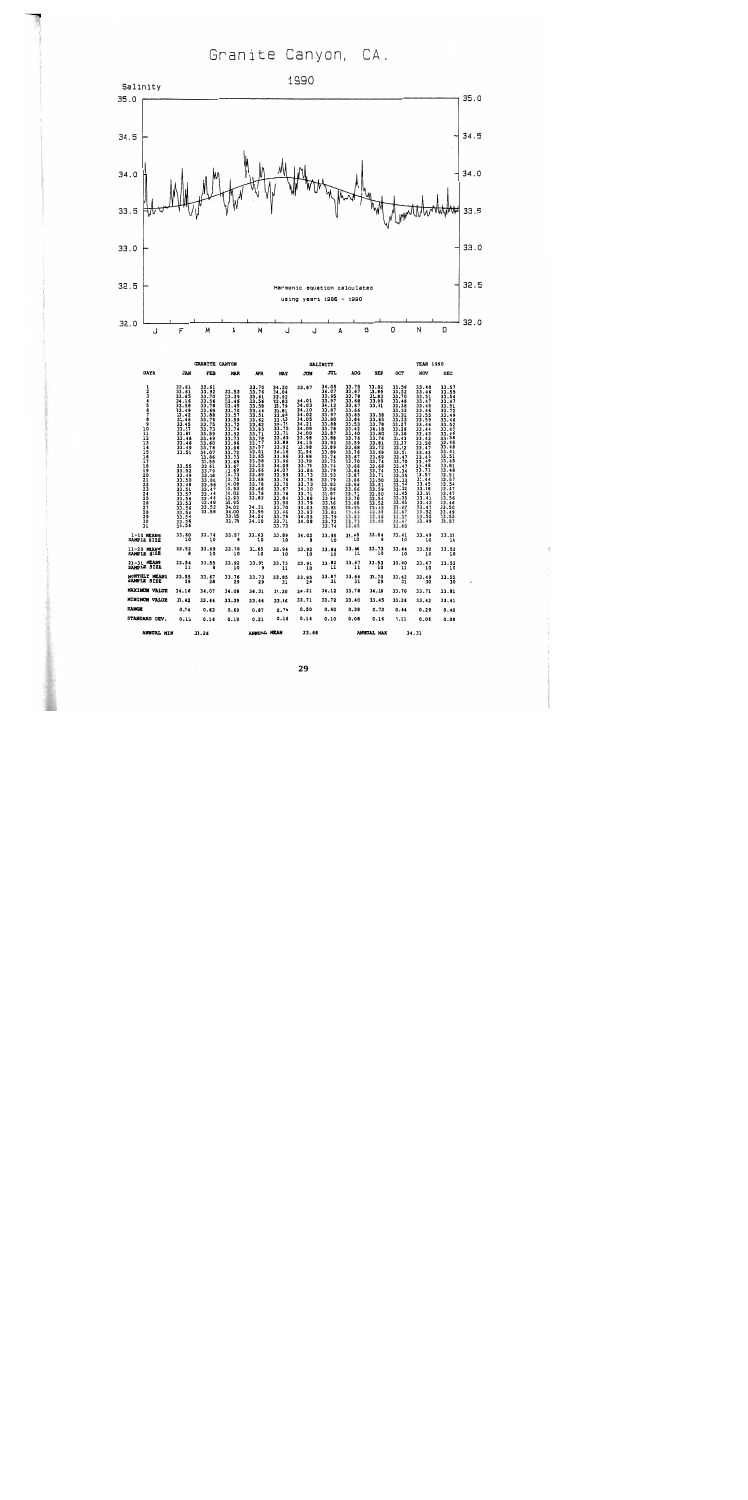Granite Canyon, CA.



|                                                | GRANITE CANYON                                                                                                                                     |                                                                                                                                                              |                                                                                                                                                     |                                                                                                                                                     |                                                                                                                                                       |                                                                                                                                     | SIGIA T                                                                                                                                                                  |                                                                                                                                                                                  |                                                                                                                                            |                                                                                                                                                       | YEAR 1990                                                                                                                                                               |                                                                                                                                                     |
|------------------------------------------------|----------------------------------------------------------------------------------------------------------------------------------------------------|--------------------------------------------------------------------------------------------------------------------------------------------------------------|-----------------------------------------------------------------------------------------------------------------------------------------------------|-----------------------------------------------------------------------------------------------------------------------------------------------------|-------------------------------------------------------------------------------------------------------------------------------------------------------|-------------------------------------------------------------------------------------------------------------------------------------|--------------------------------------------------------------------------------------------------------------------------------------------------------------------------|----------------------------------------------------------------------------------------------------------------------------------------------------------------------------------|--------------------------------------------------------------------------------------------------------------------------------------------|-------------------------------------------------------------------------------------------------------------------------------------------------------|-------------------------------------------------------------------------------------------------------------------------------------------------------------------------|-----------------------------------------------------------------------------------------------------------------------------------------------------|
| DAYS                                           | JAN                                                                                                                                                | FEB                                                                                                                                                          | <b>NAR</b>                                                                                                                                          | <b>APR</b>                                                                                                                                          | <b>MAY</b>                                                                                                                                            | JUN                                                                                                                                 | jul                                                                                                                                                                      | <b>AUG</b>                                                                                                                                                                       | <b>SEP</b>                                                                                                                                 | OCT                                                                                                                                                   | NOV                                                                                                                                                                     | DEC                                                                                                                                                 |
| $\frac{1}{2}$<br>3<br>1                        | $25.22$<br>25.41<br>25.50<br>26.01<br>25.49<br>25.36<br>25.29<br>25.24<br>25.37<br>$\frac{25}{25}$ . 41<br>$\frac{25.18}{25.16}$<br>25.10<br>25.22 | 25.64<br>25.99<br>25.76<br>25.65<br>25.68<br>25.84<br>26.04<br>25.99<br>$\frac{25.94}{25.82}$<br>25.68<br>25.60<br>25.79<br>26.03<br>26.34<br>26.10<br>25.79 | 25.54<br>25.40<br>25.50<br>25.48<br>25.80<br>25.73<br>25.75<br>$\frac{25.92}{25.93}$<br>26,09<br>25.96<br>26,14<br>26.14<br>25,81<br>25.02<br>25.74 | 25.85<br>25.85<br>25.73<br>25.56<br>25.54<br>25.36<br>25.43<br>25.52<br>25.65<br>25.92<br>25.81<br>25.91<br>25.92<br>25.63<br>$\frac{25.56}{25.54}$ | 26.41<br>26.19<br>26.01<br>25.86<br>25.80<br>25.85<br>26.04<br>26.00<br>25.69<br>25.69<br>25.63<br>25.63<br>25.97<br>26.01<br>26.21<br>26.04<br>26.04 | 25.82<br>26.18<br>26.28<br>26.37<br>26.30<br>26.37<br>26.39<br>26.22<br>26.25<br>26.24<br>26.44<br>26.24<br>26.06<br>25.92<br>25.92 | $26.16$<br>26.14<br>26.12<br>26.06<br>26.14<br>25.82<br>26.04<br>$\frac{25.82}{25.76}$<br>$25.74$<br>$25.73$<br>$25.72$<br>$25.83$<br>$25.77$<br>25.80<br>25.53<br>25.34 | $25.26$<br>$25.01$<br>24.99<br>24.85<br>24.90<br>$\frac{25.19}{25.31}$<br>$\frac{25.31}{25.26}$<br>24.99<br>24.62<br>24.70<br>25.16<br>25.32<br>25.51<br>25.63<br>25.48<br>25.48 | 25.56<br>25.61<br>25.59<br>25.77<br>25.65<br>25.45<br>25.58<br>25.74<br>26.05<br>25.73<br>25.72<br>25.63<br>$\frac{25.61}{25.70}$<br>25.72 | 25,18<br>25.29<br>25.48<br>25.28<br>25.00<br>25.08<br>25.14<br>25,18<br>25.03<br>24.86<br>25,02<br>25.16<br>25.13<br>25.34<br>25.43<br>25.48<br>25.67 | $25.31$<br>$25.37$<br>25.45<br>25.40<br>25.33<br>25.36<br>25.56<br>25.51<br>25.34<br>25.36<br>25.20<br>24.86<br>25.11<br>$\frac{25.09}{25.13}$<br>$\frac{25.12}{25.00}$ | 25.57<br>25.54<br>25.51<br>$\frac{25.21}{25.28}$<br>25.46<br>25.14<br>25.15<br>25.15<br>25.15<br>26.26<br>25.26<br>25.26<br>25.26<br>25.18<br>25.17 |
| 678910112345678922223456789<br>$\frac{30}{31}$ | 25.43<br>25.40<br>$\frac{25.25}{25.26}$<br>25.30<br>25.34<br>$\frac{25}{25}.32$<br>25.56<br>25.51<br>25.56<br>25.58                                | 25.82<br>$\frac{25.92}{25.71}$<br>25.96<br>25.69<br>25.57<br>25.53<br>25.53<br>25.57<br>25.61<br>25.65                                                       | 25.78<br>25.82<br>25.91<br>26.27<br>26.15<br>26.25<br>26.18<br>26.17<br>26.22<br>$\frac{26.12}{25.97}$<br>25.85                                     | $\frac{25}{25}, \frac{43}{61}$<br>25,68<br>25.71<br>25.86<br>25.73<br>25.88<br>26.04<br>26.43<br>26.17<br>26.13<br>26.32                            | 26.16<br>26.12<br>25.95<br>25.70<br>25.80<br>25.67<br>25.81<br>25.94<br>26.04<br>25.64<br>25.39<br>25.74<br>25.72<br>25.70                            | 25.85<br>25.89<br>25.75<br>25.74<br>25.62<br>25.87<br>25.63<br>25.90<br>25.96<br>26.13<br>26,12<br>26.28<br>26.23                   | 25.26<br>25.50<br>25.66<br>25.57<br>25.66<br>25.72<br>25.69<br>25.75<br>25.57<br>25.57<br>25.55<br>25.34<br>25.24<br>25.07                                               | 25.49<br>$\frac{25.12}{25.16}$<br>25.30<br>25.34<br>25.26<br>25.43<br>$\frac{25}{25}$ $\frac{37}{27}$<br>25.00<br>24.90<br>25.02<br>25,25<br>25.39                               | $\frac{25.64}{25.79}$<br>25.66<br>25.37<br>25.07<br>24.95<br>24.99<br>24.95<br>25.04<br>25.03<br>25.26<br>25.18<br>25.16                   | 25.40<br>$\frac{25.21}{25.36}$<br>25.33<br>25.28<br>25.28<br>25.39<br>25.27<br>25.40<br>25.44<br>25.46<br>25.27<br>25.38<br>25.19                     | $\frac{25.12}{25.31}$<br>25.19<br>25.25<br>25.20<br>25.18<br>25.06<br>25.28<br>25.46<br>25.53<br>25.51<br>25.55                                                         | 25.47<br>$\frac{25.24}{25.38}$<br>$\frac{25.61}{25.57}$<br>25.49<br>$\frac{25.51}{25.56}$<br>25.36<br>25.37<br>$\frac{25.72}{25.54}$<br>25.63       |
| 1-10 MEANS<br>SAMPLE SIZE                      | $25.43$<br>$10$                                                                                                                                    | $25.86$<br>10                                                                                                                                                | 25.67<br>9                                                                                                                                          | 25.64<br>10                                                                                                                                         | 25.95<br>10                                                                                                                                           | 26,24<br>8                                                                                                                          | 25.98<br>10                                                                                                                                                              | 25.04<br>10                                                                                                                                                                      | 25.66<br>۰                                                                                                                                 | 25.15<br>10                                                                                                                                           | 25.40<br>10                                                                                                                                                             | 25.31<br>10                                                                                                                                         |
| 11-20 MEANS<br>SAMPLE SIZE                     | 25.28<br>8                                                                                                                                         | 25.88<br>10                                                                                                                                                  | 25.91<br>10                                                                                                                                         | 25.65<br>10                                                                                                                                         | 25.96<br>10                                                                                                                                           | 26.06<br>10                                                                                                                         | 25.61<br>10                                                                                                                                                              | 25.36<br>10                                                                                                                                                                      | 25.70<br>10                                                                                                                                | 25.32<br>10                                                                                                                                           | 25.13<br>10                                                                                                                                                             | 25.25                                                                                                                                               |
| 21-31 MEANS<br>SAMPLE SIZE                     | 25.41<br>11                                                                                                                                        | 25.64<br>в                                                                                                                                                   | 26.11<br>10                                                                                                                                         | 26.06<br>9                                                                                                                                          | 25.74<br>11                                                                                                                                           | 25.95<br>10                                                                                                                         | 25.52<br>11                                                                                                                                                              | 25.23<br>11                                                                                                                                                                      | 25.10<br>10                                                                                                                                | 25.34<br>11                                                                                                                                           | 25.32<br>10                                                                                                                                                             | 25.51<br>10                                                                                                                                         |
| <b>MONTHLY MEANS</b><br>SAMPLE SIZE            | 25.36<br>29                                                                                                                                        | 25.80<br>28                                                                                                                                                  | 25.91<br>29                                                                                                                                         | 25.77<br>29                                                                                                                                         | 25.89<br>31                                                                                                                                           | 26.07<br>28                                                                                                                         | 25.70<br>31                                                                                                                                                              | 25.21<br>31                                                                                                                                                                      | 25.48<br>29                                                                                                                                | 25.27<br>31                                                                                                                                           | 25.28<br>30<br>$\ddot{\phantom{0}}$                                                                                                                                     | 25.36<br>30                                                                                                                                         |
| MAXIMUM VALUE                                  | 26.01                                                                                                                                              | 26,34                                                                                                                                                        | 26.27                                                                                                                                               | 26.43                                                                                                                                               | 26.41                                                                                                                                                 | 26.44                                                                                                                               | 26.16                                                                                                                                                                    | 25.63                                                                                                                                                                            | 26.05                                                                                                                                      | 25:67                                                                                                                                                 | 25.56                                                                                                                                                                   | 25.63                                                                                                                                               |
| MINIMUM VALUE                                  | 25.10                                                                                                                                              | 25.53                                                                                                                                                        | 25.40                                                                                                                                               | 25.36                                                                                                                                               | 25.39                                                                                                                                                 | 25.62                                                                                                                               | 25.07                                                                                                                                                                    | 24.62                                                                                                                                                                            | 24.95                                                                                                                                      | 24.88                                                                                                                                                 | 24.88                                                                                                                                                                   | 25.08                                                                                                                                               |
| <b>RANGE</b>                                   | 0.91                                                                                                                                               | 0.32                                                                                                                                                         | 0.87                                                                                                                                                | 1.07                                                                                                                                                | 1.02                                                                                                                                                  | 0.81                                                                                                                                | 1.09                                                                                                                                                                     | 1.00                                                                                                                                                                             | 1,10                                                                                                                                       | 0.79                                                                                                                                                  | 0.67                                                                                                                                                                    | 0.55                                                                                                                                                |
| STANDARD DEV.                                  | 0.18                                                                                                                                               | 0.20                                                                                                                                                         | 0.24                                                                                                                                                | 0.29                                                                                                                                                | 0.22                                                                                                                                                  | 0.24                                                                                                                                | 0.28                                                                                                                                                                     | 0.25                                                                                                                                                                             | 0.31                                                                                                                                       | 0.17                                                                                                                                                  | 0.18                                                                                                                                                                    | 0.17                                                                                                                                                |
| <b>ANNUAL MIN</b>                              |                                                                                                                                                    | 24.62                                                                                                                                                        |                                                                                                                                                     | ANNUAL MEAN                                                                                                                                         |                                                                                                                                                       | 25.59                                                                                                                               |                                                                                                                                                                          |                                                                                                                                                                                  | ANNUAL MAX                                                                                                                                 |                                                                                                                                                       | 26.44                                                                                                                                                                   |                                                                                                                                                     |

XX<br>Alb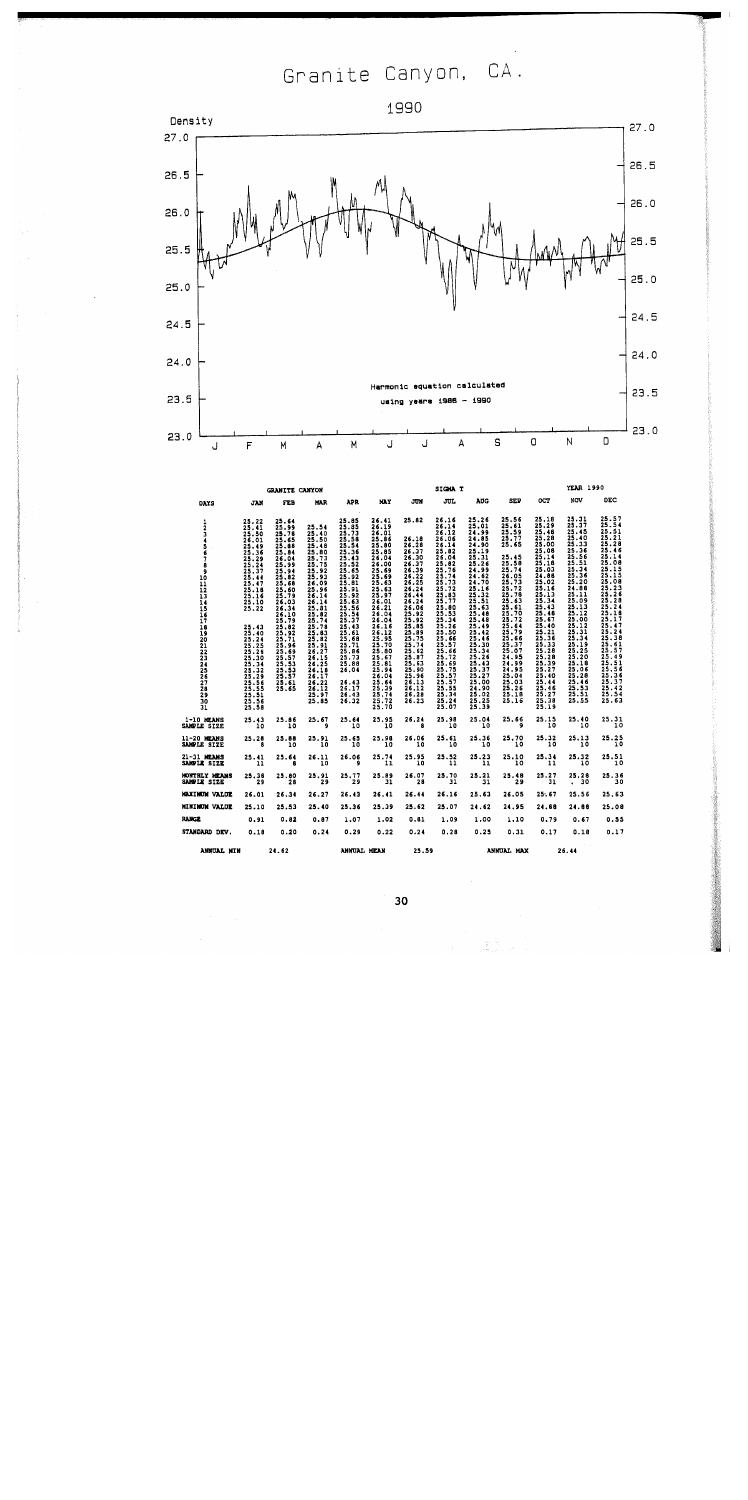Pacific Grove, CA.



31

12.86

ANNUAL MAX

ANNUAL MEAN

ANNUAL MIN

 $9.1$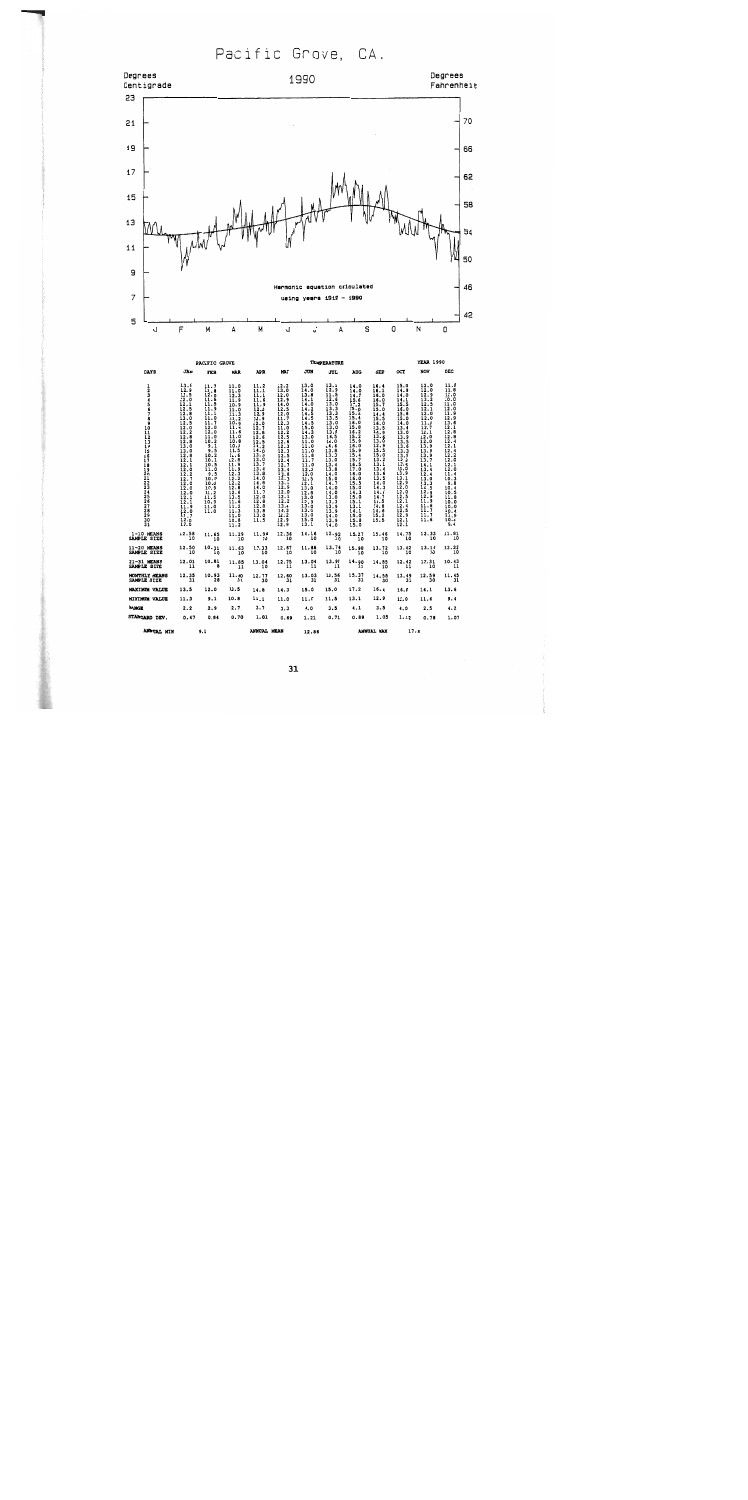Santa Cruz, CA.



|                                            |                               |                                                                                       |                                                             | <b>TEMPERATURE</b>          |                             |                     |                                      | <b>YEAR 1990</b>     |                                   |                                  |              |                     |
|--------------------------------------------|-------------------------------|---------------------------------------------------------------------------------------|-------------------------------------------------------------|-----------------------------|-----------------------------|---------------------|--------------------------------------|----------------------|-----------------------------------|----------------------------------|--------------|---------------------|
| <b>DAYS</b>                                | JAN                           | FEB                                                                                   | <b>HAR</b>                                                  | <b>APR</b>                  | <b>MAY</b>                  | JUN                 | JUL                                  | <b>AUG</b>           | SEP                               | OCT                              | NOV          | DEC                 |
| $\frac{1}{2}$                              | 12.7<br>12.7                  | $\frac{12.1}{11.9}$                                                                   | $\frac{11}{11}$<br>ii.5                                     | $\frac{12.5}{12.7}$         | $\frac{12.5}{13.1}$<br>13.7 |                     | 16.3<br>$\frac{15.5}{14.3}$          | 15.5<br>15.7<br>15.5 | 16.6                              | 16.1                             | 13.1<br>12.1 | 12.2                |
|                                            | 12.7                          |                                                                                       | 11.1<br>11.9                                                |                             |                             | 12.5                | 14.3                                 | 14.8<br>15.8         | 16.9                              |                                  | 13.1         | 11.7                |
| 456789                                     | $\frac{1}{2}$ : $\frac{1}{2}$ | $\begin{array}{c} 11.5 \\ 11.2 \\ 11.7 \\ 11.7 \\ 11.7 \\ 11.3 \\ \hline \end{array}$ | ii.5                                                        | $\frac{12.9}{12.6}$         | 14.3                        | 15.1                | 14.9<br>14.3                         | 16.1                 | 16.5                              |                                  |              | $\frac{11}{11}$ :   |
|                                            |                               |                                                                                       | $\frac{11.5}{11.3}$                                         |                             |                             | 15.9<br>17.3        | 14.3<br>14.7                         | 16.6                 | 16.1<br>16.4                      | 15.7                             |              |                     |
|                                            | 13.2<br>13.1                  | 11.5<br>$\frac{11.5}{11.4}$                                                           |                                                             | $\frac{13.3}{13.5}$         | 12.9<br>13.3                |                     |                                      |                      | 15.9                              |                                  | 13.1         | 12.1                |
|                                            | 13.1<br>13.1                  |                                                                                       |                                                             | 13.3                        | 12.3                        | 11.7<br>13.3        | 15.1<br>14.0                         | 16.8                 | 16.3<br>16.1                      | 15.7                             | 13.0<br>14.0 | 12.1<br>12.3        |
|                                            | 13.2                          | H.                                                                                    |                                                             | $\frac{13.1}{13.9}$         |                             | 13.7<br>13.1        |                                      | $\frac{16.7}{17.5}$  | 16.5                              |                                  | 12.7         | 12.5<br>12.1        |
|                                            | 13.2<br>13.3                  | 10.7<br>10.7                                                                          |                                                             |                             | 13.1                        | 13.7                | 14.3                                 | 15.9                 |                                   | 15.5                             |              | 12.2                |
|                                            | 12.3                          | 10.3                                                                                  | 14.3                                                        | 14.1                        | 13.5                        | 14.3                | 15.5<br>15.1                         | 16.9                 | $15.8$<br>15.1                    | 15.9<br>15.1                     |              | 12.1                |
|                                            | 12.5                          | 10.4                                                                                  |                                                             | 13.7                        |                             | 13.1                | 15.3                                 | 16.3                 |                                   | $\frac{15}{14}$                  |              | 12.2                |
|                                            | 12.8                          |                                                                                       |                                                             | 13.5<br>14.1                |                             | 13.9<br>14.3        | 16.5                                 | $\frac{16.8}{16.1}$  |                                   |                                  |              | $\frac{12.5}{12.1}$ |
|                                            | 12.3<br>12.1                  | 10.3<br>10,3                                                                          | $\begin{array}{c} 12.3 \\ 12.5 \\ 12.7 \\ 13.5 \end{array}$ |                             |                             | 15.1                | 16.3                                 |                      |                                   | 14.1                             | 13.1         |                     |
|                                            |                               | 10.5                                                                                  | 12.5                                                        |                             | $\frac{14.1}{14.1}$         | 14.3                | 16.1                                 | 16.7<br>17.1         | 15.1<br>14.9                      | 14.3<br>14.3                     | 12.8<br>12.8 |                     |
|                                            | $\frac{12}{12}$ : 5<br>12: 5  | 11.4                                                                                  | 12.3                                                        |                             |                             | 13.1                |                                      | 14.8                 |                                   | 14.1                             | 12.7         |                     |
|                                            | 12.5                          |                                                                                       | 13.3<br>12.3                                                | $\frac{13}{12}$ : 5<br>12.3 |                             |                     | $14.5$<br>$15.5$<br>$15.3$<br>$15.9$ | 15.1                 | $\frac{15}{15} \cdot \frac{1}{3}$ | 14.3<br>14.3                     | 12.7<br>12.5 | 11.1<br>11.1        |
|                                            | 12.3<br>12.3                  | $\frac{11}{11}.7$                                                                     | 11.5                                                        |                             | 14.3<br>12.9                | 15.9                | 14.8<br>14.7                         | $\frac{16.3}{16.5}$  | 16.1<br>16.2                      | 14.0                             |              | īī.ī                |
| 10<br>11231456789012<br>111201222345678901 | $\frac{12.5}{12.3}$           |                                                                                       | 11.1<br>11.1                                                |                             | 13.1                        | $\frac{14.3}{14.2}$ | 14.3                                 |                      |                                   | 14.1                             | 13.1         |                     |
|                                            |                               |                                                                                       |                                                             |                             |                             |                     | 15.1                                 |                      |                                   | 13.7                             |              |                     |
| 1-10 HEANS<br>SAMPLE SIZE                  | 12.73                         | 11.61                                                                                 | 11.53                                                       | 12.80                       | 13.30                       | 15.20               | 14.80                                | 15.71                | 16.40                             | 15.90<br>$\overline{\mathbf{2}}$ | 12.85        | 11.88               |
| 11-20 HEANS<br>SAMPLE SIZE                 | 12.94                         | 10.93                                                                                 | 13.30                                                       | 13.67                       | 12.97                       | 13.46               | 15.11                                | 16.63                | 15.96<br>5                        | 15,33<br>6                       | 13.23        | 12.21               |
| 21-31 HEAMS<br>SAMPLE SIZE                 | $12.36$<br>$10$               | 10.98                                                                                 | $12.28$<br>10                                               | 12.63                       | 13.7g                       | 14.48<br>Ġ          | 15.25<br>10                          | 16.086               | 15.45                             | 14.13<br>9                       | 12.81        | 11.19               |
| MONTHLY MEANS<br>SAMPLE SIZE               | $12.65$<br>$25$               | 11.24<br>23                                                                           | 12.08<br>20                                                 | 13.13                       | 13.37<br>14                 | 14.15<br>19         | $15.07$<br>$25$                      | 16.17                | 15.94<br>$\overline{17}$          | 14.76<br>17                      | 12.91<br>14  | 11.92               |
| <b>NAXIMUM VALUE</b>                       | 13.3                          | 12.1                                                                                  | 14.3                                                        | 14.1                        | 14.3                        | 17.3                | 16.5                                 | 17.5                 | 16.9                              | 16.1                             | 14.0         | 12.5                |
| <b>MINIMUM VALUE</b>                       | 12.1                          | 10.3                                                                                  | 11.1                                                        | 12.1                        | 12.3                        | 11.7                | 14.0                                 | 14.8                 | 14.9                              | 13.7                             | 12.1         | 11.1                |
| <b>RANGE</b>                               | 1.2                           | 1.8                                                                                   | 3.2                                                         | 2.0                         | 2.0                         | 5.6                 | 2.5                                  | 2.7                  | 2.0                               | 2.4                              | 1.9          | 1.4                 |
| STANDARD DEV.                              | 0.37                          | 0.57                                                                                  | 0.87                                                        | 0.62                        | 0.65                        | 1.32                | 0.73                                 | 0.74                 | 0.62                              | 0.77                             | 0.43         | 0.45                |
| ANNUAL MIN                                 |                               | 10.3                                                                                  |                                                             | ANNDAL HEAN                 |                             | 13.62               |                                      |                      | ANNUAL HAX                        | 17.5                             |              |                     |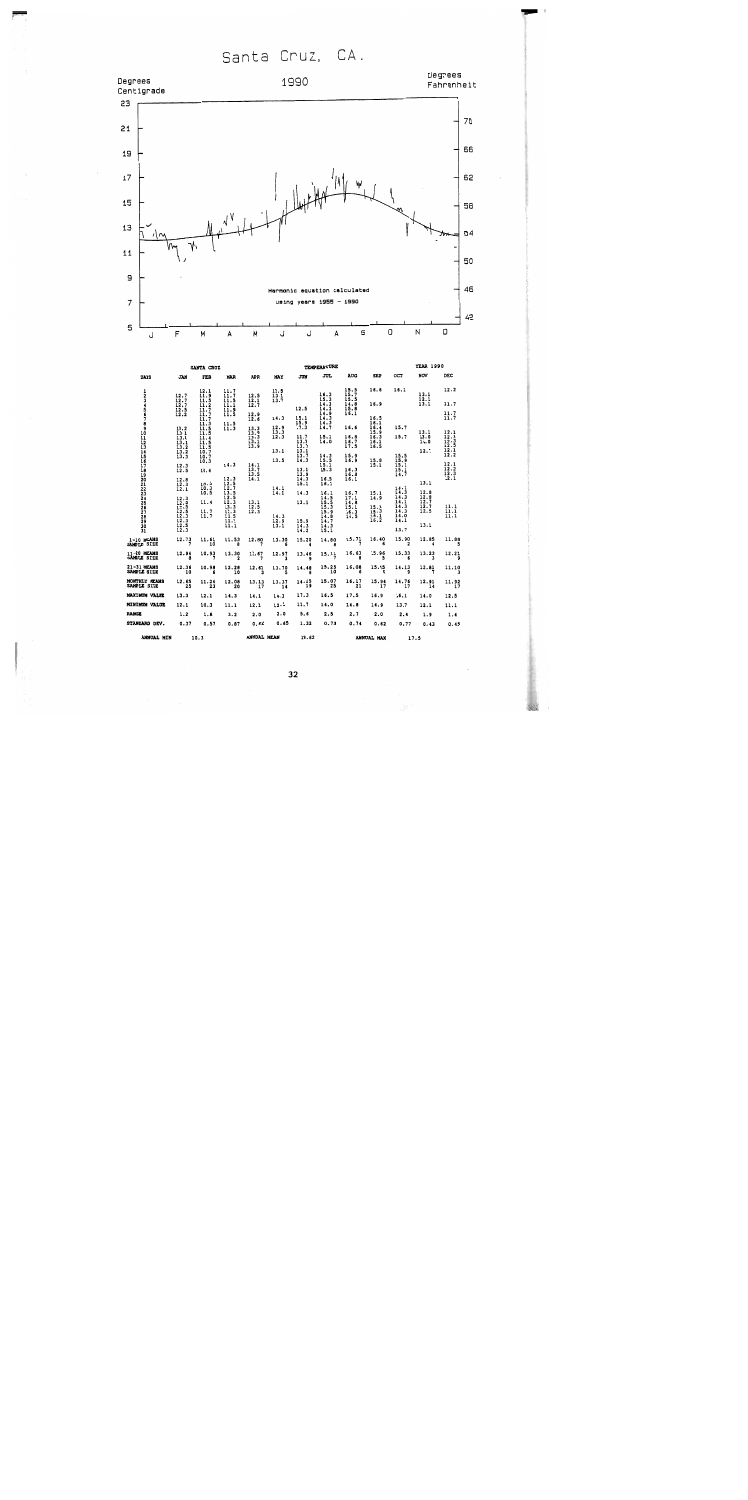Farallon Islands, CA.



 $500$ 

| DAYS                                                                                                                            | JAN                                                                                                                                                                                                                                                                                                                                  | <b>FEB</b>                                                                                                                                                                                                                              | <b>KAR</b>                                                                                                                                                                                                                                                 | <b>APR</b>                                                                                                                                                                                                                                                                                                     | <b>MAY</b>                                                                                                                                                                                                                                                     | JUN                                                                                                                                                                                                                                                                                                       | JUL                                                                                                                                                                                                                                                                                                                                                       | <b>AUG</b>                                                                                                                                                                                                                             | <b>SEP</b>                                                                                                                                                                                                                                                                     | oc <sub>T</sub>                                                                                                                                                                                                                                                           | NOV                                                                                                                                                                                                                                                                                       | DEC                                                                                                                                                                                                                                                       |
|---------------------------------------------------------------------------------------------------------------------------------|--------------------------------------------------------------------------------------------------------------------------------------------------------------------------------------------------------------------------------------------------------------------------------------------------------------------------------------|-----------------------------------------------------------------------------------------------------------------------------------------------------------------------------------------------------------------------------------------|------------------------------------------------------------------------------------------------------------------------------------------------------------------------------------------------------------------------------------------------------------|----------------------------------------------------------------------------------------------------------------------------------------------------------------------------------------------------------------------------------------------------------------------------------------------------------------|----------------------------------------------------------------------------------------------------------------------------------------------------------------------------------------------------------------------------------------------------------------|-----------------------------------------------------------------------------------------------------------------------------------------------------------------------------------------------------------------------------------------------------------------------------------------------------------|-----------------------------------------------------------------------------------------------------------------------------------------------------------------------------------------------------------------------------------------------------------------------------------------------------------------------------------------------------------|----------------------------------------------------------------------------------------------------------------------------------------------------------------------------------------------------------------------------------------|--------------------------------------------------------------------------------------------------------------------------------------------------------------------------------------------------------------------------------------------------------------------------------|---------------------------------------------------------------------------------------------------------------------------------------------------------------------------------------------------------------------------------------------------------------------------|-------------------------------------------------------------------------------------------------------------------------------------------------------------------------------------------------------------------------------------------------------------------------------------------|-----------------------------------------------------------------------------------------------------------------------------------------------------------------------------------------------------------------------------------------------------------|
| ı<br>$\overline{\mathbf{z}}$<br>$\overline{\phantom{a}}$<br>8<br>9<br>10<br>112<br>13<br>14<br>15<br>15<br>17<br>12222345678901 | $\begin{array}{l} 12.5 \\ 12.0 \\ 12.0 \\ 12.5 \\ 12.5 \\ 12.5 \end{array}$<br>$\begin{array}{r} 12.3 \\ 12.3 \\ 12.5 \\ 12.5 \\ 12.5 \\ 12.3 \\ \end{array}$<br>12.3<br>11.3<br>12.0<br>12.5<br>12.5<br>12.5<br>12.5<br>12.5<br>12.5<br>12.5<br>$\begin{array}{c} 11.5 \\ 11.5 \\ 12.0 \\ 11.5 \\ 11.5 \\ 11.5 \\ 11.0 \end{array}$ | 11.6<br>$\frac{11.3}{12.0}$<br>$\frac{11 \cdot 3}{11 \cdot 5}$<br>$\prod_{11.0}^{11.3}$<br>10.5<br>10.3<br>$\frac{9.2}{9.9}$<br>9.9<br>10.0<br>9.7<br>10.1<br>11.1<br>$\frac{1}{11}$ . 0<br>10.5<br>10.4<br>10.5<br>$\frac{11.8}{10.7}$ | $\frac{10.8}{10.6}$<br>10.9<br>$\frac{10.5}{10.3}$<br>11.0<br>10.3<br>10.5<br>10.0<br>10.0<br>10.2<br>10.7<br>11.0<br>11.2<br>11.2<br>$\frac{11.5}{11.8}$<br>$\prod_{i=1}^{n}$<br>11.1<br>$\frac{1}{11}$ .<br>10.9<br>10.9<br>10.8<br>10.7<br>10.5<br>10.8 | 10.5<br>10.6<br>$\frac{10.8}{11.1}$<br>11.0<br>$\frac{10.8}{10.9}$<br>10.2<br>$\frac{10.2}{10.2}$<br>10.2<br>10.2<br>10.2<br>$\begin{array}{c} 10.1 \\ 10.2 \\ 10.2 \\ 10.3 \\ 10.3 \end{array}$<br>10.3<br>10.4<br>10.2<br>$\frac{10.1}{10.2}$<br>$\frac{10.7}{10.1}$<br>10.1<br>10.0<br>10.0<br>10.0<br>10.0 | 10.0<br>10.0<br>10.0<br>$\frac{10.1}{10.1}$<br>10.1<br>10.0<br>$-10.0$<br>10.0<br>10.1<br>10.1<br>10.1<br>10.1<br>10.0<br>10.0<br>10.0<br>10.0<br>10.0<br>10.0<br>10.0<br>10.1<br>10.0<br>10.1<br>10.1<br>10.1<br>10.1<br>10.1<br>10.2<br>10.2<br>10.1<br>10.2 | $\frac{10.3}{10.3}$<br>10.3<br>10.3<br>$\frac{10.2}{10.2}$<br>$\frac{10.2}{10.1}$<br>10.1<br>10.1<br>10.0<br>10.0<br>10.0<br>$\frac{10.0}{10.0}$<br>10.5<br>10.5<br>$\frac{11.2}{11.3}$<br>10.4<br>$10.8$<br>$10.9$<br>$\frac{11.2}{12.5}$<br>$\begin{array}{c} 12.0 \\ 11.8 \\ 12.3 \\ 12.0 \end{array}$ | $\frac{12}{11}$<br>$\frac{11.3}{11.5}$<br>$12.0$<br>$12.3$<br>$11.2$<br>$11.0$<br>$12.1$<br>$13.3$<br>$14.6$<br>$\frac{14.5}{12.8}$<br>$\frac{1}{2}$ :<br>$12.9$<br>$13.1$<br>$13.2$<br>$13.2$<br>$13.9$<br>$13.9$<br>$13.1$<br>$\frac{12.1}{11.9}$<br>$\frac{12.0}{12.0}$<br>11.9<br>$\begin{array}{c} 12.8 \\ 12.8 \\ 13.8 \\ 13.8 \\ 13.9 \end{array}$ | $\frac{13.1}{13.0}$<br>13.8<br>$\frac{11.8}{14.7}$<br>13.1<br>12.1<br>13.6<br>14.4<br>13.4<br>13.8<br>13.0<br>$\frac{14.0}{14.5}$<br>$\frac{14.0}{14.3}$<br>R<br>$\frac{14}{14}$<br>$\frac{1}{15}$ . 5<br>16.1<br>16.0<br>16.0<br>16.1 | $\frac{15.5}{15.8}$<br>15.8<br>14.8<br>15.3<br>$15.7$<br>15.4<br>15.5<br>$\frac{15.5}{14.2}$<br>14.0<br>11:3<br>13.5<br>$\frac{11.0}{14.0}$<br>13.5<br>13.8<br>$13.5$<br>$13.8$<br>$13.5$<br>$13.8$<br>$15.0$<br>$13.4$<br>15.0<br>$\frac{14.8}{14.9}$<br>15.0<br>14.6<br>13.8 | $^{14.0}_{13.5}$<br>12.5<br>13.1<br>$\frac{13.1}{13.3}$<br>13.3<br>12.2<br>12.5<br>12.9<br>13.0<br>$\frac{11.0}{12.9}$<br>13.0<br>13.0<br>12.5<br>$\frac{12.5}{12.1}$<br>$\frac{12.0}{12.2}$<br>$\frac{12.5}{12.1}$<br>$\frac{1}{2}$ $\frac{1}{4}$<br>$\frac{12.5}{12.5}$ | $\frac{12.3}{12.1}$<br>11.8<br>$\begin{array}{c} 12.1 \\ 11.8 \\ 11.4 \\ 11.4 \\ 11.4 \\ 11.6 \end{array}$<br>$\frac{11.6}{12.6}$<br>12.8<br>13.4<br>13.5<br>13.2<br>$\frac{12.8}{12.2}$<br>11.9<br>$\frac{11.8}{11.8}$<br>Ħ.<br>Ħ.<br>$\frac{11.3}{11.3}$<br>11.4<br>$\frac{11.2}{11.2}$ | $\frac{11.1}{10.8}$<br>10.9<br>$\frac{11.6}{11.8}$<br>$\frac{11.5}{11.9}$<br>12.0<br>11.8<br>12.0<br>11.8<br>Ħ.<br>$\frac{11.7}{11.7}$<br>11.4<br>$\frac{11.5}{11.0}$<br>10.1<br>9.6<br>10.0<br>9.9<br>10.9<br>$\frac{10.7}{10.2}$<br>10.0<br>10.0<br>9.9 |
| $1-10$ MEANS<br>SAMPLE SIZE                                                                                                     | 12.34                                                                                                                                                                                                                                                                                                                                | 11.43                                                                                                                                                                                                                                   | 10.54                                                                                                                                                                                                                                                      | $10.62$<br>$10$                                                                                                                                                                                                                                                                                                | 10.04<br>$\overline{\textbf{10}}$                                                                                                                                                                                                                              | 10.21                                                                                                                                                                                                                                                                                                     | 11.81                                                                                                                                                                                                                                                                                                                                                     | 13.66                                                                                                                                                                                                                                  | 15.24                                                                                                                                                                                                                                                                          | 13.01<br>Ϊõ                                                                                                                                                                                                                                                               | $11.87$<br>10                                                                                                                                                                                                                                                                             | 11.46                                                                                                                                                                                                                                                     |
| 11-20 MEANS<br>SAMPLE SIZE                                                                                                      | 12.17                                                                                                                                                                                                                                                                                                                                | 10.07                                                                                                                                                                                                                                   | $10.74$<br>$10$                                                                                                                                                                                                                                            | 10.23                                                                                                                                                                                                                                                                                                          | 10.03                                                                                                                                                                                                                                                          | 10.35                                                                                                                                                                                                                                                                                                     | 13.04                                                                                                                                                                                                                                                                                                                                                     | 13.88                                                                                                                                                                                                                                  | 13.91                                                                                                                                                                                                                                                                          | 12.70<br>10                                                                                                                                                                                                                                                               | 12.46                                                                                                                                                                                                                                                                                     | 11.42                                                                                                                                                                                                                                                     |
| 21-31 MEANS<br>SAMPLE SIZE                                                                                                      | $12.00$<br>$11$                                                                                                                                                                                                                                                                                                                      | 11.03                                                                                                                                                                                                                                   | $10.85$<br>$11$                                                                                                                                                                                                                                            | 10.09                                                                                                                                                                                                                                                                                                          | $10.12$<br>$11$                                                                                                                                                                                                                                                | 11.59                                                                                                                                                                                                                                                                                                     | 12.94                                                                                                                                                                                                                                                                                                                                                     | $15.08$<br>$11$                                                                                                                                                                                                                        | $14.38$<br>$10$                                                                                                                                                                                                                                                                | 12.35<br>-- 11                                                                                                                                                                                                                                                            | 11.43                                                                                                                                                                                                                                                                                     | 10.00                                                                                                                                                                                                                                                     |
| <b>MONTHLY MEANS</b><br><b>SAMPLE SIZE</b>                                                                                      | 12.16                                                                                                                                                                                                                                                                                                                                | $10.78$<br>24                                                                                                                                                                                                                           | $10.72$<br>30                                                                                                                                                                                                                                              | 10.31                                                                                                                                                                                                                                                                                                          | $10.05$<br>31                                                                                                                                                                                                                                                  | $10.75$<br>$30$                                                                                                                                                                                                                                                                                           | $12.61$<br>$31$                                                                                                                                                                                                                                                                                                                                           | 14.27                                                                                                                                                                                                                                  | 14.51<br>30                                                                                                                                                                                                                                                                    | $12.68$<br>$31$                                                                                                                                                                                                                                                           | 11.94<br>39                                                                                                                                                                                                                                                                               | $10.93$<br>$31$                                                                                                                                                                                                                                           |
| <b>GAXIMUM VALUE</b>                                                                                                            | 12.5                                                                                                                                                                                                                                                                                                                                 | 12.0                                                                                                                                                                                                                                    | 11.2                                                                                                                                                                                                                                                       | 11.1                                                                                                                                                                                                                                                                                                           | 10.2                                                                                                                                                                                                                                                           | 13.0                                                                                                                                                                                                                                                                                                      | 14.6                                                                                                                                                                                                                                                                                                                                                      | 16.1                                                                                                                                                                                                                                   | 15.8                                                                                                                                                                                                                                                                           | 14.0                                                                                                                                                                                                                                                                      | 13.5                                                                                                                                                                                                                                                                                      | 12.0                                                                                                                                                                                                                                                      |
| <b>SULKV NUMINIM</b>                                                                                                            | 11.0                                                                                                                                                                                                                                                                                                                                 | 9.2                                                                                                                                                                                                                                     | 10.0                                                                                                                                                                                                                                                       | 10.0                                                                                                                                                                                                                                                                                                           | 10.0                                                                                                                                                                                                                                                           | 10.0                                                                                                                                                                                                                                                                                                      | 11.0                                                                                                                                                                                                                                                                                                                                                      | 12.1                                                                                                                                                                                                                                   | 13.4                                                                                                                                                                                                                                                                           | 12.0                                                                                                                                                                                                                                                                      | 11.2                                                                                                                                                                                                                                                                                      | 9.6                                                                                                                                                                                                                                                       |
| <b>NANGE</b>                                                                                                                    | 1.5                                                                                                                                                                                                                                                                                                                                  | 2.8                                                                                                                                                                                                                                     | 1.2                                                                                                                                                                                                                                                        | 1.1                                                                                                                                                                                                                                                                                                            | 0.2                                                                                                                                                                                                                                                            | 3.0                                                                                                                                                                                                                                                                                                       | 3.6                                                                                                                                                                                                                                                                                                                                                       | 4.0                                                                                                                                                                                                                                    | 2.4                                                                                                                                                                                                                                                                            | 2.0                                                                                                                                                                                                                                                                       | 2.3                                                                                                                                                                                                                                                                                       | 2.4                                                                                                                                                                                                                                                       |
| STANDARD DEV.                                                                                                                   | 0.44                                                                                                                                                                                                                                                                                                                                 | 0.76                                                                                                                                                                                                                                    | 0.37                                                                                                                                                                                                                                                       | 0.31                                                                                                                                                                                                                                                                                                           | 0.07                                                                                                                                                                                                                                                           | 0.87                                                                                                                                                                                                                                                                                                      | 0.98                                                                                                                                                                                                                                                                                                                                                      | 0.99                                                                                                                                                                                                                                   | 0.75                                                                                                                                                                                                                                                                           | 0.48                                                                                                                                                                                                                                                                      | 0.67                                                                                                                                                                                                                                                                                      | 0.79                                                                                                                                                                                                                                                      |
| <b>SAMPLE LITE</b>                                                                                                              |                                                                                                                                                                                                                                                                                                                                      | $^{\circ}$                                                                                                                                                                                                                              |                                                                                                                                                                                                                                                            | <b>AMMILI, MPAM</b>                                                                                                                                                                                                                                                                                            |                                                                                                                                                                                                                                                                | 11 81                                                                                                                                                                                                                                                                                                     |                                                                                                                                                                                                                                                                                                                                                           | AMMILL MAY                                                                                                                                                                                                                             |                                                                                                                                                                                                                                                                                | 16.1                                                                                                                                                                                                                                                                      |                                                                                                                                                                                                                                                                                           |                                                                                                                                                                                                                                                           |

**Contractor** 

J.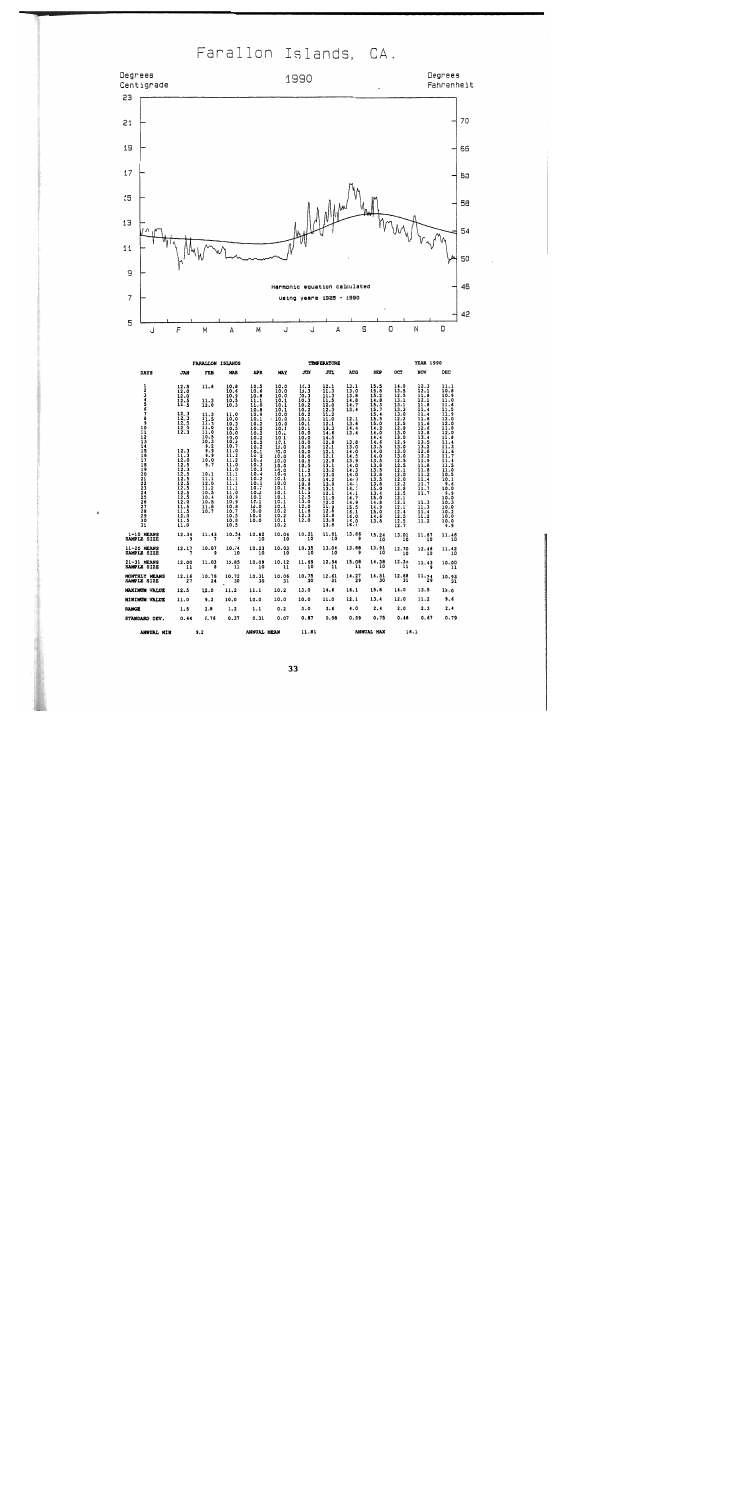Farallon Islands, CA.



| 25<br>2678<br>2229<br>33                   | -----<br>33.58<br>33.54<br>33.46<br>33.41<br>33.53<br>33.43<br>33.46 | 33.35<br>33.73<br>33.33<br>33.64 | 33.47<br>33.51<br>33.57<br>33.52<br>33.24<br>33.31<br>33.32 | 33.42<br>33.72<br>33.59<br>33.65<br>33.73<br>33.82 | 31.67<br>31.59<br>33.44<br>33.36<br>33.67<br>33.50<br>33,71 | $\frac{11.58}{13.56}$<br>33.96<br>33.76<br>33.71<br>33.75 | -----<br>33.55<br>13.77<br>33.80<br>33.52<br>33.49<br>33.54<br>33.44 | 33.74<br>33.48<br>33.48<br>33.43<br>33.42<br>33.45<br>33.47 | .<br>33.34<br>33.70<br>33.53<br>33.64<br>33.27<br>33.35 | 33.22<br>33.26<br>33.35<br>33.25<br>33.24<br>33.23 | 33.27<br>33.30<br>33.29<br>33.29 | 33.54<br>33.48<br>34.15<br>33.84<br>33.50<br>34.12<br>33.43 |
|--------------------------------------------|----------------------------------------------------------------------|----------------------------------|-------------------------------------------------------------|----------------------------------------------------|-------------------------------------------------------------|-----------------------------------------------------------|----------------------------------------------------------------------|-------------------------------------------------------------|---------------------------------------------------------|----------------------------------------------------|----------------------------------|-------------------------------------------------------------|
| 1-10 MEANS<br><b>SAMPLE SIZE</b>           | 33.53<br>10                                                          | 33.49<br>6                       | 33.51<br>٩                                                  | 33.45<br>10                                        | 33.76<br>10                                                 | 33.55<br>LO                                               | 33.76<br>10                                                          | 33.56<br>10                                                 | 33.47<br>10                                             | 33.48<br>10                                        | 33,38<br>10                      | 33.50<br>10                                                 |
| 1-20 MEANS<br><b>SAMPLE SIZE</b>           | 33.47                                                                | 33.55                            | 33.53<br>9                                                  | 33.39<br>10                                        | 33.81<br>10                                                 | 33.93<br>10                                               | 33.45<br>9                                                           | 33.60<br>10                                                 | 33.44<br>10                                             | 33.32<br>10                                        | 33.35<br>10                      | 33.49<br>ډ                                                  |
| 21-31 MEANS<br><b>SAMPLE SIZE</b>          | 33.49<br>11                                                          | 33.53<br>a                       | 33.44<br>11                                                 | 33.56<br>10                                        | 33.66<br>11                                                 | 33.74<br>10                                               | 33.57<br>11                                                          | 33.51<br>11                                                 | 33.50<br>10                                             | 33.28<br>10                                        | 33.33<br>8                       | 33.64<br>$\ddots$                                           |
| <b>HONTRLY HEANS</b><br><b>SAMPLE SIZE</b> | 33.50<br>28                                                          | 33.52<br>23                      | 33.49<br>29                                                 | 33.47<br>30                                        | 33.74<br>31                                                 | 33.74<br>30                                               | 33.60<br>30                                                          | 33.56<br>31                                                 | 33.47<br>30                                             | 33.36<br>30                                        | 33.36<br>28                      | 33.55<br>30                                                 |
| <b>GUXIMUM VALUE</b>                       | 33.75                                                                | 33.76                            | 33.84                                                       | 33.82                                              | 34.08                                                       | 34.16                                                     | 34.00                                                                | 33.88                                                       | 33.82                                                   | 33,69                                              | 33.78                            | 34.15                                                       |
| <b>INTHUM VALUE</b>                        | 33.39                                                                | 33.33                            | 33.24                                                       | 33,27                                              | 33.36                                                       | 33.34                                                     | 33.35                                                                | 33,40                                                       | 33.27                                                   | 33.17                                              | 33.17                            | 33.33                                                       |
| <b>UANGE</b>                               | 0.36                                                                 | 0.43                             | 0.60                                                        | 0.55                                               | 0.72                                                        | 0.82                                                      | 0.65                                                                 | 0.48                                                        | 0.55                                                    | 0.52                                               | 0.61                             | 0.82                                                        |
| <b>STANDARD DEV.</b>                       | 0.09                                                                 | 0.11                             | 0.13                                                        | 0.15                                               | 0.18                                                        | 0.20                                                      | 0.19                                                                 | 0.12                                                        | 0.13                                                    | 0.14                                               | 0.15                             | 3.20                                                        |
|                                            |                                                                      |                                  |                                                             |                                                    |                                                             |                                                           |                                                                      |                                                             |                                                         |                                                    |                                  |                                                             |

34

33.53

ANNITAT, MAY

34.16

**ANNITAT, MPAN** 

ANNUAL MIN

 $33.17$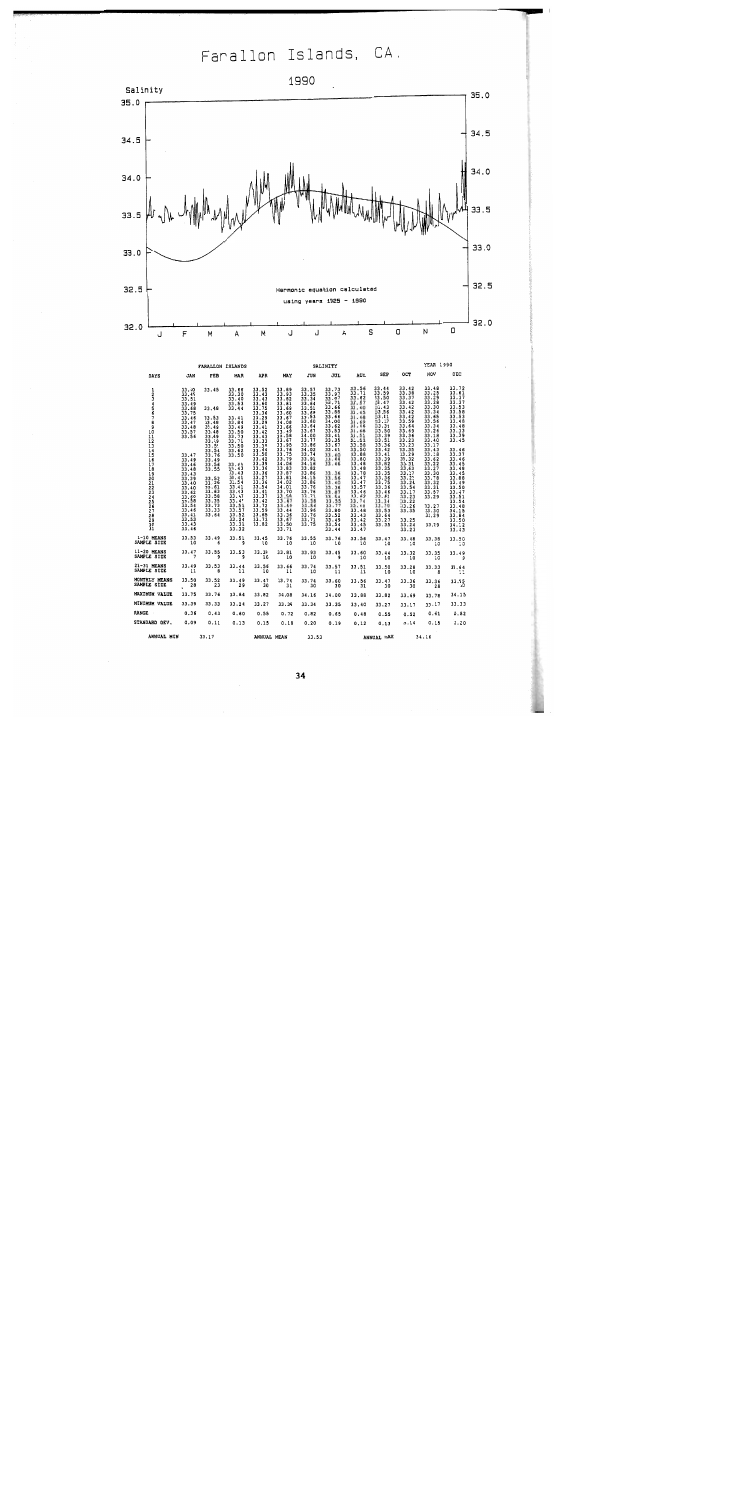# Farallon Islands, CA.



「まんずの状態をあるのです」というよう

|                                                                                                                   |                                                                                                                                                                                                                                                     | <b>FARALLON ISLANDS</b>                                                                                                                                                                                            |                                                                                                                                                                                                                                                               |                                                                                                                                                                                                                                                                                      |                                                                                                                                                                                                                                                                                         |                                                                                                                                                                                                                                                                            | SIGMA T                                                                                                                                                                                                                                                                                                           |                                                                                                                                                                                                                                                                                          |                                                                                                                                                                                                                                                                                                                       |                                                                                                                                                                                                                                                                                               | <b>YEAR 1990</b>                                                                                                                                                                                                                                                                                                                                                               |                                                                                                                                                                                                                                                          |
|-------------------------------------------------------------------------------------------------------------------|-----------------------------------------------------------------------------------------------------------------------------------------------------------------------------------------------------------------------------------------------------|--------------------------------------------------------------------------------------------------------------------------------------------------------------------------------------------------------------------|---------------------------------------------------------------------------------------------------------------------------------------------------------------------------------------------------------------------------------------------------------------|--------------------------------------------------------------------------------------------------------------------------------------------------------------------------------------------------------------------------------------------------------------------------------------|-----------------------------------------------------------------------------------------------------------------------------------------------------------------------------------------------------------------------------------------------------------------------------------------|----------------------------------------------------------------------------------------------------------------------------------------------------------------------------------------------------------------------------------------------------------------------------|-------------------------------------------------------------------------------------------------------------------------------------------------------------------------------------------------------------------------------------------------------------------------------------------------------------------|------------------------------------------------------------------------------------------------------------------------------------------------------------------------------------------------------------------------------------------------------------------------------------------|-----------------------------------------------------------------------------------------------------------------------------------------------------------------------------------------------------------------------------------------------------------------------------------------------------------------------|-----------------------------------------------------------------------------------------------------------------------------------------------------------------------------------------------------------------------------------------------------------------------------------------------|--------------------------------------------------------------------------------------------------------------------------------------------------------------------------------------------------------------------------------------------------------------------------------------------------------------------------------------------------------------------------------|----------------------------------------------------------------------------------------------------------------------------------------------------------------------------------------------------------------------------------------------------------|
| <b>DAYS</b>                                                                                                       | JAN                                                                                                                                                                                                                                                 | FEB                                                                                                                                                                                                                | MAR                                                                                                                                                                                                                                                           | <b>APR</b>                                                                                                                                                                                                                                                                           | MAY                                                                                                                                                                                                                                                                                     | JUN                                                                                                                                                                                                                                                                        | <b>JUL</b>                                                                                                                                                                                                                                                                                                        | <b>AUG</b>                                                                                                                                                                                                                                                                               | <b>SEP</b>                                                                                                                                                                                                                                                                                                            | OCT                                                                                                                                                                                                                                                                                           | NOV                                                                                                                                                                                                                                                                                                                                                                            | <b>DEC</b>                                                                                                                                                                                                                                               |
| 1<br>$\frac{2}{3}$<br>9836789<br>10<br>112<br>13<br>14<br>15<br>15<br>17<br>189012234567<br>$\frac{28}{29}$<br>3ŏ | $\frac{25.25}{25.39}$<br>$\frac{25.32}{25.47}$<br>25.34<br>25.34<br>25.31<br>25.38<br>25.41<br>25.34<br>25.55<br>25.33<br>25.31<br>25.31<br>25.24<br>25.24<br>25.42<br>25.43<br>25.43<br>25.43<br>25.43<br>$25.45$<br>$25.45$<br>$25.45$<br>$25.58$ | 25.46<br>25.41<br>25.58<br>25.50<br>25.55<br>25.59<br>25.60<br>25.69<br>25.74<br>25.94<br>26.00<br>25.79<br>$\frac{25.83}{25.87}$<br>25.79<br>25.48<br>25.51<br>25.67<br>25.76<br>25.60<br>25.88<br>25.33<br>25.77 | 25.77<br>25.52<br>$\frac{25.72}{25.68}$<br>25.54<br>26.05<br>25.72<br>25.70<br>25.96<br>25.95<br>25.75<br>25.75<br>25.61<br>25.50<br>25.55<br>25.55<br>25.52<br>25.52<br>25.54<br>25.54<br>25.54<br>25.60<br>25.63<br>25.70<br>25.68<br>$\frac{25.49}{25.50}$ | $25.71$<br>25.62<br>25.59<br>25.67<br>25.80<br>25.53<br>25.46<br>25.60<br>25.68<br>25.68<br>25.69<br>25.61<br>$25.56$<br>$25.70$<br>25.76<br>25.68<br>25.66<br>25.62<br>25.62<br>25.53<br>25.64<br>$25.80$<br>$25.68$<br>25.65<br>25.70<br>25.94<br>25.85<br>25.90<br>25.96<br>26.03 | 26.09<br>26.12<br>26.03<br>26.01<br>25.91<br>25.84<br>25.91<br>26.23<br>25.91<br>25.76<br>$\frac{25.83}{25.90}$<br>26.12<br>$\frac{25.98}{25.98}$<br>$26.01$<br>$26.22$<br>$26.04$<br>$26.07$<br>26.02<br>26.17<br>26.18<br>25.92<br>25.83<br>25.90<br>25.72<br>25.64<br>25.88<br>25.76 | $25.78$<br>$25.61$<br>$25.61$<br>25.84<br>25.76<br>25.90<br>25.84<br>25.87<br>$\frac{25.90}{26.17}$<br>26.06<br>$\frac{26.19}{25.97}$<br>26.10<br>26.21<br>25.95<br>25.85<br>25.85<br>26.99<br>25.83<br>25.74<br>25.74<br>$\frac{25.39}{25.28}$<br>25.66<br>25.53<br>25.62 | 25.58<br>25.92<br>25.84<br>25.68<br>$\frac{25.55}{25.66}$<br>25.70<br>26.00<br>25.50<br>$\frac{25.19}{24.83}$<br>24.81<br>$\frac{25.40}{25.34}$<br>$\frac{25.34}{25.33}$<br>$25.36$<br>$25.22$<br>25.08<br>25.28<br>24.91<br>24.94<br>25.50<br>25.44<br>$\frac{25.48}{25.63}$<br>25.68<br>25.29<br>25.26<br>25.10 | $25.26$<br>$25.39$<br>$25.16$<br>24.91<br>24.80<br>25.11<br>25.55<br>25.08<br>25.08<br>25.16<br>25.13<br>$\frac{25}{25}$ , $\frac{25}{32}$<br>25.16<br>$25.03$<br>$25.01$<br>$25.18$<br>$25.1$<br>24.94<br>25.06<br>24.98<br>25.10<br>25.07<br>24.82<br>24.69<br>24.52<br>24.53<br>24.56 | $24.56$<br>$24.71$<br>$24.77$<br>$\frac{24.84}{24.70}$<br>24.66<br>24.61<br>24.73<br>24.99<br>24.94<br>24.95<br>24.79<br>$\frac{25.07}{24.96}$<br>$\frac{24}{25}$ , $\frac{94}{38}$<br>24.95<br>$\frac{25.02}{24.96}$<br>25.32<br>$24.96$<br>$24.79$<br>$25.24$<br>24.69<br>25.01<br>24.86<br>24.92<br>24.73<br>24.95 | $24.97$<br>$25.94$<br>$25.83$<br>$25.15$<br>$25.15$<br>$25.11$<br>$25.11$<br>25.16<br>25.44<br>$25.18$<br>$25.12$<br>$25.02$<br>25.04<br>25.12<br>25.07<br>25.07<br>$\frac{25}{25}$<br>25.23<br>25.21<br>25.24<br>25.42<br>25.02<br>25.12<br>$\frac{25.19}{25.12}$<br>25.12<br>25.14<br>25.13 | $\frac{25}{25}$ , $\frac{35}{21}$<br>$\frac{25}{25}$ , $\frac{30}{20}$<br>$\frac{25}{25}$ , $\frac{24}{31}$<br>25.41<br>25.65<br>25.55<br>25.37<br>25.12<br>25.02<br>25.07<br>24.88<br>$\frac{25}{25}$ , $\frac{14}{02}$<br>25.48<br>$\frac{25}{25}$ , $\frac{23}{28}$<br>$\frac{25.31}{25.79}$<br>25.40<br>25.33<br>$\frac{25.54}{25.32}$<br>25.38<br>25.40<br>25.37<br>25.41 | 25.76<br>25.73<br>25.52<br>25.52<br>25.52<br>25.58<br>25.41<br>25.33<br>25.34<br>25.34<br>25.42<br>25.52<br>25.40<br>25.45<br>25.50<br>25.57<br>25.57<br>25.85<br>25.76<br>25.76<br>25.81<br>25.81<br>25.71<br>26.29<br>26.27<br>26.27<br>26.27<br>25.74 |
| 31<br>$1-10$ MEANS                                                                                                |                                                                                                                                                                                                                                                     |                                                                                                                                                                                                                    | 25.56                                                                                                                                                                                                                                                         | 25.64                                                                                                                                                                                                                                                                                | 25.91<br>25.98                                                                                                                                                                                                                                                                          | 25.79                                                                                                                                                                                                                                                                      | 25.02<br>25.66                                                                                                                                                                                                                                                                                                    | 24.55                                                                                                                                                                                                                                                                                    | 24.74                                                                                                                                                                                                                                                                                                                 | 25.08<br>25.21                                                                                                                                                                                                                                                                                | 25.35                                                                                                                                                                                                                                                                                                                                                                          | 25.52                                                                                                                                                                                                                                                    |
| SAMPLE SIZE                                                                                                       |                                                                                                                                                                                                                                                     | $25.36$ $25.51$<br>9 $25.5$                                                                                                                                                                                        | 25.69<br>و                                                                                                                                                                                                                                                    | 10                                                                                                                                                                                                                                                                                   | $\ddot{a}$                                                                                                                                                                                                                                                                              | 10                                                                                                                                                                                                                                                                         | 15                                                                                                                                                                                                                                                                                                                | 25.15                                                                                                                                                                                                                                                                                    | 10                                                                                                                                                                                                                                                                                                                    | 10                                                                                                                                                                                                                                                                                            | Ξō                                                                                                                                                                                                                                                                                                                                                                             | -15                                                                                                                                                                                                                                                      |
| 11-20 MEANS<br>SAMPLE SIZE                                                                                        |                                                                                                                                                                                                                                                     | $25.37$ $25.81$ $25.68$<br>9                                                                                                                                                                                       |                                                                                                                                                                                                                                                               | $25.66$<br>10                                                                                                                                                                                                                                                                        | 26.02<br>10                                                                                                                                                                                                                                                                             | 26.06<br>10                                                                                                                                                                                                                                                                | 25.18<br>9                                                                                                                                                                                                                                                                                                        |                                                                                                                                                                                                                                                                                          | $25.14$ $25.00$<br>9 10                                                                                                                                                                                                                                                                                               | 25.15<br>10                                                                                                                                                                                                                                                                                   | 25.22<br>10                                                                                                                                                                                                                                                                                                                                                                    | 25.52                                                                                                                                                                                                                                                    |
| 21-31 HEANS<br>SAMPLE STZE                                                                                        | $25.42$<br>$11$                                                                                                                                                                                                                                     | $25.62$ $25.58$<br>8 11                                                                                                                                                                                            |                                                                                                                                                                                                                                                               | 25.81<br>10                                                                                                                                                                                                                                                                          | 25.89<br>11                                                                                                                                                                                                                                                                             | 25.67<br>10                                                                                                                                                                                                                                                                | $25.30$<br>$11$                                                                                                                                                                                                                                                                                                   | 24.80<br>11                                                                                                                                                                                                                                                                              | 24.95<br>10                                                                                                                                                                                                                                                                                                           | 25.18<br>ïο                                                                                                                                                                                                                                                                                   | 25.39<br>$\mathbf{a}$                                                                                                                                                                                                                                                                                                                                                          | $25.89$<br>11                                                                                                                                                                                                                                            |
| MONTHLY MEANS<br>SAMPLE SIZE                                                                                      | 25.39<br>27                                                                                                                                                                                                                                         | 25.67<br>23                                                                                                                                                                                                        | 25.65<br>29                                                                                                                                                                                                                                                   | 25.70<br>30                                                                                                                                                                                                                                                                          | 25.96<br>31                                                                                                                                                                                                                                                                             | 25.84<br>30                                                                                                                                                                                                                                                                | 25.38<br>30                                                                                                                                                                                                                                                                                                       | $25.01$<br>$29$                                                                                                                                                                                                                                                                          | 24.89<br>30                                                                                                                                                                                                                                                                                                           | 25.18<br>30                                                                                                                                                                                                                                                                                   | $25.32$<br>$28$                                                                                                                                                                                                                                                                                                                                                                | $25.66$<br>$30$                                                                                                                                                                                                                                          |
| MAXIMUM VALUE                                                                                                     | 25.58                                                                                                                                                                                                                                               | 26.00                                                                                                                                                                                                              | 26.05                                                                                                                                                                                                                                                         | 26.03                                                                                                                                                                                                                                                                                | 26,23                                                                                                                                                                                                                                                                                   | 26.21                                                                                                                                                                                                                                                                      | 26.00                                                                                                                                                                                                                                                                                                             | 25.55                                                                                                                                                                                                                                                                                    | 25.38                                                                                                                                                                                                                                                                                                                 | 25.46                                                                                                                                                                                                                                                                                         | 25.79                                                                                                                                                                                                                                                                                                                                                                          | 26.29                                                                                                                                                                                                                                                    |
| MINIMUM VALUE                                                                                                     | 25.24                                                                                                                                                                                                                                               | 25.33                                                                                                                                                                                                              | 25.49                                                                                                                                                                                                                                                         | 25.46                                                                                                                                                                                                                                                                                | 25.64                                                                                                                                                                                                                                                                                   | 25.28                                                                                                                                                                                                                                                                      | 24,81                                                                                                                                                                                                                                                                                                             | 24.52                                                                                                                                                                                                                                                                                    | 24.61                                                                                                                                                                                                                                                                                                                 | 24.97                                                                                                                                                                                                                                                                                         | 24.88                                                                                                                                                                                                                                                                                                                                                                          | 25.33                                                                                                                                                                                                                                                    |
| <b>RANGE</b>                                                                                                      | 0.33                                                                                                                                                                                                                                                | 0.67                                                                                                                                                                                                               | 0.55                                                                                                                                                                                                                                                          | 0.57                                                                                                                                                                                                                                                                                 | 0.60                                                                                                                                                                                                                                                                                    | 0.93                                                                                                                                                                                                                                                                       | 1.19                                                                                                                                                                                                                                                                                                              | 1.03                                                                                                                                                                                                                                                                                     | 0.77                                                                                                                                                                                                                                                                                                                  | 0.49                                                                                                                                                                                                                                                                                          | 0.91                                                                                                                                                                                                                                                                                                                                                                           | 0.96                                                                                                                                                                                                                                                     |
| STANDARD DEV.                                                                                                     | 0.09                                                                                                                                                                                                                                                | 0.18                                                                                                                                                                                                               | 0.14                                                                                                                                                                                                                                                          | 0.13                                                                                                                                                                                                                                                                                 | 0.15                                                                                                                                                                                                                                                                                    | 0.22                                                                                                                                                                                                                                                                       | 0.31                                                                                                                                                                                                                                                                                                              | 0.26                                                                                                                                                                                                                                                                                     | 0.19                                                                                                                                                                                                                                                                                                                  | 0.13                                                                                                                                                                                                                                                                                          | 0.20                                                                                                                                                                                                                                                                                                                                                                           | 0.25                                                                                                                                                                                                                                                     |
| <b>AMMINT MTM</b>                                                                                                 | 24.52                                                                                                                                                                                                                                               |                                                                                                                                                                                                                    |                                                                                                                                                                                                                                                               |                                                                                                                                                                                                                                                                                      | <b>AMMIER MEAN</b>                                                                                                                                                                                                                                                                      | 25.47                                                                                                                                                                                                                                                                      |                                                                                                                                                                                                                                                                                                                   |                                                                                                                                                                                                                                                                                          | ANNITAT MAY 26.20                                                                                                                                                                                                                                                                                                     |                                                                                                                                                                                                                                                                                               |                                                                                                                                                                                                                                                                                                                                                                                |                                                                                                                                                                                                                                                          |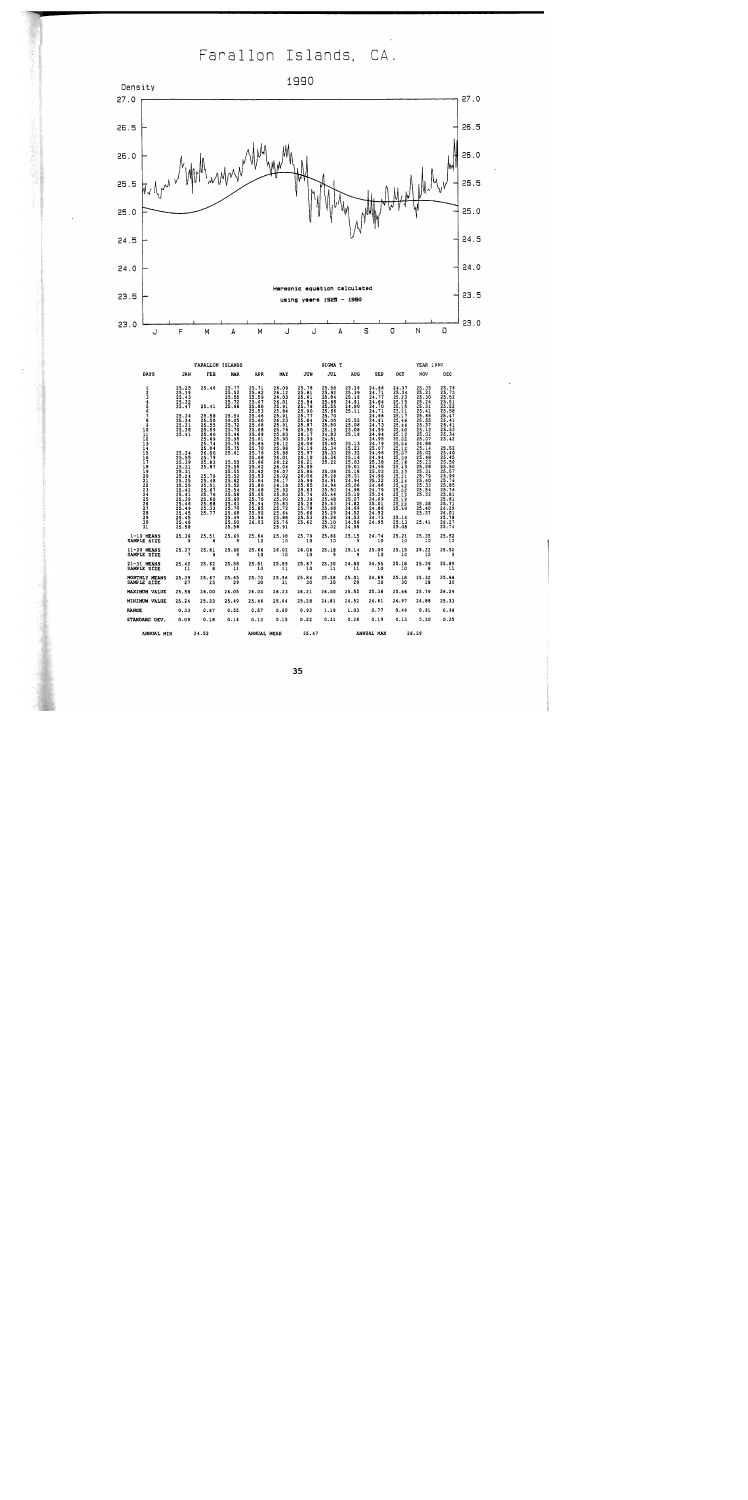Bodega Bay, CA.



|                                             |                                                     | <b>BODEGA BAY</b>               |                             |                                        |                              |                            | TEMPERATURE                       |                              |                                     |                                      | YEAR 1990                           |                        |
|---------------------------------------------|-----------------------------------------------------|---------------------------------|-----------------------------|----------------------------------------|------------------------------|----------------------------|-----------------------------------|------------------------------|-------------------------------------|--------------------------------------|-------------------------------------|------------------------|
| DAYS                                        | JAN                                                 | FEB                             | <b>HAR</b>                  | <b>APR</b>                             | <b>HAY</b>                   | JUN                        | JUL                               | <b>AUG</b>                   | <b>SEP</b>                          | <b>CCT</b>                           | NOV                                 | DEC                    |
| 1234567890111234567890122222222222234567890 |                                                     | $\frac{11}{11}$ .0              | 10.2                        | $10.4$<br>$10.5$<br>$\prod_{i=1}^{11}$ | 9.8<br>10.0<br>10.6<br>10.8  | 12.5                       | 11.0<br>10.0                      | 13.5<br>$\frac{14.4}{14.7}$  | 12.9                                | 14.4<br>13.0<br>12.8<br>13.8<br>13.8 |                                     | $10.8$<br>$10.5$       |
|                                             |                                                     | $\frac{10.2}{10.7}$             | 10.3<br>10.4<br>10.2        | 11.2                                   | 10.0<br>11.0                 |                            |                                   | 14.4<br>14.4<br>15.0<br>15.1 | 14.0<br>14.0                        | 13.5<br>13.0                         | 11.4<br>10.3<br>11.6<br>11.4        | 10.4                   |
|                                             |                                                     | $\frac{10}{10}$ , 0             | 9.8<br>9.3                  | $\frac{11.3}{11.1}$<br>10.9            | 11,1                         | 9.7<br>10.0                | $\frac{13.8}{13.9}$<br>14.0       | 15.1<br>11.0                 | $\frac{12.0}{11.9}$<br>11.4<br>10.8 | 12.8<br>$\frac{13.0}{13.2}$          | $\frac{11.8}{11.4}$                 | 10.9<br>10.6<br>10.8   |
|                                             |                                                     | 9.1<br>9.4                      | $\frac{9}{9}$ . 7           | 11.3<br>11.2                           | 10.7<br>9.4                  |                            | 13.4                              | 10.9<br>12.8<br>12.8         | $10.9$<br>$10.9$                    | 11.4<br>10.9<br>11.4                 | $\frac{11.0}{11.3}$                 | 10.4<br>10.6           |
|                                             |                                                     | 9.0                             | $\frac{10.3}{10.5}$<br>10.2 | $^{10.2}_{11.0}$                       | 9.9                          | 10.0<br>$\frac{12}{12}$ .2 |                                   | 13.0<br>13.0                 |                                     |                                      | 10.8<br>10.7                        | $10.2$<br>$9.0$<br>7.8 |
|                                             | $\frac{11}{11}$ $\frac{3}{5}$<br>$\frac{11}{11}$ .0 | $\frac{9.0}{9.6}$<br>10.0       |                             | 11.3<br>10.0                           | 10.6<br>10.6<br>11.2<br>11.0 | 14.0                       | 10.8<br>10.9<br>11.8              |                              | $\frac{14.8}{14.9}$                 | 11.7<br>$\frac{11.2}{11.7}$          |                                     |                        |
|                                             | 11.0                                                | $\frac{10}{10}$ : $\frac{1}{3}$ | 9.1<br>9.0<br>10.0          | 10.2                                   | 11.4                         | 10.5<br>10.9<br>10.6       | $\frac{13.0}{12.8}$               | $15.9$<br>$15.3$             | 13.8                                | 11.2                                 | 10.4<br>10.2<br>$\frac{10.3}{10.4}$ | 7.9<br>9.0             |
| 3í                                          | 11.0                                                |                                 | 10.4                        |                                        | 12.0                         |                            | 13.4<br>13.4                      | 15.3<br>15.1                 |                                     |                                      |                                     |                        |
| 1-10 MEANS<br>SAMPLE SIZE                   |                                                     | 10.73<br>4                      | 10.18<br>5                  | 10.95<br>6                             | 10.37<br>6                   | 12.50<br>$\mathbf{1}$      | 10.50<br>$\overline{\mathbf{z}}$  | 14.57<br>8                   | 13.23<br>4                          | 13.39<br>8                           | 11.18<br>4                          | 10.57<br>3             |
| 11-20 MEANS<br>SAMPLE SIZE                  |                                                     | 9.52<br>5                       | 9,84<br>5                   | 10.95<br>ĥ                             | 10.28<br>4                   | 10.48                      | 13.78<br>4                        | 12.10                        | 11.18<br>5                          | 11.98<br>5                           | 11.17                               | 10.35                  |
| 21-31 MEANS<br>SAMPLE SIZE                  | 11.13<br>$\overline{\phantom{a}}$                   | 9.80<br>5                       | 9.74<br>5                   | 10.50<br>$\overline{\mathbf{3}}$       | 11.13<br>Ġ                   | 11.47<br>6                 | 12.30<br>$\overline{\phantom{a}}$ | 14.74                        | 14.50<br>ä                          | 11.5g                                | 10.33                               | 8.23                   |
| MONTHLY MEANS<br>SAMPLE SIZE                | 11.13<br>6                                          | 9.96<br>14                      | 9.92<br>15                  | 10.86<br>15                            | 10.63<br>16                  | 11.20<br>$\overline{11}$   | 12.48<br>13                       | 13.93<br>18                  | 12.69<br>12                         | 12.49<br>18                          | 10.93<br>14                         | 9.92<br>13             |
| <b>MAXIMUM VALUE</b>                        | 11.5                                                | 11.0                            | 10.5                        | 11.3                                   | 12.0                         | 14.0                       | 14.0                              | 15.3                         | 14.9                                | 14.4                                 | 11.8                                | 10.9                   |
| <b>HININUM VALUE</b>                        | 11.0                                                | 9.0                             | 9.0                         | 10.0                                   | 9.4                          | 9.7                        | 10.0                              | 10.9                         | 10.8                                | 10.9                                 | 10.2                                | 7.8                    |
| <b>RANGE</b><br>STANDARD DEV.               | 0.5<br>0.22                                         | 2.0<br>0.68                     | 1.5<br>0.50                 | 1.3<br>0.47                            | 2.6<br>0.68                  | 4.3<br>1.32                | 4.0<br>1.39                       | 4.4<br>1.41                  | 4.1<br>1.56                         | 3.5<br>1.07                          | 1.6<br>0.55                         | 3.1<br>1.10            |
| ANNUAL MIN                                  |                                                     | 7.8                             |                             | ANNUAL MEAN                            |                              | 11.35                      |                                   |                              | ANNUAL MAX                          | 15.3                                 |                                     |                        |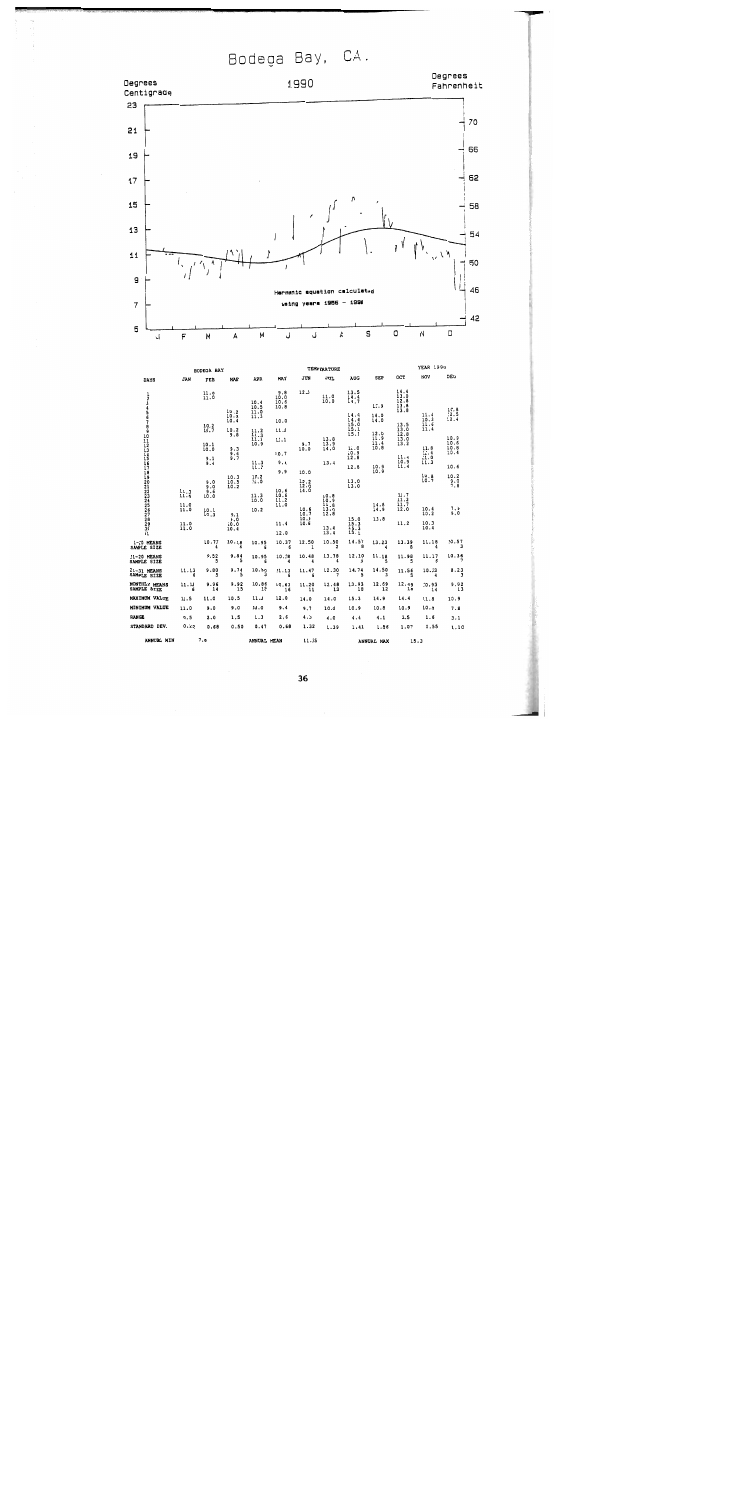Bodega Bay, CA.



|                                               |                         | BODEGA BAY              |                                  |                                  |                                  |                                  | SALINITY                          |                                  |                         |                                  | <b>YEAR 1990</b> |     |
|-----------------------------------------------|-------------------------|-------------------------|----------------------------------|----------------------------------|----------------------------------|----------------------------------|-----------------------------------|----------------------------------|-------------------------|----------------------------------|------------------|-----|
| DAYS                                          | JAN                     | FEB                     | <b>MAR</b>                       | <b>APR</b>                       | MAY                              | JUN                              | JUL                               | <b>ADG</b>                       | <b>SEP</b>              | OCT                              | NOV              | DEC |
| ı<br>2<br>3<br>367                            |                         | 33.67<br>33,58          | 33.36<br>33.33                   | 33.63<br>33.54<br>33.75<br>33.76 | 34.03<br>33.98<br>33.91<br>33.93 | 33.55                            | 33,94<br>34.06                    | 34.09<br>33.68<br>33.82<br>33.52 | 33.57<br>33.93          | 33.70<br>33.97<br>33.55<br>33.53 |                  |     |
| ġ                                             |                         | 33.58<br>33.65          | 33.39<br>33.67<br>33.58          | 33.50<br>33.47<br>33.60          | 33.97<br>33.90<br>34.13          |                                  | 33.86                             | 33.52<br>33.49<br>33.67<br>33.53 | 33.52<br>33.62<br>33.62 | 33,57<br>33.56<br>33.51<br>33,56 |                  |     |
| 10<br>112<br>13<br>14<br>15<br>15<br>15<br>17 |                         | 33.65<br>33.64<br>33.85 | 33.85<br>33.85<br>33.72          | 32.91                            | 33.94                            | 33.99<br>34.03                   | 33.67<br>33.67                    | 33.66<br>33.70<br>33.61          | 33.68<br>33.68          | 33.74<br>34.12                   |                  |     |
|                                               |                         | 33.86<br>33.68          | 33.79<br>33.71                   | 33.63<br>33.56<br>33.57<br>33.49 | 34.20<br>33.95                   | 33.93<br>33.92                   | 33.72                             | 33.63<br>33.59                   | 33.67<br>33.66          | 33.75<br>34,22                   |                  |     |
| 1890122234567                                 | 33.37<br>33.41<br>33.41 | 33.48<br>33.50<br>33.49 | 33.91                            | 33.54<br>33.74                   | 33.85<br>33.83<br>34.05<br>33.94 | 33.88<br>33.93                   | 33.74<br>33,68<br>33.98           | 33.83                            | 33.50                   | 33.37<br>33.44<br>33.41          |                  |     |
| $\overline{28}$<br>29<br>30<br>31             | 33.54<br>33,48<br>33.45 | 33.30<br>33.41          | 33.88<br>33.84<br>33.84<br>33.78 | 34.26                            | 33.67<br>33.44                   | 33.85<br>33.86<br>33.72<br>33.87 | 33.75<br>33.76<br>33.66<br>34.420 | 33.55<br>33.51<br>33,48<br>33.50 | 33.52<br>33.26          | 33.40<br>33.40                   |                  |     |
| $1-10$ MEANS<br>SAMPLE SIZE                   |                         | 33.62<br>4              | 33.47<br>5                       | 33.61<br>6                       | 33.95<br>6                       | 33.55<br>1                       | 34.00<br>$\overline{\mathbf{c}}$  | 33.67<br>8                       | 33.66                   | 33.63<br>7                       |                  |     |
| 11-20 MEANS<br>SAMPLE SIZE                    |                         | 33.74<br>5              | 33.78<br>5                       | 33.46                            | 34.06                            | 33.97<br>4                       | 33.73                             | 33.64<br>5                       | 33.66                   | 33.88<br>5                       |                  |     |
| 21-31 MEANS<br>SAMPLE SIZE                    | 33.44<br>6              | 33.44<br>5              | 33.85<br>5                       | 33.85<br>з                       | 33.80<br>6                       | 33.85<br>6                       | 33.76                             | 33.57<br>5                       | 33.43<br>3              | 33.40<br>5                       |                  |     |
| <b>MONTHLY MEANS</b><br>SAMPLE SIZE           | 33.44<br>6              | 33.60<br>14             | 33,70<br>15                      | 33.60<br>15                      | 33.92<br>16                      | 33.87<br>11                      | 33.79<br>12                       | 33.63<br>18                      | 33.60<br>12             | 33.64<br>17                      |                  |     |
| <b>NAXIMUM VALUE</b><br>MININUM VALUE         | 33.54<br>33.37          | 33.86<br>33.30          | 33.91<br>33.33                   | 34.26<br>32.91                   | 34.20<br>33.44                   | 34.03<br>33.55                   | 34.06<br>33.66                    | 34.09<br>33.48                   | 33.93<br>33.26          | 34.22<br>33,37                   |                  |     |
| <b>RANGE</b><br>STANDARD DEV.                 | 0.17<br>0.06            | 0.56<br>0.15            | 0.58<br>0.20                     | 1.35<br>0.27                     | 0.76<br>0.18                     | 0.48<br>0.13                     | 0.40<br>0.14                      | 0.61<br>0.16                     | 0.67<br>0.16            | 0.85<br>0.25                     |                  |     |
|                                               |                         |                         |                                  |                                  |                                  |                                  |                                   |                                  |                         |                                  |                  |     |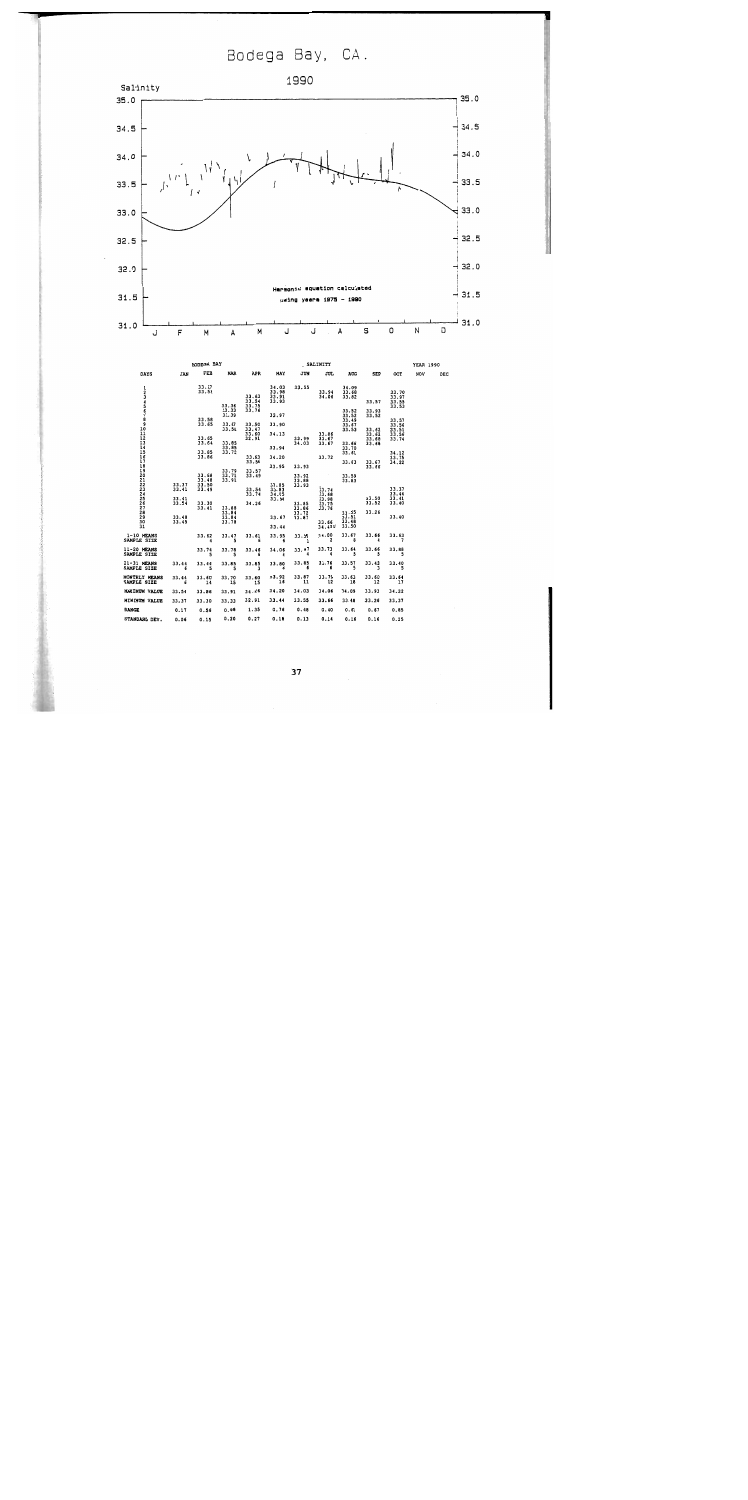Bodega Bay, CA.



|                                       |                         | BODEGA BAY              |                                  |                                  |                                  |                         | SIGNA T                          |                                  |                         |                                  | YEAR 1990 |     |
|---------------------------------------|-------------------------|-------------------------|----------------------------------|----------------------------------|----------------------------------|-------------------------|----------------------------------|----------------------------------|-------------------------|----------------------------------|-----------|-----|
| DAYS                                  | <b>JAN</b>              | FEB                     | <b>MAR</b>                       | APR                              | MAY                              | JUN                     | JUL                              | AUG                              | <b>SEP</b>              | OCT                              | NOV       | DEC |
| 1<br>$\frac{2}{3}$<br>$-1.5$          |                         | 25.74<br>25.67          | 25.64<br>25.60                   | 25.81<br>25.73<br>25.80<br>25.76 | 26.23<br>26.15<br>26.00<br>25.98 | 25.37                   | 25.95<br>26.22                   | 25.59<br>25.08<br>25.13<br>24.96 | 25.31<br>25.36          | 25.39<br>25.64<br>25.11<br>25.09 |           |     |
|                                       |                         | 25.81                   | 25.63                            |                                  | 26.15                            |                         |                                  | 24.96<br>24.81                   | 25,04                   | 25.19                            |           |     |
|                                       |                         | 25.78                   | 25.88<br>25.88                   | 25.57<br>25.53                   | 25.92                            |                         |                                  | 24.93<br>24.82                   | 25.52                   | 25.28<br>25.28                   |           |     |
| a<br>10<br>11<br>12<br>13<br>15<br>16 |                         | 25.88<br>25.89          | 26.17<br>26.15                   | 25,67<br>25.17                   | 26.08<br>26.00                   | 26.21<br>26,19          | 25,35<br>25.18<br>25.16          | 25.73<br>25.78                   | 25.54<br>25.68<br>25.78 | 25.28<br>25.38                   |           |     |
| īī                                    |                         | 26.20<br>26.16          | 26.00                            | 25.66<br>25.62                   | 26.43<br>26.15                   | 26.12                   | 25,32                            | 25,36<br>25.37                   | 25.76<br>25.75          | 26.02<br>25.82<br>26.10          |           |     |
|                                       | 25.45                   | 26.08<br>25.93<br>25.85 | 25.96<br>25.86<br>26.07          | 25.80<br>25.60                   | 25.95                            | 25.71<br>25.72<br>25.36 |                                  | 25,30<br>25.49                   |                         |                                  |           |     |
| 18<br>1922<br>2223<br>2223<br>2222    | 25.45<br>25.54<br>25.64 | 25.77<br>25,61          |                                  | 25.59<br>25.97<br>26.34          | 25.94<br>26.00<br>25.95          | 25.95                   | 25.83<br>25.77<br>25.84<br>25.43 |                                  | 24,86<br>24.85          | 25.38<br>25.53<br>25.41<br>25.35 |           |     |
| 28<br>$\frac{25}{30}$<br>31           | 25.59<br>25.57          | 25.66                   | 26.23<br>26.21<br>26.05<br>25.93 |                                  | 25.67<br>25.38                   | 25.94<br>25.80<br>25.97 | 25.47<br>25.28<br>25,860         | 24.85<br>24.76<br>24.74<br>24.79 | 24.88                   | 25.49                            |           |     |
| 1-10 HEANS<br><b>SAMPLE SIZE</b>      |                         | 25.75<br>4              | 25.72<br>5                       | 25.70<br>6                       | 26.07<br>6                       | 25.37<br>1              | 26.08<br>$\mathbf{2}$            | 25.03<br>8                       | 25.31<br>4              | 25.28                            |           |     |
| 11-20 MEANS<br><b>SAMPLE SIZE</b>     |                         | 26,04<br>5              | 26,03<br>s                       | 25.59<br>6                       | 26.17<br>4                       | 26.06<br>4              | 25.25                            | 25.51<br>5                       | 25.70<br>5              | 25.72<br>5                       |           |     |
| 21-31 MEANS<br><b>SAMPLE SIZE</b>     | 25.54<br>6              | 25.76<br>s              | 26.10<br>5                       | 25.96<br>1                       | 25.81<br>6                       | 25.79<br>6              | 25.60<br>6                       | 24.93<br>5                       | 24.87<br>з              | 25.43<br>5                       |           |     |
| MONTHLY MEANS<br><b>SAMPLE SIZE</b>   | 25.54<br>6              | 25.86<br>14             | 25,95<br>15                      | 25,71<br>15                      | 26.00<br>16                      | 25.85<br>11             | 25,57<br>12                      | 25.14<br>18                      | 25.36<br>12             | 25.45<br>17                      |           |     |
| MAXIMUM VALUE                         | 25.64                   | 26.20                   | 26.23                            | 26.34                            | 26.43                            | 26.21                   | 26.22                            | 25.78                            | 25,78                   | 26.10                            |           |     |
| MINIMUN VALUE                         | 25.45                   | 25.61                   | 25.60                            | 25.17                            | 25,38                            | 25.36                   | 25.16                            | 24.74                            | 24.85                   | 25.09                            |           |     |
| range                                 | 0.19                    | 0.59                    | 0.63                             | 1.17                             | 1.05                             | 0.85                    | 1.06                             | 1.05                             | 0.93                    | 1.00                             |           |     |
| <b>STANDARD DEV.</b>                  | 0.08                    | 0.18                    | 0.21                             | 0.25                             | 0.23                             | 0.29                    | 0.34                             | 0.35                             | 0.37                    | 0.29                             |           |     |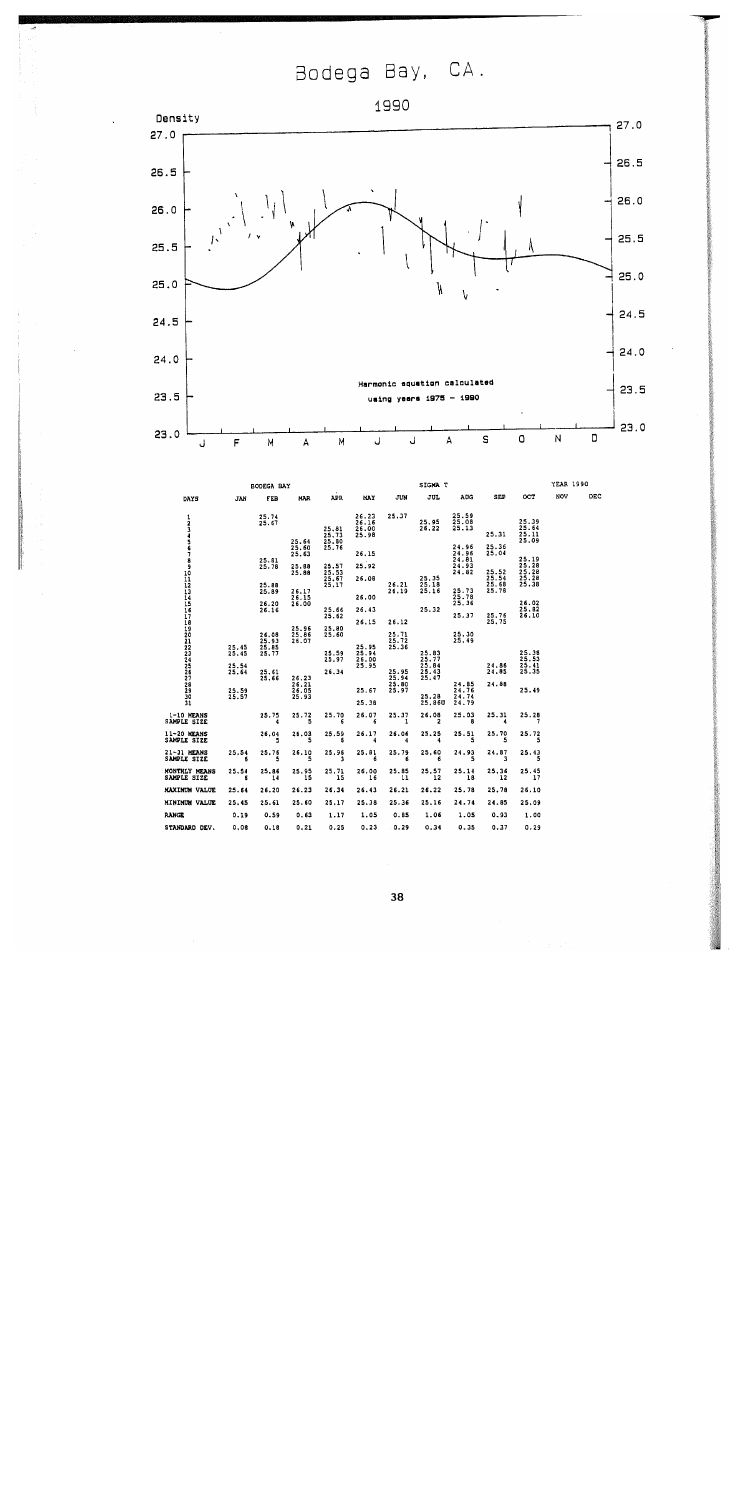Trinidad Beach, CA.



 $\overline{a}$ 

|                                     |                       | IRINIUAU                    | <b>BEACH</b>                 |                             |                             |                          | <b>TEMPERATURE</b>      |                                         |                      |                             | <b>YEAR</b><br>7990          |                                                           |
|-------------------------------------|-----------------------|-----------------------------|------------------------------|-----------------------------|-----------------------------|--------------------------|-------------------------|-----------------------------------------|----------------------|-----------------------------|------------------------------|-----------------------------------------------------------|
| DAYS                                | <b>JAN</b>            | FEB                         | <b>HAR</b>                   | <b>APR</b>                  | <b>MAY</b>                  | <b>JUN</b>               | JUL                     | <b>ADG</b>                              | SEP                  | OCT                         | NOV                          | DEC                                                       |
| 1<br>3                              |                       | 9.9<br>10.2<br>10.0<br>10.0 | 10.1<br>10.5<br>12.0<br>10.2 | 10.4<br>12.1<br>11.7        | 12.0<br>11.8<br>9.8<br>10.3 | 13.2<br>13.2             |                         | 12.0<br>13.0                            | 15.0<br>14.8         | 12.1<br>11.9<br>12.0        | 12.2<br>12.5<br>12.2<br>12.2 | 9.8<br>$\frac{9.8}{9.7}$                                  |
| 5<br>6<br>Ť                         |                       | 10.0<br>10.0                | 11.8<br>10.5<br>10.3         | 10.8<br>10.6<br>11.0        | 11.7<br>10.0<br>9.9         | 13.9<br>14.8             |                         | 12.5                                    | 16.0<br>16.1<br>16.4 | 10.1<br>12.0<br>9.5         | 11.8<br>11.0<br>11.1         | $\begin{array}{c} 0.6 \\ 0.9 \\ 10.0 \\ 10.2 \end{array}$ |
| 8<br>9                              | 12.3                  | 9.9<br>10.0<br>10.0         | 9.9<br>10.0<br>10.0          | 10.5<br>11.2<br>11.1        | 0.6<br>9.5                  | 15.0                     |                         | 12.9<br>13.0                            | 15.0<br>14.5         | 10.1<br>9.2<br>10.4         | 11.4<br>11.2<br>11.4         | 10.1                                                      |
| 10<br>11<br>12<br>13<br>14          | 11.9                  | 10.1<br>10.0<br>9.0         | 10.0<br>9.9                  | 11.3<br>10.9<br>10.6        | 8.9<br>10.5                 | 12.5<br>12.2             |                         | 12.9                                    | 13.7<br>16.0<br>14.8 | 10.4<br>11.4<br>10.2        | 11.2<br>11.5<br>11.0         | 10.2<br>9.7                                               |
| 15<br>$\overline{16}$               | 11.4                  | 9.5<br>0.1<br>0.8           | 10.6                         | 14.9<br>11.5<br>11.8        | 11.0<br>10.2<br>9.2         |                          |                         | 13.0                                    | 15.2<br>15.7<br>16.3 | 10.0<br>10.0                | 11.2<br>11.0<br>11.0         | 9.9<br>9.5                                                |
| 17<br>$\frac{18}{19}$               | 12.0                  | 9.0<br>9.0<br>12.0          | 10.9<br>$\frac{11.6}{12.0}$  | 13.0<br>10.5                | 11.0<br>9.9                 |                          | 13.1<br>14.0            | 13.0                                    | 14.0<br>14.2         | 10.0<br>10.2                | 10.7<br>11.0                 | 10.0                                                      |
|                                     | 11.7                  | 9.0<br>10.6<br>9.1          | 11.0<br>11.3<br>10.9         | 11.4<br>11.0<br>10.3        | 10.0<br>$\frac{10.2}{10.7}$ | 11.0<br>11.6             | 14.9                    | 14.0<br>14.3                            | 12.8<br>13.0<br>14.1 | 10.0<br>10.8                | 10.9<br>10.5                 | 9.2<br>7.9                                                |
| 20<br>21<br>22<br>23<br>24<br>3     | 12.1<br>10.2          | 9.6<br>10.0<br>9.6          | $\frac{11.3}{11.5}$<br>11.0  | 11.3<br>$\frac{12.5}{11.3}$ | 11.0<br>11.9<br>13.5        |                          | 13.8<br>14.0<br>13.2    | 13.5<br>$\frac{12}{13}$ : $\frac{7}{2}$ | 14.7                 | 11.0<br>11.8<br>11.9        | 11.0<br>11.0                 |                                                           |
| $\frac{26}{27}$                     | 11.0<br>10.1<br>10.1  | 10.0<br>9.9<br>10.2         | 11.5<br>11.5<br>12.0         | 10.8<br>11.4<br>11.0        | 12.8                        | 11.9<br>12.1<br>15.0     |                         | $\frac{13.5}{13.8}$                     | 13.5<br>13.4<br>13.0 | 10.8<br>$\frac{11.2}{11.7}$ | 10.8<br>10.8<br>10.9         | 8.4                                                       |
| $\frac{29}{30}$<br>31               | 10.5<br>10.0<br>9.8   |                             | 10.8<br>11.0<br>11.0         | 10.7<br>11.4                | 14.5<br>$\frac{12.2}{12.4}$ | 11.0                     | 13.5                    | 14.5<br>$\frac{14.8}{15.5}$             | 13.0<br>12.8         | $\frac{12.9}{11.7}$         | 10.2                         |                                                           |
| 1-10 HEANS<br>SAMPLE SIZE           | 12.30                 | 10.00<br>۰                  | $10.53$<br>$10$              | 11.04                       | 10.40                       | 14.02                    |                         | 12.68                                   | 15.49                | 10.81                       | 11.70<br>10                  | 9.89                                                      |
| 11-20 HEANS<br>SAMPLE SIZE          | 11.77<br>$\mathbf{a}$ | 9.45                        | 10,77<br>$\overline{ }$      | 11.77<br>9                  | 10.09                       | 12.35                    | 14.00                   | 13.23                                   | 14.74                | 10.31                       | 11.00<br>10                  | 9.49                                                      |
| 21-31 HEANS<br>SAMPLE SIZE          | 10.61                 | 9.88<br>8                   | $11.25$<br>$11$              | 11.17                       | 12.13                       | 12.10                    | 13.63                   | 13.98                                   | 13.44                | $11.29$<br>$10$             | 10.78                        | 8.40                                                      |
| <b>HONTHLY HEANS</b><br>SAMPLE SIZE | 11.01<br>13           | 9.76<br>$\overline{27}$     | 10.88<br>28                  | 11.32<br>28                 | 10.90<br>26                 | 12.88<br>$\overline{13}$ | 13,79<br>$\overline{ }$ | 13.45<br>18                             | 14.50<br>24          | 10.86<br>26                 | $11.22$<br>$26$              | $9.62$<br>16                                              |
| <b>MAXIMUM VALUE</b>                | 12.3                  | 12.0                        | 12.0                         | 14.9                        | 14.5                        | 15.0                     | 14.9                    | 15.5                                    | 16.4                 | 12.1                        | 12.5                         | 10.2                                                      |
| <b>MINIMUM VALUE</b>                | 9.8                   | 8.1                         | 9.9                          | 10.3                        | 8.6                         | 11.0                     | 13.1                    | 12.0                                    | 12.8                 | 9.2                         | 10.2                         | 7.9                                                       |
| <b>RANGE</b>                        | 2.5                   | 3.9                         | 2.1                          | 4.6                         | 5.9                         | 4.0                      | 1.8                     | 3.5                                     | 3.6                  | 2.9                         | 2.3                          | 2.3                                                       |
| STANDARD DEV.                       | 0.93                  | 0.72                        | 0.67                         | 0.94                        | 1.43                        | 1.44                     | 0.61                    | 0.89                                    | 1.19                 | 0.90                        | 0.56                         | 0.64                                                      |
| <b>SMOTSF MEM</b>                   |                       | $\sim$ $\sim$               |                              | <b>AMMER F. MESSI</b>       |                             |                          |                         |                                         | <b>AMMINE MAY</b>    | $\sim$                      |                              |                                                           |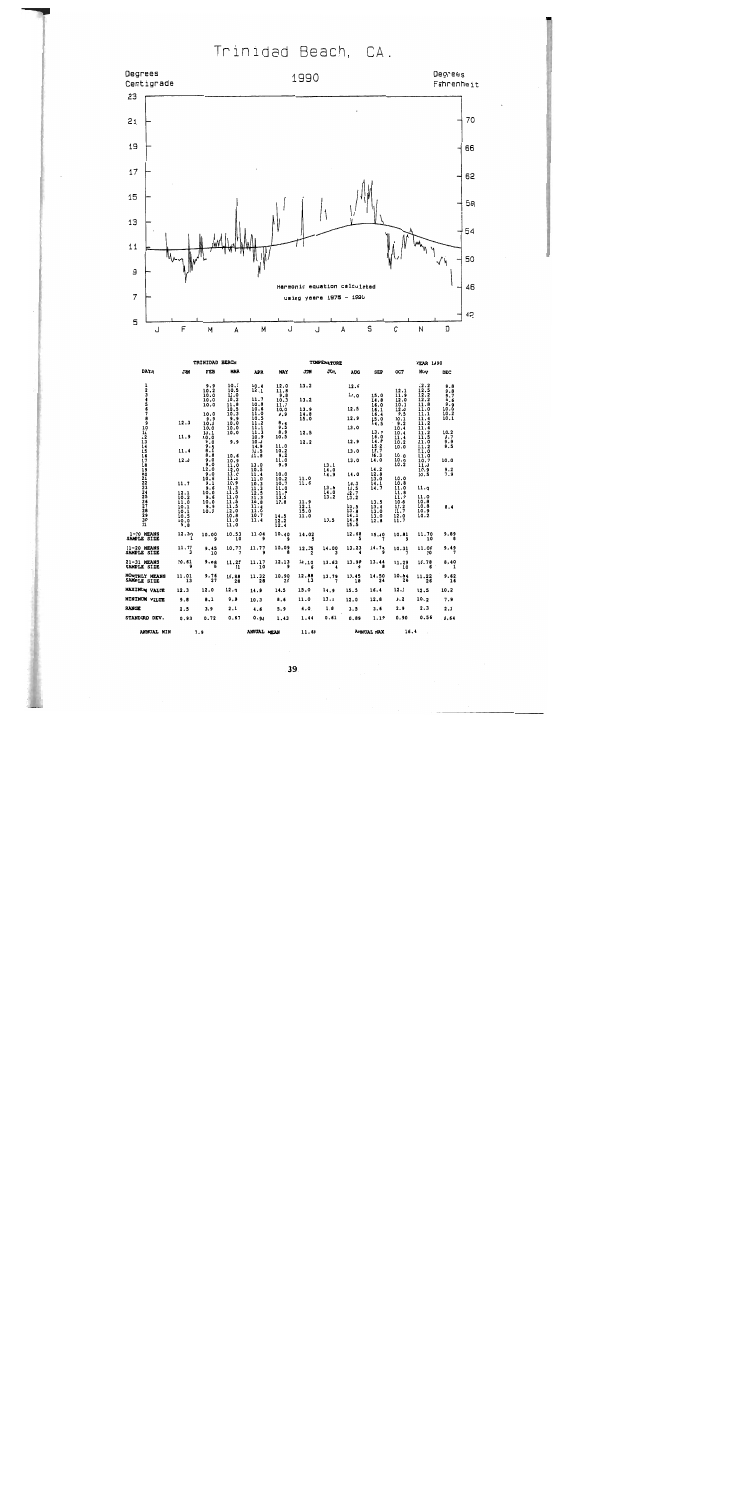Trinidad Beach, CA.



|                                     |                                                                                                                   | TRINIDAD BEACH                                                                                                                                                                                                                                |                                                                                                                                                                                                                                                          |                                                                                                                                                                                                                                                                      |                                                                                                                                                                                                                                        |                                                                                                          | <b>SALINITY</b>                                    |                                                                                                                                                                                                               |                                                                                                                                                                                                                                    |                                                                                                                                                                                                                                        | <b>YEAR 1990</b>                                                                                                                                                                                                                       |                                                                                                                                                               |
|-------------------------------------|-------------------------------------------------------------------------------------------------------------------|-----------------------------------------------------------------------------------------------------------------------------------------------------------------------------------------------------------------------------------------------|----------------------------------------------------------------------------------------------------------------------------------------------------------------------------------------------------------------------------------------------------------|----------------------------------------------------------------------------------------------------------------------------------------------------------------------------------------------------------------------------------------------------------------------|----------------------------------------------------------------------------------------------------------------------------------------------------------------------------------------------------------------------------------------|----------------------------------------------------------------------------------------------------------|----------------------------------------------------|---------------------------------------------------------------------------------------------------------------------------------------------------------------------------------------------------------------|------------------------------------------------------------------------------------------------------------------------------------------------------------------------------------------------------------------------------------|----------------------------------------------------------------------------------------------------------------------------------------------------------------------------------------------------------------------------------------|----------------------------------------------------------------------------------------------------------------------------------------------------------------------------------------------------------------------------------------|---------------------------------------------------------------------------------------------------------------------------------------------------------------|
| DAYS                                | <b>JAN</b>                                                                                                        | <b>FEB</b>                                                                                                                                                                                                                                    | <b>HAR</b>                                                                                                                                                                                                                                               | <b>APR</b>                                                                                                                                                                                                                                                           | MAY                                                                                                                                                                                                                                    | <b>JUN</b>                                                                                               | JUL                                                | <b>AUG</b>                                                                                                                                                                                                    | <b>SEP</b>                                                                                                                                                                                                                         | OCT                                                                                                                                                                                                                                    | NOV                                                                                                                                                                                                                                    | DEC                                                                                                                                                           |
| $\frac{1}{2}$<br>$\frac{30}{31}$    | 26.01<br>29.02<br>32.65<br>33.16<br>32.56<br>32.99<br>32.99<br>32.82<br>33.09<br>33.02<br>32.84<br>32.66<br>32.84 | 32.38<br>32.85<br>$\frac{32.91}{32.71}$<br>32.80<br>32.63<br>32.39<br>32.25<br>32.50<br>32.60<br>32.82<br>33.33<br>33.48<br>32.74<br>32.87<br>32.48<br>31.42<br>32.22<br>31.88<br>31.84<br>31.34<br>31.34<br>32.21<br>30.44<br>29.98<br>29.61 | 30.79<br>31.21<br>31.65<br>31.67<br>32.28<br>32.97<br>32.29<br>32.81<br>32.90<br>32.28<br>31.67<br>32.11<br>31.01<br>30.93<br>31.01<br>30.72<br>30.98<br>31.68<br>30.76<br>31.65<br>32.35<br>32.02<br>32.12<br>32,72<br>32.40<br>32.21<br>33.13<br>33.13 | 32.99<br>32.87<br>33.05<br>33.08<br>32.88<br>33.07<br>33.14<br>33.04<br>33.09<br>32.74<br>33.19<br>32.92<br>32.83<br>33.21<br>33.08<br>33.27<br>32.85<br>33.55<br>33.51<br>32.85<br>33.16<br>33.42<br>33.12<br>$\frac{33}{32}$ $\frac{20}{76}$<br>$33.47$<br>$33.98$ | 33.60<br>33.52<br>33.77<br>34.05<br>33.50<br>33.67<br>33.74<br>33.91<br>33.87<br>33.89<br>33.87<br>33.90<br>34.19<br>33.96<br>33.91<br>33.87<br>33.72<br>34.00<br>33.35<br>32.99<br>33.07<br>31.85<br>32.22<br>26.58<br>29.30<br>30.99 | 30.63<br>30.93<br>30.28<br>31.45<br>33.16<br>33.35<br>33.46<br>33.39<br>32.41<br>33.34<br>33.13<br>33.45 | 33.44<br>33.39<br>33.48<br>33.81<br>33.48<br>33.91 | 33,48<br>33.47<br>33.46<br>33.44<br>33.50<br>33.40<br>33.44<br>33.28<br>33.24<br>33.77<br>33.54<br>33.34<br>33.33<br>33,21<br>33.27<br>$\frac{33}{33}$ , $\frac{18}{22}$<br>$\frac{33}{33}$ , $\frac{22}{18}$ | $\frac{33.25}{33.25}$<br>33.65<br>33.15<br>33.16<br>33.52<br>33.20<br>33.18<br>33.12<br>33.21<br>33.16<br>$\frac{33.12}{33.28}$<br>33.20<br>33.19<br>33.23<br>33.26<br>33.23<br>33.22<br>33.02<br>32.97<br>33.14<br>33.03<br>33.20 | 33.40<br>33.29<br>33.34<br>33,36<br>33.41<br>33.49<br>33.75<br>33.56<br>33.57<br>33.75<br>33.81<br>33.48<br>33.52<br>33.46<br>33.49<br>33.37<br>33.52<br>33.47<br>33.37<br>33.55<br>33.50<br>33.35<br>33.54<br>33.28<br>33.33<br>33.30 | 32.96<br>32.99<br>33.04<br>33.19<br>33.12<br>33.44<br>33.32<br>33.28<br>33.47<br>33.40<br>33.75<br>33.27<br>33.19<br>33.12<br>33.41<br>33.29<br>33.21<br>33.22<br>33.41<br>33.33<br>33.17<br>32.80<br>33.08<br>33.06<br>33.06<br>33.07 | 33.15<br>33.06<br>33.07<br>33.05<br>32.99<br>32.97<br>32.92<br>32.91<br>$\frac{32.77}{32.95}$<br>32.99<br>33.00<br>$\frac{32}{32}$ , $\frac{71}{95}$<br>33.50 |
| 1-10 MEANS<br>SAMPLE SIZE           | 26.01<br>$\mathbf{1}$                                                                                             | 32.63<br>۰                                                                                                                                                                                                                                    | 32.08                                                                                                                                                                                                                                                    | 33.02                                                                                                                                                                                                                                                                | 33.74<br>۰                                                                                                                                                                                                                             | 30.82                                                                                                    |                                                    | 33.47                                                                                                                                                                                                         | 33.31                                                                                                                                                                                                                              | 33.46<br>٠                                                                                                                                                                                                                             | 33.22                                                                                                                                                                                                                                  | 33.01<br>8                                                                                                                                                    |
| 11-20 MEANS<br>SAMPLE SIZE          | 31.61                                                                                                             | 32.65<br>10                                                                                                                                                                                                                                   | 31.20                                                                                                                                                                                                                                                    |                                                                                                                                                                                                                                                                      | $33.02$ $33.91$                                                                                                                                                                                                                        | 33.16                                                                                                    |                                                    |                                                                                                                                                                                                               | $33.39$ $33.34$ $33.19$                                                                                                                                                                                                            | 33.55                                                                                                                                                                                                                                  | 33.32                                                                                                                                                                                                                                  | 32, 90                                                                                                                                                        |
| 21-31 HEANS<br>SAMPLE SIZE          | 32.87                                                                                                             | 31.08                                                                                                                                                                                                                                         | 32.20                                                                                                                                                                                                                                                    | 33.30                                                                                                                                                                                                                                                                | 31.59                                                                                                                                                                                                                                  | 33.20                                                                                                    | 33.67                                              |                                                                                                                                                                                                               | $33.34$ $33.13$                                                                                                                                                                                                                    | $33.42$<br>10                                                                                                                                                                                                                          | 33.04                                                                                                                                                                                                                                  | 33.50<br>1                                                                                                                                                    |
| <b>MONTHLY MEANS</b><br>SAMPLE SIZE | 32.05                                                                                                             | 32.18                                                                                                                                                                                                                                         | 31.91<br>20                                                                                                                                                                                                                                              | 33.12                                                                                                                                                                                                                                                                | 33.05<br>26                                                                                                                                                                                                                            | 32.33                                                                                                    | 33.55                                              | $33,38$<br>$18$                                                                                                                                                                                               | 33.21                                                                                                                                                                                                                              | $33.47$<br>$26$                                                                                                                                                                                                                        | 33.22<br>26                                                                                                                                                                                                                            | 33.00<br>16                                                                                                                                                   |
| <b>HAXIMUM VALUE</b>                | 33.16                                                                                                             | 33.48                                                                                                                                                                                                                                         | 33.13                                                                                                                                                                                                                                                    | 33.98                                                                                                                                                                                                                                                                | 34.19                                                                                                                                                                                                                                  | 33.46                                                                                                    | 33.91                                              | 33.77                                                                                                                                                                                                         | 33.65                                                                                                                                                                                                                              | 33.81                                                                                                                                                                                                                                  | 33.75                                                                                                                                                                                                                                  | 33.50                                                                                                                                                         |
| <b>MINIMUM VALUE</b>                | 26.01                                                                                                             | 29.61                                                                                                                                                                                                                                         | 30.72                                                                                                                                                                                                                                                    | 32.74                                                                                                                                                                                                                                                                | 26.58                                                                                                                                                                                                                                  | 30.28                                                                                                    | 33.35                                              | 33.18                                                                                                                                                                                                         | 32.97                                                                                                                                                                                                                              | 33.28                                                                                                                                                                                                                                  | 32.80                                                                                                                                                                                                                                  | 32.71                                                                                                                                                         |
| <b>RANGE</b>                        | 7.15                                                                                                              | 3.87                                                                                                                                                                                                                                          | 2.41                                                                                                                                                                                                                                                     | 1.24                                                                                                                                                                                                                                                                 | 7.61                                                                                                                                                                                                                                   | 3.18                                                                                                     | 0.56                                               | 0.59                                                                                                                                                                                                          | 0.68                                                                                                                                                                                                                               | 0.53                                                                                                                                                                                                                                   | 0.95                                                                                                                                                                                                                                   | 0.79                                                                                                                                                          |
| STANDARD DEV.                       | 2.11                                                                                                              | 0.95                                                                                                                                                                                                                                          | 0.77                                                                                                                                                                                                                                                     | 0.28                                                                                                                                                                                                                                                                 | 1.72                                                                                                                                                                                                                                   | 1.26                                                                                                     | 0.22                                               | 0.15                                                                                                                                                                                                          | 0.14                                                                                                                                                                                                                               | 0.14                                                                                                                                                                                                                                   | 0.20                                                                                                                                                                                                                                   | 0.17                                                                                                                                                          |
| <b>ANNOAL MIN</b>                   |                                                                                                                   | 26.01                                                                                                                                                                                                                                         | ANNUAL MEAN 32.87                                                                                                                                                                                                                                        |                                                                                                                                                                                                                                                                      |                                                                                                                                                                                                                                        |                                                                                                          |                                                    |                                                                                                                                                                                                               | ANNUAL MAX                                                                                                                                                                                                                         |                                                                                                                                                                                                                                        | 34.19                                                                                                                                                                                                                                  |                                                                                                                                                               |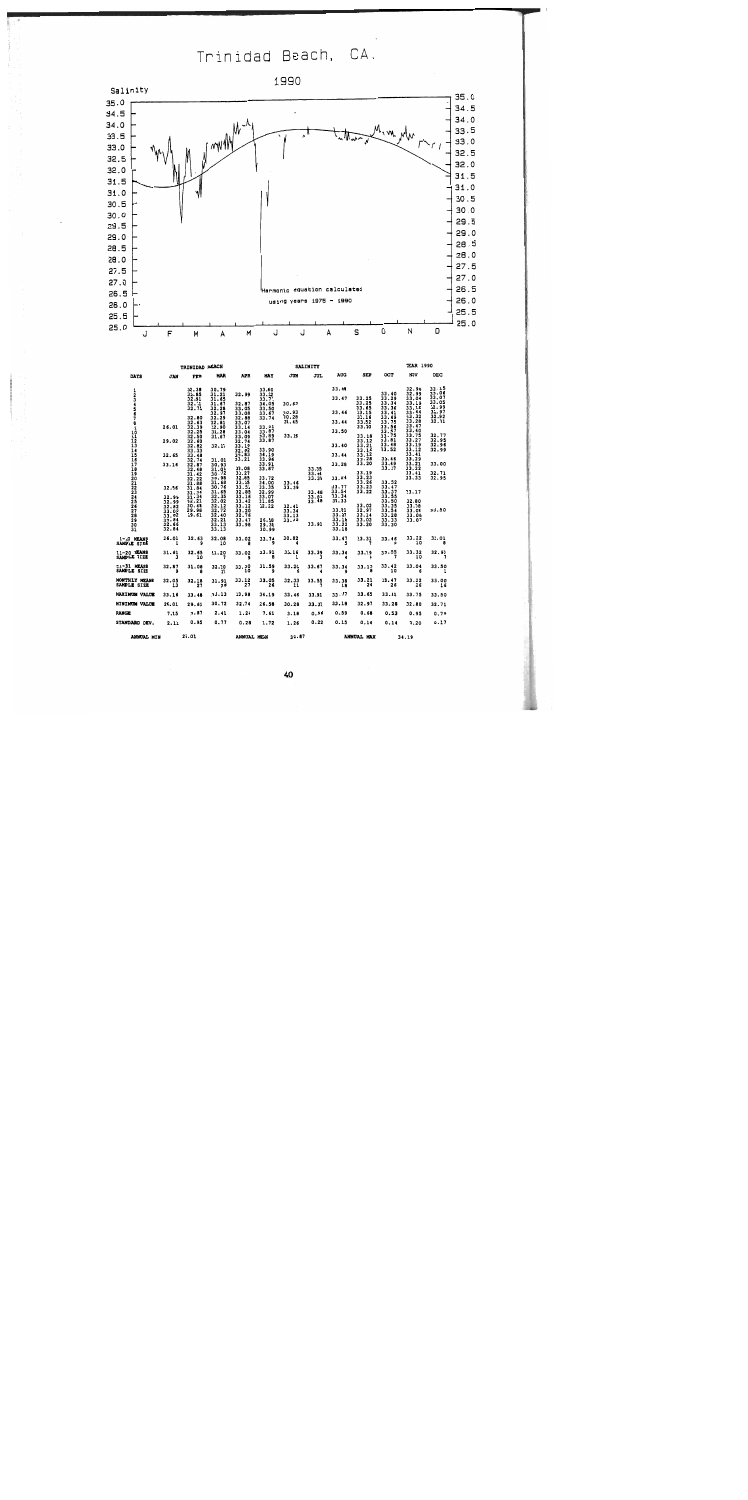Trinidad Beach, CA.



|                             |                                | TRINIDAD BEACH                    |                       |                   |                       |                   | SIGMA T               |                 |                                                             |                | <b>YEAR 1990</b> |                                  |
|-----------------------------|--------------------------------|-----------------------------------|-----------------------|-------------------|-----------------------|-------------------|-----------------------|-----------------|-------------------------------------------------------------|----------------|------------------|----------------------------------|
| DAYS                        | <b>JAN</b>                     | <b>TEB</b>                        | <b>MAR</b>            | <b>APR</b>        | <b>MAY</b>            | JUM               | JUL                   | <b>AUG</b>      | SEP                                                         | oc <b>T</b>    | NOV              | <b>DEC</b>                       |
| 1                           |                                | 24.92                             | 23.65                 |                   | 25.50                 |                   |                       | 25.41           |                                                             |                | 24.97            | 25.54<br>25.47<br>25.50          |
| 2<br>3                      |                                | 25.24<br>25.32                    | 23.91                 | 25.01             | 25.48                 |                   |                       | 25.21           |                                                             | 25.33<br>25.28 | 24.93<br>25.03   |                                  |
|                             |                                | 25.16                             | 23.99<br>24.32        | 24.99             | 26.03<br>26.16        | 22.97             |                       |                 | 24.62<br>24.67                                              | 25.30          | 25.15            | 25.50                            |
|                             |                                | 25.20                             | 24.51                 | 25.29             | 25.48                 |                   |                       |                 | 24.71                                                       | 25.66          | 25.17            | 25.40<br>25.37<br>25.29<br>25.30 |
|                             |                                |                                   | 25.28                 | 25.35             | $\frac{25.91}{25.99}$ | 23.07             |                       | 25.30           | 24.30                                                       | 25.35          | 25.56            |                                  |
|                             |                                | 25.23                             | 24.79<br>25.26        | 25.13<br>25.36    |                       | 22.38<br>23.24    |                       | 25.20           | 24.24<br>24.83                                              | 25.86<br>25.96 | 25.45<br>25.36   |                                  |
|                             | 19.57                          | 25.12<br>24.91                    | 25.31                 | 25.29             | 26.33                 |                   |                       |                 | 24.69                                                       | 25.96          | 25.55            |                                  |
|                             |                                | 24.81                             | 24.83                 | 25.23             | 26.15                 |                   |                       | 25.23           |                                                             | 25.77          | 25.46            |                                  |
|                             |                                | 24.98                             | 24.35                 | 25.24             | 26.27                 | 25.07             |                       |                 | 24.84                                                       | 25.91          | 25.77            | 25.18<br>25.40                   |
|                             | 21.97                          | 25.08<br>25.41                    | 24.71                 | 25.03<br>25.44    | 25.98                 |                   |                       | 25.17           | 24.30<br>24.64                                              | 25.78<br>25.73 | 25.34<br>25.37   |                                  |
|                             |                                | 25.73                             |                       | 24.39             | 25.92                 |                   |                       |                 | 24.51                                                       | 25.80          | 25.26            | 25.38<br>25.47                   |
| 890111234567890212234567830 | 24.88                          | 26.07                             |                       | 25.00             | 26.29                 |                   |                       | 25.19           | 24.37                                                       |                | 25.54            |                                  |
|                             |                                | 25.38                             | 23.74                 | 25.24             | 26.27                 |                   |                       |                 | 24.36                                                       | 25.75          | 25.44            |                                  |
|                             | 25.16                          | 25.45<br>25.15                    | 23.63                 |                   | 25.93<br>26.09        |                   | 25.10                 | 25.06           | 24.80                                                       | 25.77<br>25.65 | 25.44<br>25.39   | 25.39                            |
|                             |                                | 23.81                             | $\frac{23.67}{23.27}$ | 24.91<br>25.52    |                       | <b>Contractor</b> | 24.98                 |                 | 24.75                                                       |                | 25.56            | 25.29                            |
|                             |                                | 24.94                             | 23.65                 | 25.03             | 25.95                 |                   | 24.75                 | 24.83           | 25.06                                                       |                | 25.56            | 25.68                            |
|                             |                                | 24.42                             | 24.14                 | 25.65             | 26.14                 | 25.58             |                       |                 | 25.05                                                       | 25.80          |                  |                                  |
|                             | 24.75                          | 24.63                             | 23.49                 | 25.74<br>25.05    | 25.54<br>25.21        | 25.41             | 25.05                 | 25.17<br>25.16  | 24.80<br>24.67                                              | 25.62<br>25.51 | 25,35            |                                  |
|                             |                                | 24.16<br>24.10                    | 24.12<br>24.62        | 25.07             | 25.11                 |                   |                       | 25.17           |                                                             | 25.50          |                  |                                  |
|                             | 25.01<br>25.35                 | 24.84                             | 24.46                 | 25.49             | 23.86                 |                   | $\frac{25.27}{25.18}$ | 25.06           |                                                             | 25.44          | 25.06            |                                  |
|                             | 25.08                          | 23.39                             | 24.45                 | 25.35             | 24.28                 | 24.60             |                       |                 | $24.76$<br>24.74                                            | 25.53          | 25.32            |                                  |
|                             | $\frac{25.44}{25.39}$          | 23.05<br>22.72                    | 24.91<br>24.57        | 25.30<br>25.03    |                       | 25.28<br>24.53    |                       | 24.91<br>24.89  | 24.95                                                       | 25.60<br>25.31 | 25.30<br>25.28   | 26.04                            |
|                             |                                |                                   | 24.64                 | 25.64             | 19.59                 | 25.57             |                       | 24.68           | 24.87                                                       |                | 25.41            |                                  |
|                             | $\frac{25.18}{25.13}$<br>25.13 |                                   | 25.32<br>25.32        | 25.91             | 22.13                 |                   | 25.45                 | 24.64           | 25.04                                                       | 25.29<br>25.33 |                  |                                  |
| 31                          |                                |                                   |                       |                   | 23.40                 |                   |                       | 24.46           |                                                             |                |                  |                                  |
| 1-10 MEANS<br>SAMPLE SIZE   |                                | $19.57$ $25.10$ $24.59$<br>10     |                       | 25.21             |                       |                   |                       |                 | $25.89$ $22.91$ $25.27$ $24.58$ $25.61$ $25.26$<br>$9$ $10$ |                |                  | 25.42                            |
|                             |                                |                                   |                       |                   |                       |                   |                       |                 |                                                             |                |                  |                                  |
| 11-20 MEANS<br>SAMPLE SIZE  |                                | $24.00$ $25.20$ $23.86$<br>3 10 7 |                       | 25.09             | 26.099                | $25.07$ $24.94$   |                       |                 | 25.06 24.63 25.77 25.47<br>4 9 25.77 10                     |                |                  | 25.49                            |
|                             |                                |                                   |                       |                   |                       |                   |                       |                 |                                                             |                |                  |                                  |
| 21-31 MEANS                 | 25.18                          | 23.91                             | 24.55<br>11           | 25.42             | 23.92                 | 25.16             | 25.24                 |                 | $24.90$ $24.86$ $25.49$<br>9 8 10                           |                | 25.29            | 26.04                            |
| SAMPLE SIZE                 |                                |                                   |                       |                   |                       |                   |                       |                 |                                                             |                |                  |                                  |
| MONTHLY MEANS               |                                |                                   |                       |                   |                       |                   |                       |                 | $24.69$<br>24                                               | 25.61          | 25.35            | $25.45$<br>$16$                  |
| SAMPLE SIZE                 | $24.48$<br>13                  | 24.79                             | $24.39$<br>$28$       | 25.25             | $25.27$<br>$26$       | $24.34$<br>$11$   | 25.11                 | $25.04$ .<br>18 |                                                             | 26             | 26               |                                  |
| MAXIMUM VALUE               | 25.44                          | 26.07                             | 25.32                 | 25.91             | 26.33                 | 25.58             | 25.45                 | 25.41           | 25.06                                                       | 25.96          | 25.77            | 26.04                            |
| MINIMUM VALUE               | 19.57                          | 22.72                             | 23.27                 | 24.39             | 19.59                 | 22.38             | 24.75                 | 24.46           | 24.24                                                       | 25.28          | 24.93            | 25.18                            |
| <b>RANGE</b>                | 5.88                           | 3.35                              | 2.05                  | 1.52              | 6.73                  | 3.20              | 0.70                  | 0.95            | 0.82                                                        | 0.68           | 0.83             | 0.86                             |
|                             |                                |                                   |                       |                   |                       |                   |                       | 0.25            | 0.24                                                        | 0.22           | 0.20             | 0.20                             |
| STANDARD DEV.               | 1.73                           | 0.79                              | 0.62                  | 0.31              | 1.54                  | 1.19              | 0.22                  |                 |                                                             |                |                  |                                  |
| ANNUAL MIN                  |                                | 19.57                             |                       | ANNUAL MEAN 24.98 |                       |                   |                       |                 | ANNUAL HAX                                                  |                | 26.33            |                                  |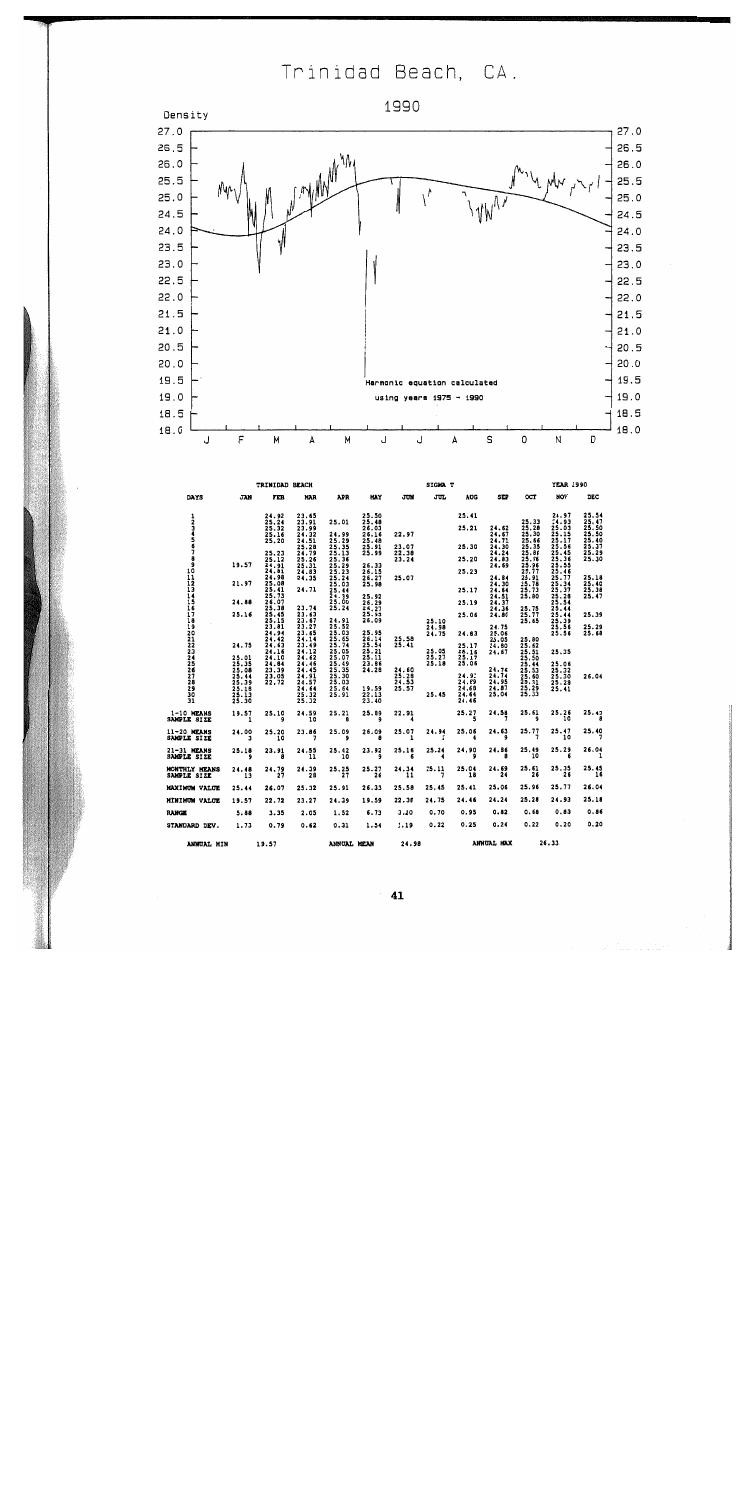Trinidad Bay, CA.



 $\ddot{\phantom{0}}$ 

|                                                         |                                                                                    | TRINIDAD BAY                                                                                                                                                                                                                  |                                                                                                                                                                                                                                                                                                            |                                                                                                                                                                                                                              |                                                                                                                                                                                                                         |                                                                                                             | <b>TEMPERATURE</b>                                                      | YEAR 1990                                                                                                                                          |                                                                                                                                                                                                    |                                                                                                                                                                                                                                |                                                                                                                                                                                                                                          |                                                                                                  |
|---------------------------------------------------------|------------------------------------------------------------------------------------|-------------------------------------------------------------------------------------------------------------------------------------------------------------------------------------------------------------------------------|------------------------------------------------------------------------------------------------------------------------------------------------------------------------------------------------------------------------------------------------------------------------------------------------------------|------------------------------------------------------------------------------------------------------------------------------------------------------------------------------------------------------------------------------|-------------------------------------------------------------------------------------------------------------------------------------------------------------------------------------------------------------------------|-------------------------------------------------------------------------------------------------------------|-------------------------------------------------------------------------|----------------------------------------------------------------------------------------------------------------------------------------------------|----------------------------------------------------------------------------------------------------------------------------------------------------------------------------------------------------|--------------------------------------------------------------------------------------------------------------------------------------------------------------------------------------------------------------------------------|------------------------------------------------------------------------------------------------------------------------------------------------------------------------------------------------------------------------------------------|--------------------------------------------------------------------------------------------------|
| DAYS                                                    | <b>JAN</b>                                                                         | <b>FEB</b>                                                                                                                                                                                                                    | <b>HAR</b>                                                                                                                                                                                                                                                                                                 | <b>APR</b>                                                                                                                                                                                                                   | HAY                                                                                                                                                                                                                     | JUN                                                                                                         | JUL                                                                     | <b>AUG</b>                                                                                                                                         | <b>SEP</b>                                                                                                                                                                                         | oc <sub>T</sub>                                                                                                                                                                                                                | NOV                                                                                                                                                                                                                                      | DEC                                                                                              |
| ı<br>3<br>$\frac{6}{7}$<br>8901112345678901222345678901 | 11.9<br>11.8<br>11.0<br>11.2<br>10.9<br>10.8<br>$\frac{10.0}{10.9}$<br>10.0<br>3.5 | 10.3<br>$\frac{10.0}{9.9}$<br>9.3<br>9.4<br>$\frac{9.1}{9.9}$<br>10.0<br>$\frac{10.1}{10.0}$<br>$\frac{8.5}{7.5}$<br>7.0<br>$\frac{8.5}{8.0}$<br>10.2<br>$\overline{8.8}$<br>10.0<br>9.6<br>9.4<br>9.8<br>9.8<br>10.0<br>10.0 | 10.0<br>$\begin{smallmatrix} 10.3 \\ 11.5 \\ 10.6 \end{smallmatrix}$<br>11.1<br>10.8<br>$10.4$<br>10.0<br>9.7<br>9, 9<br>10.0<br>9.8<br>10.7<br>10.9<br>12.7<br>11.5<br>11.7<br>11.0<br>11.0<br>11.0<br>$\begin{array}{c} 11.2 \\ 11.2 \\ 11.3 \\ 11.5 \\ 11.7 \end{array}$<br>10.8<br>$\frac{10.8}{11.5}$ | 10.9<br>11.8<br>11.9<br>11.3<br>10.7<br>10.8<br>10.7<br>11.7<br>11.1<br>11.8<br>11.1<br>11.1<br>12.9<br>11.4<br>12.0<br>12.0<br>10.5<br>11.5<br>10.3<br>10.7<br>11.1<br>11.8<br>11.4<br>10.8<br>10.8<br>10.3<br>10.0<br>10.0 | 12.0<br>10.8<br>10.8<br>11.9<br>12.6<br>10.2<br>10.2<br>9.6<br>9.2<br>8.5<br>9.6<br>9.0<br>10.8<br>9.0<br>9.0<br>9.0<br>10.5<br>10.3<br>11.0<br>10.9<br>13.1<br>13.0<br>13.7<br>$\frac{14 \cdot 4}{13 \cdot 2}$<br>12.5 | 13.8<br>14.0<br>14.0<br>14.5<br>14.5<br>12.0<br>10.3<br>13.5<br>13.0<br>$\frac{12.3}{12.3}$<br>13.0<br>10.5 | 14.0<br>14.4<br>15.1<br>$\frac{14}{12}$ : $\frac{6}{2}$<br>12.0<br>13.4 | 13.5<br>14.0<br>13.0<br>13.8<br>13.3<br>13.0<br>12.9<br>14.6<br>14.8<br>14.2<br>$\frac{14.2}{13.7}$<br>14.7<br>14.5<br>$\frac{15.5}{15.2}$<br>15.2 | 15.5<br>16.6<br>18.0<br>15.2<br>14.9<br>14.5<br>14.5<br>14.3<br>16.0<br>16.0<br>15.5<br>16.0<br>15.0<br>14.6<br>14.0<br>14.7<br>$\frac{15.2}{14.6}$<br>14.9<br>13.5<br>13.5<br>$\frac{13.5}{13.8}$ | $12.1$<br>$10.6$<br>$11.2$<br>$9.7$<br>$10.3$<br>9.8<br>9.7<br>9.6<br>9.6<br>10.6<br>10.1<br>10.4<br>9.9<br>10.5<br>10.8<br>10.2<br>10.7<br>11.4<br>10.9<br>11.0<br>11.4<br>$\frac{11.8}{12.4}$<br>$\frac{1}{2}$ $\frac{2}{2}$ | 12.6<br>$\frac{12.0}{12.0}$<br>$\frac{1}{11}$ $\frac{2}{2}$<br>$\frac{11.8}{11.2}$<br>$\frac{1}{11}$ .<br>11.2<br>$\frac{1}{11}$ . $\frac{1}{2}$<br>10.8<br>10.7<br>10.9<br>10.9<br>10.4<br>11.0<br>10.6<br>10.6<br>10.6<br>10.6<br>10.6 | <b>9.558</b><br>9.8156<br>9.869<br>10.0<br>9 - 9<br>9 - 6<br>9 - 8<br>9 - 0<br>9.4<br>7.5<br>7.9 |
| $1-10$ MEANS<br>SAMPLE SIZE                             |                                                                                    | 9.66<br>$\overline{9}$                                                                                                                                                                                                        | 10.43                                                                                                                                                                                                                                                                                                      | 11.21                                                                                                                                                                                                                        | 10.81                                                                                                                                                                                                                   | 14.16                                                                                                       |                                                                         | 13.52                                                                                                                                              | 15.78                                                                                                                                                                                              | 10.29<br>۰                                                                                                                                                                                                                     | 11.64                                                                                                                                                                                                                                    | 9.61                                                                                             |
| 11-20 MEANS<br>SAMPLE SIZE                              | 11.85                                                                              | 8.76<br>10                                                                                                                                                                                                                    | 10.94<br>$\overline{ }$                                                                                                                                                                                                                                                                                    | 11.59                                                                                                                                                                                                                        | 9.43                                                                                                                                                                                                                    | 11.15                                                                                                       | 14.59                                                                   | 13.82                                                                                                                                              | 15.10                                                                                                                                                                                              | 10.44                                                                                                                                                                                                                          | 10.99<br>10                                                                                                                                                                                                                              | 9.19                                                                                             |
| 21-31 MEANS<br>SAMPLE SIZE                              | 10.46                                                                              | 9.71                                                                                                                                                                                                                          | $11.22$<br>$11$                                                                                                                                                                                                                                                                                            | 10.72                                                                                                                                                                                                                        | 12.46                                                                                                                                                                                                                   | 12.43                                                                                                       | 13.30                                                                   | 14.61                                                                                                                                              | 14.21                                                                                                                                                                                              | 11.42                                                                                                                                                                                                                          | 10.67                                                                                                                                                                                                                                    | 7.90                                                                                             |
| <b>HONTHLY MEANS</b><br>SAMPLE SIZE                     | 10.71                                                                              | 9.34                                                                                                                                                                                                                          | 10.87<br>28                                                                                                                                                                                                                                                                                                | $11.16$<br>$28$                                                                                                                                                                                                              | 10.95<br>$-26$                                                                                                                                                                                                          | 12.90<br>$\overline{\phantom{1}}$ 13                                                                        | 13.81                                                                   | 14.13<br>18                                                                                                                                        | 14.97                                                                                                                                                                                              | 10.77<br>26                                                                                                                                                                                                                    | 11.17                                                                                                                                                                                                                                    | 9.28                                                                                             |
| <b>NAXIMUM VALUE</b>                                    | 11.9                                                                               | 10.2                                                                                                                                                                                                                          | 12.7                                                                                                                                                                                                                                                                                                       | 12.9                                                                                                                                                                                                                         | 14.4                                                                                                                                                                                                                    | 14.5                                                                                                        | 15.1                                                                    | 15.5                                                                                                                                               | 10.0                                                                                                                                                                                               | 12.4                                                                                                                                                                                                                           | 12.6                                                                                                                                                                                                                                     | 10.0                                                                                             |
| MINIMUM VALUE                                           | 9.5                                                                                | 7.0                                                                                                                                                                                                                           | 9.7                                                                                                                                                                                                                                                                                                        | 10.0                                                                                                                                                                                                                         | 8.5                                                                                                                                                                                                                     | 10.3                                                                                                        | 12.0                                                                    | 12.9                                                                                                                                               | 13.5                                                                                                                                                                                               | 9.6                                                                                                                                                                                                                            | 10.4                                                                                                                                                                                                                                     | 7.5                                                                                              |
| <b>RANGE</b>                                            | 2.4                                                                                | 3.2                                                                                                                                                                                                                           | 3.0                                                                                                                                                                                                                                                                                                        | 2.9                                                                                                                                                                                                                          | 5.9                                                                                                                                                                                                                     | 4.2                                                                                                         | 3.1                                                                     | 2.6                                                                                                                                                | 4.5                                                                                                                                                                                                | 2.8                                                                                                                                                                                                                            | 2.2                                                                                                                                                                                                                                      | 2.5                                                                                              |
| STANDARD DEV.                                           | 0.79                                                                               | 0.83                                                                                                                                                                                                                          | 0.69                                                                                                                                                                                                                                                                                                       | 0.68                                                                                                                                                                                                                         | 1.60                                                                                                                                                                                                                    | 1.30                                                                                                        | 1.04                                                                    | 0.79                                                                                                                                               | 1.08                                                                                                                                                                                               | 0.86                                                                                                                                                                                                                           | 0.55                                                                                                                                                                                                                                     | 0.73                                                                                             |
| <b>AMMUAL MIN</b>                                       |                                                                                    | 7.0<br>annual hean                                                                                                                                                                                                            |                                                                                                                                                                                                                                                                                                            |                                                                                                                                                                                                                              |                                                                                                                                                                                                                         | 11.67                                                                                                       |                                                                         |                                                                                                                                                    | <b>ANNUAL HAX</b><br>18.0                                                                                                                                                                          |                                                                                                                                                                                                                                |                                                                                                                                                                                                                                          |                                                                                                  |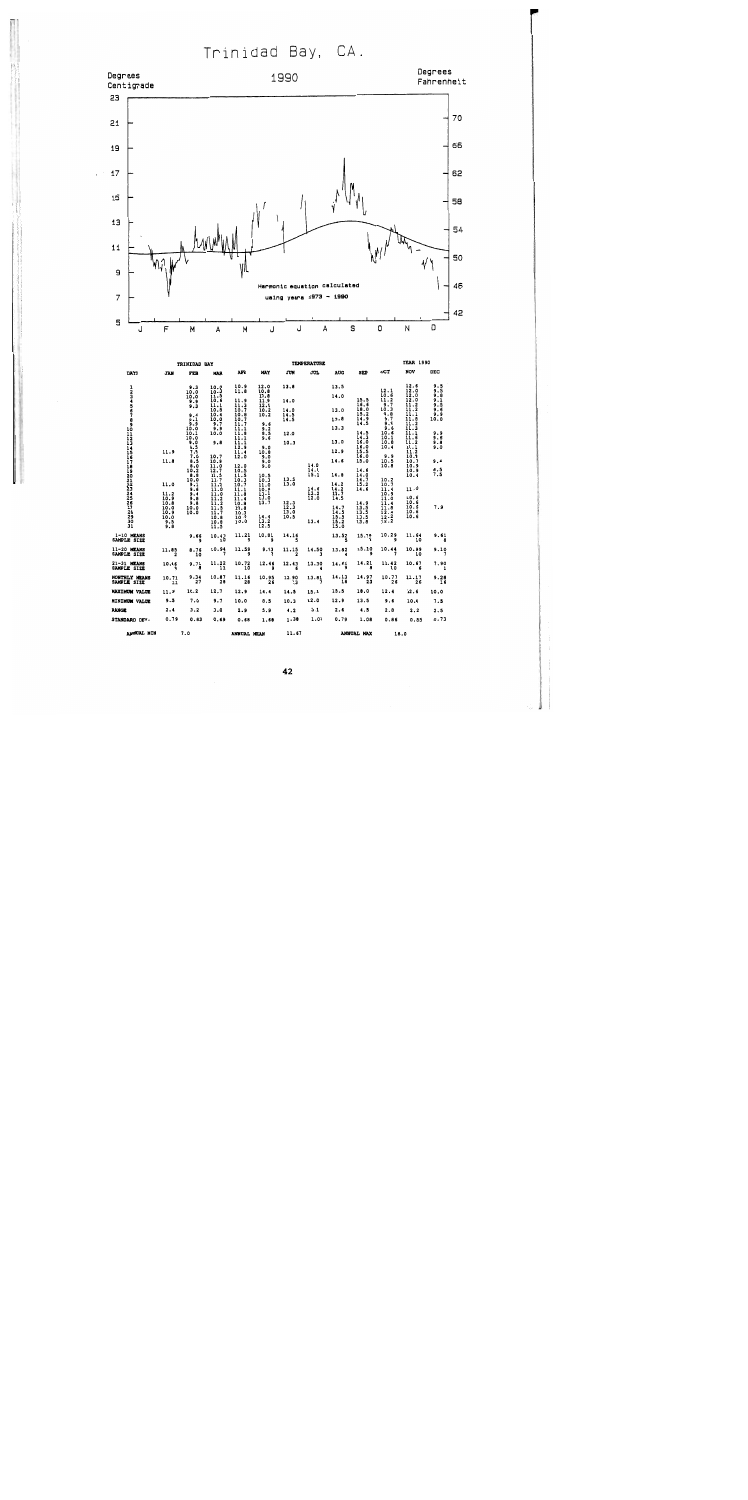Crescent City, CA.



|                                     |              | <b>CRESCENT CITY</b> |              |                                 |                | <b>TEMPERATURE</b> | <b>YEAR 1990</b> |              |              |              |                     |                                                                         |            |      |  |  |
|-------------------------------------|--------------|----------------------|--------------|---------------------------------|----------------|--------------------|------------------|--------------|--------------|--------------|---------------------|-------------------------------------------------------------------------|------------|------|--|--|
| DAYS                                | JAN          | FEB                  | <b>HAR</b>   | <b>APR</b>                      | MAY            | របាវ               | JUL              | <b>AUG</b>   | <b>SEP</b>   | OCT          | <b>NOV</b>          | <b>DEC</b>                                                              |            |      |  |  |
|                                     | 10.0<br>10.6 | 9.4<br>10.6          | 10.6<br>11.1 | $\frac{12}{13}$ , $\frac{2}{9}$ | 11.7<br>12.2   | 12.8               | 13.9             | 16.7<br>16.7 | 17.8<br>17.8 | 15.6<br>15.6 | 11.7<br>12.2        | $\frac{10.6}{10.6}$                                                     |            |      |  |  |
| 1233456780                          |              |                      |              | 13.3                            | 12.2           | 15.0               | 15.0             | 16.1         |              | 13.3         |                     |                                                                         |            |      |  |  |
|                                     | 10.0         | 9.4<br>9.4           | 11.1<br>11.7 | 13.9<br>12.8                    | 11.7           | 16.1<br>15.6       | 15.6             | 16.7<br>18.3 | 16.7<br>19.4 | 12.2         | $\frac{12.2}{12.2}$ | 10.0                                                                    |            |      |  |  |
|                                     | 10.6         |                      | 12.2         | $\frac{1}{11}$                  | 12.8           |                    |                  | 15.0         | 18.9         | 12.2         | $\frac{1}{11}$      | ⊞:                                                                      |            |      |  |  |
|                                     | 11.1         | 8.9<br>8.9           | 11.9         | 12.2                            | 11.1<br>. 11.1 | 16.1               | 16.1<br>16.1     | 15.6         | 17.8         | 11.1<br>11.1 | 11,7                |                                                                         |            |      |  |  |
|                                     | 11.7         | 10.0                 | 10.0         | 14.4<br>12.8                    | 11.7           | 14.4<br>15.6       | 17.8             | 16.1         | 18.3         | 11.1         | 11.7<br>11.7        | $\frac{11}{11}$                                                         |            |      |  |  |
|                                     | Ħ.           | 10.6                 | 9.4          |                                 |                |                    | 20.6             | 16.7         | 17.2         |              | 11.7                |                                                                         |            |      |  |  |
|                                     | 11.1         | 10.0                 | 9.4          | 12.2                            | 11.1           | 13.9<br>13.3       | 19.4<br>17.8     | 16.7<br>15.0 | 18.9         | 12.2<br>12.2 | 11.7                | 11.1                                                                    |            |      |  |  |
|                                     | 11.7         |                      | 10.6         | 12.8                            | 10.6           | 15.6               | 18.3             |              | 18.3         | 12.2         | 11.1                | 10.6                                                                    |            |      |  |  |
|                                     | 11.1         | 9.4<br>0.9           | 10.6         | 13.3<br>13.9                    | 10.0<br>11.1   | 13.9               | 18.3<br>17.2     | 15.6         | 18.3<br>18.9 | 11.7         | 11.7                | $\frac{10.6}{11.1}$                                                     |            |      |  |  |
|                                     | 11.1         | 8.3                  | 12.2         |                                 | 11.7           | 15.0               | 16.7             | 17.2         | 18.3         | 12.2         | 11.1                |                                                                         |            |      |  |  |
| 112134567819                        | 11.1         | 9.4<br>9.4           | 11.7<br>12.8 | 12.2<br>11.7                    | 11.1<br>10.6   | 15.6               | 16.7             |              | 17.8<br>17.2 | 11.7<br>11.7 | 11.1                | 3.4                                                                     |            |      |  |  |
| 201223456789                        | 10.6<br>10.6 | 9.4                  | 11.7         | 11.7                            | 12.2<br>12.2   | 13.9<br>13.9       | 16.7             | 17.2<br>17.8 | 14.4         | 10.6         | 11.1<br>10.6        |                                                                         |            |      |  |  |
|                                     |              | 11.7                 |              | 11.7                            | 12.8           |                    | 16.7             | 18.3         |              | 12.2         |                     |                                                                         |            |      |  |  |
|                                     |              |                      | 11.7<br>12.2 | 12.2<br>12.8                    | 14.4           | 14.4<br>14.4       | 17.8<br>16.1     | 15.6         | 17.8         | 12.2<br>12.2 | 11.1                | $\frac{8}{8}$<br>$\frac{3}{7}$<br>$\frac{3}{8}$<br>$\frac{3}{7}$<br>7.8 |            |      |  |  |
|                                     | ₩.           | $\frac{11}{11}$      | 13.3         |                                 |                |                    |                  | 16.7         | 15.0         | 12.2         | 11.1                |                                                                         |            |      |  |  |
|                                     | 11.1<br>10.6 | 10.6                 | 13.3<br>12.8 | 12.8                            | 13.9<br>13.9   | 14.4<br>15.0       | 14.4<br>15.6     | 16.7<br>16.7 | 15.6         | 12.2         | 11.1<br>11.1        | 7.8<br>8.3                                                              |            |      |  |  |
|                                     | 10.6         | 10.6                 |              | 12.2                            |                | 18.3               |                  |              | 15.0         |              | 11.1                |                                                                         |            |      |  |  |
| 30                                  | 10.0         |                      | 11.7         | 10.6                            | 13.3           | 16.7               | 16.7             | 15.6<br>16.1 | 16.7         | 12.2         |                     | 8.9                                                                     |            |      |  |  |
| 31                                  | 10.0         |                      | 11.7         |                                 | 12.8           |                    | 15.6             |              |              | 12.8         | 11.1                | 8.3                                                                     |            |      |  |  |
| 1-10 MEANS<br>SAMPLE SIZE           | 10.81        | 9.51                 | 11.23        | 12.94<br>10                     | 11.01          | 15.09              | 15.75            | 16.40        | 18.10        | 12.77        | 11.92<br>٩          | 10.80                                                                   |            |      |  |  |
| 11-20 MEANS<br>SAMPLE SIZE          | 11.11        | 9.43                 | 10.96        | 12.68                           | 11.05          | 14.46              | 18.13            | 16.51        | 18.11        | 11.81        | 11.36               | 10.40                                                                   |            |      |  |  |
| 21-31 MEANS<br>SAMPLE SIZE          | 10.64<br>a   | 11.02                | 12,30<br>8   | 12.00                           | 13.33          | 15.30              | 16.20            | 16.69<br>8   | 15.75        | 12.29        | 11.03               | 8.26                                                                    |            |      |  |  |
| <b>HONTHLY NEANS</b><br>SAMPLE SIZE | 10.85<br>22  | 9.86<br>20           | 11,53<br>22  | 12.59<br>23                     | 12.01<br>23    | 14,95<br>21        | 16.78<br>22      | 16.53<br>23  | 17.43<br>21  | 12.29<br>23  | 11.48<br>23         | 9.75<br>22                                                              |            |      |  |  |
| <b>HAXIMUM VALUE</b>                | 11.7         | 11.7                 | 13.3         | 14.4                            | 14.4           | 18.3               | 20.6             | 18.3         | 19.4         | 15.6         | 12.2                | 11.1                                                                    |            |      |  |  |
| <b>HINIMUM VALUE</b>                | 10.0         | 8.3                  | 9.4          | 10.6                            | 10.0           | 12.8               | 13.9             | 15.0         | 14.4         | 10.6         | 10.6                | 7.8                                                                     |            |      |  |  |
| <b>RANGE</b>                        | 1.7          | 3.4                  | 3.9          | 3.8                             | 4.4            | 5.5                | 6.7              | 3.3          | 5.0          | 5.0          | 1.6                 | 3.3                                                                     |            |      |  |  |
| <b>STANDARD DEV.</b>                | 0.53         | 0.90                 | 1.10         | 0.90                            | 1.15           | 1.26               | 1.58             | 0.91         | 1.41         | 1.20         | 0.46                | 1.27                                                                    |            |      |  |  |
| <b>AMMIRT, MTM</b>                  | 7.8          |                      |              |                                 |                |                    |                  | ANNUAL MEAN  |              | 13.00        |                     |                                                                         | ANNUAL HAX | 20.6 |  |  |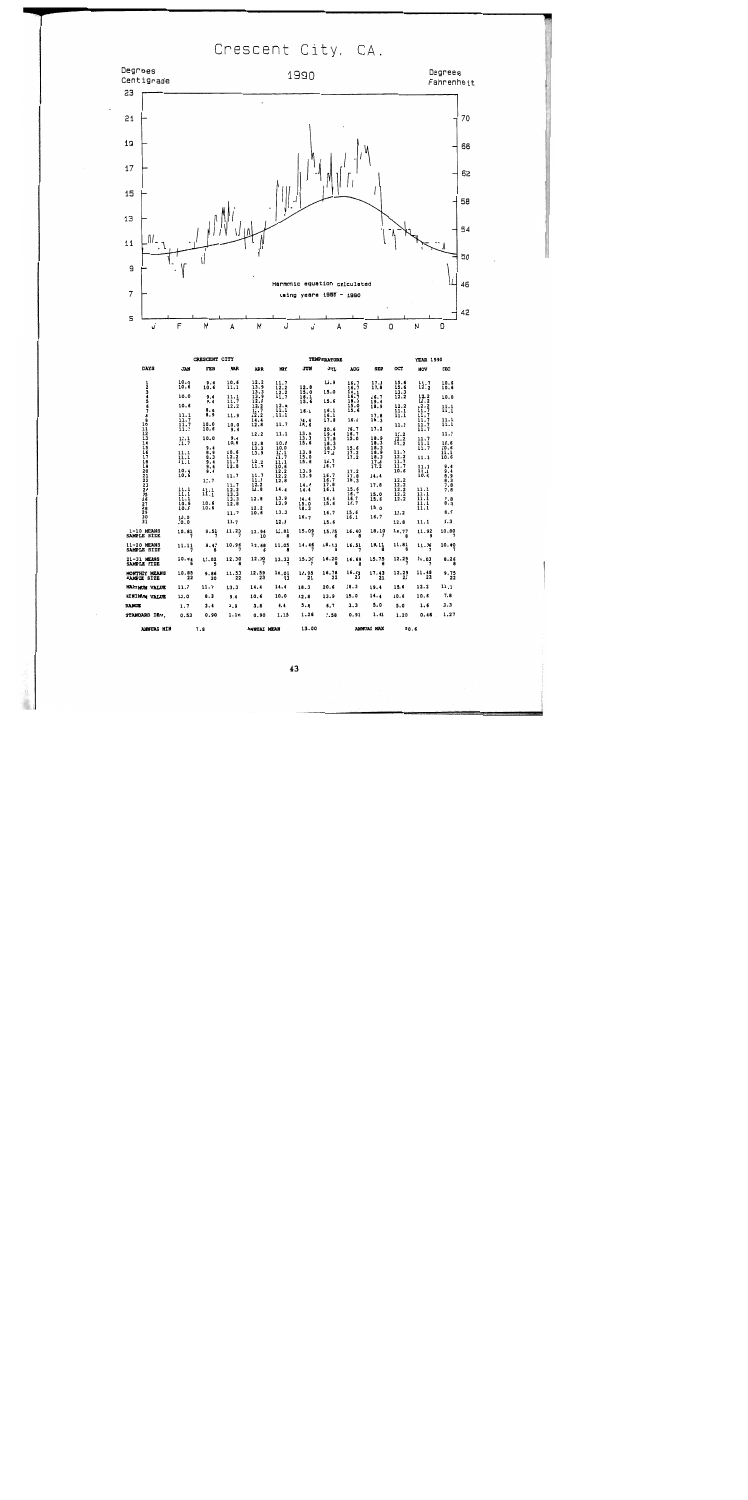Charleston, OR.



|                                         |                                                          | CHARLESTON,                                                        | OR.                                                                                                                                                                      |                                                                                                                                                                     |                                                                                                                                                                    |                                                                                                                                                                                                                                         | <b>TEMPERATURE</b>                                                                                                                                                                |                                                                                                                                                                                |                                                                                                                                                                            |                                                                                                                                                                                | <b>YEAR 1990</b>                                                                                                                                                                  |                                                                                                                                                                                 |  |  |
|-----------------------------------------|----------------------------------------------------------|--------------------------------------------------------------------|--------------------------------------------------------------------------------------------------------------------------------------------------------------------------|---------------------------------------------------------------------------------------------------------------------------------------------------------------------|--------------------------------------------------------------------------------------------------------------------------------------------------------------------|-----------------------------------------------------------------------------------------------------------------------------------------------------------------------------------------------------------------------------------------|-----------------------------------------------------------------------------------------------------------------------------------------------------------------------------------|--------------------------------------------------------------------------------------------------------------------------------------------------------------------------------|----------------------------------------------------------------------------------------------------------------------------------------------------------------------------|--------------------------------------------------------------------------------------------------------------------------------------------------------------------------------|-----------------------------------------------------------------------------------------------------------------------------------------------------------------------------------|---------------------------------------------------------------------------------------------------------------------------------------------------------------------------------|--|--|
| <b>DAYS</b>                             | JAN                                                      | FEB                                                                | MAR                                                                                                                                                                      | <b>APR</b>                                                                                                                                                          | <b>MAY</b>                                                                                                                                                         | JUN                                                                                                                                                                                                                                     | JUL                                                                                                                                                                               | <b>AUG</b>                                                                                                                                                                     | SEP                                                                                                                                                                        | œT                                                                                                                                                                             | NOV                                                                                                                                                                               | DEC                                                                                                                                                                             |  |  |
| 123456789011234567890122234567890<br>Ξī | 9.5<br>9.4<br>9.5<br>10.4<br>$\frac{10.5}{10.5}$<br>10.5 | 9.0<br>$\frac{8.9}{8.8}$<br>8.8<br>9.0<br>$\frac{9.6}{9.7}$<br>3.8 | 9.8<br>9.8<br>9.9<br>9.9<br>9.9<br>10.0<br>9.6<br>9.8<br>9.4<br>$\frac{9.5}{9.9}$<br>10.4<br>10.4<br>10.2<br>$\frac{10.2}{10.5}$<br>10.4<br>11.1<br>10.6<br>10.4<br>10.0 | 9.8<br>9.9<br>9.8<br>9.8<br>9.5<br>10.3<br>$\frac{10.2}{10.9}$<br>11.2<br>11.6<br>11.9<br>$\frac{11.3}{11.7}$<br>11.4<br>$\frac{11.6}{11.9}$<br>$\frac{12.4}{13.1}$ | 10.1<br>11.3<br>10.9<br>10.9<br>11.1<br>10.4<br>11.9<br>12.1<br>$\frac{11.9}{11.7}$<br>10.5<br>10.8<br>11.3<br>$\frac{12.4}{12.6}$<br>13.7<br>13.6<br>13.6<br>13.5 | $\frac{13.2}{13.7}$<br>13.9<br>13.8<br>14.5<br>$\frac{14 \cdot 1}{14 \cdot 7}$<br>14.5<br>$\frac{1}{14.2}$<br>$\begin{array}{c} 13.8 \\ 13.9 \\ 13.6 \end{array}$<br>13.0<br>12.8<br>12.0<br>$\frac{11.9}{11.4}$<br>$\frac{11.0}{12.3}$ | 14.4<br>14.2<br>14.3<br>14.9<br>14.7<br>14.2<br>15.8<br>11.0<br>11.7<br>12.1<br>12.4<br>12.0<br>$\frac{11.3}{9.8}$<br>16.4<br>13.5<br>14.7<br>$\frac{14.6}{14.6}$<br>13.3<br>14.8 | $\frac{12.4}{11.5}$<br>11.7<br>13.6<br>$\frac{12.1}{10.5}$<br>10.3<br>11.7<br>13.0<br>12.8<br>14.2<br>14.3<br>14.3<br>12.8<br>15.0<br>$13.1$<br>$13.0$<br>13.2<br>14.4<br>14.0 | 14.9<br>$\frac{1}{13}$ .<br>15.5<br>$\frac{12.4}{12.6}$<br>$\frac{1}{2}$ . 8<br>$\frac{14.1}{13.8}$<br>$\frac{13.2}{14.5}$<br>14.5<br>13.0<br>13.2<br>13.1<br>13.0<br>12.8 | 11.7<br>10.8<br>$\frac{10.4}{10.8}$<br>9.4<br>10.3<br>10.7<br>10.9<br>11.0<br>10.7<br>$\overline{\mathbf{ii}}$ .<br>$\frac{11.7}{12.1}$<br>$\frac{12.2}{12.2}$<br>12.3<br>12.4 | 12.5<br>12.7<br>12.2<br>$\frac{12.5}{12.1}$<br>12.3<br>11.7<br>11.1<br>12.6<br>12.0<br>12.6<br>$\frac{12.2}{11.4}$<br>11.6<br>11.5<br>$\frac{11.3}{11.2}$<br>11.6<br>11.3<br>11.4 | $\frac{11.5}{11.3}$<br>$\frac{11.5}{11.2}$<br>10.6<br>$\frac{10.5}{10.4}$<br>$\frac{10.5}{10.3}$<br>10.0<br>10.1<br>$\frac{9.9}{9.7}$<br>9.6<br>7.6<br>7.6<br>$\frac{8.0}{8.1}$ |  |  |
| 1-10 MEANS<br>SAMPLE SIZE               | 9.97                                                     |                                                                    | 9.88<br>6                                                                                                                                                                | 9.90                                                                                                                                                                | 10.78                                                                                                                                                              | 13.87                                                                                                                                                                                                                                   | 14.64                                                                                                                                                                             | 11.73                                                                                                                                                                          | 14.10                                                                                                                                                                      | 10.93                                                                                                                                                                          | 12.30                                                                                                                                                                             | 11.06                                                                                                                                                                           |  |  |
| 11-20 MEANS<br>SAMPLE SIZE              |                                                          | 8.90                                                               | 9.90<br>8                                                                                                                                                                | 11.40                                                                                                                                                               | 11.53                                                                                                                                                              | $13.96$ <sup>8</sup>                                                                                                                                                                                                                    | 11.47                                                                                                                                                                             | 13.38                                                                                                                                                                          | 13.36<br>8                                                                                                                                                                 | 10.46                                                                                                                                                                          | 12.009                                                                                                                                                                            | 10.068                                                                                                                                                                          |  |  |
| 21-31 MEANS<br>SAMPLE SIZE              |                                                          | 9.43                                                               | 10.46                                                                                                                                                                    | 11.91                                                                                                                                                               | 12.59                                                                                                                                                              | 11.90                                                                                                                                                                                                                                   | 14.56                                                                                                                                                                             | 13.64                                                                                                                                                                          | 13.02                                                                                                                                                                      | 11.93<br>9                                                                                                                                                                     | 11.38                                                                                                                                                                             | 7.83                                                                                                                                                                            |  |  |
| <b>HONTHLY MEANS</b><br>SAMPLE SIZE     | 9.97                                                     | 9.26<br>و                                                          | 10.08<br>21                                                                                                                                                              | 11.02<br>18                                                                                                                                                         | 11.77<br>20                                                                                                                                                        | $13.32$<br>$20$                                                                                                                                                                                                                         | 13.56<br>$\overline{21}$                                                                                                                                                          | 12.90<br>20                                                                                                                                                                    | 13.47<br>18                                                                                                                                                                | 11.30<br>$\overline{18}$                                                                                                                                                       | 11,91<br>20                                                                                                                                                                       | 9.96<br>9.                                                                                                                                                                      |  |  |
| MAXIMUM VALUE                           | 10.5                                                     | 9.8                                                                | 11.1                                                                                                                                                                     | 13.1                                                                                                                                                                | 13.7                                                                                                                                                               | 14.7                                                                                                                                                                                                                                    | 16.4                                                                                                                                                                              | 15.0                                                                                                                                                                           | 15.5                                                                                                                                                                       | 12.4                                                                                                                                                                           | 12.8                                                                                                                                                                              | 11.5                                                                                                                                                                            |  |  |
| <b>MINIMUM VALUE</b>                    | 9.4                                                      | 8,8                                                                | 9.4                                                                                                                                                                      | 9.5                                                                                                                                                                 | 10.1                                                                                                                                                               | 11.0                                                                                                                                                                                                                                    | 9.8                                                                                                                                                                               | 10.3                                                                                                                                                                           | 12.4                                                                                                                                                                       | 9.4                                                                                                                                                                            | 11,1                                                                                                                                                                              | 7.6                                                                                                                                                                             |  |  |
| RANGE                                   | 1.1                                                      | 1.0                                                                | 1.7                                                                                                                                                                      | 3.6                                                                                                                                                                 | 3.5                                                                                                                                                                | 3.7                                                                                                                                                                                                                                     | 6.6                                                                                                                                                                               | 4.7                                                                                                                                                                            | 3,1                                                                                                                                                                        | 3.0                                                                                                                                                                            | 1.7                                                                                                                                                                               | 3,9                                                                                                                                                                             |  |  |
| STANDARD DEV.                           | 0,50                                                     | 0.43                                                               | 0.41                                                                                                                                                                     | 1.04                                                                                                                                                                | 1.14                                                                                                                                                               | 1.08                                                                                                                                                                                                                                    | 1,71                                                                                                                                                                              | 1.31                                                                                                                                                                           | 0.88                                                                                                                                                                       | 0.86                                                                                                                                                                           | 0.56                                                                                                                                                                              | 1.26                                                                                                                                                                            |  |  |
| <b>ANNUAL MIN</b>                       | 7.6                                                      |                                                                    |                                                                                                                                                                          |                                                                                                                                                                     |                                                                                                                                                                    | ANNUAL MEAN                                                                                                                                                                                                                             |                                                                                                                                                                                   | 11.54                                                                                                                                                                          |                                                                                                                                                                            |                                                                                                                                                                                | annual hax                                                                                                                                                                        | 16.4                                                                                                                                                                            |  |  |

44

 $\mathcal{P}_{\text{eff}}$